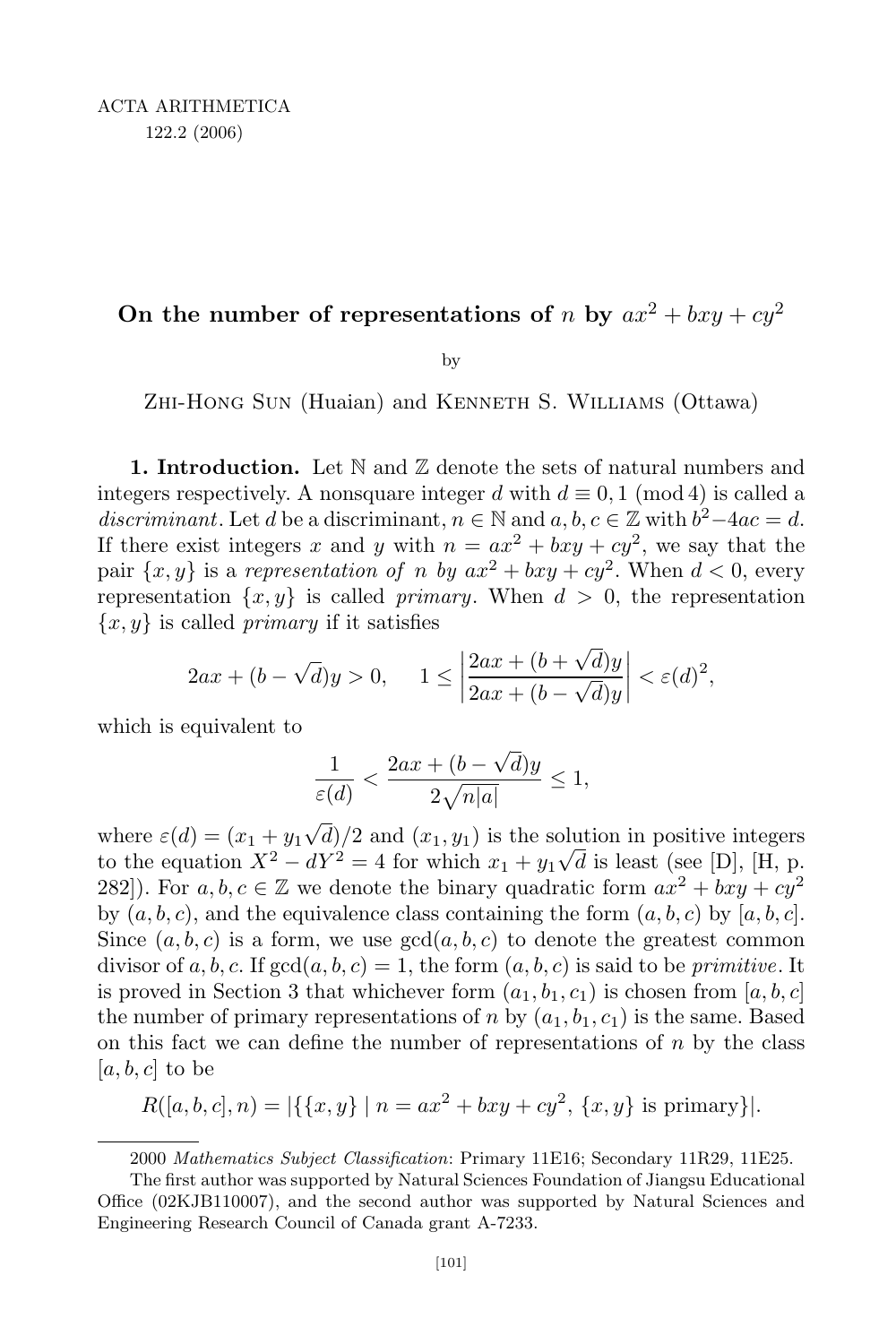For a discriminant *d* the conductor of *d* is the largest positive integer  $f = f(d)$  such that  $d/f^2 \equiv 0, 1 \pmod{4}$ . If  $f(d) = 1$ , we say that *d* is a *fundamental discriminant*. Let *H*(*d*) be the form class group consisting of classes of primitive, integral binary quadratic forms of discriminant *d*. In this paper, inspired by the work in  $[D], [H], [HKW], [KW1], [KW2], [KW3],$ [MW1] and [MW2], we consider the problem of giving explicit formulae for  $R(K, n)$  ( $K \in H(d)$ ). Let  $(n_1, n_2)$  denote the greatest common divisor of  $n_1$ and *n*2. In Section 2, we introduce and study the mapping

$$
\varphi_{k,m}:[a,bkm,ckm^2]\to [ak,bk,c]
$$

from  $H(d)$  to  $H(d/m^2)$ , where  $k, m \in \mathbb{N}$  with  $k | \frac{d}{f^2}$  $\frac{d}{f^2}$ , 4 | *k*, *m* | *f* and  $(k, f/m) = 1$ . For  $n \in \mathbb{N}$  and  $S \subseteq H(d)$  we let

(1.1) 
$$
R(S,n) = \sum_{K \in S} R(K,n), \quad N(n,d) = R(H(d),n) = \sum_{K \in H(d)} R(K,n).
$$

Suppose  $K \in H(d)$  and that *H* is a subgroup of  $H(d)$ . On the basis of the properties of the mapping  $\varphi_{k,m}$ , in Section 3 we give reduction formulas for  $R(K,n)$  and  $R(KH,n)$ , which reduce the evaluation of  $R(K,n)$  and  $R(KH, n)$  to the case  $(n, d) = 1$ .

In Section 4 we obtain a complete formula for  $N(n, d)$ . When  $d < 0$ , the formula improves the result given by Huard, Kaplan and Williams in [HKW]. As usual we set

(1.2) 
$$
w(d) = \begin{cases} 1 & \text{if } d > 0, \\ 2 & \text{if } d < -4, \\ 4 & \text{if } d = -4, \\ 6 & \text{if } d = -3. \end{cases}
$$

In Section 4 we also show that  $N(n, d)/w(d)$  is a multiplicative function of *n* and give the Euler product for the Dirichlet series  $\sum_{n=1}^{\infty}$ *N*(*n,d*)  $\frac{w(n,d)}{w(d)}n$ <sup>−</sup>*s*  $(Re(s) > 1).$ 

Let *d* be a discriminant and  $K \in H(d)$ . In Section 5 we give explicit formulas for  $R(K, p^t)$ , where *p* is a prime and  $t \in \mathbb{N}$ . Let  $G(d) = H(d)/H^2(d)$ denote the group of genera, and let  $\omega(d)$  denote the number of distinct prime divisors of *d*. It is well known that (see [Cox, pp. 52–54], [D] and  $[HKW]$ )  $|G(d)| = 2^{t(d)}$ , where

(1.3) 
$$
t(d) = \begin{cases} \omega(d) & \text{if } d \equiv 0 \pmod{32}, \\ \omega(d) - 2 & \text{if } d \equiv 4 \pmod{16}, \\ \omega(d) - 1 & \text{otherwise.} \end{cases}
$$

In Section 6, we give formulas for  $R(G, n)$  when  $G \in G(d)$ . In particular, we show that  $R(G, n) = 0$  or  $N(n, d)/2^{t(d)-t(d/(n, f^2))}$ .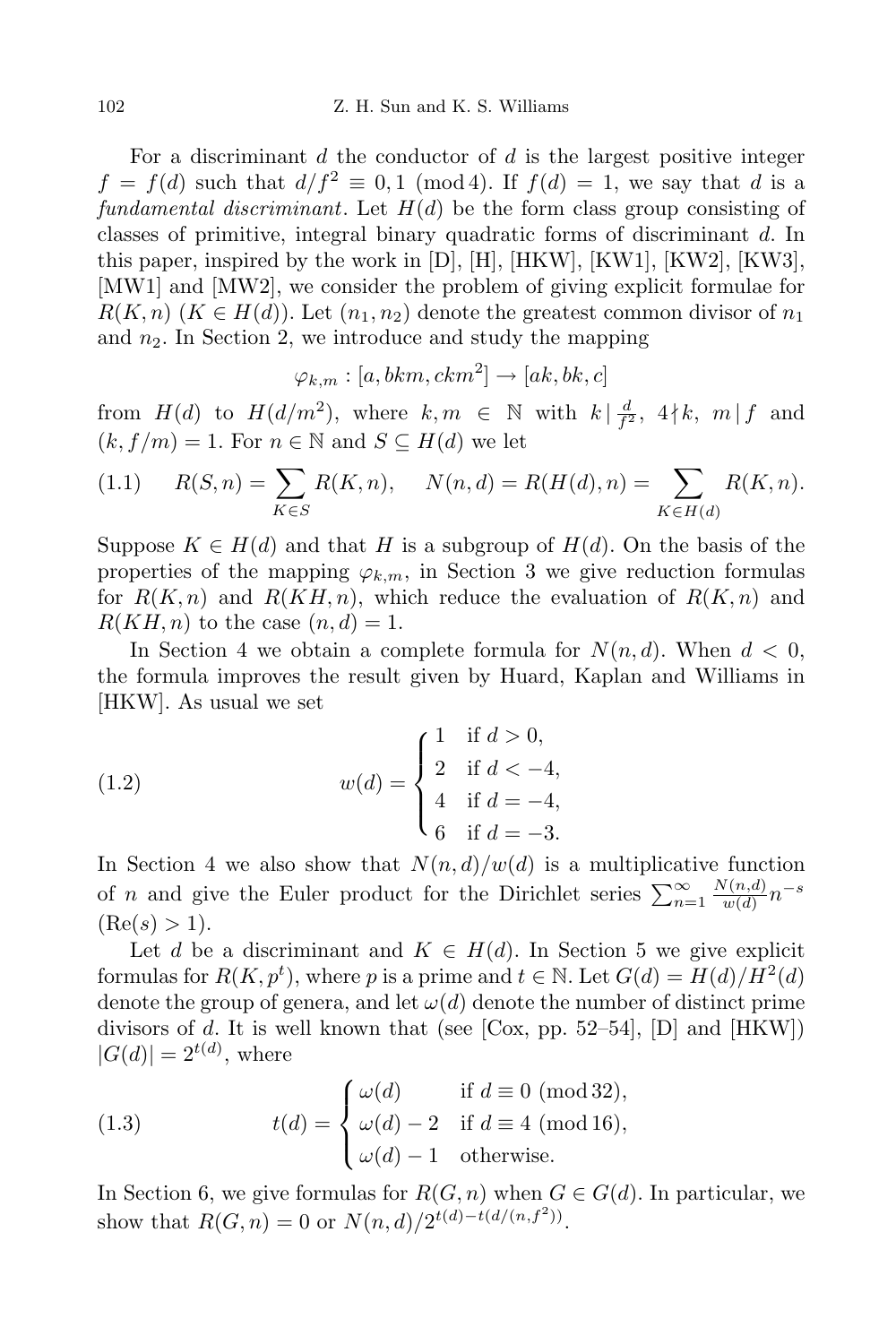Suppose  $H(d) = \{A_1^{k_1} \cdots A_r^{k_r} | 0 \leq k_1 < h_1, \ldots, 0 \leq k_r < h_r \}$ , where  $h_1 \cdots h_r = h(d)$ . For  $n \in \mathbb{N}$  and  $M = A_1^{m_1} \cdots A_r^{m_r} \in H(d)$  we define

$$
F(M, n) = \frac{1}{w(d)} \sum_{\substack{0 \le k_1 < h_1 \\ 0 \le k_r < h_r}} \cos 2\pi \left( \frac{k_1 m_1}{h_1} + \dots + \frac{k_r m_r}{h_r} \right) \cdot R(A_1^{k_1} \cdots A_r^{k_r}, n).
$$

In Section 7 we show that  $F(M, n)$  is a multiplicative function of *n* (see Theorem 7.2). For example, if  $h(d) = 2, 3, 4$  and  $H(d)$  is cyclic with identity *I* and generator *A*, then

$$
F(A, n) = \begin{cases} (R(I, n) - R(A, n))/w(d) & \text{if } h(d) = 2, 3, \\ (R(I, n) - R(A^2, n))/w(d) & \text{if } h(d) = 4 \end{cases}
$$

is a multiplicative function of *n*. In Section 8, using the Chebyshev polynomial of the second kind we establish a reduction theorem for *F*(*M, n*) (see Theorem 8.2), and determine  $F(M, p^t)$ , where *p* is a prime,  $t \in \mathbb{N}$  and  $M \in H(d)$  (see Theorems 8.1 and 8.4).

As applications of the multiplicative property of *F*(*M, n*), in Sections 9, 10, 11 we obtain formulas for  $F(M, n)$  and  $R(K, n)$  ( $K \in H(d)$ ) in the cases  $h(d) = 2, 3, 4.$ 

In addition to the above notation, we also use throughout this paper the following notation:  $\left(\frac{a}{n}\right)$  $\frac{a}{m}$ —the Kronecker symbol, [*x*]—the greatest integer not exceeding *x*, ord<sub>p</sub> *n*—the nonnegative integer  $\alpha$  such that  $p^{\alpha} \mid n$  but  $p^{\alpha+1} \nmid n$  (that is  $p^{\alpha} \mid n$ ),  $\mu(n)$ —the Möbius function,  $(a, b, c) \sim$  $(a', b', c')$ —the form  $(a, b, c)$  is equivalent to  $(a', b', c')$ , *I*—the principal class  $\left[1, \frac{1 - (-1)^d}{2}\right]$  $\frac{-1)^a}{2}, \frac{1}{4}$  $\frac{1}{4}(\frac{1-(-1)^d}{2}-d)$  in  $H(d)$ ,  $H^r(d)$ —the set  $\{K^r \mid K \in H(d)\},$ Z <sup>2</sup>—the set of all pairs *{x, y}* (*x, y <sup>∈</sup>* <sup>Z</sup>), Ker *<sup>ϕ</sup>*—the kernel of *<sup>ϕ</sup>*, *<sup>R</sup>*(*K*)—the set of integers represented by the class  $K \in H(d)$ .

**2. The mapping**  $\varphi_{k,m}$ . Let *d* be a discriminant. Assume

(2.1)  $f = f(d)$ ,  $d_0 = d/f^2$ ,  $k, m \in \mathbb{N}$ ,  $k | d_0, 4 \nmid k, m | f, (k, f/m) = 1$ .

In this section we introduce a useful map  $\varphi_{k,m}$  from  $H(d)$  to  $H(d/m^2)$ , which will be crucial in the study of  $R(K, n)$  ( $K \in H(d)$ ). For use later we investigate many properties of  $\varphi_{k,m}$ . Some special cases of  $\varphi_{k,m}$  have been considered in [HKW], [KW1] and [KW2].

LEMMA 2.1. Let *d* be a discriminant with conductor  $f$ ,  $d_0 = d/f^2$  and  $K \in H(d)$ .

- (i) For  $M \in \mathbb{N}$  there exist integers  $a, b, c$  such that  $K = [a, b, c]$  with  $(a, M) = 1.$
- (ii) *If*  $k, m, n \in \mathbb{N}, k | d_0, 4 \nmid k$  *and*  $m | f$ , *then there exist integers*  $a, b, c$ such that  $K = [a, bkm, ckm<sup>2</sup>] with  $(a, kmn) = 1$ . Moreover, if$  $(k, f/m) = 1$ , the integer *c* can be chosen so that  $(c, k) = 1$ .

103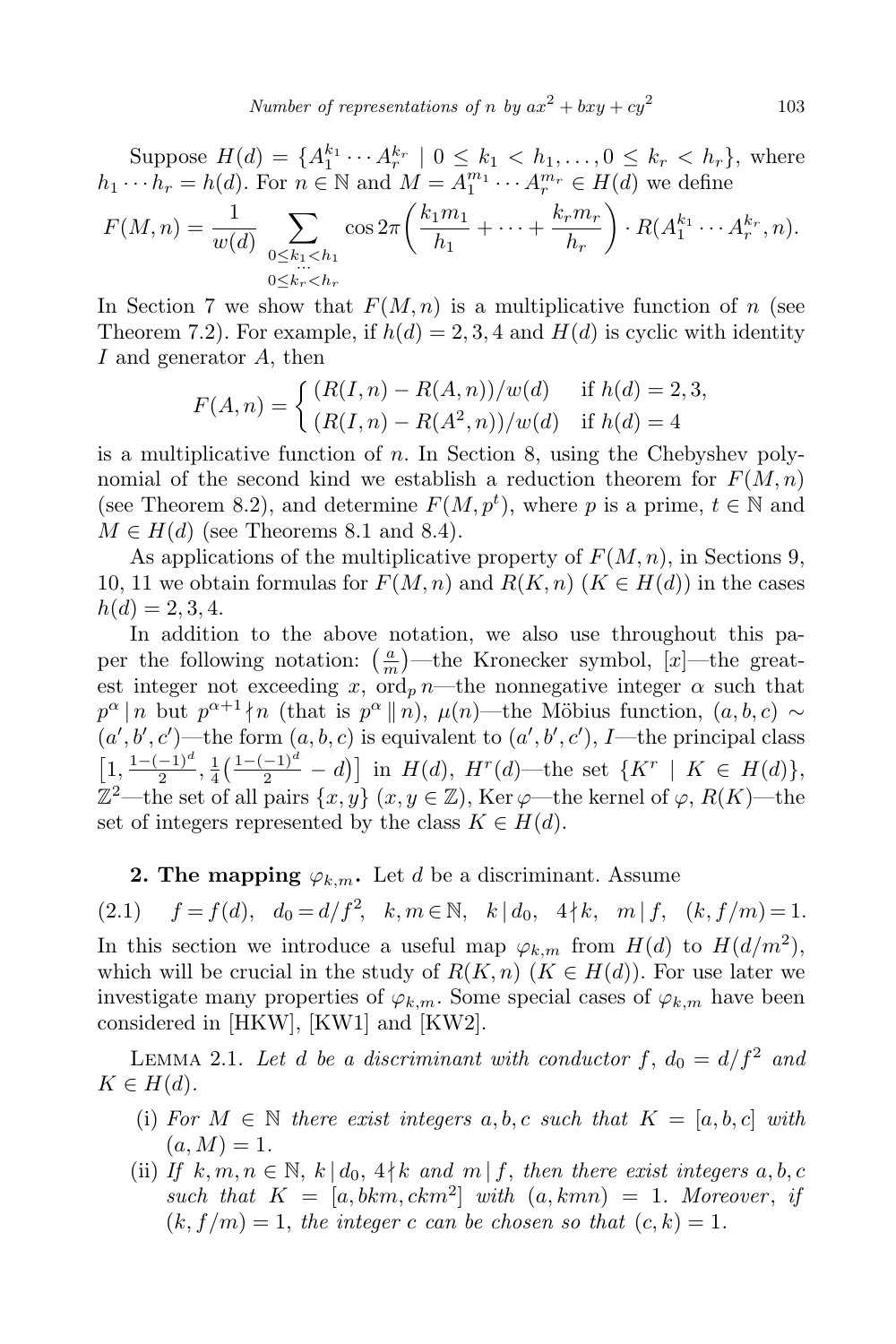*Proof.* (i) is a known result. See Lemmas 2.25, 2.3 of [Cox] or [S, Lemma 3.1]. Now we consider (ii). Clearly  $km | d$ . By (i),  $K = [a, b', c']$  with  $a, b', c' \in \mathbb{Z}$  and  $(a, kmn) = 1$ . Since  $b'^2 - 4ac' = d \equiv 0 \pmod{km}$  we see that  $(2, km) | b'$  and so  $(2a, km) | b'$ . Thus, there are integers  $x, b$  such that  $2ax + b' = bkm$ . If  $2 \nmid km$ , clearly  $b \equiv b' \equiv d \pmod{2}$ . If  $2 \mid km$ , then *a* is odd and  $2a(x + km/2) + b' = (a + b)km$ . Thus, as  $b \neq b + a \pmod{2}$ , we can always choose integers *x* and *b* such that  $2ax + b' = bkm$  and *b* is even or odd as we require. For such integers *x* and *b* we have

$$
K = [a, b', c'] = [a, 2ax + b', ax2 + b'x + c'] = [a, bkm, ckm2]
$$

and  $ckm^2 \in \mathbb{Z}$ , where

$$
c = \frac{b^2k - \frac{d}{km^2}}{4a} = \frac{b^2k - \frac{d_0}{k}(\frac{f}{m})^2}{4a}.
$$

Since  $(a, km^2) = 1$  we see that  $4 | (b^2k - d/(km^2))$  implies  $c \in \mathbb{Z}$ .

If  $2 \nmid k$ , by the above we may assume  $b \equiv d/m^2 \pmod{2}$ . Since  $b^2 \equiv 0, 1$  $(\text{mod } 4)$  and  $d/m^2 = d_0(f/m)^2 \equiv 0, 1 \pmod{4}$  we see that  $b^2 \equiv d/m^2$  $p(\text{mod } 4)$  and so  $4 \mid (b^2k - \frac{d}{km^2})$ . Thus  $c \in \mathbb{Z}$ . If  $2 \mid k$  and  $k \equiv d/(km^2) \pmod{4}$ , we choose *b* so that *b* is odd, then  $4 | (b^2k - \frac{d}{km^2})$  and so  $c \in \mathbb{Z}$ . If  $2 | k$  and  $k \not\equiv d/(km^2) \pmod{4}$ , since  $4 \nmid k$  we see that  $d/(km^2) \not\equiv 2 \pmod{4}$ . But,  $2 \mid k$ implies  $2 \mid d_0$  and so  $4 \mid d_0$ . Thus  $\frac{d}{km^2} = \frac{d_0}{k} \left( \frac{f}{m} \right)$  $(\frac{f}{m})^2 \equiv 0 \pmod{2}$ . Hence  $4 | \frac{d}{km^2}$ . Now we choose *b* so that *b* is even. Then  $4 | (b^2k - \frac{d}{km^2})$  and so  $c \in \mathbb{Z}$ .

Now assume  $(k, f/m) = 1$ . Let  $k_0 = k/(2, k)$ . Clearly  $2 \nmid k_0$  and  $(k_0, d_0/k_0)$  $= 1.$  Thus

$$
(4ac, k_0) = \left(b^2 k - \frac{d_0}{k} \left(\frac{f}{m}\right)^2, k_0\right) = \left(\frac{d_0}{k} \left(\frac{f}{m}\right)^2, k_0\right) = 1
$$

and hence  $(c, k_0) = 1$ . If k is even, we need to show that c is odd. Since  $(a, km) = 1$  and  $(k, f/m) = 1$  we see that *a* and  $f/m$  are odd. Thus noting that  $d_0/4 \equiv 2, 3 \pmod{4}$  we then obtain

$$
c \equiv ac = \frac{b^2k - d/(km^2)}{4} = \frac{b^2k_0 - d/(4k_0m^2)}{2}
$$

$$
\equiv \frac{b^2 - d/(4m^2)}{2} \equiv \frac{b^2 - d_0/4}{2} \equiv 1 \text{ (mod 2)}.
$$

Thus  $(c, k) = 1$ . This completes the proof.

REMARK 2.1. We note that *k* is squarefree when  $k | d_0$  and  $4 \nmid k$ . The special case  $k = n = 1$  of Lemma 2.1(ii) was stated by Kaplan and Williams in [KW2, p. 355], and the case  $m = n = 1$ ,  $k =$  prime was proved by Kaplan and Williams in [KW1, p. 154].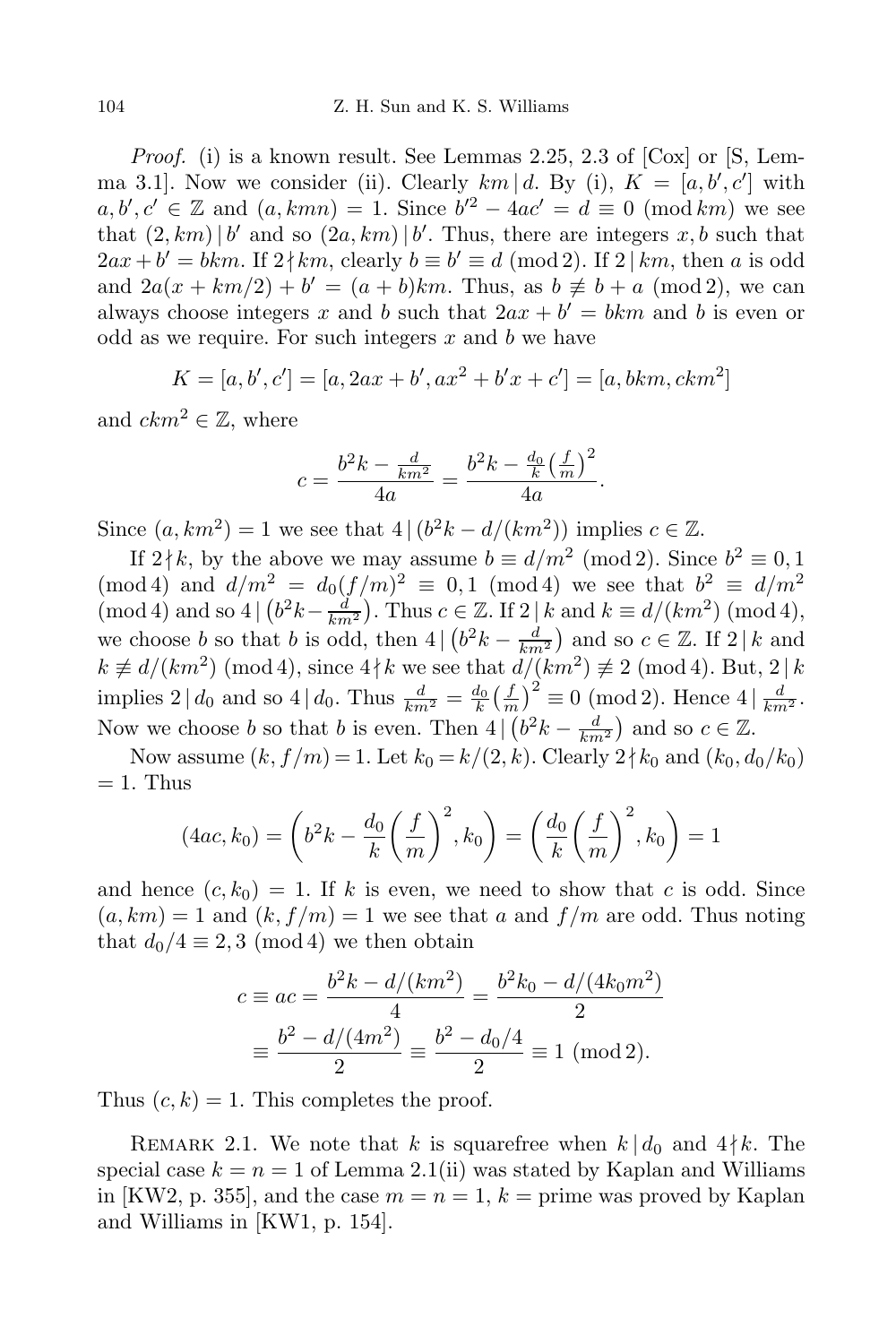LEMMA 2.2. Let  $a, b, c \in \mathbb{Z}$  and  $k, m, n \in \mathbb{N}$  with  $(a, km) = 1$  and  $km^2 | n$ . If *k* is squarefree and  $n = ax^2 + bkmxy + ckm^2y^2$  for  $x, y \in \mathbb{Z}$ , *then*  $km \mid x$ *.* 

*Proof.* As  $(2ax + bkmy)^2 = 4an + (b^2k - 4ac)km^2y^2$  we see that  $m \mid 2ax$ and so  $\frac{m}{(2,m)} | x$ . Hence  $ax^2 = n - bkmxy - ckm^2y^2 \equiv 0 \pmod{\frac{m^2}{(2,m)}}$  and so  $m | x$ . Set  $x_0 = x/m$ . By  $n/m^2 = ax_0^2 + bkx_0y + cky^2$  we have  $k | x_0^2$  and so  $k | x_0$ . This proves the lemma.

LEMMA 2.3. Let  $a, b, c, a', b', c' \in \mathbb{Z}$ , and let  $k, m \in \mathbb{N}$  with  $(a, km) =$  $(a', km) = 1$ . If *k* is squarefree and  $(a, bkm, ckm^2) \sim (a', b'km, c'km^2)$ , *then*  $(ak, bk, c) \sim (a'k, b'k, c')$ .

*Proof.* Since  $(a, bkm, ckm^2) \sim (a', b'km, c'km^2)$  there exist  $r, s, t, u \in \mathbb{Z}$ such that  $ru - st = 1$  and

$$
a(rx+sy)2 + bkm(rx+sy)(tx+uy) + ckm2(tx+uy)2
$$
  
=  $a'x2 + b'kmxy + c'km2y2$ .

This implies

$$
ak(rx + s_0y)^2 + bk(rx + s_0y)(t_0x + uy) + c(t_0x + uy)^2
$$
  
=  $a'kx^2 + b'kxy + c'y^2$ ,

where  $s_0 = s/(km)$  and  $t_0 = kmt$ . Since  $c'km^2 = as^2 + bkmsu + ckm^2u^2$  we have  $s_0 \in \mathbb{Z}$  by Lemma 2.2. Thus the result follows.

In view of Lemmas 2.1 and 2.3 we introduce

DEFINITION 2.1. Let *d* be a discriminant. Assume (2.1) holds. Then for any  $K \in H(d)$  there exist  $a, b, c \in \mathbb{Z}$  such that  $K = [a, bkm, ckm^2]$  with  $(a, km) = 1$  and  $(c, k) = 1$ . Define  $\varphi_{k,m}(K) = [ak, bk, c]$ . Note that any form equivalent to a primitive form is itself primitive. We see that  $\varphi_{k,m}$  is a well defined mapping from  $H(d)$  to  $H(d/m^2)$ .

By the definition, for any  $[a, bm, cm^2] \in H(d)$  and  $[a, bk, ck] \in H(d)$  with  $(c, k) = 1$  we have

$$
\varphi_{1,m}([a, bm, cm^2]) = [a, b, c], \varphi_{k,1}([a, bk, ck]) = [ak, bk, c]
$$

and

$$
\varphi_{k,m}(K) = \varphi_{k,1}(\varphi_{1,m}(K))
$$
 for  $K \in H(d)$ .

LEMMA 2.4 ([C, p. 246]). Let  $(a_1, b_1, c_1)$  and  $(a_2, b_2, c_2)$  be two pri*mitive integral binary quadratic forms of the same discriminant*  $d, t =$  $gcd(a_1, a_2, (b_1 + b_2)/2)$ , and let  $u, v, w$  be integers such that

$$
a_1u + a_2v + \frac{b_1 + b_2}{2}w = t.
$$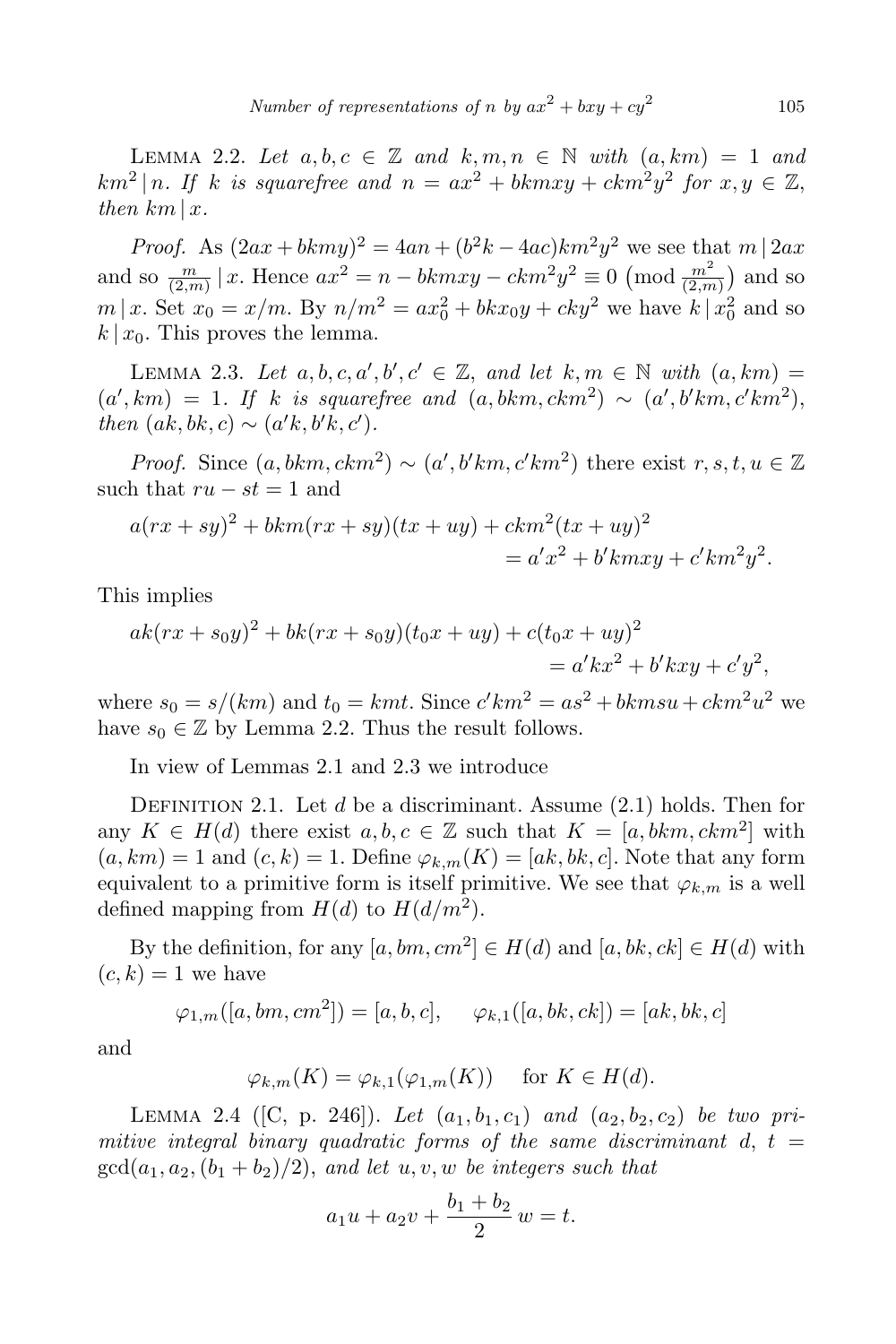If  $a_3 = a_1 a_2/t^2$ ,  $b_3 = b_2 + 2a_2(\frac{b_1-b_2}{2}v - c_2w)/t$  and  $c_3 = (b_3^2 - d)/(4a_3)$ , *then*

 $[a_1, b_1, c_1][a_2, b_2, c_2] = [a_3, b_3, c_3].$ 

THEOREM 2.1. Let *d* be a discriminant with conductor  $f$ . Let  $m \in \mathbb{N}$ *and*  $m | f$ *. Then*  $\varphi_{1,m}$  *is a surjective homomorphism from*  $H(d)$  *to*  $H(d/m^2)$ *. Thus* Ker  $\varphi_{1,m}$  *is a subgroup of H*(*d*) *and*  $H(d/m^2) \cong H(d)/\text{Ker }\varphi_{1,m}$ *.* 

*Proof.* For  $A \in H(d/m^2)$ , by Lemma 2.1(i) we may assume  $A = [a, b, c]$ with  $a, b, c \in \mathbb{Z}$  and  $(a, m) = 1$ . Clearly  $[a, bm, cm^2] \in H(d)$  and  $\varphi_{1,m}([a, \ldots, a])$ .  $(bm, cm^2]) = A$ . So  $\varphi_{1,m}$  is onto.

Let  $[a_1, b_1, c_1, m^2], [a_2, b_2, c_2, m^2] \in H(d), (a_1, m) = (a_2, m) = 1$  and  $t = \gcd(a_1, a_2, \frac{b_1 + b_2}{2}m) = \gcd(a_1, a_2, \frac{b_1 + b_2}{2})$ . Let  $u, v, w \in \mathbb{Z}$  be such that  $a_1u + a_2v + \frac{b_1+b_2}{2}(mw) = t$ . By Lemma 2.4 we have

$$
[a_1, b_1m, c_1m^2][a_2, b_2m, c_2m^2] = [a_3, b_3m, c_3m^2],
$$

where

$$
a_3 = \frac{a_1 a_2}{t^2}
$$
,  $b_3 = b_2 + 2a_2 \frac{v(b_1 - b_2)/2 - c_2(mw)}{t}$ ,  $c_3 = \frac{b_3^2 - d/m^2}{4a_3}$ .

From this we see that  $[a_1, b_1, c_1][a_2, b_2, c_2] = [a_3, b_3, c_3]$  by Lemma 2.4. Since  $(a_1, m) = (a_2, m) = 1$  we have  $(a_3, m) = 1$ . Hence

$$
\varphi_{1,m}([a_1, b_1m, c_1m^2][a_2, b_2m, c_2m^2])
$$
  
=  $\varphi_{1,m}([a_3, b_3m, c_3m^2]) = [a_3, b_3, c_3] = [a_1, b_1, c_1][a_2, b_2, c_2]$   
=  $\varphi_{1,m}([a_1, b_1m, c_1m^2])\varphi_{1,m}([a_2, b_2m, c_2m^2]).$ 

This shows that  $\varphi_{1,m}$  is a homomorphism. Hence  $\varphi_{1,m}$  is a surjective homomorphism from  $H(d)$  to  $H(d/m^2)$ . Thus Ker  $\varphi_{1,m}$  is a subgroup of  $H(d)$ and  $H(d/m^2) \cong H(d)/\text{Ker }\varphi_{1,m}$ . This proves the theorem.

REMARK 2.2. Theorem 2.1 was stated by Kaplan and Williams in [KW2, p. 355] as a consequence of known results on ideal classes. The above is a straightforward self-contained proof of this result. By Theorem 2.1 we have  $h(d/m^2) = h(d)/|\text{Ker }\varphi_{1,m}|$  and so  $h(d/m^2) | h(d)$  for  $m | f$ .

LEMMA 2.5. Let *d* be a discriminant with conductor  $f$  and  $d_0 = d/f^2$ . *Suppose*  $k \in \mathbb{N}$ ,  $k | d_0, 4 \nmid k$  *and*  $(k, f) = 1$ *. For*  $K_1, K_2 \in H(d)$  *we have* 

$$
\varphi_{k,1}(K_1)\varphi_{k,1}(K_2) = K_1K_2.
$$

*Proof.* By Lemma 2.1(ii), for  $i = 1, 2$  we may assume  $K_i = [a_i, b_i, c_i, k]$ with  $(a_i, k) = 1$ . Clearly  $(b_i k)^2 - 4a_i c_i k = d$ . If  $2 \nmid k$ , then  $b_i \equiv b_i k \equiv$  $(b_ik)^2 \equiv d \pmod{2}$ . If 2 | *k*, then  $k \equiv 2 \pmod{4}$ , 2 |  $d_0$  and so 4 |  $d_0$ . Thus  $b_i \equiv b_i^2 \left(\frac{k}{2}\right)$  $\left(\frac{k}{2}\right)^2 - a_i c_i k = \frac{d}{4}$  $\frac{d}{4}$  (mod 2). Hence we always have  $b_1 \equiv d/(2, k)^2 \equiv b_2$  $(\text{mod } 2)$  and so  $(b_1 \pm b_2)/2 \in \mathbb{Z}$ .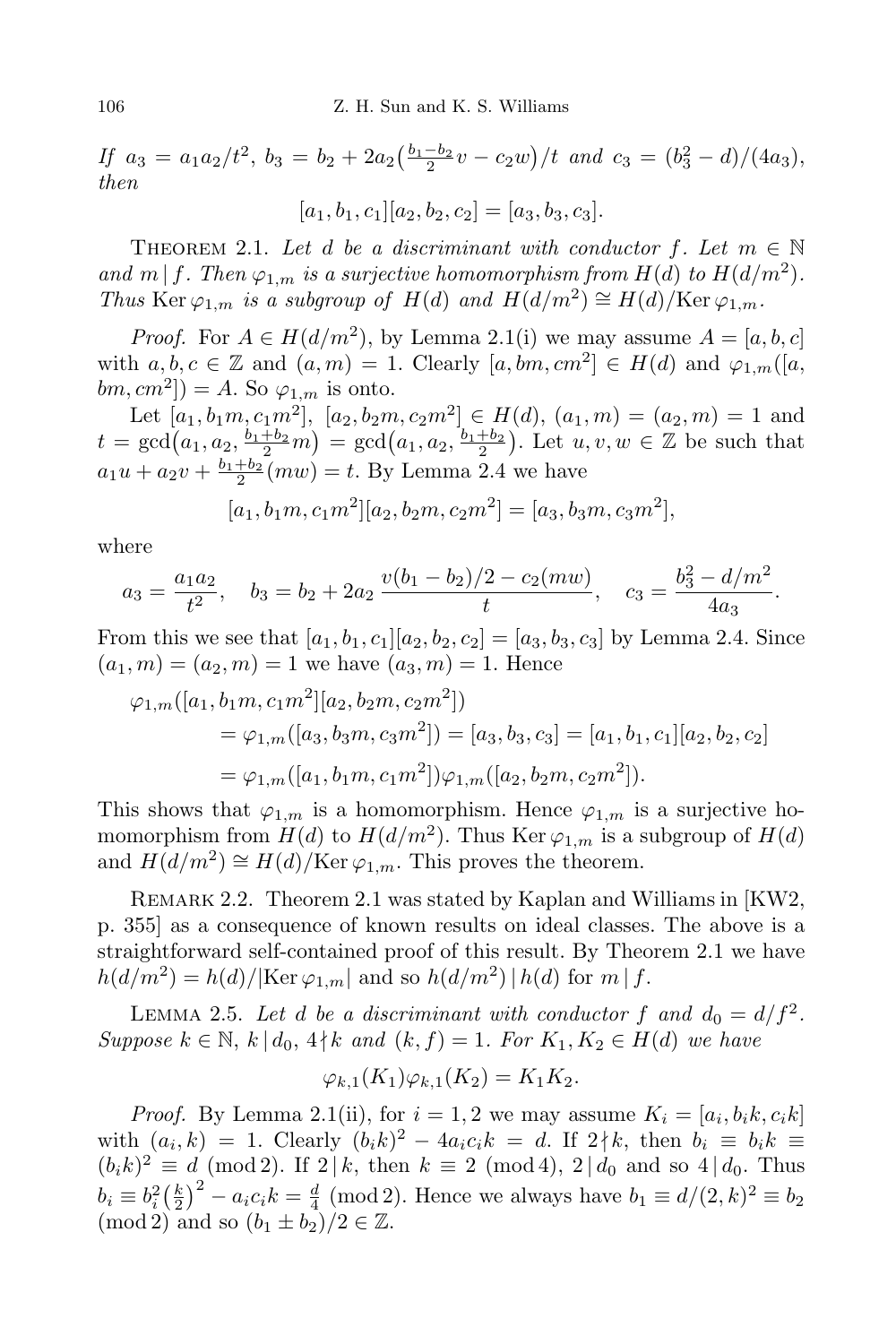Let  $t = \gcd(a_1, a_2, (b_1 + b_2)k/2)$ , and let  $u, v, w$  be integers such that  $a_1u + a_2v + \frac{b_1+b_2}{2}kw = t$ . Set  $a = a_1a_2/t^2$ ,  $b = b_2k + 2a_2(\frac{b_1-b_2}{2}kv - c_2kw)/t$ and  $c = (b^2 - d)/(4a)$ . By Lemma 2.4 we have

$$
K_1K_2 = [a_1, b_1k, c_1k][a_2, b_2k, c_2k] = [a, b, c].
$$

Let  $t' = \gcd(a_1 k, a_2 k, (b_1 k + b_2 k)/2)$ . Then clearly  $t' = k t$ . Since

$$
a_1k \cdot u + a_2k \cdot v + \frac{b_1k + b_2k}{2} \cdot kw = t', \quad a = \frac{a_1a_2}{t^2} = \frac{a_1k \cdot a_2k}{t'^2},
$$
  

$$
b = b_2k + 2a_2\left(\frac{b_1 - b_2}{2}kv - c_2kw\right) / t = b_2k + 2a_2k\left(\frac{b_1 - b_2}{2}kv - c_2(kw)\right) / t',
$$

by Lemma 2.4 we also have

$$
\varphi_{k,1}(K_1)\varphi_{k,1}(K_2) = [a_1k, b_1k, c_1][a_2k, b_2k, c_2] = [a, b, c].
$$

Thus the result follows.

THEOREM 2.2. Let *d* be a discriminant with conductor  $f$  and  $d_0 = d/f^2$ . *Suppose*  $k \in \mathbb{N}$ ,  $k | d_0$ ,  $4 \nmid k$  *and*  $(k, f) = 1$ *. For*  $K \in H(d)$  *we have* 

$$
\varphi_{k,1}(K) = \begin{cases} \left[k, 0, \frac{-d}{4k}\right] K & \text{if } 4k \mid d, \\ \left[k, k, \frac{k^2 - d}{4k}\right] K & \text{if } 4k \nmid d. \end{cases}
$$

*Proof.* For  $a, b, c \in \mathbb{Z}$  with  $(ac, k) = 1$  and  $[a, bk, ck] \in H(d)$  it is clear that

$$
\varphi_{k,1}([a, bk, ck]^{-1}) = \varphi_{k,1}([a, -bk, ck]) = [ak, -bk, c] = [ak, bk, c]^{-1} = \varphi_{k,1}([a, bk, ck])^{-1}.
$$

Thus, by Lemma 2.1(ii), for  $K \in H(d)$  we have  $\varphi_{k,1}(K)^{-1} = \varphi_{k,1}(K^{-1})$ and hence  $\varphi_{k,1}(I)^{-1} = \varphi_{k,1}(I)$ , where *I* is the principal class in  $H(d)$ . Now applying Lemma 2.5 we have

 $\varphi_{k,1}(K)\varphi_{k,1}(I) = KI = K$  and so  $\varphi_{k,1}(K) = \varphi_{k,1}(I)K$ .

So we need only show that

$$
\varphi_{k,1}(I) = \begin{cases} \left[k, 0, \frac{-d}{4k}\right] & \text{if } 4k \mid d, \\ \left[k, k, \frac{k^2 - d}{4k}\right] & \text{if } 4k \nmid d. \end{cases}
$$

Since  $k \mid d_0, 4 \nmid k$  and  $(k, f) = 1$  we know that  $k$  is a squarefree integer and so  $(k/(2, k), d/k) = (k/(2, k), d_0 f^2 / k) = 1$ . If  $2 | k$ , we must have  $4 | d_0, 2 \nmid f$ and  $d_0/4 \equiv 2,3 \pmod{4}$ . Now we prove the above assertion by considering the following four cases.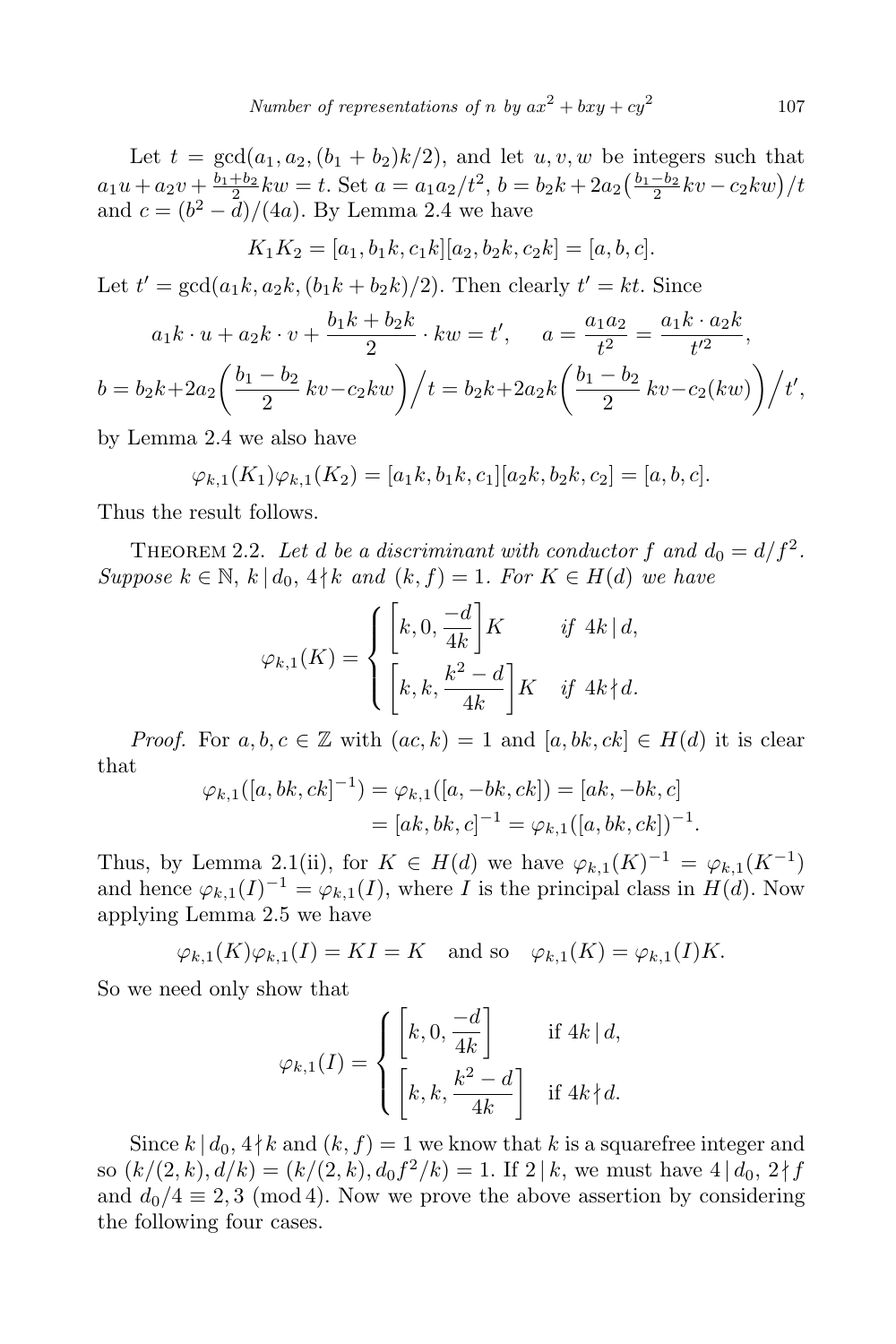CASE 1: 4 *| d* and  $2 \nmid k$ . In this case, 4 $k$  | *d* and  $I = [1, 0, -d/4]$  $[1, 0, k(-d)/(4k)]$ . Since  $(k, -d/(4k)) = (k, d/k) = 1$  we see that  $\varphi_{k,1}(I) =$  $[k, 0, -d/(4k)].$ 

CASE 2: 8 *d and* 2 | *k*. In this case,  $4k/d$  and  $8/d_0$ . But  $8/d_0$  implies  $2^3$  || *d*<sub>0</sub>. Hence  $2^3$  || *d* and so *−d*/(4*k*) is odd. As  $(k, -d/(4k)) = (k/2, d/k) = 1$ we see that

$$
\varphi_{k,1}(I) = \varphi_{k,1}([1,0,k(-d)/(4k)]) = [k,0,-d/(4k)].
$$

CASE 3:  $2^2 || d$  *and*  $2 | k$ . In this case,  $4k \nmid d$ ,  $2^2 || d_0$  and so  $d_0/4 \equiv 3$  $(mod 4)$ . Thus

$$
\frac{k^2 - d}{4} = \left(\frac{k}{2}\right)^2 - \frac{d_0}{4}f^2 \equiv 1 - 3 \cdot 1 \equiv 2 \pmod{4} \text{ and so } \frac{k^2 - d}{4k} \equiv 1 \pmod{2}.
$$
  
Hence  $(k, (k^2 - d)/(4k)) = (k/2, (k^2 - d)/k) = (k/2, d/k) = 1$  and so  

$$
\varphi_{k,1}(I) = \varphi_{k,1}([1, 0, -d/4]) = \varphi_{k,1}([1, k, k(k^2 - d)/(4k)])
$$

$$
= [k, k, (k^2 - d)/(4k)].
$$

CASE 4:  $d \equiv 1 \pmod{4}$ . In this case,  $2 \nmid k$ ,  $4k \nmid d$  and  $(k, (k^2 - d)/(4k)) =$  $(k, (k^2 - d)/k) = (k, d/k) = 1$ . Thus

$$
\varphi_{k,1}(I) = \varphi_{k,1}([1, 1, (1 - d)/4]) = \varphi_{k,1}([1, k, k(k^2 - d)/(4k)])
$$
  
=  $[k, k, (k^2 - d)/(4k)].$ 

This completes the proof of the assertion and hence the theorem is proved.

REMARK 2.3. From Theorem 2.2 we deduce that  $\varphi_{k,1}$  is a bijection from  $H(d)$  to  $H(d)$ . When k is a prime, this was stated and proved by Kaplan and Williams in [KW1].

THEOREM 2.3. Let *d* be a discriminant. Assume (2.1) holds. Then  $\varphi_{k,m}$ *is a surjective map from*  $H(d)$  *to*  $H(d/m^2)$ *. Moreover, for*  $K, L \in H(d)$  *we have*

$$
\varphi_{k,m}(KL) = \varphi_{k,m}(K)\varphi_{1,m}(L).
$$

*Proof.* We have already observed that  $\varphi_{k,m}(K) = \varphi_{k,1}(\varphi_{1,m}(K))$ . Since  $\varphi_{1,m}$  is a surjective homomorphism and  $\varphi_{k,1}$  is a bijection, we see that  $\varphi_{k,m}$ is a surjective map from  $H(d)$  to  $H(d/m^2)$ . Let

(2.2) 
$$
I_{k,m} = \begin{cases} \left[ k, 0, \frac{-d/m^2}{4k} \right] & \text{if } 4k \mid \frac{d}{m^2}, \\ \left[ k, k, \frac{k^2 - d/m^2}{4k} \right] & \text{if } 4k \nmid \frac{d}{m^2}. \end{cases}
$$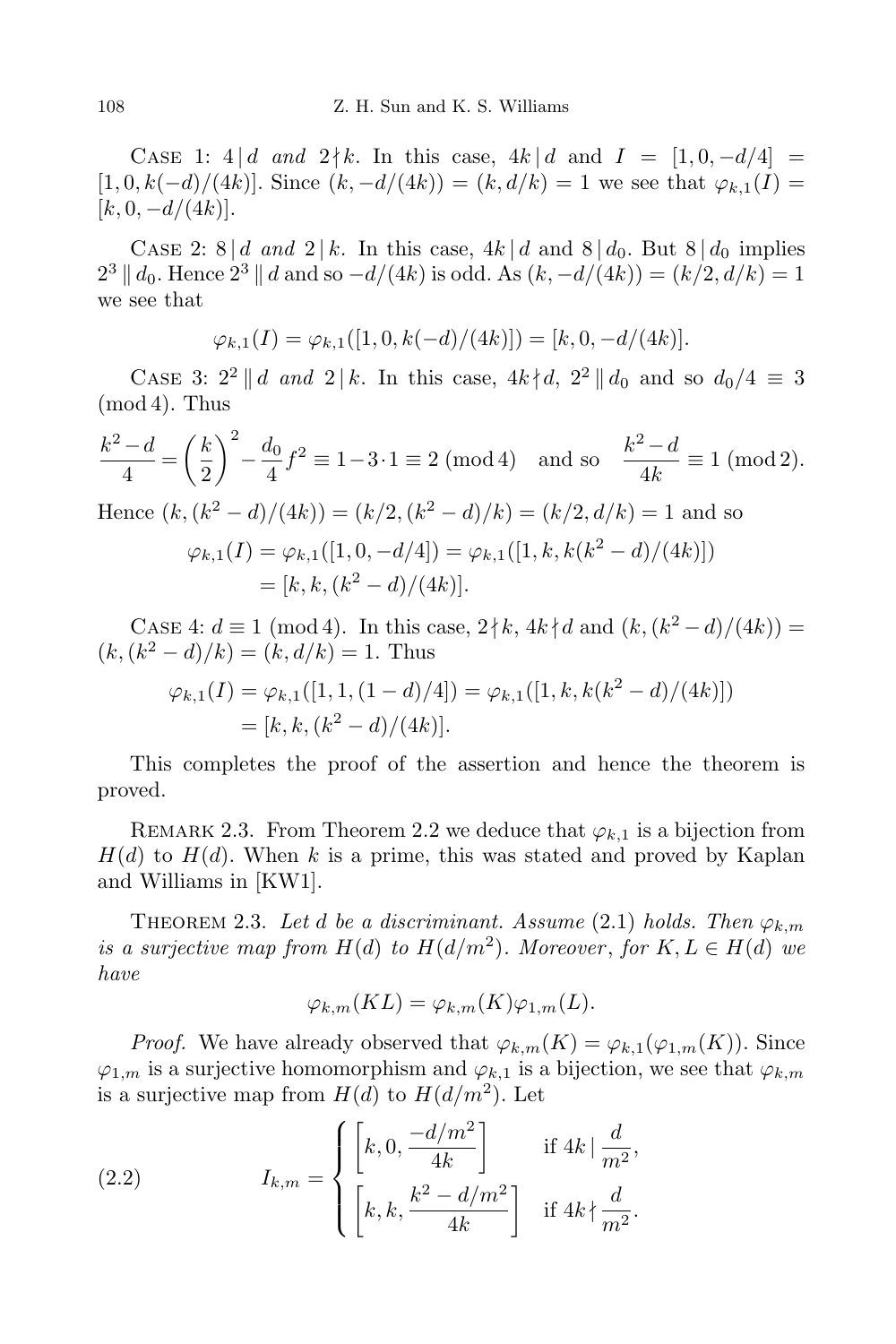From Theorem 2.2 we know that  $\varphi_{k,1}(A) = I_{k,m}A$  for  $A \in H(d/m^2)$ . Recall that  $\varphi_{1,m}$  is a homomorphism. Then we have

$$
\varphi_{k,m}(KL) = \varphi_{k,1}(\varphi_{1,m}(KL)) = I_{k,m}\varphi_{1,m}(KL) = I_{k,m}\varphi_{1,m}(K)\varphi_{1,m}(L) = \varphi_{k,1}(\varphi_{1,m}(K))\varphi_{1,m}(L) = \varphi_{k,m}(K)\varphi_{1,m}(L).
$$

This proves the theorem.

Now we are in a position to give

THEOREM 2.4. Let *d* be a discriminant with conductor  $f$  and  $d_0 = d/f^2$ .  $Let K \in H(d), n \in \mathbb{N}$  and

$$
d_1 = \begin{cases} d_0 & \text{if } 4 \nmid d_0, \\ d_0/2 & \text{if } 2^2 \parallel d_0, \\ d_0/4 & \text{if } 2^3 \parallel d_0. \end{cases}
$$

- (i) *There exist integers*  $a, b, c$  *such that*  $K = [a, bd_1f, cd_1f^2]$  *with*  $(a, dn)$  $= 1$  *and*  $(c, d_0) = 1$ .
- (ii) *If*  $k \in \mathbb{N}$  and  $k \mid \frac{d_1}{(d_1)}$  $\frac{d_1}{(d_1,f)}$ , then there exist  $a, b, c \in \mathbb{Z}$  such that  $K =$  $[ak, bkf, cf^2] with (a, kfn) = (c, k) = 1.$

*Proof.* Putting  $k = d_1$  and  $m = f$  in Lemma 2.1 gives (i). Now consider (ii). Suppose  $k \in \mathbb{N}$  and  $k | \frac{d_1}{(d_1)}$  $\frac{a_1}{(d_1,f)}$ . Then  $k | d_1$  and  $(k, f) = 1$ . Since  $dm^2 = d_0(fm)^2$  for  $m \in \mathbb{N}$ , by Lemma 2.1 every class in  $H(dm^2)$  is of the form  $[a, bkfm, ck(fm)^2]$  with  $a, b, c \in \mathbb{Z}$  and  $(a, kfmn) = (c, k) = 1$ . Since  $\varphi_{k,m}$  is a surjective map and  $\varphi_{k,m}([a,bkfm,ckf^2m^2]) = [ak,bkf,cf^2] \in$  $H(d)$  we see that (ii) is true.

Remark 2.4. Let *d* be a discriminant. Suppose that (2*.*1) holds. For  $[a, bd_1 f, cd_1 f^2] \in H(d)$  with  $(a, d) = 1$  and  $(c, d_0) = 1$  we have

$$
\varphi_{k,m}([a,bd_1f,cd_1f^2]) = [ak,bd_1f/m,cd_1f^2/(km^2)].
$$

Theorem 2.5. *Let d be a discriminant. Assume* (2*.*1) *holds. For*  $S \subseteq H(d)$  set  $\varphi_{k,m}(S) = {\varphi_{k,m}(A) | A \in S}.$  Let H be a subgroup of  $H(d)$ . *Then*

- (i)  $\varphi_{1,m}(H)$  *is a subgroup of*  $H(d/m^2)$ *.*
- (ii) *For*  $K \in H(d)$  *we have*  $\varphi_{k,m}(KH) = \varphi_{k,m}(K)\varphi_{1,m}(H)$ *.*
- (iii) *Suppose*  $M \in H(d/m^2)$ *. Then there are exactly*  $h(d)|\varphi_{1,m}(H)|/$  $(h(d/m^2)|H|)$  *distinct cosets*  $KH \in H(d)/H$  *such that*  $\varphi_{k,m}(KH)$  $M\varphi_{1,m}(H)$ *. Moreover*, *if*  $K_0 \in H(d)$ ,  $\varphi_{k,m}(K_0) = M$ ,  $H_0 =$  $H \cap \text{Ker }\varphi_{1,m}$  *and*  $\text{Ker }\varphi_{1,m}/H_0 = \{A_1H_0, \ldots, A_sH_0\}$ , *then all the distinct cosets*  $KH \in H(d)/H$  *such that*  $\varphi_{k,m}(KH) = M\varphi_{1,m}(H)$  $are A_1K_0H, \ldots, A_sK_0H$ .

*Proof.* Since  $\varphi_{1,m}$  is a surjective homomorphism, using group theory we see that (i) is true.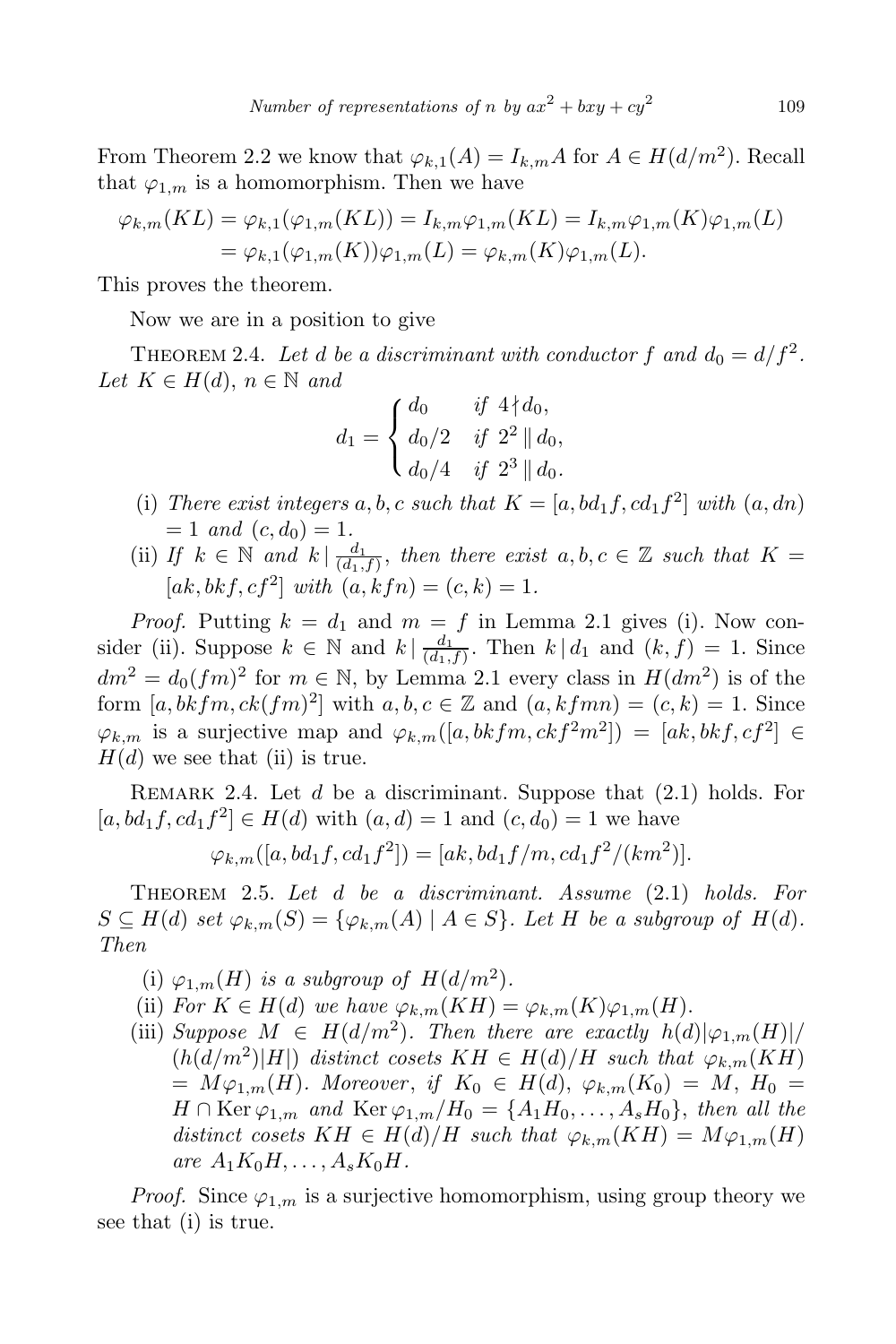Now we consider (ii). Suppose  $K \in H(d)$ . From Theorem 2.3 we see that

$$
\varphi_{k,m}(KH) = \{ \varphi_{k,m}(KL) \mid L \in H \} = \{ \varphi_{k,m}(K)\varphi_{1,m}(L) \mid L \in H \}
$$
  
=  $\varphi_{k,m}(K)\varphi_{1,m}(H).$ 

This proves (ii).

Finally we consider (iii). Suppose  $M \in H(d/m^2)$ . From Theorem 2.3 we know that  $\varphi_{k,m}$  is a surjective map from  $H(d)$  to  $H(d/m^2)$ . Thus there exists a class  $K_0 \in H(d)$  such that  $\varphi_{k,m}(K_0) = M$ . Let  $K \in H(d)$ ,  $H' =$  $\varphi_{1,m}(H)$ ,  $H_0 = H ∩$  Ker  $\varphi_{1,m}$  and Ker  $\varphi_{1,m}/H_0 = \{A_1H_0, \ldots, A_sH_0\}$ , and let  $I_{k,m} \in H(d/m^2)$  be given by (2.2). Applying Theorems 2.1–2.3 and (ii) we see that

$$
\varphi_{k,m}(KH) = MH'
$$
  
\n
$$
\Leftrightarrow \varphi_{k,m}(K)H' = MH' \Leftrightarrow \varphi_{k,m}(K)M^{-1} \in H'
$$
  
\n
$$
\Leftrightarrow \varphi_{k,m}(K)\varphi_{k,m}(K_0)^{-1} \in H'
$$
  
\n
$$
\Leftrightarrow I_{k,m}\varphi_{1,m}(K)(I_{k,m}\varphi_{1,m}(K_0))^{-1} \in H'
$$
  
\n
$$
\Leftrightarrow \varphi_{1,m}(KK_0^{-1}) = \varphi_{1,m}(K)\varphi_{1,m}(K_0)^{-1} \in H'
$$
  
\n
$$
\Leftrightarrow \varphi_{1,m}(KK_0^{-1}) = \varphi_{1,m}(L) \quad \text{for some } L \in H
$$
  
\n
$$
\Leftrightarrow KK_0^{-1}L^{-1} \in \text{Ker } \varphi_{1,m} \quad \text{for some } L \in H
$$
  
\n
$$
\Leftrightarrow KK_0^{-1} \in H \text{Ker } \varphi_{1,m} \Leftrightarrow K \in K_0H \text{Ker } \varphi_{1,m}
$$
  
\n
$$
\Leftrightarrow K = AK_0H \quad \text{for some } A \in \text{Ker } \varphi_{1,m}
$$
  
\n
$$
\Leftrightarrow KH = AK_0H \quad \text{for some } A \in \text{Ker } \varphi_{1,m}
$$
  
\n
$$
\Leftrightarrow KH = A_iK_0H_0H = A_iK_0H \quad \text{for some } i \in \{1, ..., s\}.
$$

For  $i, j \in \{1, \ldots, s\}$  it is clear that

$$
A_i K_0 H = A_j K_0 H \Leftrightarrow (A_i K_0)(A_j K_0)^{-1} \in H \Leftrightarrow A_i A_j^{-1} \in H
$$
  

$$
\Leftrightarrow A_i A_j^{-1} \in H_0 \Leftrightarrow A_i H_0 = A_j H_0 \Leftrightarrow i = j.
$$

Thus

(2.3) 
$$
\{KH \mid KH \in H(d)/H, \varphi_{k,m}(KH) = MH'\} = \{A_1K_0H, \dots, A_sK_0H\}.
$$

Since  $\varphi_{1,m}$  is a surjective homomorphism from  $H(d)$  to  $H(d/m^2)$ ,  $\varphi_{1,m}$ induces a surjective homomorphism from *H* to  $\varphi_{1,m}(H)$ . Thus, by group theory we have

$$
H(d)/\text{Ker }\varphi_{1,m} \cong H(d/m^2)
$$
 and  $H/(H \cap \text{Ker }\varphi_{1,m}) \cong \varphi_{1,m}(H)$ .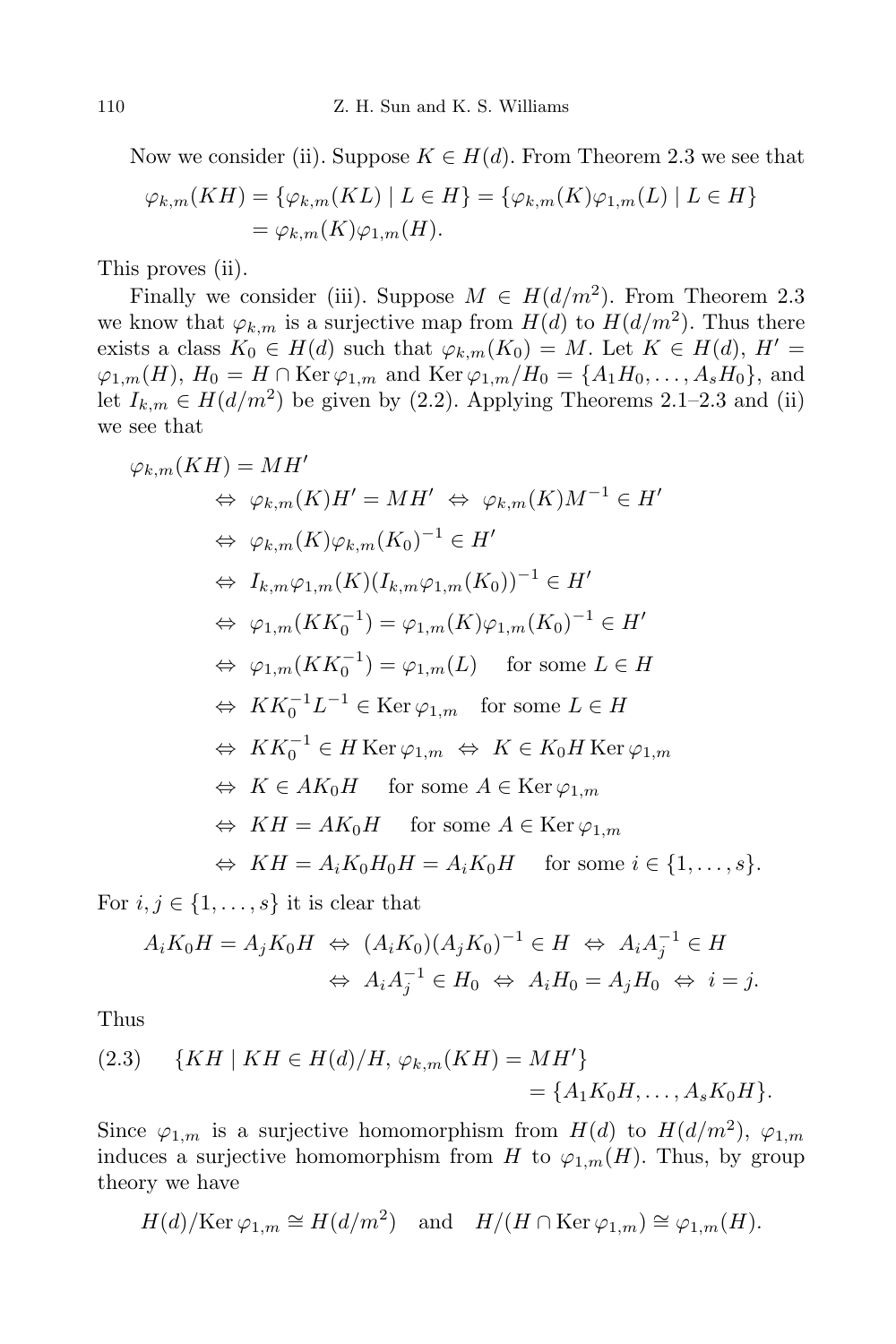(That is  $H/H_0 \cong H'$ .) Thus

$$
|\text{Ker }\varphi_{1,m}| = h(d)/h(d/m^2), \quad |H_0| = |H|/|H'|
$$

and so

$$
s = |\text{Ker }\varphi_{1,m}/H_0| = \frac{|\text{Ker }\varphi_{1,m}|}{|H_0|} = \frac{h(d)|H'|}{h(d/m^2)|H|}.
$$

This completes the proof.

Taking  $H = I$  in Theorem 2.5 we have

Corollary 2.1. *Let d be a discriminant. Assume* (2*.*1) *holds. For any given*  $M \in H(d/m^2)$ , *there are exactly*  $h(d)/h(d/m^2)$  *classes*  $K$  *in*  $H(d)$ *such that*  $\varphi_{k,m}(K) = M$ *. Moreover, if*  $K, K_0 \in H(d)$  *and*  $\varphi_{k,m}(K_0) = M$ , *then*  $\varphi_{k,m}(K) = M$  *if and only if*  $K = K_0A$  *for some*  $A \in \text{Ker } \varphi_{1,m}$ *.* 

Corollary 2.2. *Let d be a discriminant. Assume* (2*.*1) *holds. Let H be a subgroup of*  $H(d)$ ,  $K \in H(d)$ ,  $H_0 = H \cap \text{Ker }\varphi_{1,m}$  *and*  $\text{Ker }\varphi_{1,m}/H_0 =$ *{H*0*, A*2*H*0*, . . . , AsH*0*}. Then*

$$
\varphi_{k,m}(A_2KH)=\cdots=\varphi_{k,m}(A_sKH)=\varphi_{k,m}(KH).
$$

For a discriminant *d* and  $r \in \mathbb{N}$  recall that  $H^r(d) = \{L^r | L \in H(d)\}.$ 

LEMMA 2.6. Let *d* be a discriminant with conductor  $f$  and  $d_0 = d/f^2$ . *Let r be a nonnegative integer and*  $m \in \mathbb{N}$  *with*  $m | f$ *. Then* 

- (i)  $\varphi_{1,m}(H^r(d)) = H^r(d/m^2)$ .
- (ii) *Suppose*  $k \in \mathbb{N}$ ,  $k | d_0$ ,  $4 \nmid k$  *and*  $(k, f/m) = 1$ *. Then for*  $K \in H(d)$ *we have*

$$
\varphi_{k,m}(K H^r(d)) = \varphi_{k,m}(K) H^r(d/m^2).
$$

*Proof.* Recall that  $\varphi_{1,m}$  is a surjective homomorphism from  $H(d)$  to *H*(*d/m*<sup>2</sup>). Let  $K \in H(d)$  and  $M \in H(d/m^2)$  be such that  $\varphi_{1,m}(K) = M$ . Then clearly  $\varphi_{1,m}(K^r) = \varphi_{1,m}(K)^r = M^r$ . Since  $K^r \in H^r(d)$  and  $M^r \in H^r(d)$  $H^r(d/m^2)$  we obtain (i). Combining (i) with Theorem 2.5(ii) yields (ii). So the lemma is proved.

From Theorem 2.5 and Lemma 2.6 we have

Theorem 2.6. *Let d be a discriminant. Assume* (2*.*1) *holds. Let r be a nonnegative integer and*  $M \in H(d/m^2)$ *. Then there are exactly*  $|H(d)/H^r(d)|/|H(d/m^2)/H^r(d/m^2)|$  distinct cosets  $KH^r(d) \in H(d)/H^r(d)$  $such that \varphi_{k,m}(K H^r(d)) = M H^r(d/m^2)$ . Moreover, if  $K_0 \in H(d), \varphi_{k,m}(K_0)$  $M, H_0 = H^r(d) \cap \text{Ker }\varphi_{1,m} \text{ and } \text{Ker }\varphi_{1,m}/H_0 = \{A_1H_0, \ldots, A_sH_0\},$ *then all the distinct cosets*  $KH^r(d) \in H(d)/H^r(d)$  *such that*  $\varphi_{k,m}(KH^r(d))$  $= MH^{r}(d/m^{2})$  *are*  $A_1K_0H^{r}(d), \ldots, A_sK_0H^{r}(d)$ .

111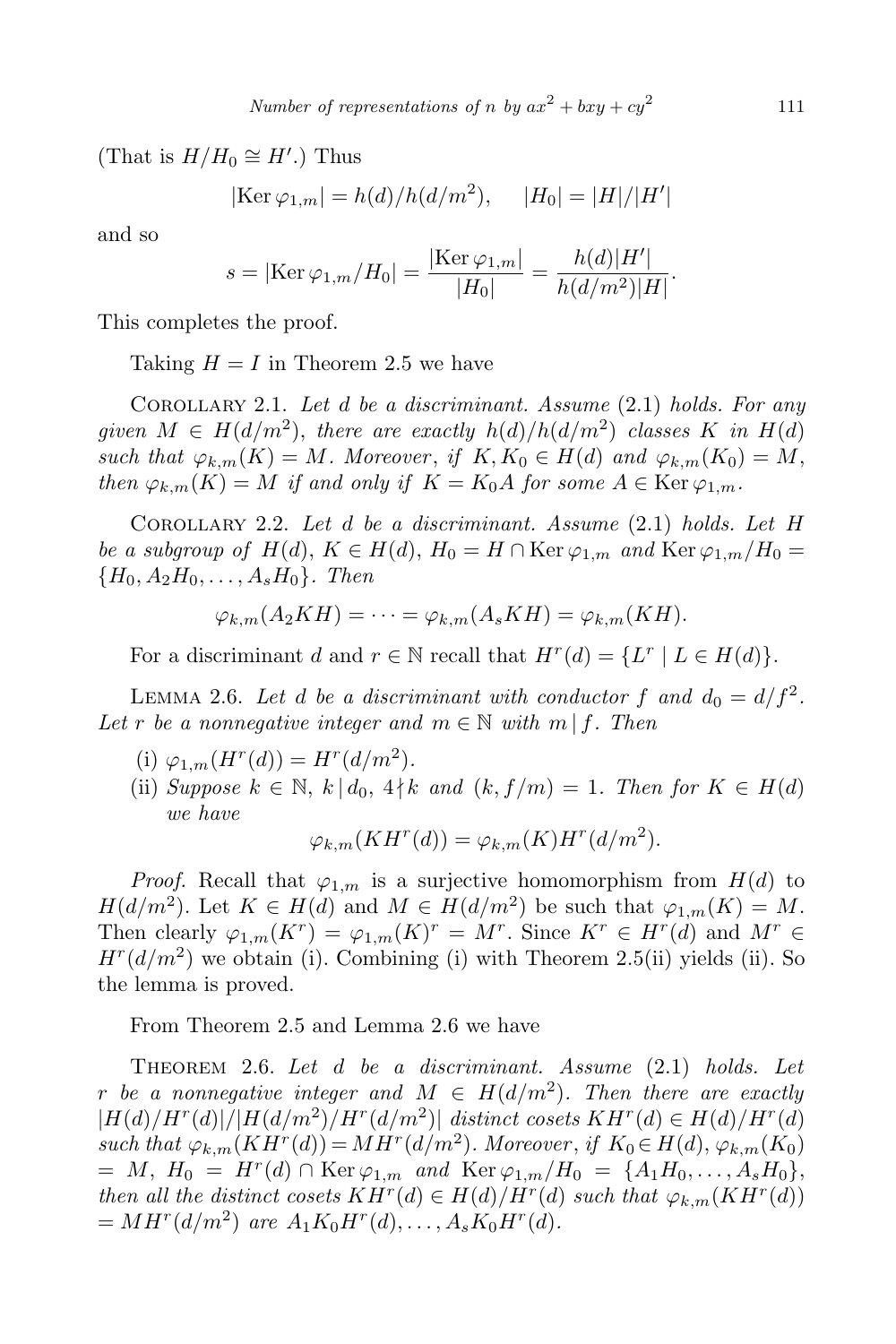Taking  $r = 2$  in Lemma 2.6 and Theorem 2.6 and noting that  $|H(d)|$  $H^2(d)| = |G(d)| = 2^{t(d)}$  and  $|H(d/m^2)/H^2(d/m^2)| = |G(d/m^2)| = 2^{t(d/m^2)}$ we obtain

Corollary 2.3. *Let d be a discriminant. Assume* (2*.*1) *holds. Then*  $for\ any\ genus\ G\ of\ H(d),\ \varphi_{k,m}(G)\ is\ a\ genus\ of\ H(d/m^2). \ For\ given$  $G' \in G(d/m^2)$  *there are exactly*  $2^{t(d)-t(d/m^2)}$  *genera*  $G \in G(d)$  *such that*  $\varphi_{k,m}(G) = G'$ . Moreover, if  $\varphi_{k,m}(K_0) \in G'$  for  $K_0 \in H(d)$ ,  $H_0 =$ *H*<sup>2</sup>(*d*)∩Ker  $\varphi_{1,m}$ , *and* Ker  $\varphi_{1,m}/H_0 = \{A_1H_0, \ldots, A_sH_0\}$ , *then all the gen*era G of  $H(d)$  such that  $\varphi_{k,m}(G) = G'$  are  $A_1K_0H^2(d), \ldots, A_sK_0H^2(d)$ .

**3. Reduction theorems for**  $R(K,n)$  and  $R(KH,n)$ . Let *d* be a discriminant and  $n \in \mathbb{N}$ . Suppose  $K \in H(d)$  and H is a subgroup of  $H(d)$ . Based on the results in Section 2, in this section we establish reduction theorems for  $R(K, n)$  and  $R(KH, n)$ , which reduce the evaluation of  $R(K, n)$ and  $R(KH, n)$  to the case  $(n, d) = 1$ .

Let  $n \in \mathbb{N}$  and  $a, b, c \in \mathbb{Z}$ . Suppose  $n = ax^2 + bxy + cy^2$  with  $x, y \in \mathbb{Z}$ and  $(x, y) = 1$ . As usual we say that  $\{x, y\}$  is a *proper representation* of  $n = ax^2 + bxy + cy^2$ . It is well known that the general integral solution to  $xs - yr = 1$  is  $s = s_0 + ty$ ,  $r = r_0 + tx$ , where  $(s_0, r_0)$  is a fixed solution to  $xs - yr = 1$  and  $t \in \mathbb{Z}$ . Clearly

$$
(2ax + by)r + (bx + 2cy)s = (2ax + by)r_0 + (bx + 2cy)s_0 + 2nt.
$$

Thus there exists a unique  $t \in \mathbb{Z}$  such that  $0 \leq (2ax+by)r+(bx+2cy)s < 2n$ . Hence there are two unique integers  $r, s \in \mathbb{Z}$  such that  $xs - yr = 1$  and  $0 \leq (2ax + by)r + (bx + 2cy)s < 2n$  (see [H, Theorem 4.1, p. 279]). For such *r* and *s* we let

(3.1) 
$$
\lambda(x, y; n) = (2ax + by)r + (bx + 2cy)s.
$$

Then  $\lambda(x, y; n)$  depends only on  $a, b, c, x, y, n$  and  $0 \leq \lambda(x, y; n) < 2n$ .

LEMMA 3.1. *Let d be a discriminant and let a, b, c* ∈  $\mathbb{Z}$  *with*  $b^2-4ac = d$ *. Suppose*  $n \in \mathbb{N}$ ,  $m \in \mathbb{Z}$  and  $0 \leq m < 2n$ . Then there exists a proper *representation*  $\{x, y\}$  *of*  $n = ax^2 + bxy + cy^2$  *such that*  $\lambda(x, y; n) = m$  *if and*  $\text{only if } m^2 \equiv d \pmod{4n} \text{ and } (n, m, (m^2 - d)/(4n)) \sim (a, b, c).$ 

*Proof.* If there exists a proper representation  $\{x, y\}$  of  $n = ax^2 + bxy + cy^2$ such that  $\lambda(x, y; n) = m$ , then there are two unique integers *r*, *s* such that  $xs - yr = 1$  and  $m = (2ax + by)r + (bx + 2cy)s$ . Thus

$$
m2 = ((2ax + by)r + (bx + 2cy)s)2 = 4n(ar2 + brs + cs2) + d(xs - yr)2
$$
  
= 4n(ar<sup>2</sup> + brs + cs<sup>2</sup>) + d \equiv d (mod 4n).

Since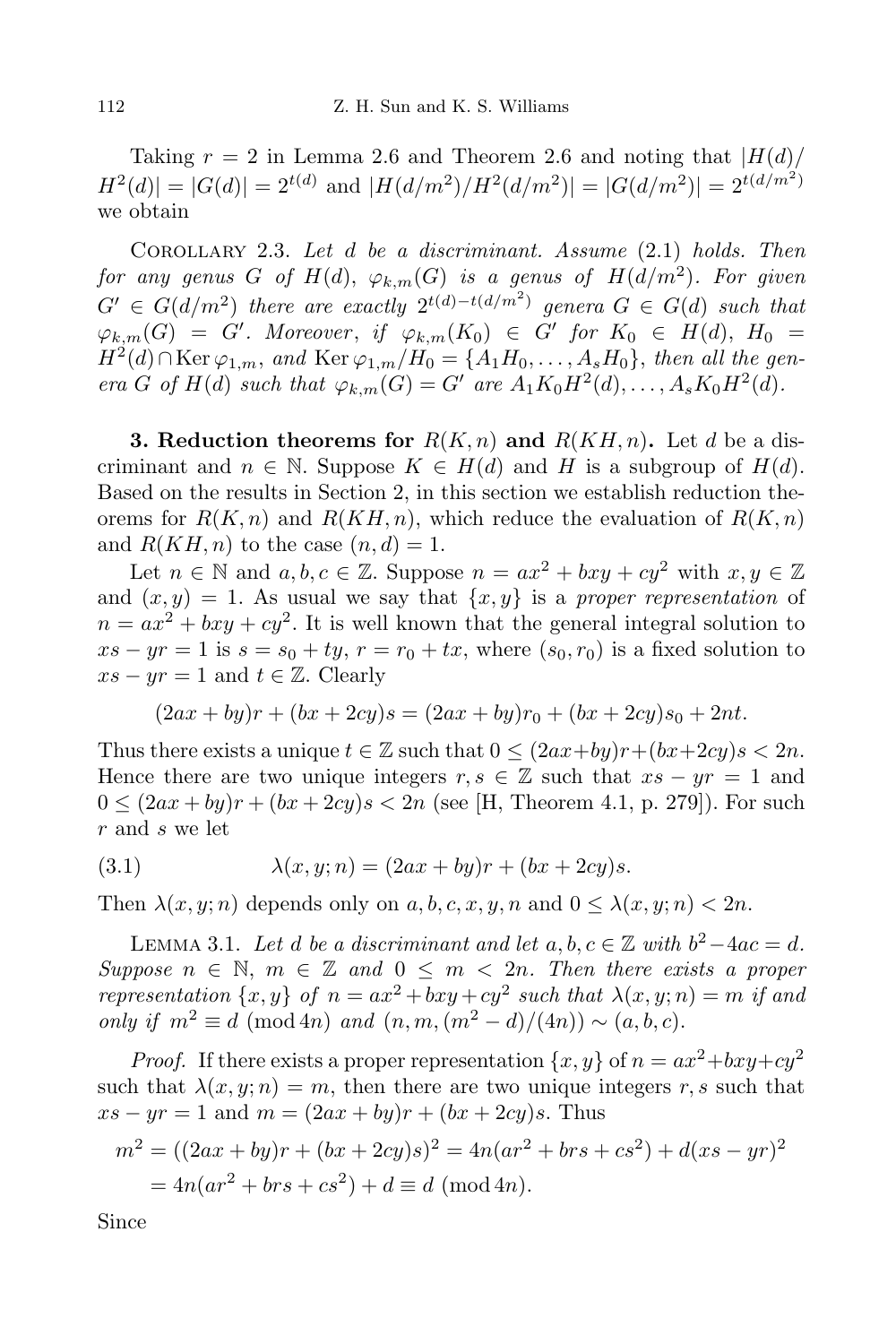*Number of representations of <i>n by*  $ax^2 + bxy + cy^2$ 

(3.2) 
$$
a(xX + rY)^{2} + b(xX + rY)(yX + sY) + c(yX + sY)^{2}
$$

$$
= (ax^{2} + bxy + cy^{2})X^{2} + (2arx + bsx + bry + 2csy)XY
$$

$$
+ (ar^{2} + brs + cs^{2})Y^{2}
$$

$$
= nX^{2} + mXY + \frac{m^{2} - d}{4n}Y^{2}
$$

we see that  $(n, m, (m^2 - d)/(4n)) \sim (a, b, c)$ .

Conversely, if  $m^2 \equiv d \pmod{4n}$  and  $(n, m, (m^2 - d)/(4n)) \sim (a, b, c)$ , then there exist  $x, y, r, s \in \mathbb{Z}$  with  $xs - yr = 1$  such that  $(3.2)$  holds. So  $(x, y) = 1$ ,  $n = ax^2 + bxy + cy^2$  and  $m = 2arx + bsx + bry + 2csy =$  $(2ax + by)r + (bx + 2cy)s$ . Thus  $\{x, y\}$  is a proper representation of  $n =$  $ax^2 + bxy + cy^2$  with  $\lambda(x, y; n) = m$ . So the lemma is proved.

LEMMA 3.2. Let *d be a discriminant and*  $a, b, c \in \mathbb{Z}$  with  $b^2 - 4ac = d$ . *Suppose*  $n \in \mathbb{N}$ ,  $m \in \mathbb{Z}$ ,  $0 \le m \le 2n$ ,  $m^2 \equiv d \pmod{4n}$ ,  $(n, m, (m^2 - d)/(4n))$ *∼* (*a, b, c*)*. Then there are exactly w*(*d*) *proper primary representations {x, y} of*  $n = ax^2 + bxy + cy^2$  such that  $\lambda(x, y; n) = m$ .

*Proof.* By [H, Theorem 4.6, p. 282], if there is a proper primary representation  $\{x_1, y_1\}$  of  $n = ax^2 + bxy + cy^2$  such that  $\lambda(x_1, y_1; n) = m$ , then there are exactly  $w(d)$  proper primary representations  $\{x, y\}$  of  $n = ax^2 + bxy + cy^2$ such that  $\lambda(x, y; n) = m$  (Checking the proof of [H, Theorem 4.6], we do not need to assume that  $(a, b, c)$  is primitive.). Thus we need only show that there is a proper primary representation  $\{x, y\}$  of  $n = ax^2 + bxy + cy^2$  such that  $\lambda(x, y; n) = m$ . By Lemma 3.1, there is a proper representation  $\{x', y'\}$ of  $n = ax^2 + bxy + cy^2$  such that  $\lambda(x', y'; n) = m$ . For  $d < 0$ , every proper representation is a proper primary representation. So the result is true.

Now we assume  $d > 0$ . From the proof of Lemma 3.1 there exist  $x, y, r, s$  $∈$  Z such that  $xs - yr = 1$ ,  $n = ax^2 + bxy + cy^2$  and  $m = (2ax + by)r +$  $(bx + 2cy)s = \lambda(x, y; n)$ . Note that  $(2ax + (b + \sqrt{d})y)(2ax + (b - \sqrt{d})y) =$  $(2ax + by)^2 - dy^2 = 4an \neq 0$ . Replacing  $(x, y, r, s)$  by  $(-x, -y, -r, -s)$  if necessary we may suppose that  $2ax + (b - \sqrt{d})y > 0$ . Since  $\varepsilon(d) > 1$  there is a unique integer *k* such that

$$
\varepsilon(d)^{k-1} < \frac{2ax + (b - \sqrt{d})y}{2\sqrt{n|a|}} \le \varepsilon(d)^k.
$$

Let  $\varepsilon(d)^k = (t + u\sqrt{d})/2$ . It is well known that  $t^2 - du^2 = 4$  (see [H, Theorem 4.4, pp. 281–282]). Now let

$$
x' = \frac{x(t - bu)}{2} - cuy \quad \text{and} \quad y' = axu + \frac{y(t + bu)}{2}.
$$

It is easily seen that  $x', y' \in \mathbb{Z}$  and

$$
2ax' + (b \pm \sqrt{d})y' = (2ax + (b \pm \sqrt{d})y)\varepsilon(d)^{\pm k}.
$$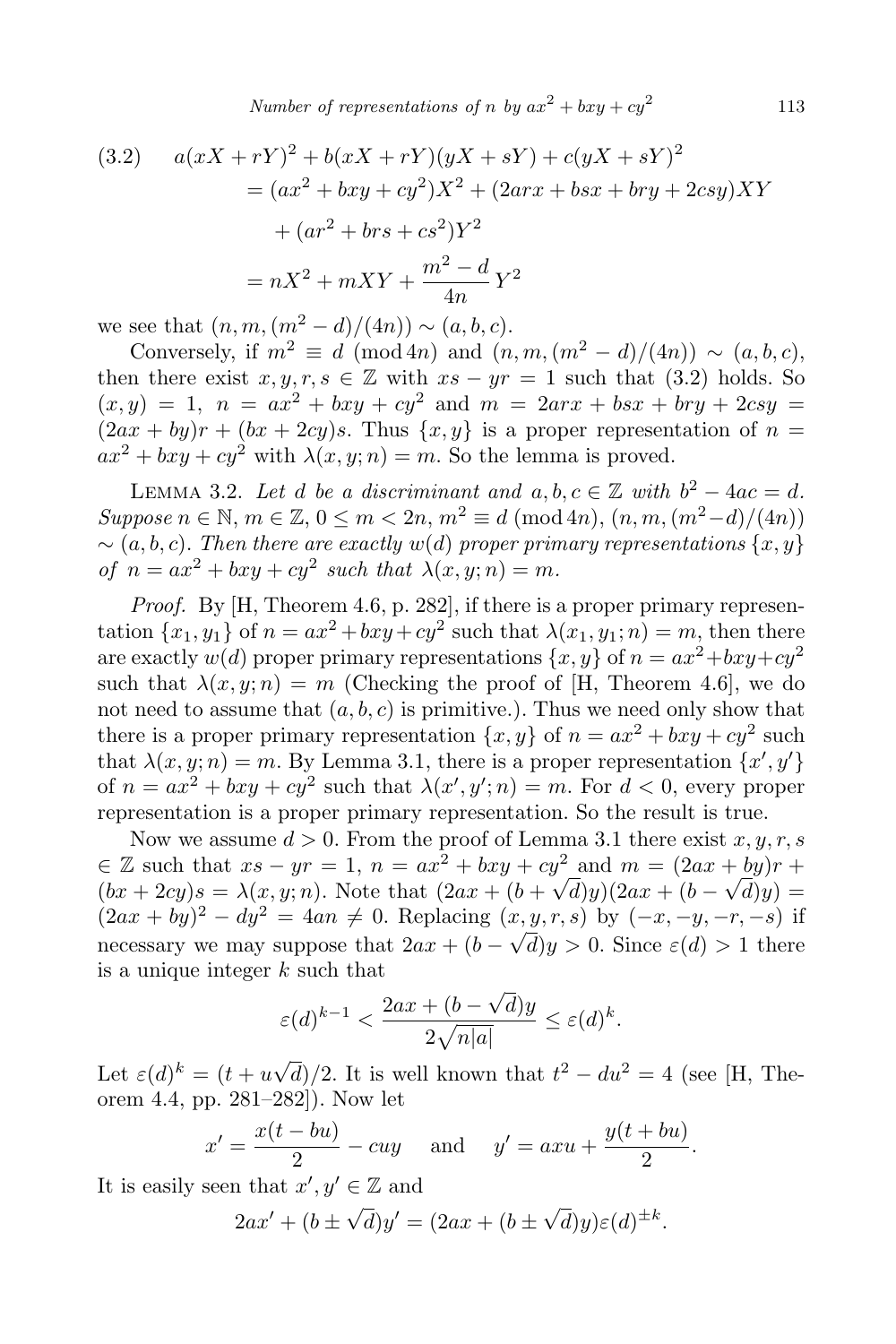By  $[H, Theorem 4.2, p. 279], \{x', y'\}$  is a proper representation of  $n =$  $ax^2 + bxy + cy^2$  with  $\lambda(x', y'; n) = \lambda(x, y; n) = m$ . We also have

$$
\varepsilon(d)^{-1} < \frac{2ax' + (b - \sqrt{d})y'}{2\sqrt{n|a|}} = \frac{2ax + (b - \sqrt{d})y}{2\sqrt{n|a|}} \varepsilon(d)^{-k} \le 1.
$$

Hence  $\{x', y'\}$  is a proper primary representation of  $n = ax^2 + bxy + cy^2$ such that  $\lambda(x', y'; n) = m$ . This finishes the proof.

LEMMA 3.3 (Generalization of Möbius inversion formula). Let  $f(n)$  and  $g(n)$  *be defined for*  $n \in \mathbb{N}$ . For  $r \in \mathbb{N}$  *we have the following inversion formula*:

$$
f(n) = \sum_{m \in \mathbb{N}, m^r \mid n} g\left(\frac{n}{m^r}\right) (n \ge 1) \Leftrightarrow g(n) = \sum_{m \in \mathbb{N}, m^r \mid n} \mu(m) f\left(\frac{n}{m^r}\right) (n \ge 1),
$$

*where*  $\mu(n)$  *is the Möbius function.* 

*Proof.* It is well known that

$$
\sum_{m|n} \mu(m) = \begin{cases} 1 & \text{if } n = 1, \\ 0 & \text{if } n > 1. \end{cases}
$$

Thus, if  $f(n) = \sum_{m^r|n} g(\frac{n}{m^r})$   $(n \ge 1)$ , then

$$
\sum_{m^r|n} \mu(m)f\left(\frac{n}{m^r}\right) = \sum_{m^r|n} \mu(m) \sum_{d^r|\frac{n}{m^r}} g\left(\frac{n}{d^r m^r}\right) = \sum_{k^r|n} \sum_{dm=k} \mu(m)g\left(\frac{n}{k^r}\right)
$$

$$
= \sum_{k^r|n} g\left(\frac{n}{k^r}\right) \left(\sum_{m|k} \mu(m)\right) = g(n).
$$

Similarly, if  $g(n) = \sum_{m^r|n} \mu(m) f\left(\frac{n}{m^r}\right)$   $(n \ge 1)$ , then

$$
\sum_{m^r|n} g\left(\frac{n}{m^r}\right) = \sum_{m^r|n} \sum_{d^r|\frac{n}{m^r}} \mu(d) f\left(\frac{n}{d^r m^r}\right) = \sum_{k^r|n} \sum_{dm=k} \mu(d) f\left(\frac{n}{k^r}\right)
$$

$$
= \sum_{k^r|n} f\left(\frac{n}{k^r}\right) \left(\sum_{d|k} \mu(d)\right) = f(n).
$$

So the lemma is proved.

Following [NZM] and [MW2] we introduce  $H_{[a,b,c]}(n)$  as below.

DEFINITION 3.1. Let *d* be a discriminant and  $a, b, c \in \mathbb{Z}$  with  $b^2 - 4ac = d$ . For  $n \in \mathbb{N}$  define  $H_{[a,b,c]}(n)$  to be the number of integers *m* satisfying  $0 \leq$  $m < 2n$ ,  $m^2 \equiv d \pmod{4n}$  and  $(n, m, (m^2 - d)/(4n)) \in [a, b, c]$ .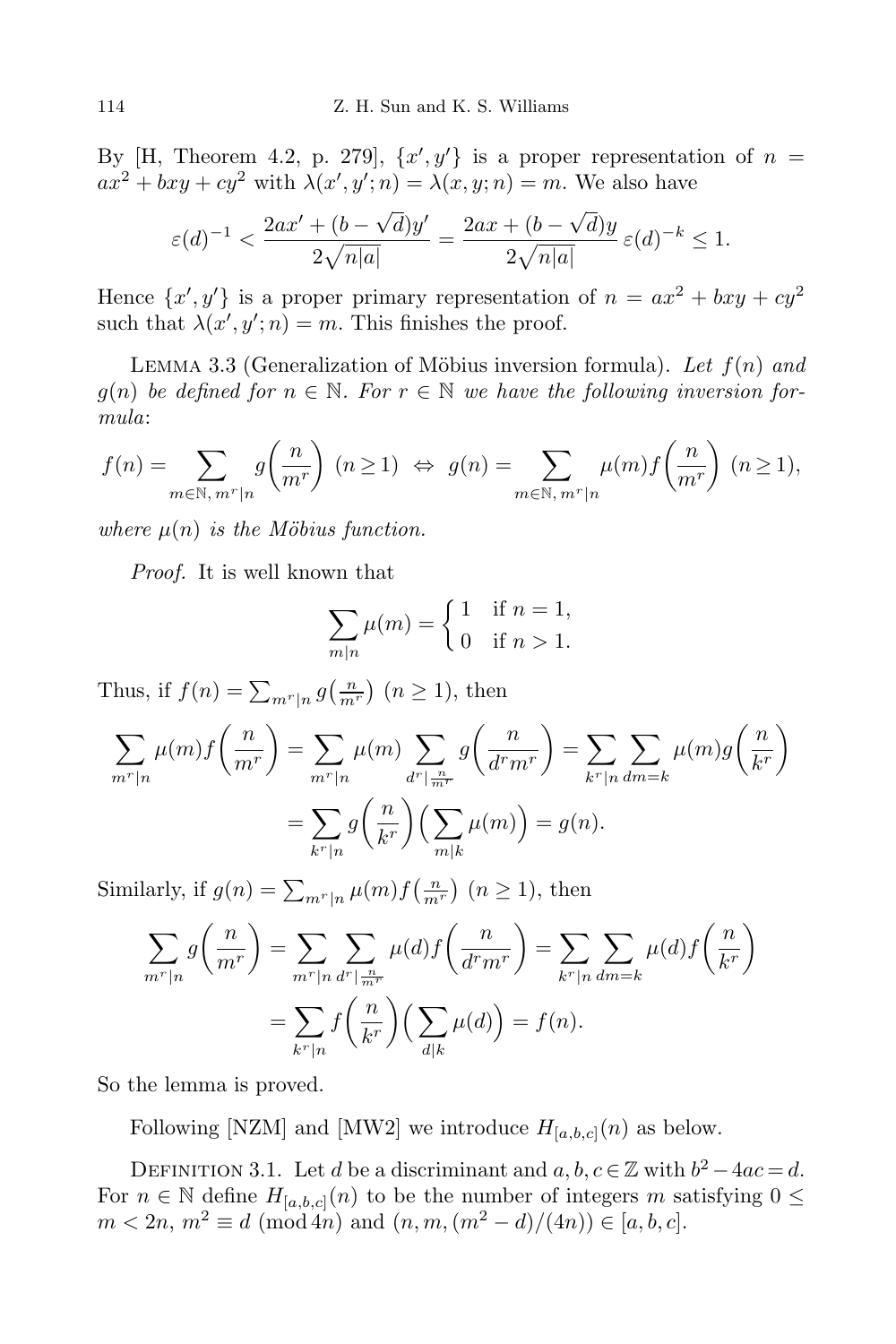By this definition,  $H_{[a,-b,c]}(n)$  is the number of integers *x* satisfying  $0 \leq x < 2n, x^2 \equiv d \pmod{4n}$  and  $(n, x, (x^2 - d)/(4n)) \in [a, -b, c]$ . Since  $(n, x, (x^2 - d)/(4n)) \in [a, -b, c]$  if and only if  $(n, -x, (x^2 - d)/(4n)) \in [a, b, c]$ , using the fact that  $(A, B, C) \sim (A, 2A + B, A + B + C)$  we see that

$$
H_{[a,-b,c]}(n) = |\{x \in \mathbb{Z} \mid 0 \le x < 2n, x^2 \equiv d \pmod{4n},
$$
  
\n
$$
(n, -x, (x^2 - d)/(4n)) \in [a, b, c] \}|
$$
  
\n
$$
= |\{m \in \mathbb{Z} \mid -2n < m \le 0, m^2 \equiv d \pmod{4n},
$$
  
\n
$$
(n, m, (m^2 - d)/(4n)) \in [a, b, c] \}|
$$
  
\n
$$
= |\{m \mid m + 2n \in \{1, 2, ..., 2n\}, (m + 2n)^2 \equiv d \pmod{4n},
$$
  
\n
$$
(n, m + 2n, ((m + 2n)^2 - d)/(4n)) \in [a, b, c] \}|
$$
  
\n
$$
= |\{x \mid x \in \{1, 2, ..., 2n\}, x^2 \equiv d \pmod{4n},
$$
  
\n
$$
(n, x, (x^2 - d)/(4n)) \in [a, b, c] \}|
$$
  
\n
$$
= H_{[a, b, c]}(n).
$$

Thus for  $K \in H(d)$  we have  $H_K(n) = H_{K-1}(n)$ .

DEFINITION 3.2. Suppose  $a, b, c \in \mathbb{Z}$  and  $b^2 - 4ac$  is not a square. For  $n \in \mathbb{N}$  we define  $R'([a, b, c], n)$  to be the number of proper primary representations of  $n = ax^2 + bxy + cy^2$ , and define  $R([a, b, c], n)$  to be the number of primary representations of  $n = ax^2 + bxy + cy^2$ .

By Lemmas 3.1 and 3.2,  $R'([a, b, c], n)$  is well defined and  $R'([a, b, c], n)$  $= w(b^2 - 4ac)H_{[a,b,c]}(n)$ . Now we show that  $R([a, b, c], n)$  is well defined and reveal the connections among  $R([a, b, c], n)$ ,  $R'([a, b, c], n)$  and  $H_{[a, b, c]}(n)$ .

THEOREM 3.1. Let *d* be a discriminant,  $n \in \mathbb{N}$  and  $a, b, c \in \mathbb{Z}$  with *b* <sup>2</sup> *<sup>−</sup>* <sup>4</sup>*ac* <sup>=</sup> *<sup>d</sup>. Then*

$$
R'([a, b, c], n) = w(d)H_{[a, b, c]}(n),
$$
  

$$
R([a, b, c], n) = \sum_{m \in \mathbb{N}, m^2 \mid n} R'([a, b, c], \frac{n}{m^2}) = w(d) \sum_{m \in \mathbb{N}, m^2 \mid n} H_{[a, b, c]}(\frac{n}{m^2})
$$

*and*

$$
R'([a, b, c], n) = \sum_{m \in \mathbb{N}, m^2 | n} \mu(m) R([a, b, c], \frac{n}{m^2}).
$$

*Proof.* From Lemmas 3.1, 3.2 and Definition 3.2 we see that

$$
R'([a, b, c], n) = w(d)H_{[a, b, c]}(n).
$$

Now we prove that

$$
R([a, b, c], n) = \sum_{m^2|n} R'([a, b, c], n/m^2).
$$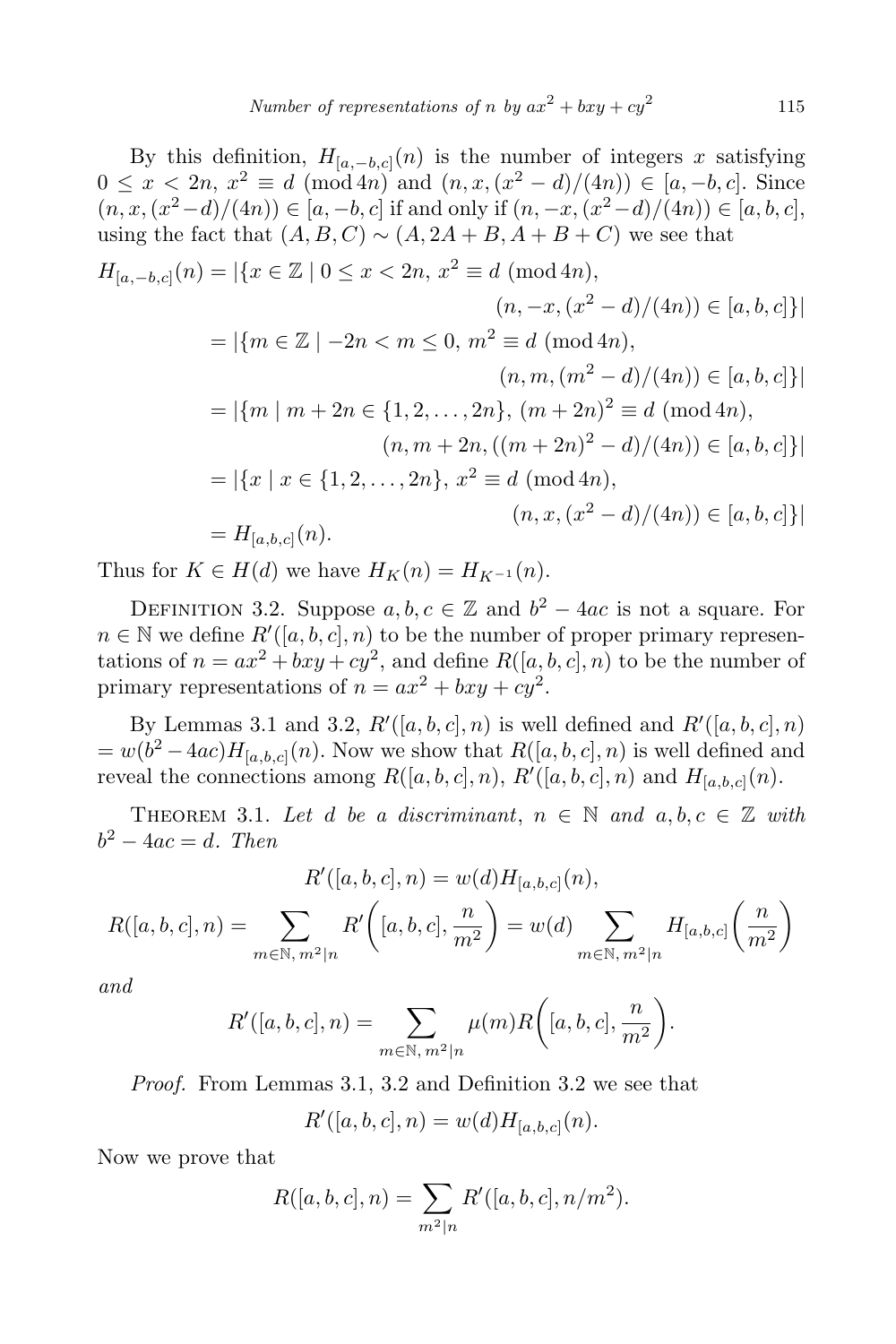Clearly  $\{x, y\}$  is a primary representation of  $n = ax^2 + bxy + cy^2$  with  $(x, y) = m$  if and only if  $\{x/m, y/m\}$  is a proper primary representation of  $n/m^2 = aX^2 + bXY + cY^2$ . Thus

$$
R([a, b, c], n) = \sum_{m^2|n} |\{\{x, y\} | \{x, y\} \text{ is a primary representation}
$$
  
of  $n = ax^2 + bxy + cy^2$  with  $(x, y) = m\}|$   

$$
= \sum_{m^2|n} |\{\{X, Y\} | \{X, Y\} \text{ is a proper primary representation}
$$
  
of  $n/m^2 = aX^2 + bXY + cY^2\}|$   

$$
= \sum_{m^2|n} R'([a, b, c], n/m^2) = w(d) \sum_{m^2|n} H_{[a, b, c]}(n/m^2).
$$

This also shows that  $R([a, b, c], n)$  is well defined by Definition 3.2. Now applying Lemma 3.3 in the case  $r = 2$  we deduce the remaining result. The proof is now complete.

REMARK 3.1. Let *d* be a discriminant,  $n \in \mathbb{N}$  and  $a, b, c \in \mathbb{Z}$  with  $b^2 - 4ac = d$ . By the proof of Theorem 3.1,  $R([a, b, c], n)$  is well defined. From Definition 3.1 and Theorem 3.1 we know that  $H_{[a,b,c]}(n) \leq 2n$  and so  $R([a, b, c], n) \leq w(d) \sum_{m^2|n} 2n/m^2$ . Thus  $R([a, b, c], n)$  is finite. Since *H*<sub>[*a,b,c*](*n*) = *H*<sub>[*a,-b,c*](*n*) we see that  $R([a, b, c], n) = R([a, -b, c], n)$  and</sub></sub>  $R'([a, b, c], n) = R'([a, -b, c], n)$  by Theorem 3.1. By Definition 3.1, it is easily seen that  $H_{[ak,bk,ck]}(n) = H_{[a,b,c]}(n/k)$ , where  $k \in \mathbb{N}$  and  $k | n$ . From this and Theorem 3.1 we deduce  $R'([ak, bk, ck], n) = R'([a, b, c], n/k)$  and  $R([ak, bk, ck], n) = R([a, b, c], n/k)$ . If  $n = ax^2 + bxy + cy^2$  with  $x, y \in \mathbb{Z}$ and  $(x, y) = m$ , then  $n/m^2 = ax_1^2 + bx_1y_1 + cy_1^2$  with  $x_1, y_1 \in \mathbb{Z}$  and  $(x_1, y_1) = 1$ . Using Lemma 3.1, Definition 3.1 and Theorem 3.1 we see that  $H_{[a,b,c]}(n/m^2) > 0$  and so  $R([a,b,c],n) > 0$ . Thus *n* is represented by  $ax^2+ bxy+cy^2$  if and only if  $n=ax^2+ bxy+cy^2$  has a primary representation. When  $d < 0$  and  $K \in H(d)$ , the formula  $R(K, n) = w(d) \sum_{m^2|n} H_K(n/m^2)$ has been given in [NZM, p. 174].

THEOREM 3.2 (First Reduction Theorem for  $R(K,n)$ ). Let *d* be a dis*criminant with conductor*  $f$ *. Let*  $n \in \mathbb{N}$  *and*  $K \in H(d)$ *. Then* 

$$
R(K,n) = \begin{cases} 0 & \text{if } (n, f^2) \text{ is not a square,} \\ R(\varphi_{1,m}(K), n/m^2) & \text{if } d < 0 \text{ and } (n, f^2) = m^2, \\ \frac{\log \varepsilon(d)}{\log \varepsilon(d/m^2)} R(\varphi_{1,m}(K), n/m^2) & \text{if } d > 0 \text{ and } (n, f^2) = m^2, \end{cases}
$$

*where*  $m \in \mathbb{N}$ .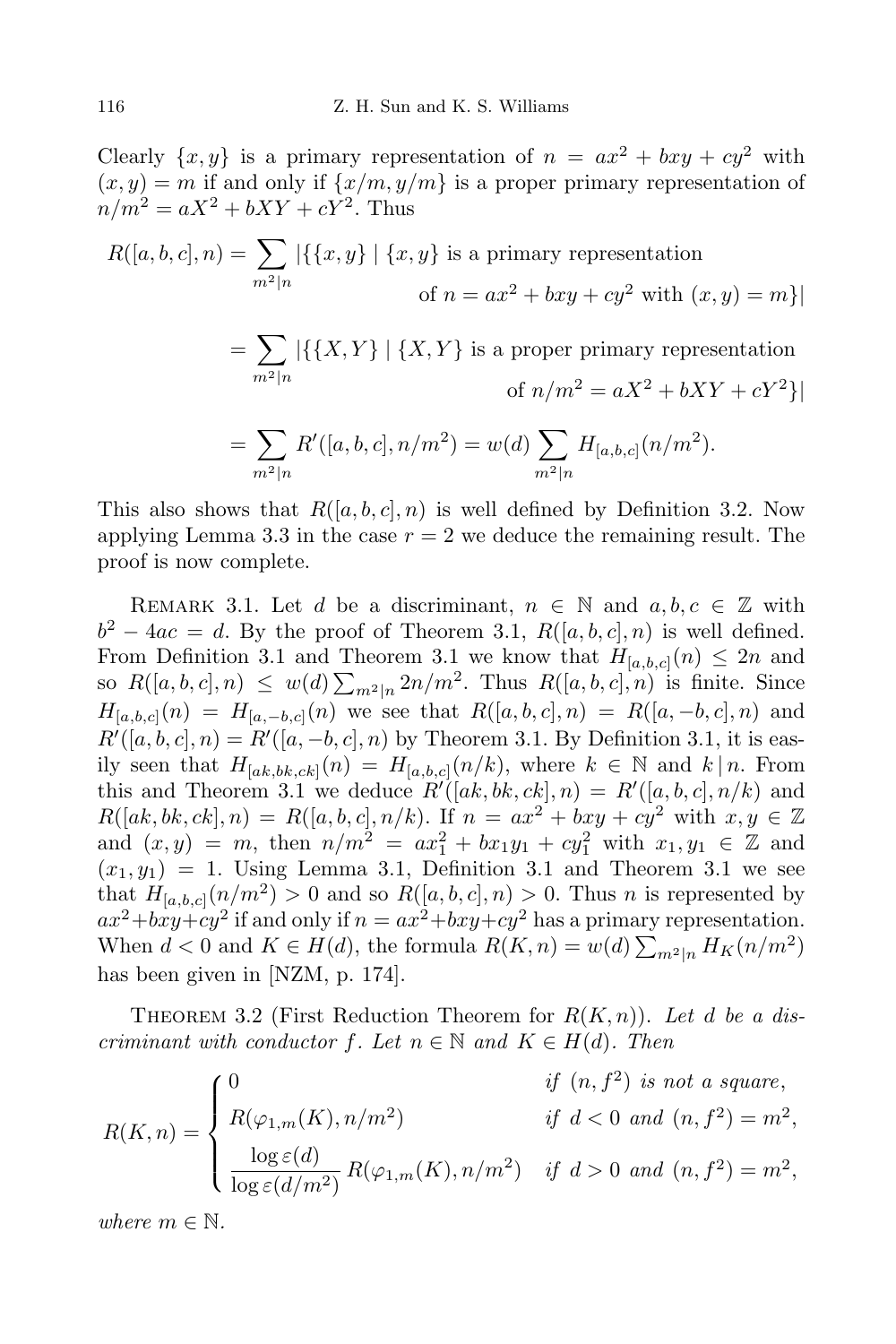*Proof.* By Lemma 2.1 we may assume  $K = [a, b, c]$  with  $(a, f) = 1$ . If  $R(K,n) > 0$ , then  $n = ax^2 + bxy + cy^2$  for some  $x, y \in \mathbb{Z}$ . Thus  $4an =$  $(2ax + by)^2 - dy^2$ . Since  $(a, f) = 1$  and  $f^2 | d$  we must have  $(4n, f^2) =$  $(4an, f^2) = ((2ax + by)^2, f^2) = u^2$  for some  $u \in \mathbb{Z}$ . Hence  $(n, f^2)$  is a square when  $\operatorname{ord}_2 n \neq \operatorname{ord}_2 f^2 - 1$ . Now assume  $\operatorname{ord}_2 n = \operatorname{ord}_2 f^2 - 1$ . Then  $2 | f,$  $4 | d, 2 | b$  and  $2 \nmid a$ . Set  $d_0 = d/f^2$ ,  $f = 2^{\alpha} f_0 (2 \nmid f_0)$  and  $n = 2^{2\alpha - 1} n_0 (2 \nmid n_0)$ . Note that  $an = (ax + (b/2)y)^2 - (f^2/4)d_0y^2$ . Since  $d_0 \equiv 0, 1 \pmod{4}$  we see that  $2 | d_0$  implies  $4 | d_0$ . Thus, if  $2 | d_0 y$ , then  $4 | d_0 y^2$  and so

$$
(n, f2) = (an, f2) = ((ax + by/2)2 – f2dy2/4, f2)
$$
  
= ((ax + by/2)<sup>2</sup>, f<sup>2</sup>) = v<sup>2</sup>

for some  $v \in \mathbb{Z}$ . If  $2 \nmid d_0 y$ , then  $d_0 y^2 \equiv 1 \pmod{4}$  and so

$$
\left(\frac{ax + by/2}{2^{\alpha - 1}}\right)^2 = \frac{an}{2^{2\alpha - 2}} + \frac{f^2}{2^{2\alpha}}d_0y^2 = 2an_0 + d_0f_0^2y^2 \equiv 2 + 1 = 3 \pmod{4}.
$$

This is impossible. Thus  $(n, f^2)$  is always a square. Therefore,  $R(K, n) = 0$ when  $(n, f^2)$  is not a square.

Now suppose  $(n, f^2) = m^2$  for some  $m \in \mathbb{N}$ . Then  $m | f$  and  $m^2 | n$ . By Lemma 2.1 we may suppose  $K = [a, bm, cm^2]$  with  $a, b, c \in \mathbb{Z}$  and  $(a, m) = 1$ . If  $R(K,n) > 0$ , then  $n = ax^2 + bmxy + cm^2y^2$  for some  $x, y \in \mathbb{Z}$ . By Lemma 2.2, we have  $m | x$ . Thus  $n/m^2 = aX^2 + bXy + cy^2$  for  $X = x/m \in \mathbb{Z}$ and  $y \in \mathbb{Z}$ . Conversely, if  $n/m^2 = aX^2 + bXy + cy^2$  for some  $X, y \in \mathbb{Z}$ , then  ${mX, y}$  is a solution to  $n = ax^2 + bmxy + cm^2y^2$ . Thus for  $d < 0$  we have

$$
R(K, n) = R([a, bm, cm2], n) = R([a, b, c], n/m2) = R(\varphi_{1,m}(K), n/m2).
$$

Now we assume  $d > 0$ . By the above,

 ${x, y}$  is a primary representation of  $n = ax^2 + bmxy + cm^2y^2$  $\Leftrightarrow$   $n = ax^2 + bmxy + cm^2y^2, x, y \in \mathbb{Z}, \frac{1}{\varepsilon(a)}$  $\frac{1}{\varepsilon(d)} < \frac{2ax + (bm - \sqrt{d})y}{2\sqrt{n|a|}}$  $2\sqrt{n|a|}$ *≤* 1 *⇔ n*  $\frac{n}{m^2} = aX^2 + bXy + cy^2, X = \frac{x}{m}$  $\frac{x}{m} \in \mathbb{Z}, y \in \mathbb{Z},$ 1  $\frac{1}{\varepsilon(d)} < \frac{2aX + (b - \sqrt{d/m^2})y}{2\sqrt{n|a|/m^2}}$  $2\sqrt{n|a|/m^2}$ *≤* 1*.*

Suppose  $\varepsilon(d) = (x_1 + y_1\sqrt{d})/2$  and  $D = d/m^2$ . Then  $x_1^2 - D(my_1)^2 = 4$ . Thus from [H, Theorem 4.4, p. 281] we know that  $\varepsilon(d) = (x_1 + my_1\sqrt{D})/2 =$  $\pm \varepsilon(D)^r$  for some  $r \in \mathbb{Z}$ . As  $\varepsilon(d), \varepsilon(D) > 1$  we must have  $\varepsilon(d) = \varepsilon(D)^r$  for some  $r \in \mathbb{N}$ . Clearly

$$
r = \log \varepsilon(d) / \log \varepsilon(D)
$$
 and  $\varepsilon(d)^{-1} = \varepsilon(D)^{-r}$ .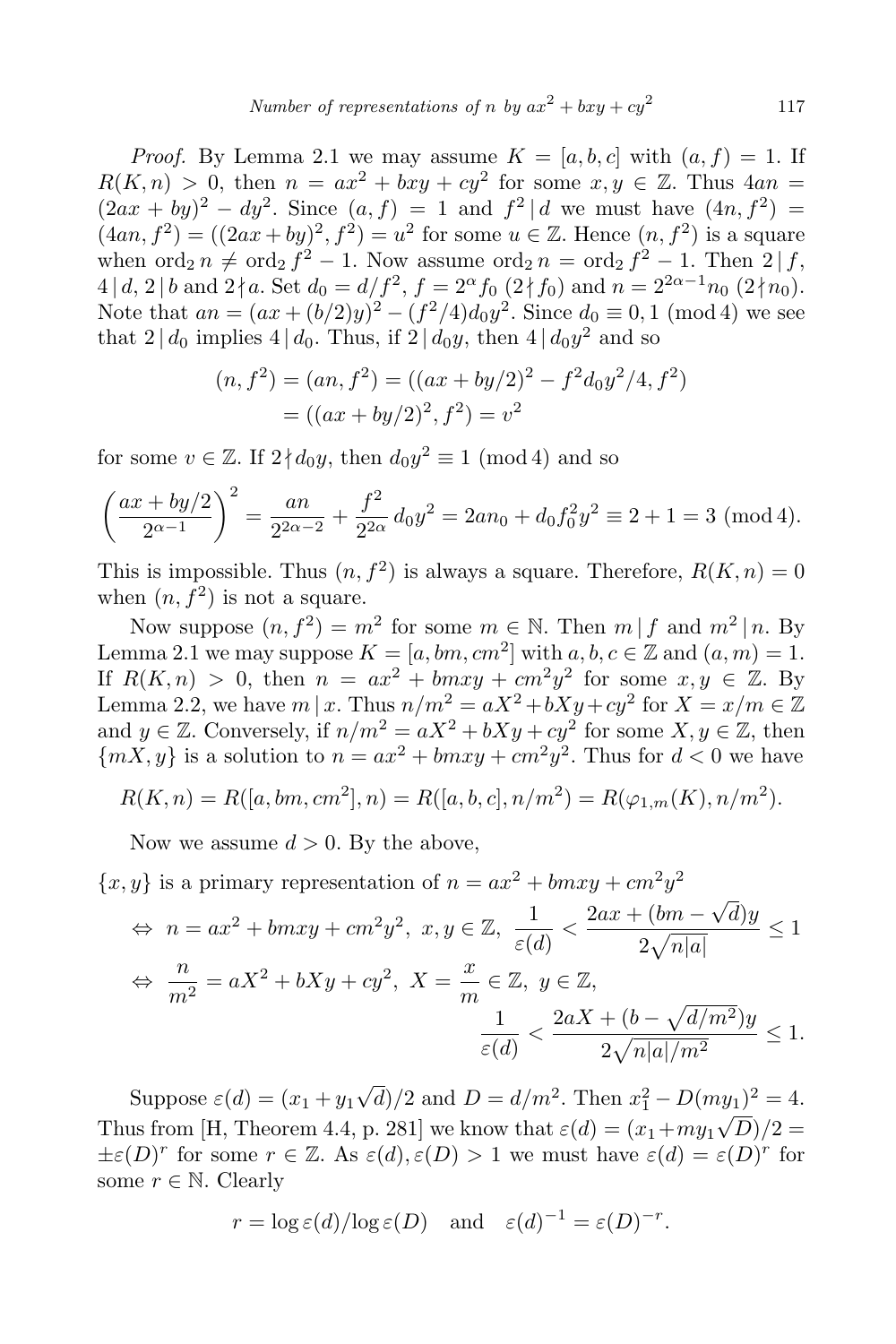Thus, applying the above we obtain

$$
R(K,n) = \left| \left\{ \{X,Y\} \in \mathbb{Z}^2 \; \middle| \; \frac{n}{m^2} = aX^2 + bXY + cY^2, \right.\right.
$$

$$
\varepsilon(D)^{-r} < \frac{2aX + (b - \sqrt{D})Y}{2\sqrt{n|a|/m^2}} \le 1 \right\} \right|
$$

$$
= \sum_{s=0}^{r-1} \left| \left\{ \{X,Y\} \in \mathbb{Z}^2 \; \middle| \; \frac{n}{m^2} = aX^2 + bXY + cY^2, \right.\right.
$$

$$
\varepsilon(D)^{-s-1} < \frac{2aX + (b - \sqrt{D})Y}{2\sqrt{n|a|/m^2}} \le \varepsilon(D)^{-s} \right\} \right|.
$$

For  $s \in \{0, 1, ..., r-1\}$  let  $\varepsilon(D)^s = (t_s + u_s \sqrt{D})/2$ . Then  $t_s^2 - Du_s^2 = 4$  and  $t_s \equiv Du_s \equiv bu_s \pmod{2}$ . Recall that  $b^2 - 4ac = D$ . Set

$$
\begin{pmatrix} x \ y \end{pmatrix} = \begin{pmatrix} (t_s + bu_s)/2 & cu_s \\ -au_s & (t_s - bu_s)/2 \end{pmatrix} \begin{pmatrix} X \\ Y \end{pmatrix}.
$$

We then see that

$$
\begin{pmatrix} X \\ Y \end{pmatrix} = \begin{pmatrix} (t_s - bu_s)/2 & -cu_s \\ au_s & (t_s + bu_s)/2 \end{pmatrix} \begin{pmatrix} x \\ y \end{pmatrix}
$$

and

$$
2ax + (b \pm \sqrt{D})y = \frac{t_s \mp u_s \sqrt{D}}{2} (2aX + (b \pm \sqrt{D})Y).
$$

Thus

$$
4a(ax^{2} + bxy + cy^{2}) = (2ax + (b + \sqrt{D})y)(2ax + (b - \sqrt{D})y)
$$
  
=  $\frac{t_{s}^{2} - Du_{s}^{2}}{4} (2aX + (b + \sqrt{D})Y)(2aX + (b - \sqrt{D})Y)$   
=  $4a(aX^{2} + bXY + cY^{2}).$ 

Since  $b^2 - 4ac = D$  is not a square we see that  $a \neq 0$  and hence

$$
ax^2 + bxy + cy^2 = aX^2 + bXY + cY^2.
$$

Now from all the above we derive that

$$
R(K, n) = \sum_{s=0}^{r-1} \left| \left\{ \{X, Y\} \in \mathbb{Z}^2 \; \middle| \; \frac{n}{m^2} = aX^2 + bXY + cY^2, \\ \varepsilon(D)^{-1} < \frac{2aX + (b - \sqrt{D})Y}{2\sqrt{n|a|/m^2}} \cdot \frac{t_s + u_s\sqrt{D}}{2} \le 1 \right\} \right|
$$
\n
$$
= \sum_{s=0}^{r-1} \left| \left\{ \{x, y\} \in \mathbb{Z}^2 \; \middle| \; \frac{n}{m^2} = ax^2 + bxy + cy^2, \\ \varepsilon(D)^{-1} < \frac{2ax + (b - \sqrt{D})y}{2\sqrt{n|a|/m^2}} \le 1 \right\} \right|
$$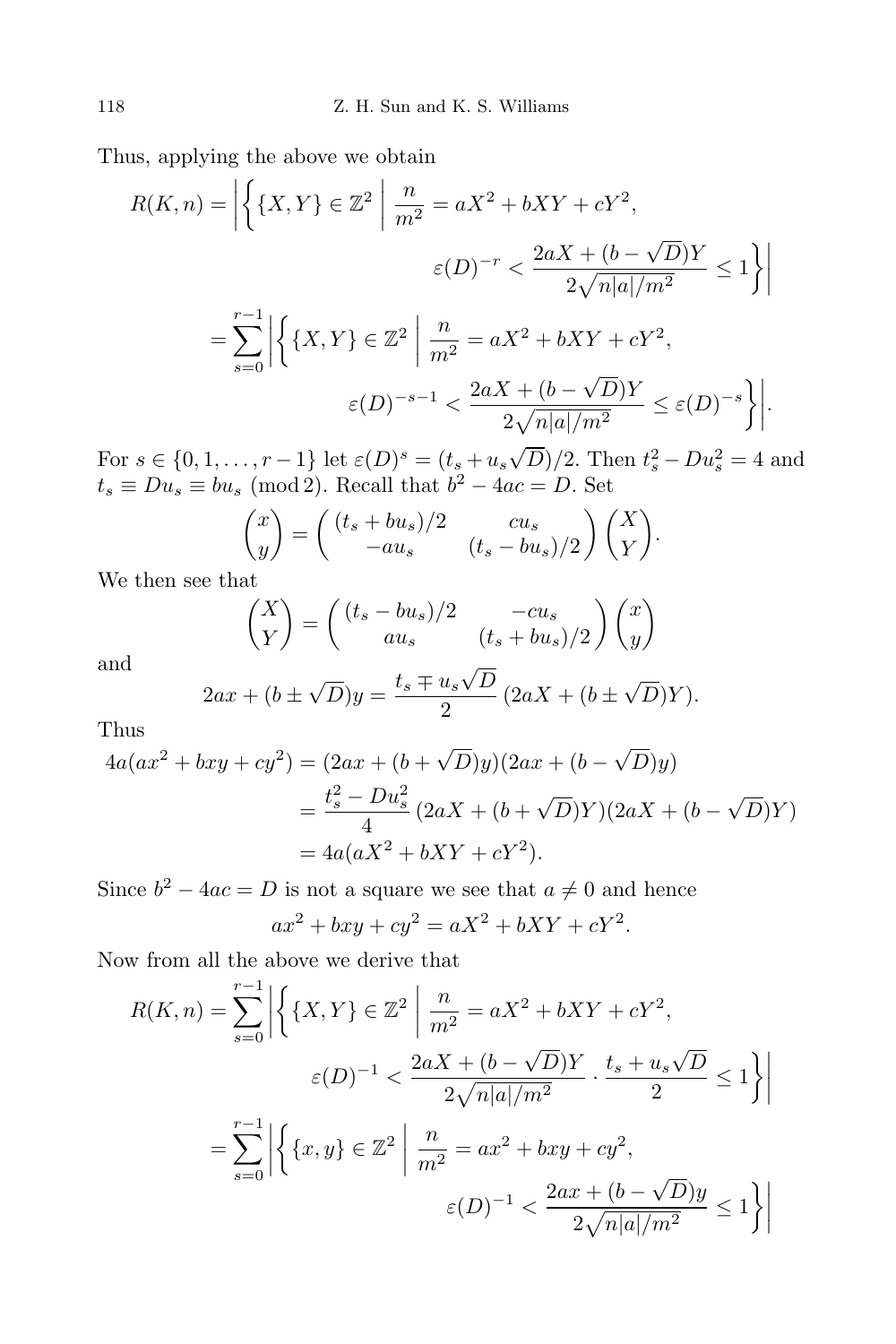*Number of representations of <i>n by*  $ax^2 + bxy + cy^2$ 119

 $= r | \{ \{x, y\} | \{x, y\} \}$  is a primary representation

of 
$$
n/m^2 = ax^2 + bxy + cy^2
$$
}  
=  $rR\left([a, b, c], \frac{n}{m^2}\right) = \frac{\log \varepsilon(d)}{\log \varepsilon(D)} R\left(\varphi_{1,m}(K), \frac{n}{m^2}\right).$ 

This finishes the proof.

REMARK 3.2. Let *d* be a discriminant with conductor *f*. If  $(n, f^2) = p^2$ for some prime *p*, the reduction formula in Theorem 3.2 has been given in [HKW, p. 286]  $(d < 0)$  and [MW1, p. 35]  $(d > 0)$ .

From Theorems 2.1 and 3.2 we have

COROLLARY 3.1. Let *d* be a discriminant with conductor  $f$  and  $n \in \mathbb{N}$ .  $If (n, f^2) = m^2$  *for*  $m \in \mathbb{N}$ ,  $K, L \in H(d)$  *and*  $L \in \text{Ker } \varphi_{1,m}$ , *then* 

$$
R(K, n) = R(KL, n).
$$

LEMMA 3.4. Let *d be a discriminant.* Let  $k \in \mathbb{N}$  *be squarefree. Let*  $a, b, c \in \mathbb{Z}$  *with*  $(a, k) = 1$  *and*  $(bk)^2 - 4ack = d$ *. Suppose*  $n \in \mathbb{N}$  *with*  $k \mid n$ *. Then* 

$$
R([a, bk, ck], n) = R([ak, bk, c], n/k).
$$

*Furthermore, if*  $(c, k) = 1$  *and*  $k^2 | n$ *, then* 

$$
R([a, bk, ck], n) = R([a, bk, ck], n/k2).
$$

*Proof.* If  $n = ax^2 + b kxy + cky^2$  for some  $x, y \in \mathbb{Z}$ , then  $k | x$  by Lemma 2.2. Set  $x = kX$ . We then have  $n = ak^2X^2 + bk^2Xy + cky^2$  and so  $n/k = akX^2 + bkXy + cy^2$ . Conversely, if  $n/k = akX^2 + bkXy + cy^2$  for some  $X, y \in \mathbb{Z}$ , then  $n = ax^2 + b kxy + cky^2$  for integers  $x = kX$  and *y*. Thus  $R([a, bk, ck], n) = R([ak, bk, c], n/k)$  for  $d < 0$ . If  $d > 0$ ,  $n = ax^2 + b kxy + cky^2$  $(x, y \in \mathbb{Z})$  and  $x = kX$ , from the above we see that

 ${x, y}$  is a primary representation of  $n = ax^2 + b kxy + cky^2$ 

$$
\Leftrightarrow \ \varepsilon(d)^{-1} < \frac{2ax + (bk - \sqrt{d})y}{2\sqrt{n|a|}} \le 1
$$
\n
$$
\Leftrightarrow \ \varepsilon(d)^{-1} < \frac{2akX + (bk - \sqrt{d})y}{2\sqrt{|ak|n/k}} \le 1
$$

 $\Leftrightarrow$   $\{X, y\}$  is a primary representation of  $n/k = akX^2 + bkXy + cY^2$ . Thus we also have  $R([a, bk, ck], n) = R([ak, bk, c], n/k)$ .

If  $(c, k) = 1$  and  $k^2 | n$ , applying the above we see that

$$
R([a, bk, ck], n) = R([ak, bk, c], n/k) = R([c, -bk, ak], n/k)
$$
  
= R([ck, -bk, a], n/k<sup>2</sup>) = R([a, bk, ck], n/k<sup>2</sup>).

This completes the proof.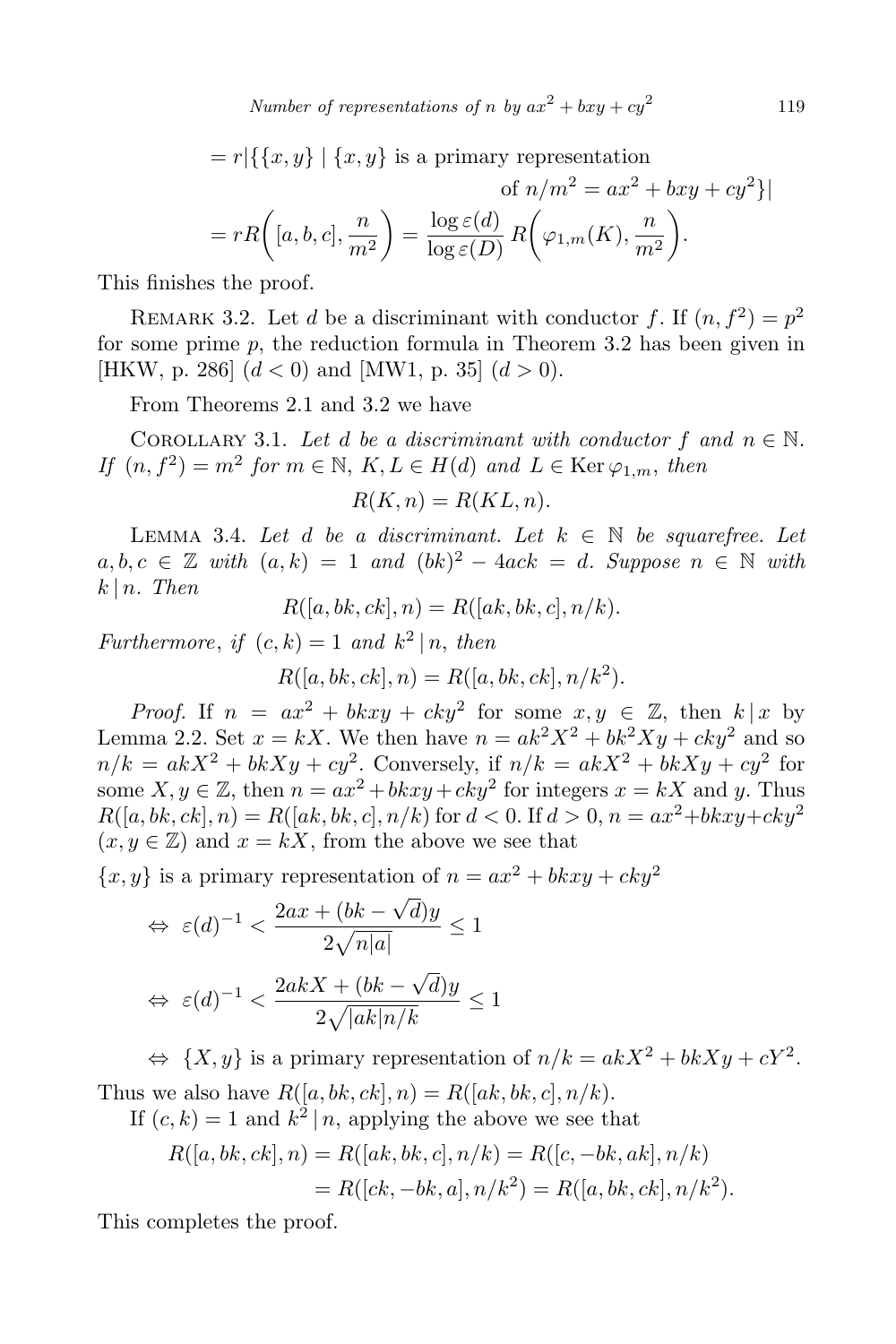REMARK 3.3. When *k* is a prime and  $gcd(a, bk, ck) = (c, k) = 1$ , the first formula in Lemma 3.4 is known. See [HKW, Lemma 7.2] (*d <* 0) and [MW1, Lemma 10]  $(d > 0)$ .

THEOREM 3.3 (Second Reduction Theorem for  $R(K,n)$ ). Let *d* be a *discriminant with conductor f. Let*  $d_0 = d/f^2$  *and*  $n \in \mathbb{N}$ *. Let k be the product of distinct prime divisors p of n such that*  $p \mid d_0, p \nmid f$  *and*  $2 \nmid \text{ord}_p n$ , *and let*  $n_0$  *be the product of all prime divisors p of n such that*  $p \nmid d_0$  *or*  $p \mid f$ *. Then for*  $K \in H(d)$  *we have* 

$$
R(K, n) = R(\varphi_{k,1}(K), n_0).
$$

*Proof.* Let  $m \in \mathbb{N}$  and  $K \in H(d)$ . If *p* is a prime such that  $p \mid d_0, p \nmid f$ and  $p^2 | m$ , by Lemma 2.1 we may assume  $K = [a, bp, cp]$  with  $a, b, c \in \mathbb{Z}$ and  $p \nmid ac$ . Thus applying Lemma 3.4 we see that

$$
R(K,m) = R(K,m/p^2) = \cdots = R(K,m/p^{2\lfloor \frac{\text{ord}_p m}{2} \rfloor}).
$$

As

$$
n = n_0 \prod_{p|d_0, p \nmid f} p^{\text{ord}_p \, n} = kn_0 \prod_{p|d_0, p \nmid f} p^{2\left[\frac{\text{ord}_p \, n}{2}\right]},
$$

by the above we obtain  $R(K, n) = R(K, kn_0)$ . Since  $k | d_0, (k, f) = 1$ and  $4 \nmid k$ , by appealing to Lemmas 2.1 and 3.4 again we find  $R(K, kn_0)$  =  $R(\varphi_{k,1}(K), n_0)$ . Thus the result follows.

Combining Theorems 3.2 and 3.3 we obtain

THEOREM 3.4 (Third Reduction Theorem for  $R(K, n)$ ). Let *d* be a dis*criminant with conductor*  $f$  *and*  $d_0 = d/f^2$ . Let  $n \in \mathbb{N}$  and  $K \in H(d)$ . *If*  $(n, f^2)$  *is not a square, then*  $R(K, n) = 0$ *. If*  $(n, f^2) = m^2$  *for*  $m \in \mathbb{N}$ , *setting*

$$
k = \prod_{p|d_0, 2 \nmid \text{ord}_p n} p \quad \text{and} \quad n' = \prod_{p \nmid d_0} p^{\text{ord}_p(n/m^2)},
$$

*where*  $p$  *runs over all distinct prime divisors of*  $n/m^2$ , *we then have* 

$$
R(K,n) = \begin{cases} R(\varphi_{k,m}(K), n') & \text{if } d < 0, \\ \frac{\log \varepsilon(d)}{\log \varepsilon(d/m^2)} R(\varphi_{k,m}(K), n') & \text{if } d > 0. \end{cases}
$$

*Proof.* By Theorem 3.2 we need only consider the case  $(n, f^2) = m^2$  for  $m \in \mathbb{N}$ . Let *p* be a prime dividing  $n/m^2$ . Then  $p \nmid \frac{f}{m}$  since  $\left(\frac{n}{m^2}, \frac{f^2}{m^2}\right)$  $\frac{f^2}{m^2}$  = 1. Note that  $d/m^2 = d_0(f/m)^2$ . By Theorem 3.3 we have  $R(\varphi_{1,m}(K), n/m^2) =$  $R(\varphi_{k,1}(\varphi_{1,m}(K)), n')$ . This together with Theorem 3.2 and the fact that  $\varphi_{k,m}(K) = \varphi_{k,1}(\varphi_{1,m}(K))$  yields the result.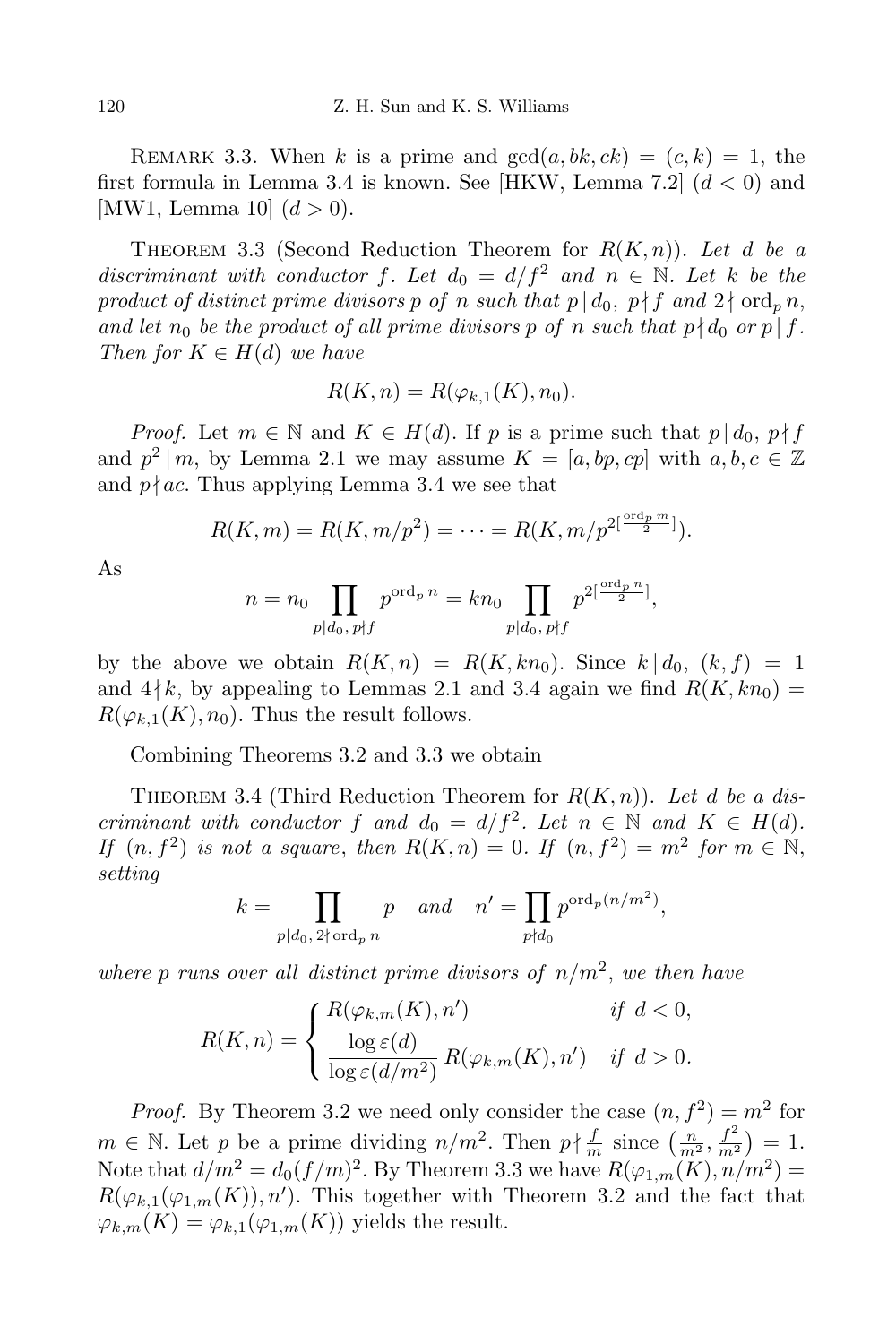REMARK 3.4. Since  $\varphi_{k,m}(K) \in H(d/m^2)$  and  $(n', d/m^2) = (n', d_0 f^2/m^2)$  $= 1$ , using the reduction theorems we need only study  $R(K, n)$  on the condition that  $(n, d) = 1$ .

LEMMA 3.5. Let *d* be a discriminant with conductor  $f$ . If  $m \in \mathbb{N}$  and  $m \mid f$ , *then h*(*d*)*w*(*d/m*<sup>2</sup>

$$
m\prod_{p|m}\left(1-\frac{1}{p}\left(\frac{d/m^2}{p}\right)\right)=\begin{cases} \frac{h(d)w(d/m^2)}{h(d/m^2)w(d)} & \text{if } d<0, \\ \frac{h(d)\log \varepsilon(d)}{h(d/m^2)\log \varepsilon(d/m^2)} & \text{if } d>0, \end{cases}
$$

*where p runs over all distinct prime divisors of m.*

*Proof.* Set  $d_0 = d/f^2$ . Then clearly  $d/m^2 = d_0(f/m)^2$  is a discriminant with conductor  $f/m$ . From Dirichlet's class number formula (see [H, Theorem 10.1]) we know that

$$
h(d) = \begin{cases} \frac{w(d)\sqrt{-d}}{2\pi} K(d) & \text{if } d < 0, \\ \frac{\sqrt{d}}{\log \varepsilon(d)} K(d) & \text{if } d > 0, \end{cases}
$$

where  $K(d) = \sum_{n=1}^{\infty} \frac{1}{n}$  $\frac{1}{n}$  $\left(\frac{d}{n}\right)$  $\frac{d}{n}$ ). By [H, Theorem 11.2] we also have

$$
K(d) = K(d_0) \prod_{p \mid f} \left( 1 - \frac{1}{p} \left( \frac{d_0}{p} \right) \right),
$$

where *p* runs over all distinct prime divisors of *f*. Thus

$$
f \prod_{p|f} \left( 1 - \frac{1}{p} \left( \frac{d_0}{p} \right) \right) = \frac{fK(d)}{K(d_0)}
$$
  
= 
$$
\begin{cases} \frac{2\pi fh(d)/(w(d)\sqrt{-d})}{2\pi h(d_0)/(w(d_0)\sqrt{-d_0})} = \frac{h(d)w(d_0)}{h(d_0)w(d)} & \text{if } d < 0, \\ \frac{fh(d)\log \varepsilon(d)/\sqrt{d}}{h(d_0)\log \varepsilon(d_0)/\sqrt{d_0}} = \frac{h(d)\log \varepsilon(d)}{h(d_0)\log \varepsilon(d_0)} & \text{if } d > 0. \end{cases}
$$

Applying this formula to the discriminant  $d/m^2 = d_0(f/m)^2$  we obtain

$$
\frac{f}{m} \prod_{p \mid \frac{L}{m}} \left( 1 - \frac{1}{p} \left( \frac{d_0}{p} \right) \right) = \frac{fK(d/m^2)}{mK(d_0)} = \begin{cases} \frac{h(d/m^2)w(d_0)}{h(d_0)w(d/m^2)} & \text{if } d < 0, \\ \frac{h(d/m^2) \log \varepsilon(d/m^2)}{h(d_0) \log \varepsilon(d_0)} & \text{if } d > 0. \end{cases}
$$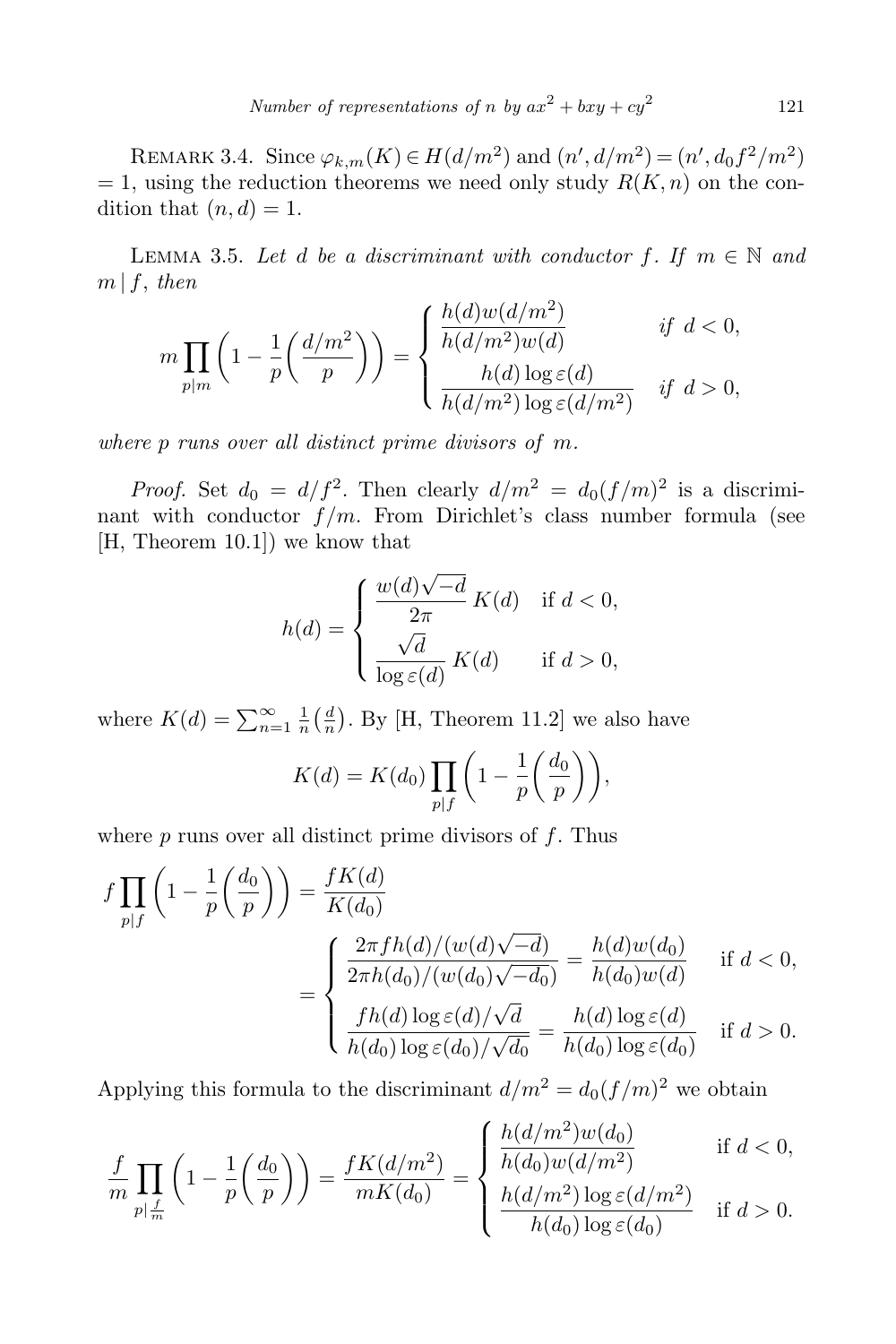Comparing the two formulas we deduce that

$$
m \prod_{p \mid f, p \nmid \frac{f}{m}} \left( 1 - \frac{1}{p} \left( \frac{d_0}{p} \right) \right) = \frac{f \prod_{p \mid f} \left( 1 - \frac{1}{p} \left( \frac{d_0}{p} \right) \right)}{\frac{f}{m} \prod_{p \mid \frac{f}{m}} \left( 1 - \frac{1}{p} \left( \frac{d_0}{p} \right) \right)}
$$

$$
= \begin{cases} \frac{h(d) w(d/m^2)}{h(d/m^2) w(d)} & \text{if } d < 0, \\ \frac{h(d) \log \varepsilon(d)}{h(d/m^2) \log \varepsilon(d/m^2)} & \text{if } d > 0. \end{cases}
$$

To see the result, we note that

$$
\prod_{p|m} \left(1 - \frac{1}{p} \left(\frac{d/m^2}{p}\right)\right) = \prod_{p|m, p \nmid \frac{f}{m}} \left(1 - \frac{1}{p} \left(\frac{d_0}{p}\right)\right) = \prod_{p|f, p \nmid \frac{f}{m}} \left(1 - \frac{1}{p} \left(\frac{d_0}{p}\right)\right).
$$

REMARK 3.5. Lemma 3.5 is equivalent to a result given in [Coh, p. 217]. When  $d < 0$  and  $m = f$ , the formula can be found in [C, p. 233].

THEOREM 3.5 (Reduction Theorem for  $R(KH, n)$ ). Let *d* be a discrim*inant with conductor*  $f$  *and*  $d_0 = d/f^2$ . Let  $H$  *be a subgroup of*  $H(d)$ ,  $K \in H(d)$  *and*  $n \in \mathbb{N}$ . If  $(n, f^2)$  *is not a square, then*  $R(KH, n) = 0$ . If  $(n, f^2) = m^2$  *for*  $m \in \mathbb{N}$ , and *if k* and *n'* are given by

$$
k = \prod_{p|d_0, 2 \nmid \text{ord}_p n} p \quad and \quad n' = \prod_{p\nmid d_0} p^{\text{ord}_p(n/m^2)},
$$

where  $p$  *runs over all distinct prime divisors of*  $n/m^2$ , *then* 

$$
\frac{R(KH,n)}{w(d)} = m \prod_{p|m} \left( 1 - \frac{1}{p} \left( \frac{d/m^2}{p} \right) \right) \cdot \frac{|H(d/m^2)/H'|}{|H(d)/H|} \cdot \frac{R(\varphi_{k,m}(K)H',n')}{w(d/m^2)},
$$

*where*  $H' = \varphi_{1,m}(H) = {\varphi_{1,m}(L) | L \in H}$  *and p runs over all distinct prime divisors of m.*

*Proof.* If  $(n, f^2)$  is not a square, then  $R(L, n) = 0$  for any  $L \in H(d)$ and thus  $R(KH, n) = 0$ . Now assume  $(n, f^2) = m^2$  for  $m \in \mathbb{N}$ . Let  $H_0 =$  $H \cap \text{Ker }\varphi_{1,m}$  and  $H/H_0 = \{L_1H_0, \ldots, L_rH_0\}$ . Since  $\varphi_{1,m}$  is a homomorphism, it is easy to see that  $\varphi_{1,m}(H) = {\varphi_{1,m}(L_1), \ldots, \varphi_{1,m}(L_r)}$  and thus

(3.3) 
$$
|\varphi_{1,m}(H)| = r = |H/H_0|.
$$

Set

(3.4) 
$$
c(d,m) = \begin{cases} 1 & \text{if } d < 0, \\ \frac{\log \varepsilon(d)}{\log \varepsilon(d/m^2)} & \text{if } d > 0. \end{cases}
$$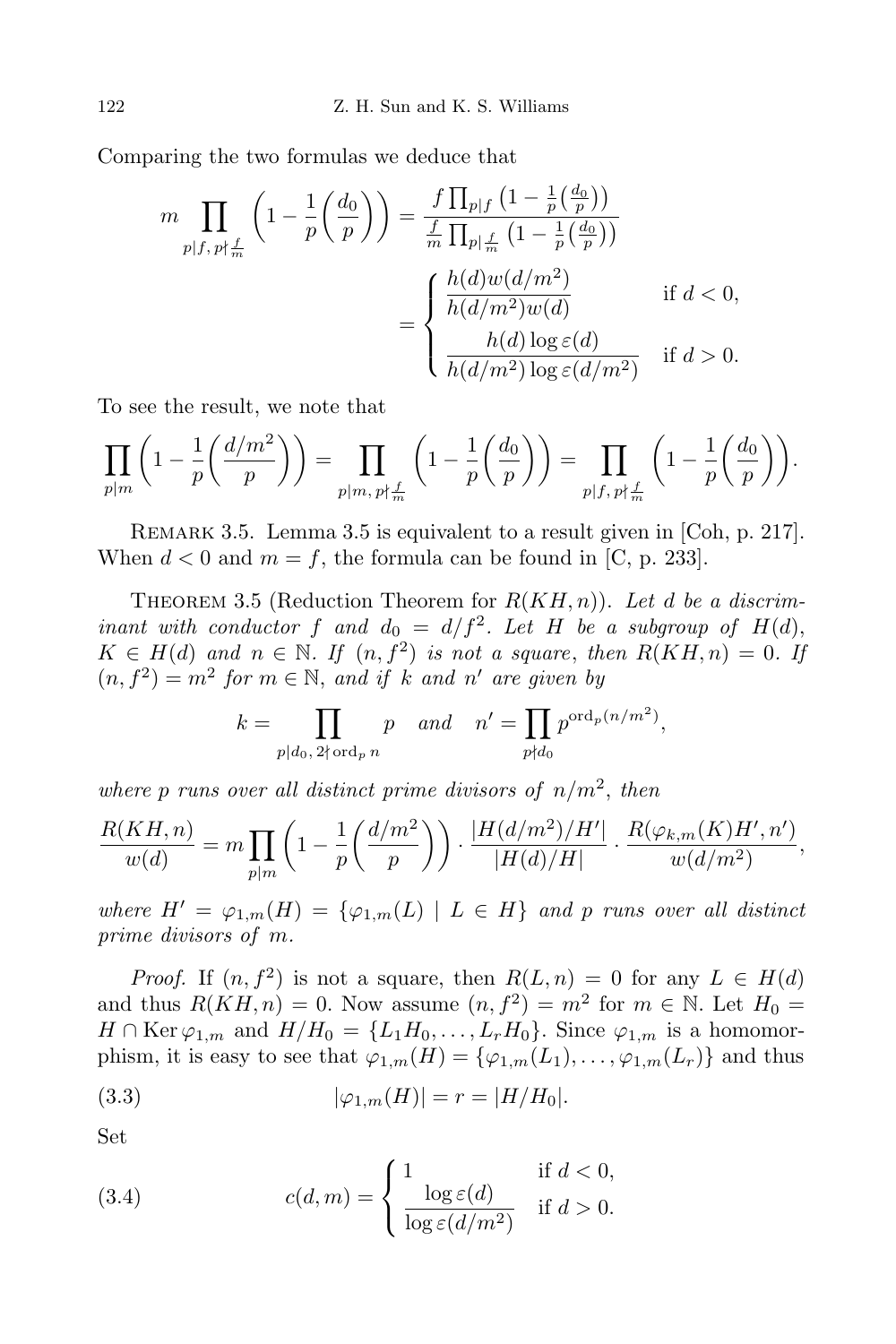Using Theorems 2.3, 3.4 and (3.3) we see that

$$
R(KH, n) = \sum_{L \in H} R(KL, n) = c(d, m) \sum_{L \in H} R(\varphi_{k,m}(KL), n')
$$
  
=  $c(d, m) \sum_{L \in H} R(\varphi_{k,m}(K)\varphi_{1,m}(L), n')$   
=  $c(d, m) \sum_{i=1}^{r} \sum_{L \in L_i H_0} R(\varphi_{k,m}(K)\varphi_{1,m}(L), n')$   
=  $c(d, m) \sum_{i=1}^{r} |H_0| R(\varphi_{k,m}(K)\varphi_{1,m}(L_i), n')$   
=  $c(d, m) |H_0| R(\varphi_{k,m}(K)\varphi_{1,m}(H), n')$   
=  $\frac{c(d, m) |H|}{|\varphi_{1,m}(H)|} R(\varphi_{k,m}(K)\varphi_{1,m}(H), n').$ 

As  $H' = \varphi_{1,m}(H)$  is a subgroup of  $H(d/m^2)$ , applying Lemma 3.5 we have

$$
\frac{c(d,m)|H|}{|H'|} = \frac{c(d,m)h(d)}{h(d/m^2)} \cdot \frac{|H(d/m^2)/H'|}{|H(d)/H|}
$$
  
=  $m \prod_{p|m} \left(1 - \frac{1}{p} \left(\frac{d/m^2}{p}\right)\right) \cdot \frac{w(d)}{w(d/m^2)} \cdot \frac{|H(d/m^2)/H'|}{|H(d)/H|}.$ 

Now putting all the above together we get the assertion.

Corollary 3.2. *Let d be a discriminant with conductor f. Suppose*  $n \in \mathbb{N}$  and  $(n, f^2) = m^2$  for  $m \in \mathbb{N}$ . Let  $H$  be a subgroup of  $H(d)$ ,  $K \in H(d)$ ,  $H_0 = H \cap \text{Ker }\varphi_{1,m}$  *and*  $\text{Ker }\varphi_{1,m}/H_0 = \{A_1H_0, \ldots, A_sH_0\}$ *. Then* 

$$
R(A_1KH, n) = \cdots = R(A_sKH, n).
$$

*Proof.* Let *k* and *n ′* be as given in Theorem 3.5. From Corollary 2.2 we see that  $\varphi_{k,m}(A_1KH) = \cdots = \varphi_{k,m}(A_sKH)$ . Since  $\varphi_{k,m}(A_iKH) =$  $\varphi_{k,m}(A_iK)\varphi_{1,m}(H)$  by Theorem 2.5(ii), we see that  $\varphi_{k,m}(A_iK)\varphi_{1,m}(H)$  $\cdots = \varphi_{k,m}(A_s K) \varphi_{1,m}(H)$ . Now the result follows immediately from Theorem 3.5.

From Theorem 3.5 and Lemma 2.6 we have

THEOREM 3.6 (Reduction formula for  $R(KH<sup>r</sup>(d), n)$ ). Let *d* be a dis*criminant with conductor*  $f$  *and*  $d_0 = d/f^2$ . Let  $K \in H(d)$ ,  $n \in \mathbb{N}$  and  $r$  be *a* nonnegative integer. If  $(n, f^2)$  is not a square, then  $R(KH^r(d), n) = 0$ . If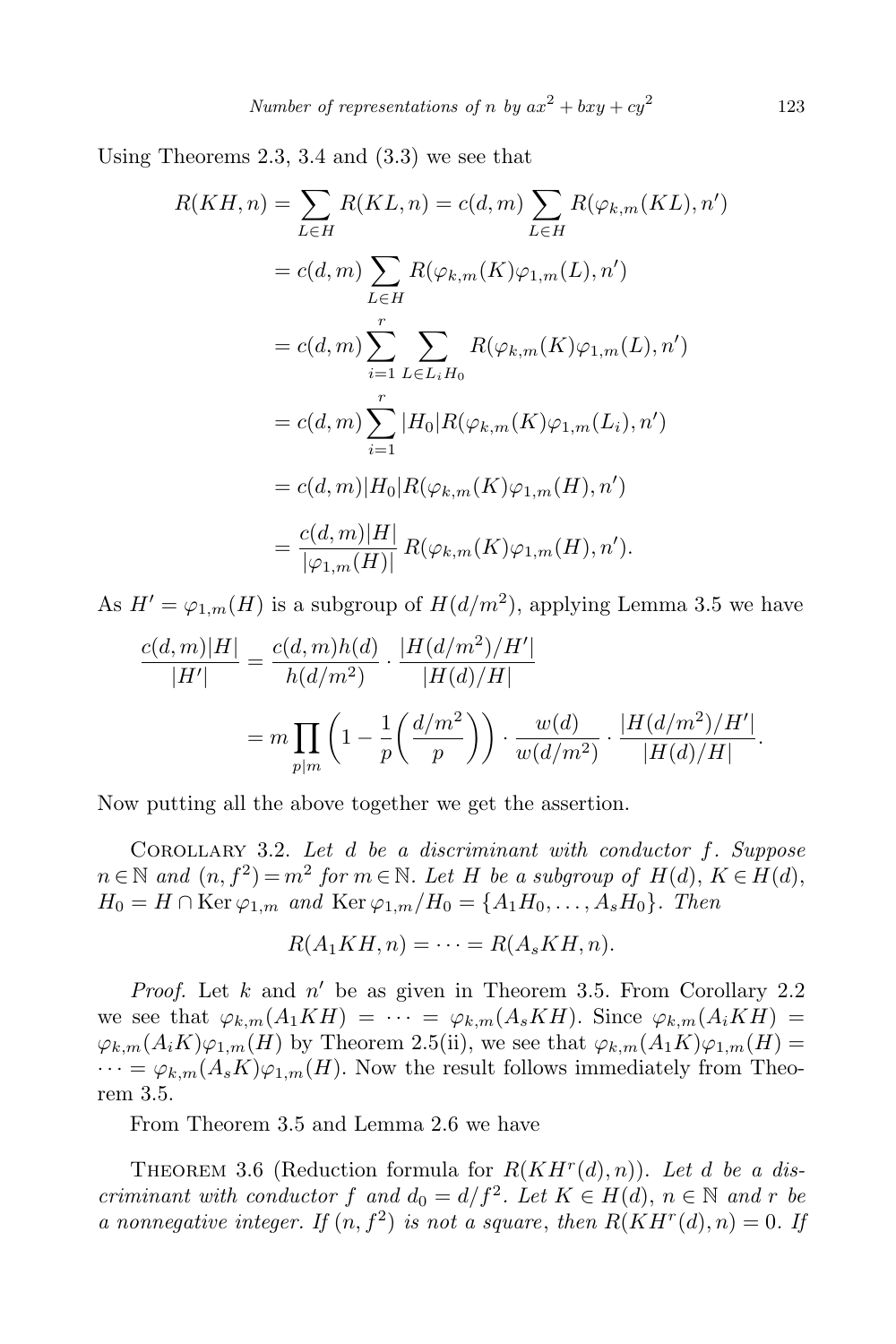$$
(n, f2) = m2 for m \in \mathbb{N}, and if k and n' are given as in Theorem 3.5, then
$$
  

$$
\frac{R(KHr(d), n)}{w(d)} = m \prod_{p|m} \left( 1 - \frac{1}{p} \left( \frac{d/m2}{p} \right) \right)
$$
  

$$
\times \frac{|H(d/m2)/Hr(d/m2)|}{|H(d)/Hr(d)|} \cdot \frac{R(\varphi_{k,m}(K)Hr(d/m2), n')}{w(d/m2)},
$$

*where p runs over all distinct prime divisors of m.*

Taking  $r = 0$  in Theorem 3.6 we obtain

COROLLARY 3.3 (Reduction formula for  $R(K,n)$ ). Let *d* be a discrim*inant with conductor*  $f$  *and*  $d_0 = d/f^2$ , *and*  $let$   $K \in H(d)$  *and*  $n \in \mathbb{N}$ . If  $(n, f^2)$  *is not a square, then*  $R(K, n) = 0$ *. If*  $(n, f^2) = m^2$  *for*  $m \in \mathbb{N}$ *, and if k and n ′ are given as in Theorem* 3*.*5, *then*

$$
\frac{R(K,n)}{w(d)} = m \prod_{p|m} \left(1 - \frac{1}{p} \left(\frac{d/m^2}{p}\right)\right) \cdot \frac{h(d/m^2)}{h(d)} \cdot \frac{R(\varphi_{k,m}(K),n')}{w(d/m^2)},
$$

*where p runs over all distinct prime divisors of m.*

For  $K \in H(d)$  clearly  $R(KH(d), n) = N(n, d)$ . Thus putting  $r = 1$  in Theorem 3.6 we obtain

COROLLARY 3.4 (Reduction formula for  $N(n,d)$ ). Let *d* be a discrimi*nant with conductor*  $f$  *and*  $d_0 = d/f^2$ . Let  $n \in \mathbb{N}$ . If  $(n, f^2)$  *is not a square*, *then*  $N(n, d) = 0$ . If  $(n, f^2) = m^2$  for  $m \in \mathbb{N}$ , and if  $n'$  is given by

$$
n' = \prod_{p \nmid d_0} p^{\operatorname{ord}_p(n/m^2)},
$$

where  $p$  *runs over all distinct prime divisors of*  $n/m^2$ , *then* 

$$
\frac{N(n,d)}{w(d)} = m \prod_{p|m} \left( 1 - \frac{1}{p} \left( \frac{d/m^2}{p} \right) \right) \cdot \frac{N(n',d/m^2)}{w(d/m^2)},
$$

*where p runs over all distinct prime divisors of m.*

Recall that  $|G(d)| = |H(d)/H^2(d)| = 2^{t(d)}$ . Taking  $r = 2$  in Theorem 3.6 we have

COROLLARY 3.5 (Reduction formula for  $R(G, n)$ ). Let *d* be a discrimi*nant with conductor*  $f$  *and*  $d_0 = d/f^2$ . Let  $K \in H(d)$  *and*  $n \in \mathbb{N}$ . If  $(n, f^2)$ *is not a square, then*  $R(KH^2(d), n) = 0$ *. If*  $(n, f^2) = m^2$  *for*  $m \in \mathbb{N}$ *, and if*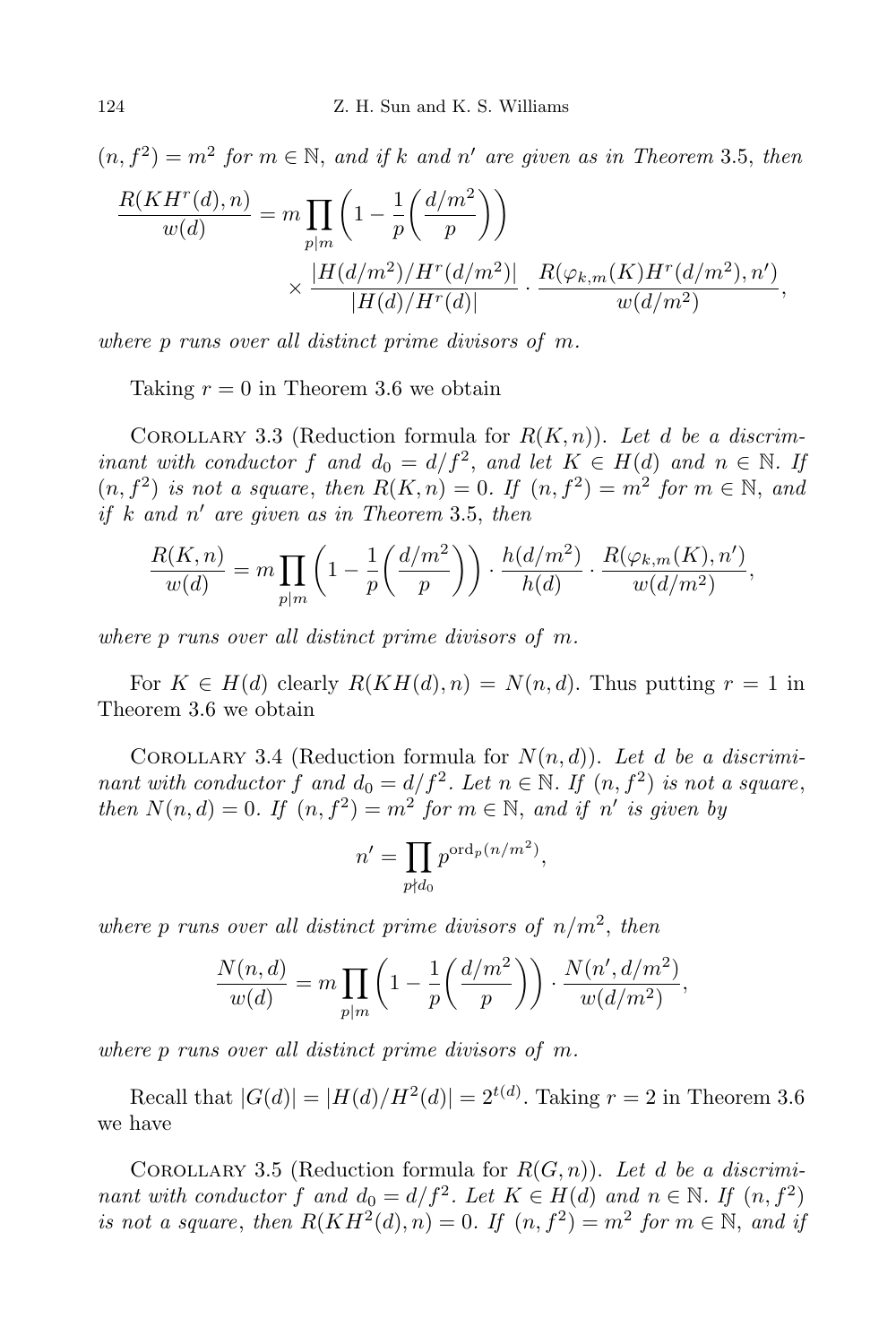*k and n ′ are as given in Theorem* 3*.*5, *then*

$$
\frac{R(KH^2(d), n)}{w(d)} = m \prod_{p|m} \left( 1 - \frac{1}{p} \left( \frac{d/m^2}{p} \right) \right) \cdot \frac{1}{2^{t(d) - t(d/m^2)}}
$$

$$
\times \frac{R(\varphi_{k,m}(K)H^2(d/m^2), n')}{w(d/m^2)},
$$

*where p runs over all distinct prime divisors of m.*

REMARK 3.6. Corollary 3.5 unifies and improves the reduction formulas for  $R(G, n)$   $(G \in G(d))$  proved in [HKW] and [MW1].

**4. Formulas for**  $N(n, d)$ . Let *d* be a discriminant and  $n \in \mathbb{N}$ . In this section we give an explicit formula for  $N(n, d)$ . We also show that  $N(n, d)/w(d)$ is a multiplicative function of *n* and determine the Euler product for the Dirichlet series  $\sum_{n=1}^{\infty}$ *N*(*n,d*)  $\frac{\sqrt{n(a)}(n,a)}{w(d)} n^{-s}$  (Re(*s*) > 1).

LEMMA 4.1. Let *d be a discriminant and*  $n \in \mathbb{N}$ . Then  $\delta(n, d) = \sum_{m|n}$  $\frac{d}{dx}$  $\frac{d}{m}$ *is a multiplicative function of n and δ*(*n, d*)

$$
= \begin{cases} \prod_{(\frac{d}{p})=1} (1+\operatorname{ord}_p n) & \text{if } (\frac{d}{q})=0,1 \text{ for every prime } q \text{ with } 2 \nmid \operatorname{ord}_q n, \\ 0 & \text{otherwise,} \end{cases}
$$

*where in the product p runs over all distinct primes such that p | n and*  $\left(\frac{d}{n}\right)$  $\frac{d}{p}$  = 1*. Moreover*, *for any complex number s with* Re(*s*) > 1 *we have* 

$$
\sum_{n=1}^{\infty} \frac{\delta(n, d)}{n^s} = \prod_p \frac{1}{(1 - p^{-s})(1 - \left(\frac{d}{p}\right)p^{-s})},
$$

*where p runs over all primes.*

*Proof.* Since  $\left(\frac{d}{m_1}\right)$  $\left(\frac{d}{m_1m_2}\right) = \left(\frac{d}{m}\right)$  $\frac{d}{m_1}$  $\left(\frac{d}{m_2}\right)$  for all  $m_1, m_2 \in \mathbb{N}$  we deduce that  $\delta(n, d)$  is a multiplicative function of *n*. If *p* is a prime and  $t \in \mathbb{N}$ , then

(4.1) 
$$
\delta(p^t, d) = \sum_{m|p^t} \left(\frac{d}{m}\right) = \sum_{s=0}^t \left(\frac{d}{p^s}\right) = \sum_{s=0}^t \left(\frac{d}{p}\right)^s
$$

$$
= \begin{cases} t+1 & \text{if } \left(\frac{d}{p}\right) = 1, \\ (1+(-1)^t)/2 & \text{if } \left(\frac{d}{p}\right) = -1, \\ 1 & \text{if } p \mid d. \end{cases}
$$

Write  $n = \prod_{p|n} p^{\text{ord}_p n}$ , where p runs over all distinct prime divisors of n. Then  $\delta(n, d) = \prod_{p|n} \delta(p^{\text{ord}_p n}, d)$ . This together with (4.1) gives the formula for  $\delta(n, d)$ .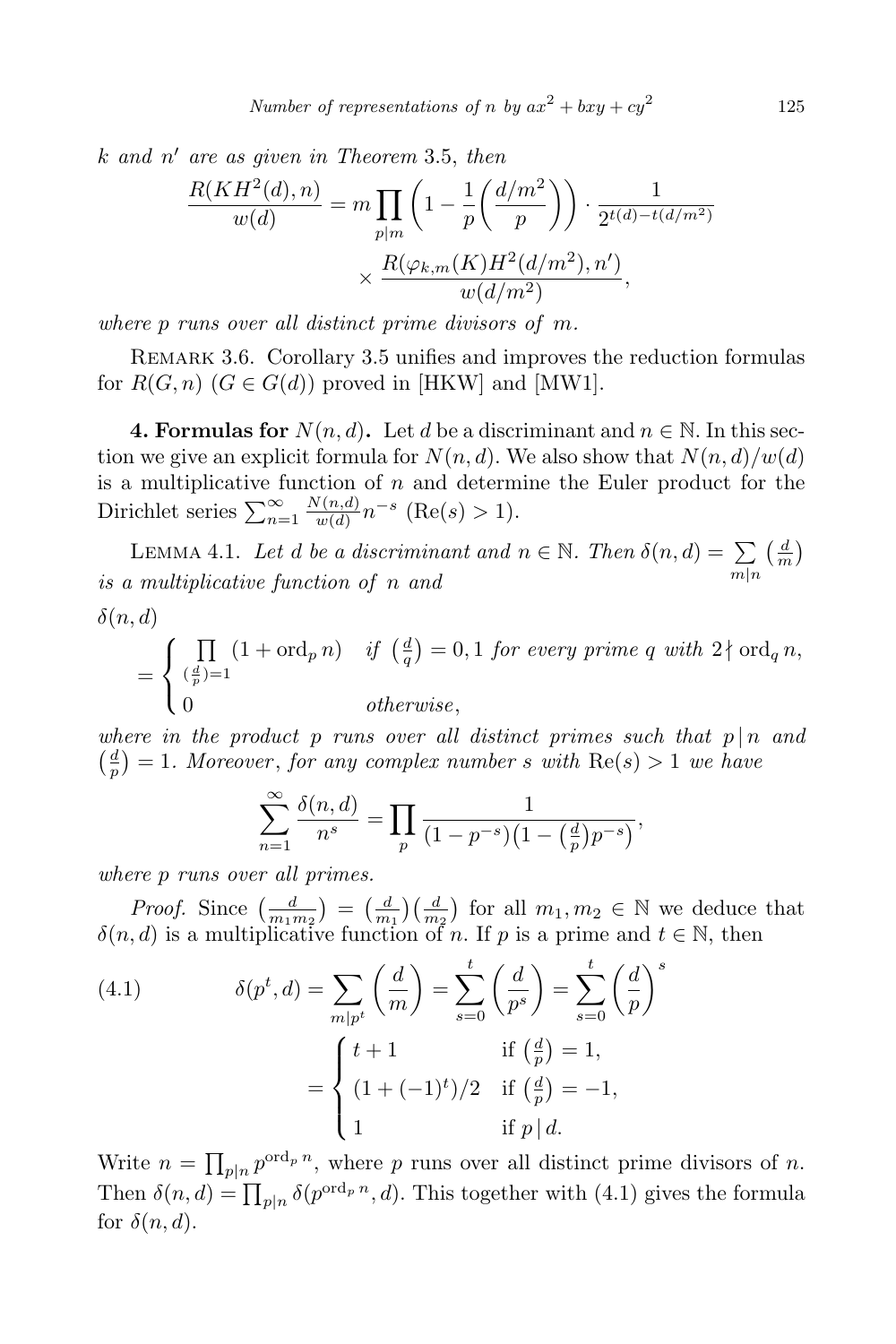Let  $d(n)$  denote the number of positive divisors of *n*. Clearly  $0 \leq \delta(n, d)$  $\leq d(n)$ . By [HKW, (9.1)], for any  $\varepsilon > 0$  there exists a constant  $C(\varepsilon) > 0$ such that  $d(n) \leq C(\varepsilon)n^{\varepsilon}$ . Hence, if  $\text{Re}(s) > 1$  and  $0 < \varepsilon < \text{Re}(s) - 1$ we have  $|\delta(n, d)n^{-s}| \leq C(\varepsilon)|n^{-(\text{Re}(s)-\varepsilon)}|$ . Thus  $\sum_{n=1}^{\infty} \delta(n, d)n^{-s}$  converges absolutely since  $\text{Re}(s) - \varepsilon > 1$ . Clearly

$$
\sum_{n=1}^{\infty} \frac{\delta(n, d)}{n^s} = \left(\sum_{n=1}^{\infty} \frac{1}{n^s}\right) \left(\sum_{n=1}^{\infty} \frac{\left(\frac{d}{n}\right)}{n^s}\right) = \prod_p \frac{1}{1 - p^{-s}} \prod_p \frac{1}{1 - \left(\frac{d}{p}\right)p^{-s}},
$$

where *p* runs over all primes. This completes the proof.

Let *d* be a discriminant with conductor *f*. Let  $d_0 = d/f^2$  and  $n \in \mathbb{N}$ . When  $(n, d) = 1$ , Dirichlet (cf. [D], [H, pp. 307–308]) proved the following formula for  $N(n, d)$ :

(4.2) 
$$
N(n,d) = w(d) \sum_{k|n} \left(\frac{d_0}{k}\right).
$$

In 1997 Kaplan and Williams [KW1] showed that this is also true under the weaker condition  $(n, f) = 1$ . Taking  $n = 1$  in (4.2) we find  $N(1, d) = w(d)$ .

We now give the complete formula for  $N(n, d)$ . For  $d < 0$ , the result improves the Huard–Kaplan–Williams formula (see [HKW, Theorem 9.1]).

THEOREM 4.1. Let *d* be a discriminant with conductor f. Let  $d_0 = d/f^2$ *and*  $n \in \mathbb{N}$ *. If*  $(n, f^2)$  *is not a square, then*  $N(n,d) = 0$ *. If*  $(n, f^2) = m^2$  *for*  $m \in \mathbb{N}$ , *then* 

$$
\frac{N(n,d)}{w(d)} = m \prod_{p|m} \left( 1 - \frac{1}{p} \left( \frac{d/m^2}{p} \right) \right) \cdot \sum_{k \mid \frac{n}{m^2}} \left( \frac{d_0}{k} \right)
$$
  
= 
$$
\prod_{\left( \frac{d_0}{p} \right) = -1} \frac{1 + (-1)^{\text{ord}_p n}}{2} \cdot m \prod_{p|m} \left( 1 - \frac{1}{p} \left( \frac{d/m^2}{p} \right) \right)
$$
  

$$
\times \prod_{\left( \frac{d_0}{p} \right) = 1} \left( 1 + \text{ord}_p \frac{n}{m^2} \right),
$$

*where in the products p runs over all distinct primes.*

*Proof.* If  $(n, f^2)$  is not a square, by Corollary 3.4 we have  $N(n,d) = 0$ . We now assume that  $(n, f^2) = m^2$  for  $m \in \mathbb{N}$ . Then  $m | f$ . Let  $n' =$  $\prod_{p \nmid d_0} p^{\text{ord}_p(n/m^2)}$ , where *p* runs over all distinct primes such that  $p \nmid d_0$  and  $p \mid \frac{n}{m^2}$ . By Corollary 3.4 we also have

$$
\frac{N(n,d)}{w(d)} = m \prod_{p|m} \left(1 - \frac{1}{p} \left(\frac{d/m^2}{p}\right)\right) \cdot \frac{N(n',d/m^2)}{w(d/m^2)}.
$$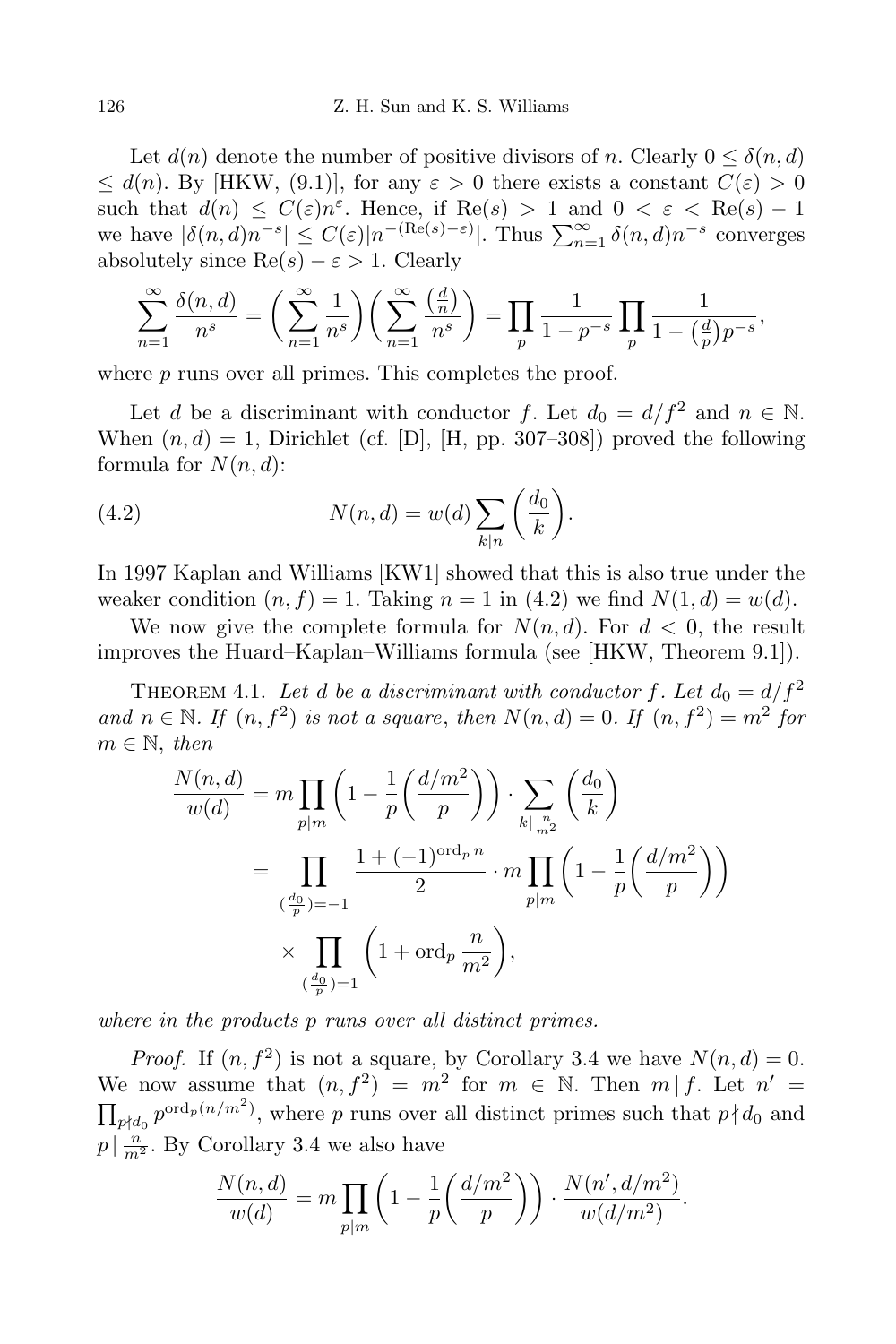Since  $d/m^2 = d_0 f^2/m^2$ ,  $(n', d_0) = 1$  and  $(n', f^2/m^2) = 1$  we see that  $(n', d/m^2) = 1$ . Thus using Dirichlet's formula (4.2) we obtain

$$
\frac{N(n', d/m^2)}{w(d/m^2)} = \sum_{k|n'} \left(\frac{d_0}{k}\right) = \sum_{k|\frac{n}{m^2}} \left(\frac{d_0}{k}\right).
$$

Hence combining the above we obtain

$$
\frac{N(n,d)}{w(d)} = m \prod_{p|m} \left( 1 - \frac{1}{p} \left( \frac{d/m^2}{p} \right) \right) \sum_{k \mid \frac{n}{m^2}} \left( \frac{d_0}{k} \right),
$$

where *p* runs over all distinct prime divisors of *m*. Now applying Lemma 4.1 yields the remaining result. So the theorem is proved.

From Theorem 4.1 and (4.1) we have

COROLLARY 4.1. Let *d* be a discriminant with conductor f and  $d_0 =$  $d/f^2$ . Let  $p$  be a prime and let  $t$  be a nonnegative integer.

(i) If  $p \nmid f$ , *then* 

$$
N(p^t, d) = \begin{cases} 0 & \text{if } 2 \nmid t \text{ and } \left(\frac{d_0}{p}\right) = -1, \\ w(d)(t+1) & \text{if } \left(\frac{d_0}{p}\right) = 1, \\ w(d) & \text{otherwise.} \end{cases}
$$

(ii) If 
$$
p | f
$$
, say that  $p^{\alpha} || f$ , then  
\n
$$
N(p^t, d)
$$
\nif  $2 \nmid t$  and  $(\frac{d_0}{p}) = -1$ ,  
\n
$$
\begin{cases}\n0 & \text{if } 2 \nmid t \text{ and } (\frac{d_0}{p}) = -1, \\
w(d)p^{t/2} & \text{if } 2 \mid t \text{ and } t < 2\alpha, \\
w(d)(p^{\alpha} - p^{\alpha - 1})(t + 1 - 2\alpha) & \text{if } t \ge 2\alpha \text{ and } (\frac{d_0}{p}) = 1, \\
w(d)p^{\alpha} & \text{if } t \ge 2\alpha \text{ and } p | d_0, \\
w(d)(p^{\alpha} + p^{\alpha - 1}) & \text{if } t \ge 2\alpha, 2 \mid t \text{ and } (\frac{d_0}{p}) = -1.\n\end{cases}
$$

The following result follows immediately from Corollary 4.1.

Corollary 4.2. *Let d be a discriminant with conductor f and*  $d_0 = d/f^2$ . Let *p* be a prime and let *t* be a nonnegative integer. Then  $p^t$  is *represented by at least one class in*  $H(d)$  *<i>if and only if*  $2|t$  *or*  $\left(\frac{d_0}{p}\right) = 0, 1$ *and*  $p^t \nmid f^2$ .

THEOREM 4.2. Let *d* be a discriminant. Then  $N(n,d)/w(d)$  is a multi*plicative function of*  $n \in \mathbb{N}$ *.* 

*Proof.* Let f be the conductor of *d* and  $d_0 = d/f^2$ . Suppose that  $n_1$ and  $n_2$  are relatively prime positive integers. Then clearly  $(n_1n_2, f^2)$  =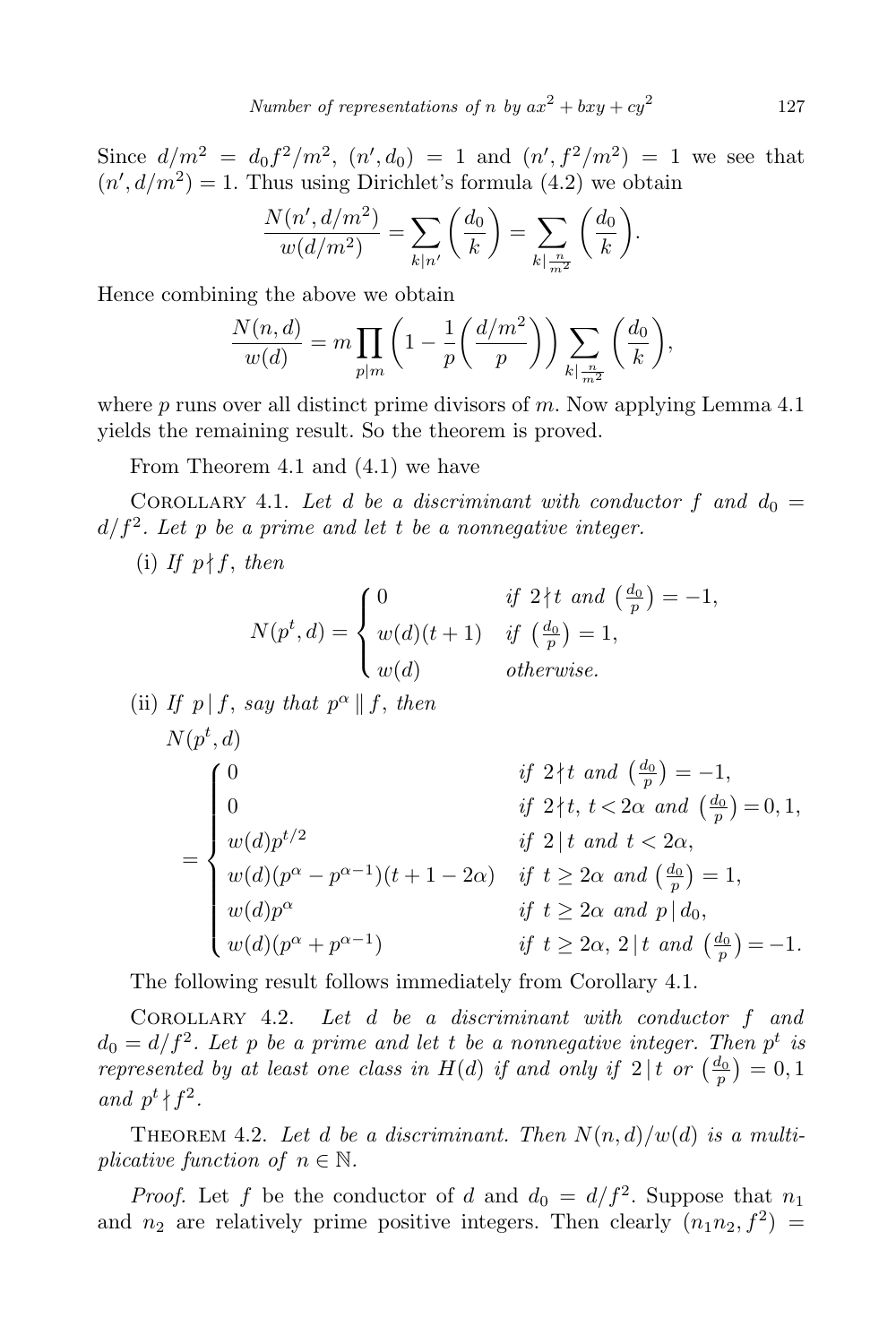$(n_1, f^2)(n_2, f^2)$ . Thus, if  $(n_1n_2, f^2)$  is not a square, then either  $(n_1, f^2)$  or  $(n_2, f^2)$  is not a square. Hence by Theorem 4.1 we have

$$
\frac{N(n_1n_2, d)}{w(d)} = 0 = \frac{N(n_1, d)}{w(d)} \cdot \frac{N(n_2, d)}{w(d)}.
$$

Now suppose that  $(n_1n_2, f^2)$  is a square. Since  $(n_1, n_2) = 1$  and so  $(n_1 n_2, f^2) = (n_1, f^2)(n_2, f^2)$  we see that  $(n_1, f^2) = m_1^2$  and  $(n_2, f^2) = m_2^2$ for some  $m_1, m_2 \in \mathbb{N}$  and  $(m_1, m_2) = 1$ . By Theorem 4.1 and Lemma 4.1 we have

$$
\frac{N(n_1n_2, d)}{w(d)} = m_1m_2 \prod_{p|m_1m_2} \left(1 - \frac{1}{p} \left(\frac{d/(m_1^2m_2^2)}{p}\right)\right) \delta\left(\frac{n_1n_2}{m_1^2m_2^2}, d_0\right)
$$

$$
= \prod_{i=1}^2 m_i \prod_{p|m_i} \left(1 - \frac{1}{p} \left(\frac{d/m_i^2}{p}\right)\right) \delta\left(\frac{n_i}{m_i^2}, d_0\right)
$$

$$
= \frac{N(n_1, d)}{w(d)} \cdot \frac{N(n_2, d)}{w(d)},
$$

where in the products  $p$  runs over all distinct primes. This finishes the proof.

From Theorem 4.2 we have

COROLLARY 4.3. Let *d* be a discriminant such that  $h(d) = 1$ . Let  $\delta_d = 0$ *or* 1 *according as*  $2 | d$  *or*  $2 \nmid d$ *. Then*  $R([1, \delta_d, (-d + \delta_d)/4], n)/w(d)$  *is a multiplicative function of*  $n \in \mathbb{N}$ .

REMARK 4.1. When  $h(d) = 1$ ,  $R([1, \delta_d, (-d + \delta_d)/4], n) = N(n, d)$  is given by Theorem 4.1. The values of  $d < 0$  for which  $h(d) = 1$  are known, see for example [Cox, p. 149]. We have  $h(d) = 1 \Leftrightarrow d = -3, -4, -7, -8, -11, -12,$ *−*16*, −*19*, −*27*, −*28*, −*43*, −*67*, −*163*.* For *d >* 0, we know that *h*(*d*) = 1 for *d* = 5*,* 8*,* 13*,* 17*,* 20*,* 29*,* 37*,* 41*,* 52*,* 53*,* 61*,* 68*,* 73*,* 89*,* 97*, . . ..*

THEOREM 4.3. Let *d* be a discriminant with conductor  $f$  and  $d_0 = d/f^2$ . Let *s* be a complex number with  $\text{Re}(s) > 1$ . Then the Dirichlet series  $\sum_{n=1}^{\infty}$  $\frac{N(n,d)/w(d)}{n^s}$  *converges absolutely and* 

$$
\sum_{n=1}^{\infty} \frac{N(n,d)/w(d)}{n^s} = \prod_{p|f} \left( \frac{1 - p^{\alpha_p(1-2s)}}{1 - p^{1-2s}} + \frac{p^{\alpha_p(1-2s)} \left(1 - \frac{1}{p} \left(\frac{d_0}{p}\right)\right)}{(1 - p^{-s}) \left(1 - \left(\frac{d_0}{p}\right)p^{-s}\right)} \right) \times \prod_{p \nmid f} \frac{1}{(1 - p^{-s}) \left(1 - \left(\frac{d_0}{p}\right)p^{-s}\right)},
$$

*where p runs over all primes and*  $\alpha_p = \text{ord}_p f$ .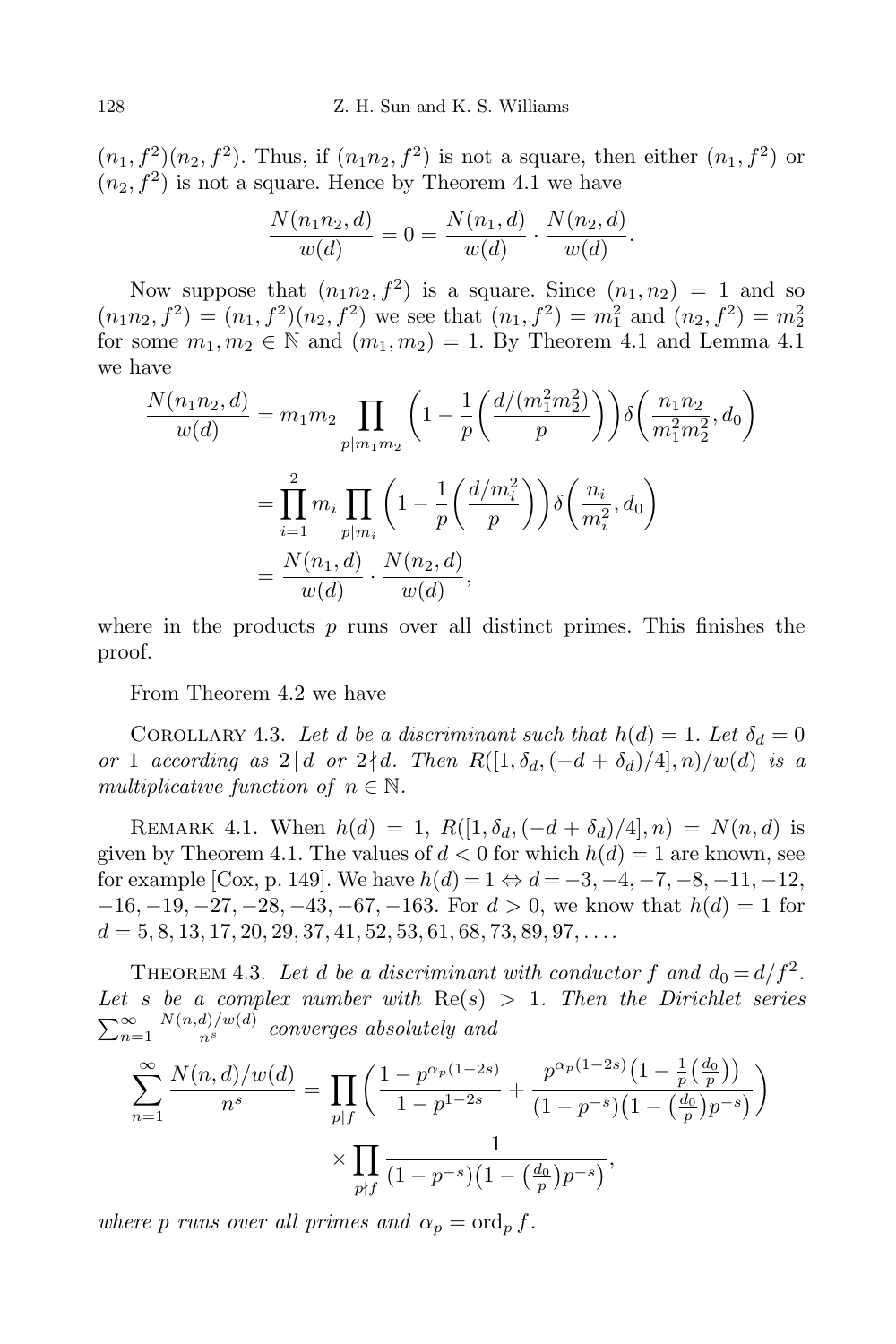*Proof.* From Theorem 4.2 we know that  $N(n,d)/w(d)$  is a multiplicative function of  $n \in \mathbb{N}$ . By Theorem 4.1 and the same argument as in the proof of [HKW, Corollary 9.1], for any  $\varepsilon > 0$  there exists a constant  $C(\varepsilon)$  such that  $N(n, d) \leq C(\varepsilon)n^{\varepsilon}$ . Letting  $\varepsilon \in (0, \text{Re}(s) - 1)$  we see that  $\sum_{n=1}^{\infty}$ *N*(*n,d*)  $\frac{w(n,d)}{w(d)}n^{-s}$ converges absolutely. Thus

$$
\sum_{n=1}^{\infty} \frac{N(n,d)/w(d)}{n^s} = \prod_{p|f} \left(1 + \sum_{t=1}^{\infty} \frac{N(p^t,d)}{w(d)} p^{-st}\right) \prod_{p \nmid f} \left(1 + \sum_{t=1}^{\infty} \frac{N(p^t,d)}{w(d)} p^{-st}\right).
$$

From Theorem 4.2, (4.2) and Lemma 4.1 we have

$$
\prod_{p \nmid f} \left( 1 + \sum_{t=1}^{\infty} \frac{N(p^t, d)}{w(d)} p^{-st} \right) = \sum_{\substack{n=1 \ n \neq j}}^{\infty} \frac{N(n, d)/w(d)}{n^s} = \sum_{\substack{n=1 \ n \neq j}}^{\infty} \frac{\delta(n, d_0)}{n^s}
$$
\n
$$
= \prod_{p \nmid f} \frac{1}{(1 - p^{-s})(1 - \left(\frac{d_0}{p}\right)p^{-s})},
$$

where *p* runs over all primes not dividing *f*.

If *p* is a prime such that  $p \mid f$ , letting  $p^{\alpha_p} \mid f$  and using Corollary 4.1 we see that

$$
1 + \sum_{1 \leq t < 2\alpha_p} \frac{N(p^t, d)}{w(d)} p^{-st}
$$
\n
$$
= \sum_{0 \leq t < 2\alpha_p} p^{t/2} \cdot p^{-st} = \sum_{0 \leq r < \alpha_p} p^{r(1-2s)} = \frac{1 - p^{\alpha_p(1-2s)}}{1 - p^{1-2s}}
$$
\nand\n
$$
\sum_{t \geq 2\alpha_p} \frac{N(p^t, d)}{w(d)} p^{-st}
$$
\n
$$
= \begin{cases}\n\sum_{t \geq 2\alpha_p} p^{\alpha_p} \cdot p^{-st} = \frac{p^{\alpha_p(1-2s)}}{1 - p^{-s}} & \text{if } p | d_0, \\
\sum_{t \geq 2\alpha_p} (p^{\alpha_p} + p^{\alpha_p - 1}) p^{-st} = (p^{\alpha_p} + p^{\alpha_p - 1}) \frac{p^{-2s\alpha_p}}{1 - p^{-2s}} & \text{if } \left(\frac{d_0}{p}\right) = -1, \\
\sum_{t \geq 2\alpha_p} (p^{\alpha_p} - p^{\alpha_p - 1})(t + 1 - 2\alpha_p) p^{-st} = (p^{\alpha_p} - p^{\alpha_p - 1}) \frac{p^{-2s\alpha_p}}{(1 - p^{-s})^2} \\
\text{if } \left(\frac{d_0}{p}\right) = 1.\n\end{cases}
$$

In the last case we use the fact that

(4.3) 
$$
\sum_{t=0}^{\infty} (t+1)x^{t} = \frac{d}{dx} \left( \sum_{t=0}^{\infty} x^{t+1} \right) = \frac{d}{dx} \left( \frac{x}{1-x} \right)
$$

$$
= \frac{1}{(1-x)^{2}} \quad (|x| < 1).
$$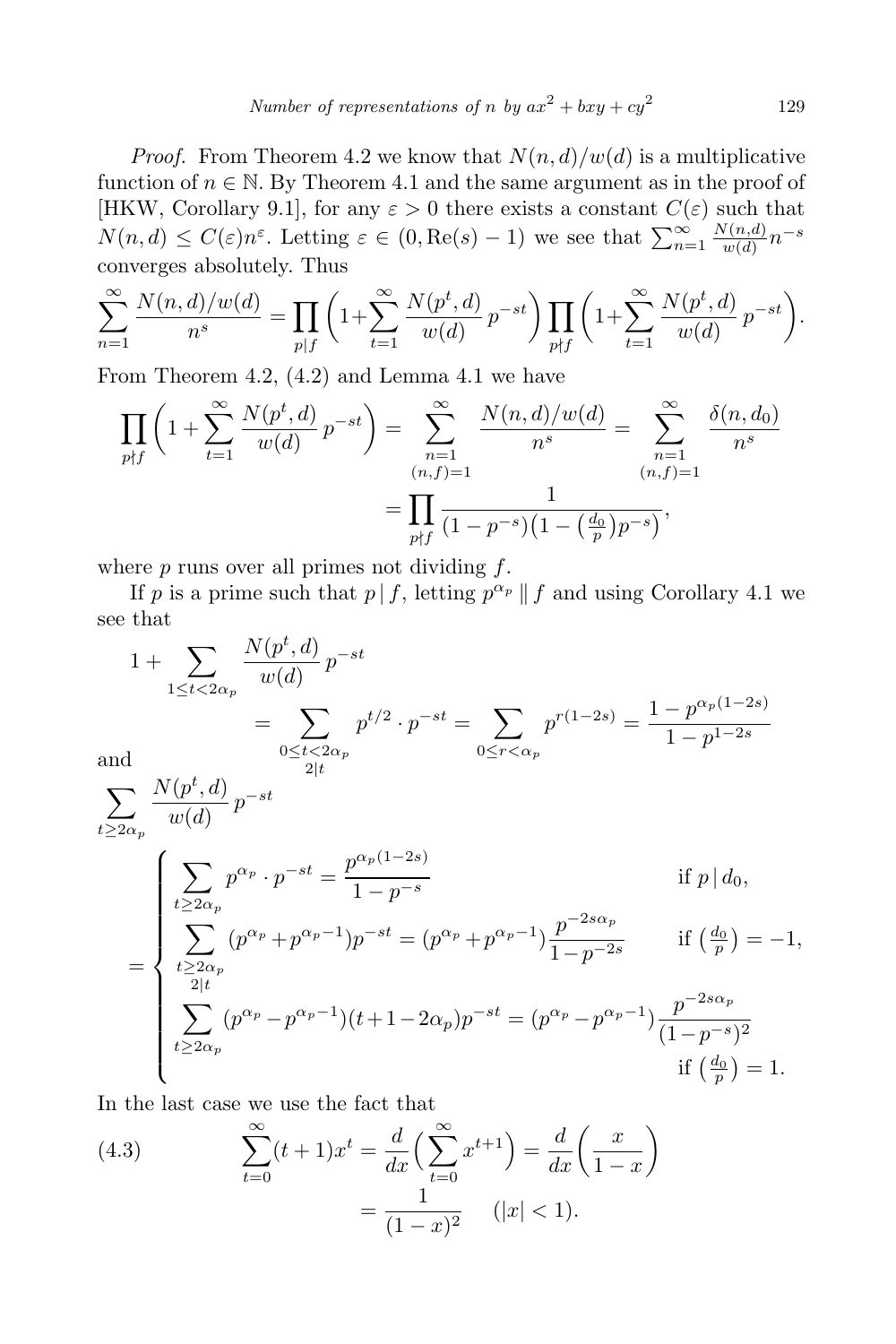From the above we obtain

$$
\prod_{p|f} \left( 1 + \sum_{t=1}^{\infty} \frac{N(p^t, d)}{w(d)} p^{-st} \right)
$$
\n
$$
= \prod_{p|f} \left( 1 + \sum_{1 \le t < 2\alpha_p} \frac{N(p^t, d)}{w(d)} p^{-st} + \sum_{t \ge 2\alpha_p} \frac{N(p^t, d)}{w(d)} p^{-st} \right)
$$
\n
$$
= \prod_{p|f} \left( \frac{1 - p^{\alpha_p(1-2s)}}{1 - p^{1-2s}} + \frac{p^{\alpha_p(1-2s)} \left( 1 - \frac{1}{p} \left( \frac{d_0}{p} \right) \right)}{(1 - p^{-s}) \left( 1 - \left( \frac{d_0}{p} \right) p^{-s} \right)} \right),
$$

where *p* runs over all distinct prime divisors of *f*.

Now putting all the above together we get the assertion.

From Remark 4.1 and Theorem 4.3 we deduce

COROLLARY 4.4. *For*  $k \in \mathbb{Z}$  *let*  $\delta_k = 0$  *or* 1 *according as*  $2 | k$  *or*  $2 | k$ *.* Let *s* be a complex number with  $\text{Re}(s) > 1$ .

(i) Let 
$$
d \in \{-3, -4, -7, -8, -11, -19, -43, -67, -163\}
$$
. Then  
\n
$$
\sum_{n=1}^{\infty} \frac{R([1, \delta_d, (-d + \delta_d)/4], n)/w(d)}{n^s} = \prod_{p} \frac{1}{(1 - p^{-s})(1 - (\frac{d}{p})p^{-s})},
$$

*where p runs over all primes.*

(ii) *We have*

$$
\sum_{n=1}^{\infty} \frac{\frac{1}{2}R([1,0,3],n)}{n^s}
$$
\n
$$
= \frac{1+2^{1-2s}}{1-2^{-2s}} \cdot \frac{1}{1-3^{-s}} \prod_{p \equiv 1 \pmod{6}} \frac{1}{(1-p^{-s})^2} \prod_{p \equiv 5 \pmod{6}} \frac{1}{1-p^{-2s}},
$$
\n
$$
\sum_{n=1}^{\infty} \frac{\frac{1}{2}R([1,0,4],n)}{n^s}
$$
\n
$$
= \frac{1-2^{-s}+2^{1-2s}}{1-2^{-s}} \prod_{p \equiv 1 \pmod{4}} \frac{1}{(1-p^{-s})^2} \prod_{p \equiv 3 \pmod{4}} \frac{1}{1-p^{-2s}},
$$
\n
$$
\sum_{n=1}^{\infty} \frac{\frac{1}{2}R([1,1,7],n)}{n^s}
$$
\n
$$
= \frac{1-3^{-s}+3^{1-2s}}{1-3^{-s}} \prod_{p \equiv 1 \pmod{3}} \frac{1}{(1-p^{-s})^2} \prod_{p \equiv 2 \pmod{3}} \frac{1}{1-p^{-2s}}
$$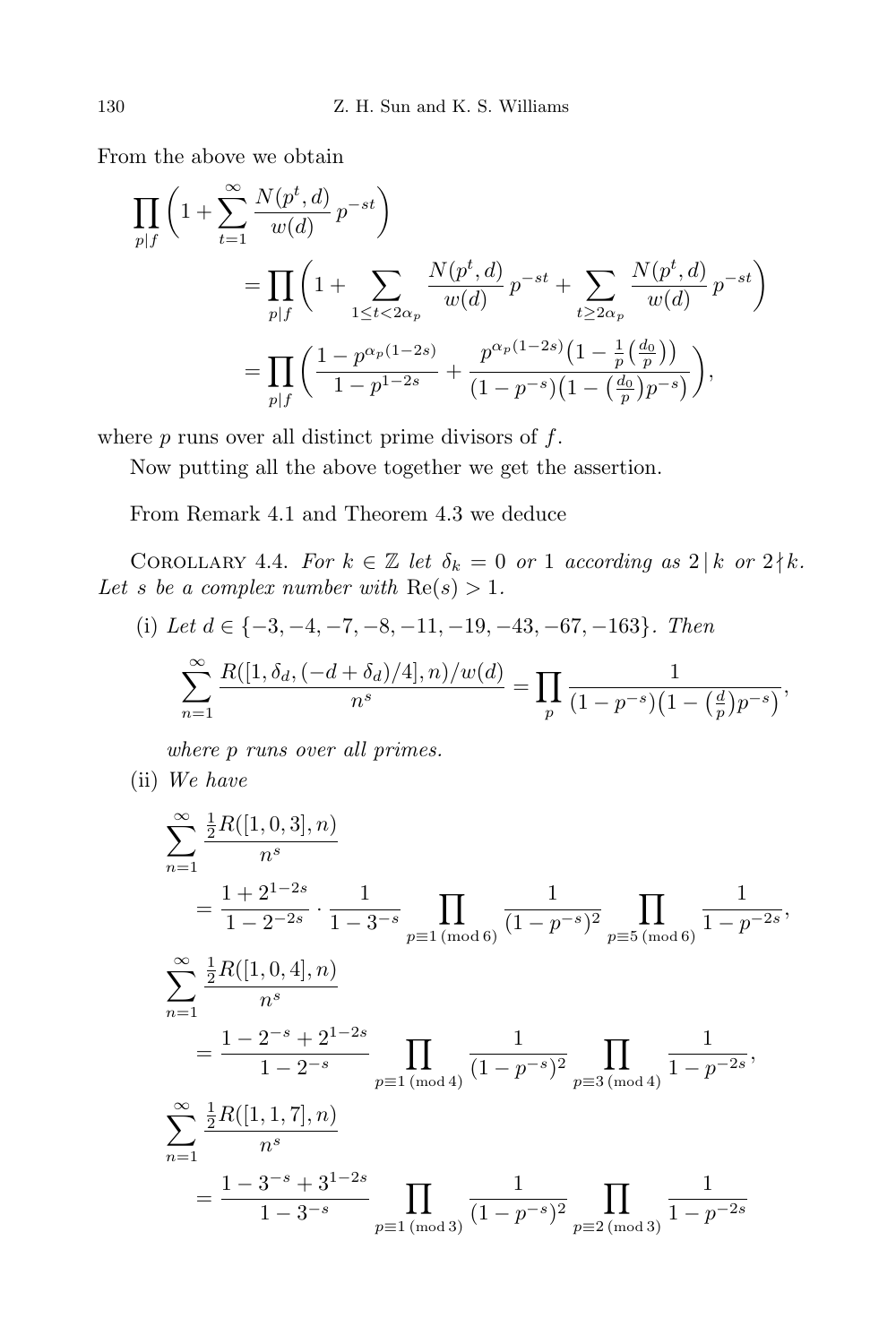and  
\n
$$
\sum_{n=1}^{\infty} \frac{\frac{1}{2}R([1,0,7],n)}{n^s}
$$
\n
$$
= \frac{1 - 2^{1-s} + 2^{1-2s}}{(1 - 2^{-s})^2} \cdot \frac{1}{1 - 7^{-s}} \prod_{p \equiv 1,9,11 \text{ (mod 14)}} \frac{1}{(1 - p^{-s})^2}
$$
\n
$$
\times \prod_{p \equiv 3,5,13 \text{ (mod 14)}} \frac{1}{1 - p^{-2s}},
$$

*where p runs over all primes.*

**5. Formulas for**  $R(K, p^t)$  and  $R'(K, p^t)$ . Let *d* be a discriminant and  $K \in H(d)$ . In the section we completely determine  $R(K, p^t)$  and  $R'(K, p^t)$ , where *p* is a prime and *t* is a nonnegative integer.

For  $n \in \mathbb{N}$  let  $H_{[a,b,c]}(n)$  and  $R'([a, b, c], n)$  be defined by Definitions 3.1 and 3.2 respectively. From Theorem 3.1 we have

LEMMA 5.1. Let *d be a discriminant and*  $a, b, c \in \mathbb{Z}$  with  $b^2 - 4ac = d$ . *Suppose that p is a prime and t is a nonnegative integer. Then*

$$
R([a, b, c], p^t) = \sum_{r=0}^{[t/2]} R'([a, b, c], p^{t-2r}) = w(d) \sum_{r=0}^{[t/2]} H_{[a, b, c]}(p^{t-2r})
$$

*and*

$$
R'([a, b, c], p^t) = w(d)H_{[a, b, c]}(p^t)
$$
  
= 
$$
\begin{cases} R([a, b, c], p^t) & \text{if } t = 0, 1, \\ R([a, b, c], p^t) - R([a, b, c], p^{t-2}) & \text{if } t \ge 2. \end{cases}
$$

In [MW2], Muzaffar and Williams discussed  $H_K(n)$  ( $K \in H(d)$ ) for *d <* 0. After checking their proofs, we note that Lemmas 5.1–5.5 of [MW2] are also true for  $d > 0$ . Thus it follows from [MW2, Lemma 5.2] that  $H_K(1) = 1$  or 0 according as K is the principal class *I* or not. Hence by Lemma 5.1 we have

(5.1) 
$$
R(K,1) = R'(K,1) = w(d)H_K(1) = \begin{cases} w(d) & \text{if } K = I, \\ 0 & \text{if } K \neq I. \end{cases}
$$

Let *p* be a prime. Let *f* be the conductor of *d*. Clearly  $H_K(p) \in \{0, 1, 2\}$ by Definition 3.1. By Corollary 4.2,  $p$  is represented by some class in  $H(d)$ if and only if  $\left(\frac{d}{n}\right)$  $\frac{d}{p}$  = 0,1 and *p* | *f*. If *p* is represented by the class *A* in *H*(*d*), then *p* is also represented by  $A^{-1}$  since  $R(A, p) = R(A^{-1}, p)$ . By Lemma 5.1 we have  $R(K, p) = R'(K, p) = w(d)H_K(p)$ . From this and [MW2, Lemma 5.3] we deduce

Lemma 5.2. *Let d be a discriminant with conductor f. Let p be a prime*  $and K \in H(d)$ .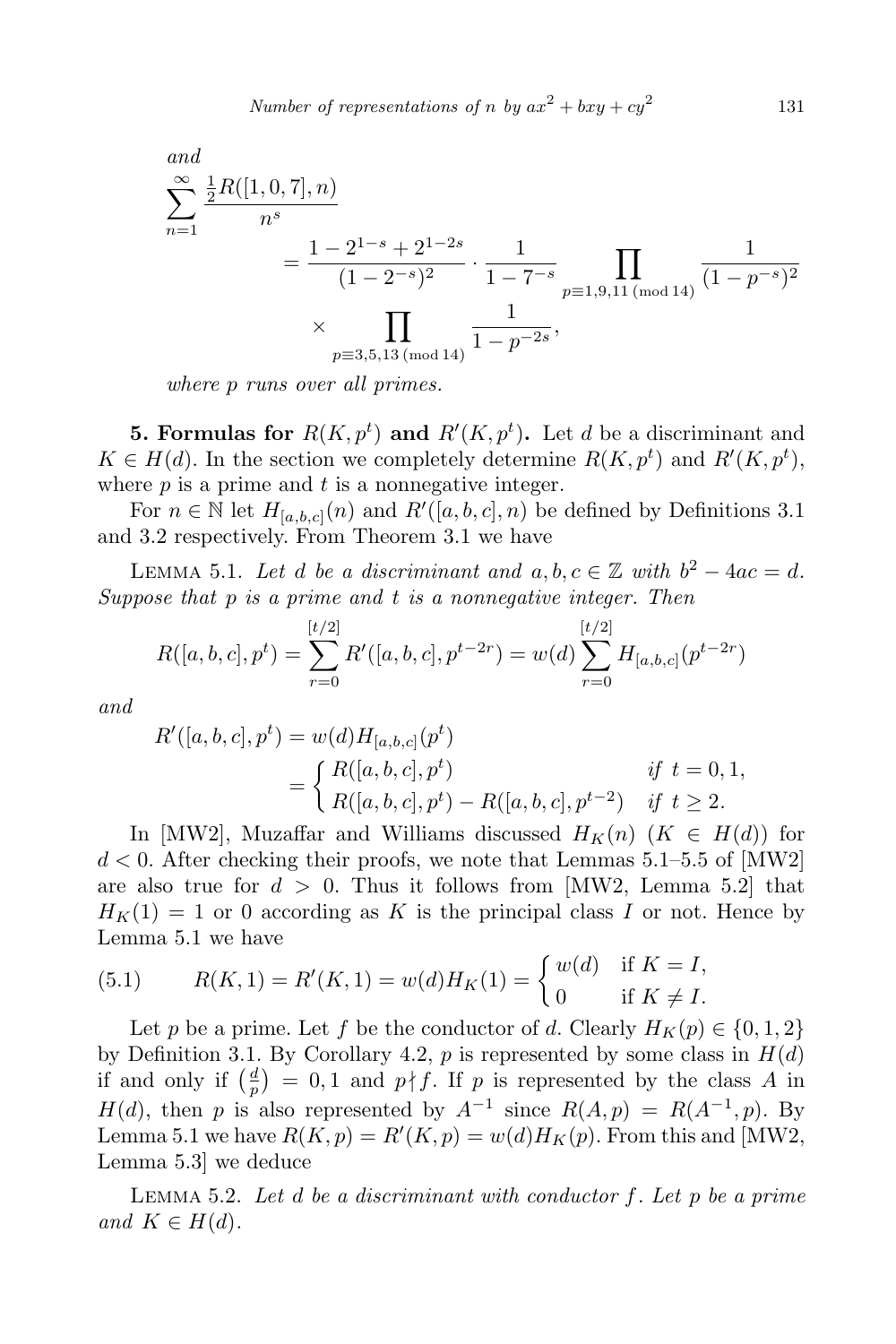- (i) *p* is represented by some class in  $H(d)$  if and only if  $\left(\frac{d}{d}\right)$  $\left(\frac{d}{p}\right) = 0, 1$  *and*  $p \nmid f$ .
- (ii) *Suppose*  $p \mid d$  *and*  $p \nmid f$ . Then  $p$  *is represented by exactly one class*  $A \in H(d)$ , and  $A = A^{-1}$ . Moreover,  $R(A, p) = R'(A, p) = w(d)$ . *Thus, if*  $h(d)$  *is odd, then*  $R(I, p) = R'(I, p) = w(d)$  *and*  $R(K, p) =$  $R'(K, p) = 0$  *for*  $K \neq I$ *.*
- (iii) *Suppose*  $\left(\frac{d}{n}\right)$  $\frac{d}{p}$ ) = 1*.* Then *p is represented by some class*  $A \in H(d)$ , *and*

$$
R(K, p) = R'(K, p) = \begin{cases} 0 & \text{if } K \neq A, A^{-1}, \\ w(d) & \text{if } A \neq A^{-1} \text{ and } K \in \{A, A^{-1}\}, \\ 2w(d) & \text{if } K = A = A^{-1}. \end{cases}
$$

Let *t* be a nonnegative integer and  $K \in H(d)$ . From now on we set

(5.2) 
$$
\delta_K(t) = \begin{cases} 1 & \text{if } 2 \mid t \text{ and } K = I, \\ 0 & \text{otherwise.} \end{cases}
$$

From (5.1) and Lemma 5.1 we find that if *p* is a prime, then

(5.3) 
$$
R(K, p^t) = w(d) \Big( \delta_K(t) + \sum_{0 \le r < t/2} H_K(p^{t-2r}) \Big).
$$

From [MW2, Lemma 5.4] we also know that if *p* is a prime and  $s \in \{2, 3, \ldots\}$ , then

(5.4) 
$$
H_K(p^s) = \begin{cases} \sum_{\substack{L \in H(d) \\ L^s = K}} H_L(p) & \text{if } p \nmid d, \\ 0 & \text{if } p \mid d \text{ and } p \nmid f. \end{cases}
$$

We now determine  $R(K, p^t)$  when  $p \nmid f$ .

Theorem 5.1. *Let d be a discriminant with conductor f*, *and let p be a prime such that*  $p \nmid f$ *. Let t be a nonnegative integer and*  $K \in H(d)$ *.* 

 $(i)$  *If*  $\left(\frac{d}{n}\right)$  $\frac{d}{p}$ ) = -1, *then* 

$$
R(K, pt) = \begin{cases} w(d) & \text{if } 2 \mid t \text{ and } K = I, \\ 0 & \text{otherwise.} \end{cases}
$$

(ii) If  $p \, | \, d$ , then

$$
R(K, pt)
$$
  
= 
$$
\begin{cases} w(d) & \text{if } 2 \mid t \text{ and } K = I, \text{ or if } 2 \nmid t \text{ and } p \text{ is represented by } K, \\ 0 & \text{otherwise.} \end{cases}
$$

 $(iii) \; Suppose \; \left(\frac{d}{n}\right)$  $\left(\frac{d}{p}\right) = 1$  *so that p is only represented by some class A and the inverse*  $A^{-1}$  *in*  $H(d)$ *. Let m be the order of*  $A$  *in*  $H(d)$ *. If*  $K$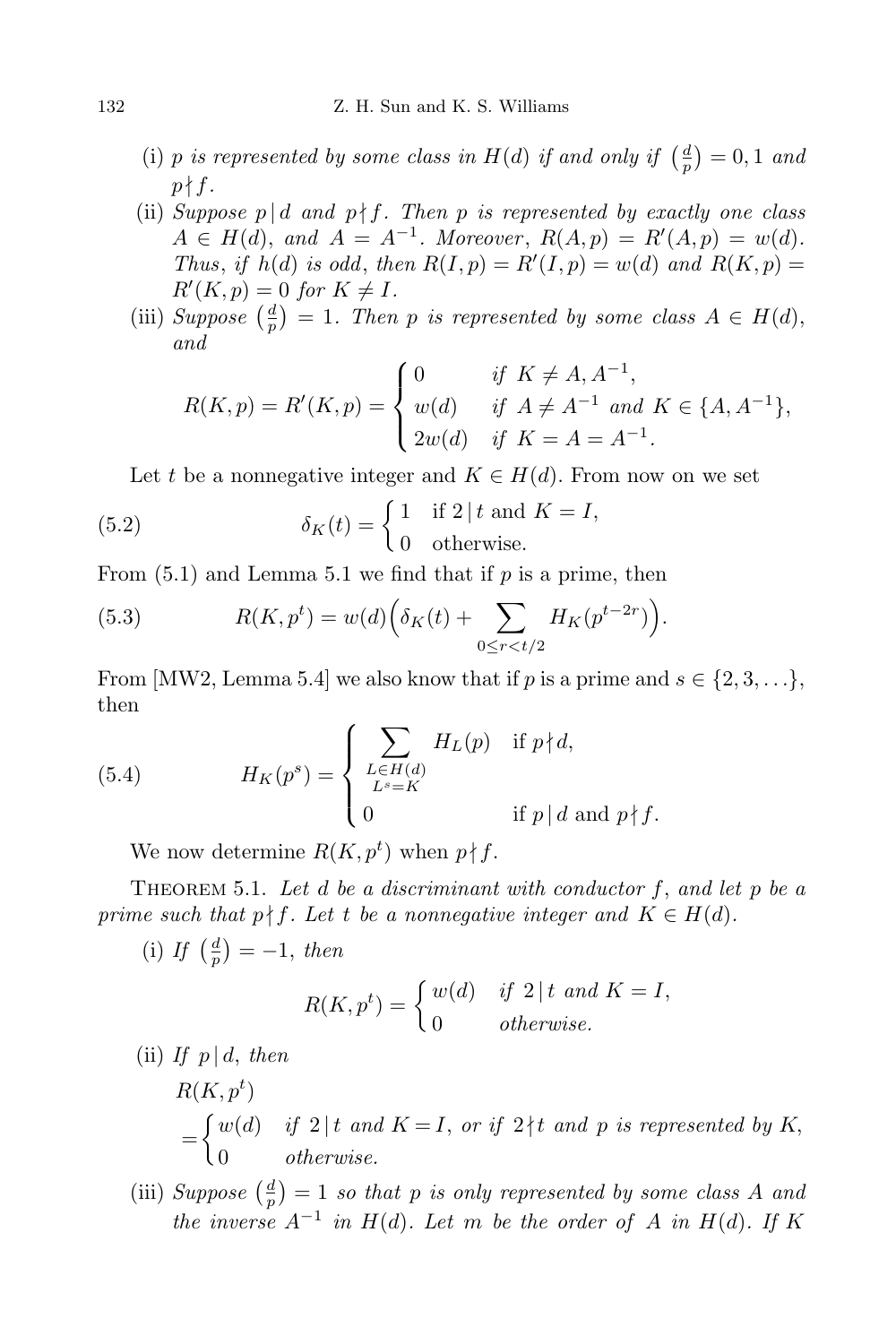*Number of representations of <i>n by*  $ax^2 + bxy + cy^2$ 

133

*is not a power of A*, *then*  $R(K, p^t) = 0$ *. If*  $k, t_0 \in \{0, 1, ..., m - 1\}$ *with*  $t_0 \equiv t \pmod{m}$ , *then* 

$$
R(A^k, p^t) = \begin{cases} 0 & \text{if } 2 \mid m \text{ and } 2 \nmid k - t, \\ w(d) \left( \left[ \frac{t}{m/(2, m)} \right] + 1 \right) & \text{if } t_0 \in S_{k,m}, \\ w(d) \left[ \frac{t}{m/(2, m)} \right] & \text{otherwise,} \end{cases}
$$

*where*

$$
S_{k,m} = \begin{cases} \{r \mid k \le r < m, 2 \mid k-r\} \cup \{r \mid m-k \le r < m, 2 \nmid k-r\} \\ \{r \mid \min\{k, m-k\} \le r < m/2, 2 \mid k-r\} \\ \cup \{r \mid \max\{k, m-k\} \le r < m, 2 \mid k-r\} \qquad \text{if } 2 \mid m. \end{cases}
$$

*Proof.* Let  $\delta_K(t)$  be given by (5.2). We first assume  $\left(\frac{d}{dt}\right)^2$  $\left(\frac{d}{p}\right) = -1.$  If  $t = 0$ , the result follows from (5.1). If  $t \ge 1$ , then the congruence  $x^2 \equiv d \pmod{4p^t}$ is insolvable. Hence  $H_K(p^t) = 0$  for every  $K \in H(d)$ . Using (5.3) we see that  $R(K, p^t) = w(d)\delta_K(t)$ . This proves (i).

Next we consider (ii). If  $t = 0$ , the result follows from (5.1). For  $t = 1$ the result follows from Lemma 5.2(ii). When  $t \geq 2$ , by [MW2, Lemma 5.4] we have  $H_K(p^t) = 0$ . Hence applying (5.3) and Lemma 5.2(ii) we obtain the result.

Finally we consider (iii). By [MW2, Lemma 5.3],  $H_L(p) = 0$  for  $L \neq A, A^{-1}$  and  $H_A(p) = 2$  or 1 according as  $A = A^{-1}$  or not. Thus applying (5.3) and (5.4) we deduce

$$
\frac{R(K, p^t)}{w(d)} = \delta_K(t) + \sum_{0 \le r < t/2} \sum_{\substack{L \in H(d) \\ L^{t-2r} = K}} H_L(p)
$$
\n
$$
= \delta_K(t) + \sum_{\substack{L \in H(d) \\ L^{t-2r} = K}} H_L(p) \sum_{\substack{0 \le r < t/2 \\ L^{t-2r} = K}} 1
$$
\n
$$
= \delta_K(t) + \sum_{\substack{0 \le r < t/2 \\ A^{t-2r} = K}} 1 + \sum_{\substack{0 \le r < t/2 \\ A^{-(t-2r)} = K}} 1
$$
\n
$$
= \sum_{\substack{0 \le r < t/2 \\ A^{t-2r} = K}} 1 + \sum_{\substack{0 \le r < t/2 \\ A^{-(t-2r)} = K}} 1.
$$

Hence, if *K* is not a power of *A*, then  $R(K, p^t) = 0$ . Now assume  $k \in$ *{*0*,* 1*, . . . , m −* 1*}*. From the above we have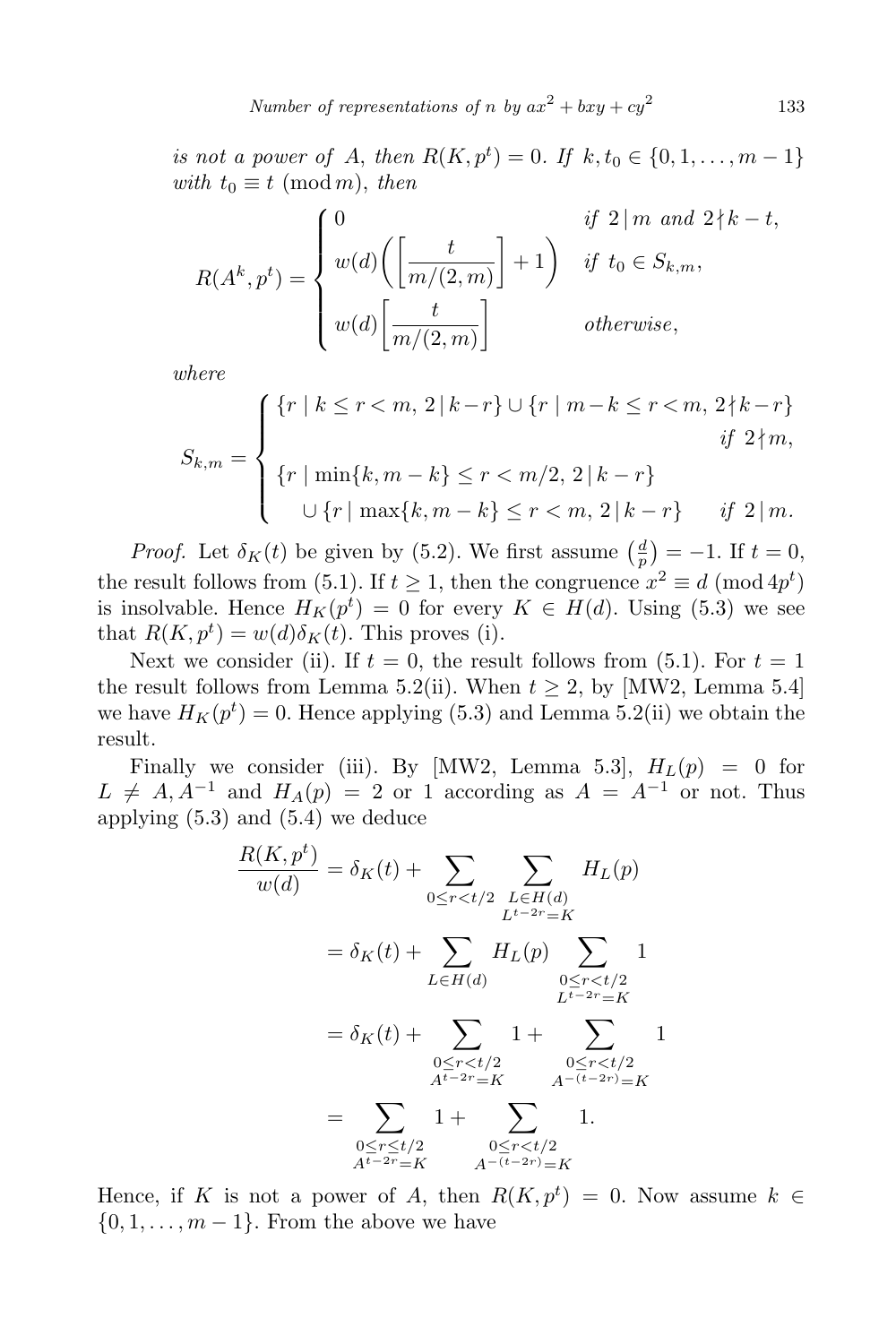$$
(5.5) \quad \frac{R(A^k, p^t)}{w(d)} = \sum_{\substack{0 \le r \le t/2 \\ t-2r \equiv k \pmod{m}}} 1 + \sum_{\substack{0 \le r < t/2 \\ t-2r \equiv -k \pmod{m}}} 1
$$
\n
$$
= \begin{cases} 0 & \text{if } (2, m) \nmid k - t, \\ \sum_{\substack{0 \le r \le t/2 \\ r \equiv \frac{t-k}{2} \pmod{\frac{m}{2m}}} 1 + \sum_{\substack{0 \le r < t/2 \\ r \equiv \frac{t+k}{2} \pmod{\frac{m}{2m}}} 1 \quad \text{if } (2, m) \mid k - t. \end{cases}
$$

If  $a, n \in \mathbb{N}, a - n \le t/2 < a$  and  $a = n\left[\frac{a}{n}\right]$  $\left\{\frac{a}{n}\right\}$  + *a*<sub>0</sub>, then *a*<sub>0</sub>  $\in \{0, 1, \ldots, n-1\}$ and therefore

$$
\sum_{\substack{0 \le r \le t/2 \\ r \equiv a \pmod{n}}} 1 = |\{s \in \mathbb{Z} \mid 0 \le a_0 + sn \le t/2\}|
$$

$$
= |\{s \mid s \in \{0, 1, \dots, [a/n] - 1\}| = \left[\frac{a}{n}\right].
$$

Using this we see that

$$
\left\{\sum_{\substack{0 \le r \le t/2 \\ r \equiv \frac{t+m-k}{2} \pmod{\frac{m}{2}}}} 1 = \left[\frac{(t+m-k)/2}{m/2}\right] = \left[\frac{t+m-k}{m}\right] \right\}
$$
if  $2 \mid m$  and  $2 \mid k-t$ ,

$$
\sum_{\substack{0 \le r \le t/2 \\ \sum_{\substack{0 \le r \le t/2 \\ \sum_{\substack{0 \le r \le t/2 \\ \sum_{\substack{0 \le r \le t/2 \\ \sum_{\substack{m = t + 2m - k \pmod{m} \\ \sum_{\substack{0 \le r \le t/2 \\ \sum_{\substack{m = t + 2m - k \pmod{m} \\ \sum_{\substack{0 \le r \le t/2 \\ \sum_{\substack{m = t + 2m - k \pmod{m} \\ \sum_{\substack{0 \le r \le t/2 \\ \sum_{\substack{m = t + m - k \pmod{m} \\ \sum_{\substack{0 \le r \le t/2 \\ \sum_{\substack{m = t + m - k \pmod{m} \\ \sum_{\substack{0 \le r \le t/2 \\ \sum_{\substack{m = t + m - k \pmod{m} \\ \sum_{\substack{0 \le r \le t/2 \\ \sum_{\substack{m = t + m - k \pmod{m} \\ \sum_{\substack{0 \le r \le t/2 \\ \sum_{\substack{m = t + m - k \pmod{m} \\ \sum_{\substack{0 \le r \le t/2 \\ \sum_{\substack{m = t + m - k \pmod{m} \\ \sum_{\substack{0 \le r \le t/2 \\ \sum_{\substack{m = t + m - k \pmod{m} \\ \sum_{\substack{0 \le r \le t/2 \\ \sum_{\substack{m = t + m - k \pmod{m} \\ \sum_{\substack{0 \le r \le t/2 \\ \sum_{\substack{m = t + m - k \pmod{m} \\ \sum_{\substack{m = t + m - k \pmod{m} \\ \sum_{\substack{m = t + m - k \pmod{m} \\ \sum_{\substack{m = t + m - k \pmod{m} \\ \sum_{\substack{m = t + m - k \pmod{m} \\ \sum_{\substack{m = t + m - k \pmod{m} \\ \sum_{\substack{m = t + m - k \pmod{m} \\ \sum_{\substack{m = t + m - k \pmod{m} \\ \sum_{\substack{m = t + m - k \pmod{m} \\ \sum_{\substack{m = t + m - k \pmod{m} \\ \sum_{\substack{m = t + m - k \pmod{m} \\ \sum_{\substack{m = t + m - k \pmod{m} \\ \sum_{\substack{m = t + m - k \p
$$

$$
r \equiv \frac{t + \overline{m} - \overline{k}}{2} \pmod{m}
$$
 if  $2 \nmid m(k - t)$ .

Similarly, if  $a, n \in \mathbb{N}$  are such that  $a - n < t/2 \le a$  then

$$
\sum_{\substack{0 \le r < t/2 \\ r \equiv a \pmod{n}}} 1 = \left[\frac{a}{n}\right].
$$

Using this we obtain

$$
\sum_{\substack{0 \le r < t/2 \\ r \equiv \frac{t+k}{2} \pmod{\frac{m}{2}}} 1 = \begin{cases} \left[ \frac{(t+k)/2}{m/2} \right] = \left[ \frac{t+k}{m} \right] & \text{if } 2 \mid m \text{ and } 2 \mid k-t, \\ \left[ \frac{(t+k)/2}{m} \right] = \left[ \frac{t+k}{2m} \right] & \text{if } 2 \nmid m \text{ and } 2 \mid k-t, \\ \left[ \frac{(t+m+k)/2}{m} \right] = \left[ \frac{t+m+k}{2m} \right] & \text{if } 2 \nmid m(k-t). \end{cases}
$$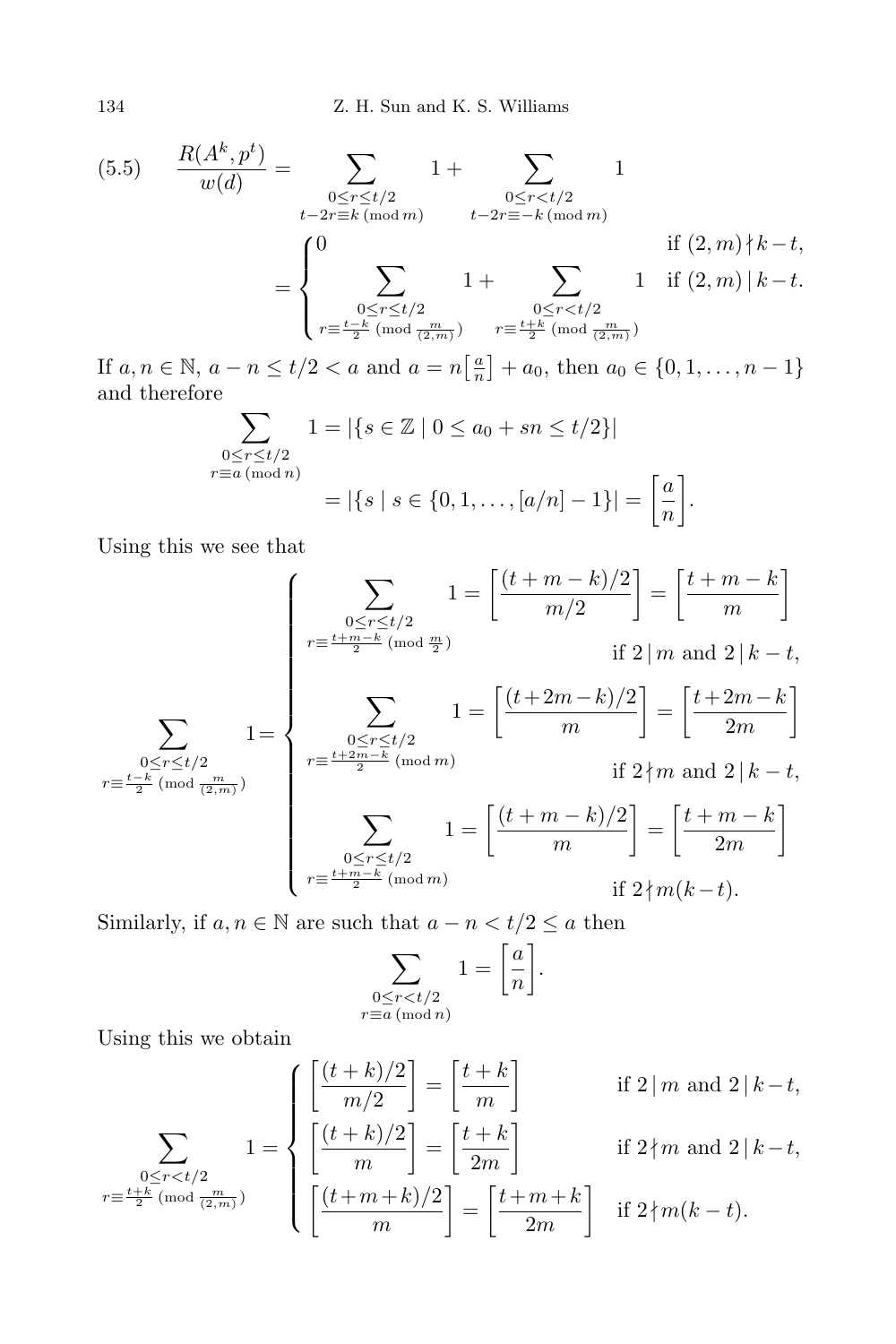*Number of representations of n by*  $ax^2 + bxy + cy^2$ 

Hence

(5.6) 
$$
\frac{R(A^k, p^t)}{w(d)} = \begin{cases} 0 & \text{if } 2 \mid m \text{ and } 2 \nmid k - t, \\ \left[\frac{t + m - k}{m}\right] + \left[\frac{t + k}{m}\right] & \text{if } 2 \mid m \text{ and } 2 \mid k - t, \\ \left[\frac{t + 2m - k}{2m}\right] + \left[\frac{t + k}{2m}\right] & \text{if } 2 \nmid m \text{ and } 2 \mid k - t, \\ \left[\frac{t + m - k}{2m}\right] + \left[\frac{t + m + k}{2m}\right] & \text{if } 2 \nmid m \text{ and } 2 \nmid k - t. \end{cases}
$$

Set  $s = [t/m]$ . Then  $t = sm + t_0$ . We first assume  $2 \nmid m$ . Clearly  $k - t =$ *k* − *sm* − *t*<sub>0</sub>  $\equiv$  *k* − *t*<sub>0</sub> − *s* (mod 2). Thus 2 | *k* − *t*<sub>0</sub> if and only if  $k - t \equiv s$ (mod 2). If  $2 | k - t_0$ , by (5.6) we have

$$
\frac{R(A^k, p^t)}{w(d)} = \begin{cases} \left[\frac{t+2m-k}{2m}\right] + \left[\frac{t+k}{2m}\right] & \text{if } 2 \mid s \text{ and } 2 \mid k-t, \\ \left[\frac{t+m-k}{2m}\right] + \left[\frac{t+m+k}{2m}\right] & \text{if } 2 \nmid s \text{ and } 2 \nmid k-t \end{cases}
$$
\n
$$
= s + 1 + \left[\frac{t_0 - k}{2m}\right] + \left[\frac{t_0 + k}{2m}\right] = s + 1 + \left[\frac{t_0 - k}{2m}\right]
$$
\n
$$
= \begin{cases} s+1 & \text{if } t_0 \ge k, \\ s & \text{if } t_0 < k. \end{cases}
$$

If  $2\nmid k − t_0$ , by (5.6) we get

$$
\frac{R(A^k, p^t)}{w(d)} = \begin{cases} \left[\frac{t+2m-k}{2m}\right] + \left[\frac{t+k}{2m}\right] & \text{if } 2 \nmid s \text{ and } 2 \mid k-t, \\ \left[\frac{t+m-k}{2m}\right] + \left[\frac{t+m+k}{2m}\right] & \text{if } 2 \mid s \text{ and } 2 \nmid k-t \end{cases}
$$
\n
$$
= s + \left[\frac{m+t_0-k}{2m}\right] + \left[\frac{m+t_0+k}{2m}\right] = s + \left[\frac{m+t_0+k}{2m}\right]
$$
\n
$$
= \begin{cases} s+1 & \text{if } t_0+k \ge m, \\ s & \text{if } t_0+k < m. \end{cases}
$$

Thus  $R(A^k, p^t) = (s+1)w(d)$  or  $sw(d)$  according as  $t_0 \in S_{k,m}$  or not. Now suppose  $2 \mid m$  and  $2 \mid k - t$ . So  $2 \mid k - t_0$ . By (5.6) we obtain

$$
\frac{R(A^k, p^t)}{w(d)} = \left[\frac{t+m-k}{m}\right] + \left[\frac{t+k}{m}\right]
$$

$$
= \left[\frac{sm+m+t_0-k}{m}\right] + \left[\frac{sm+t_0+k}{m}\right]
$$

135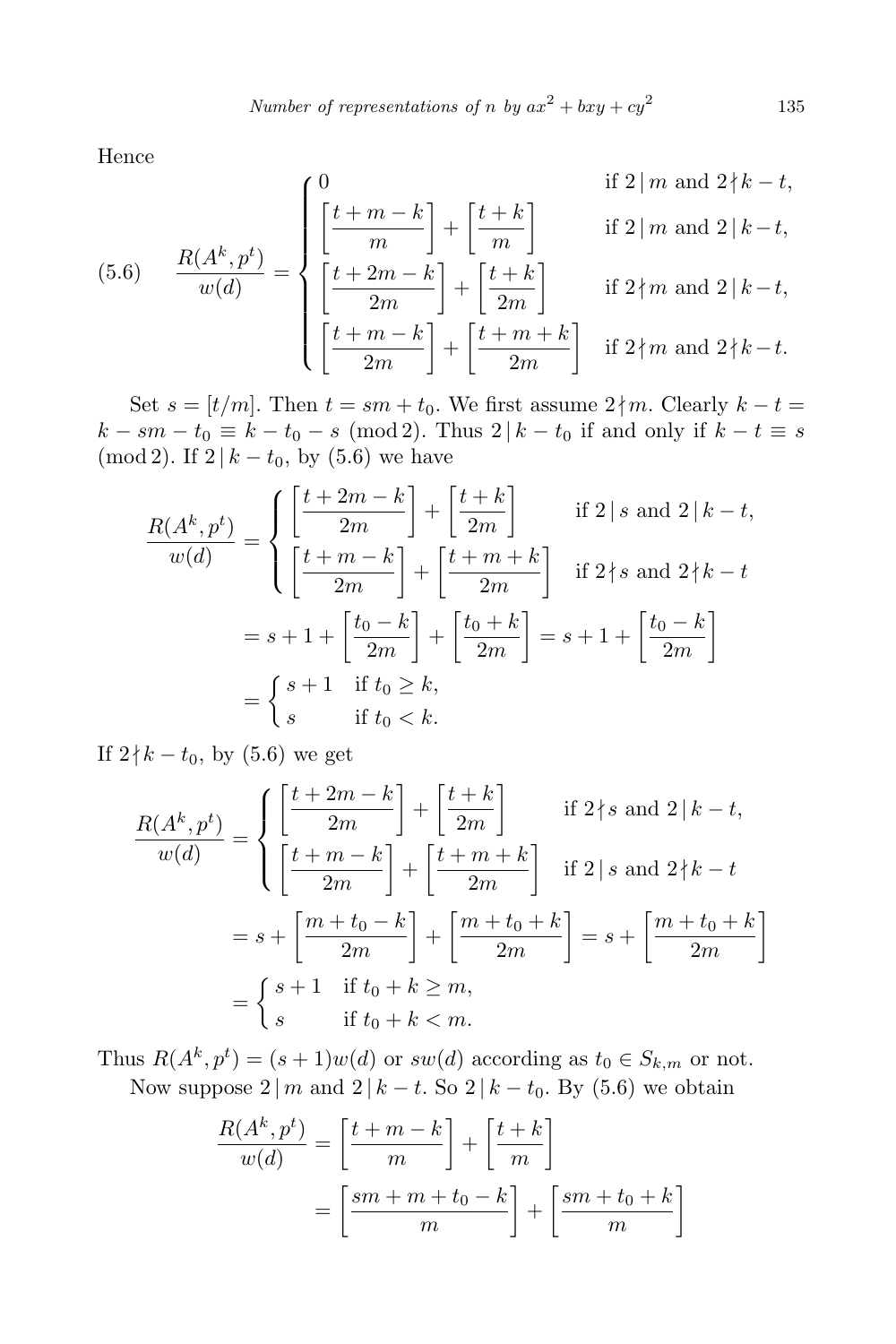136 Z. H. Sun and K. S. Williams

$$
= 2s + 1 + \left[\frac{t_0 - k}{m}\right] + \left[\frac{t_0 + k}{m}\right]
$$
  
= 
$$
\begin{cases} 2s + 2 & \text{if } t_0 \ge \max\{k, m - k\}, \\ 2s + 1 & \text{if } \min\{k, m - k\} \le t_0 < \max\{k, m - k\}, \\ 2s & \text{if } t_0 < \min\{k, m - k\}. \end{cases}
$$

Note that

$$
\left[\frac{t}{m/2}\right] = \left[\frac{sm+t_0}{m/2}\right] = 2s + \left[\frac{t_0}{m/2}\right] = \begin{cases} 2s+1 & \text{if } t_0 \ge m/2, \\ 2s & \text{if } t_0 < m/2. \end{cases}
$$

Applying the above we see that

$$
\frac{R(A^k, p^t)}{w(d)} = \begin{cases} 2s + 2 = \left[\frac{t}{m/2}\right] + 1 & \text{if } t_0 \ge \max\{k, m - k\}, \\ 2s + 1 = \left[\frac{t}{m/2}\right] + 1 & \text{if } \min\{k, m - k\} \le t_0 < m/2, \\ 2s + 1 = \left[\frac{t}{m/2}\right] & \text{if } m/2 \le t_0 < \max\{k, m - k\}, \\ 2s = \left[\frac{t}{m/2}\right] & \text{if } t_0 < \min\{k, m - k\}. \end{cases}
$$

Therefore,  $R(A^k, p^t)/w(d) = \left[\frac{t}{m}\right]$  $\frac{t}{m/2}$  + 1 or  $\left[\frac{t}{m}\right]$  $\left(\frac{t}{m/2}\right)$  according as  $t_0 \in S_{k,m}$  or  $t_0 \notin S_{k,m}$ . So (iii) is true and hence the theorem is proved.

THEOREM 5.2. Let  $d$  be a discriminant with conductor  $f$ , and let  $p$  be a *prime such that*  $p \nmid f$ *. Let*  $t \in \mathbb{N}$ ,  $t \geq 2$  *and*  $K \in H(d)$ *.* 

- $(i)$  *If*  $\left(\frac{d}{n}\right)$  $\frac{d}{p}$  = 0*,* −1*, then R'*(*K, p<sup>t</sup>*) = 0*.*
- (ii) *Suppose*  $\left(\frac{d}{n}\right)$  $\left(\frac{d}{p}\right) = 1$  *so that p is represented by some*  $A \in H(d)$ *. Let m be the order of A in H*(*d*)*. If K is not a power of A*, *then*  $R'(K, p^t) = 0$ *. If*  $k \in \mathbb{Z}$ *, then*

$$
R'(A^k, p^t) = \begin{cases} 0 & \text{if } t \not\equiv \pm k \pmod{m}, \\ w(d) & \text{if } t \equiv \pm k \pmod{m} \text{ and } m \nmid 2k, \\ 2w(d) & \text{if } t \equiv k \equiv -k \pmod{m}. \end{cases}
$$

*Proof.* As *t*  $\geq$  2, by Lemma 5.1 we have  $R'(K, p^t) = R(K, p^t) - R(K, p^{t-2})$ . Thus (i) follows from Theorem 5.1. Now we consider (ii). From the above and (5.5) we see that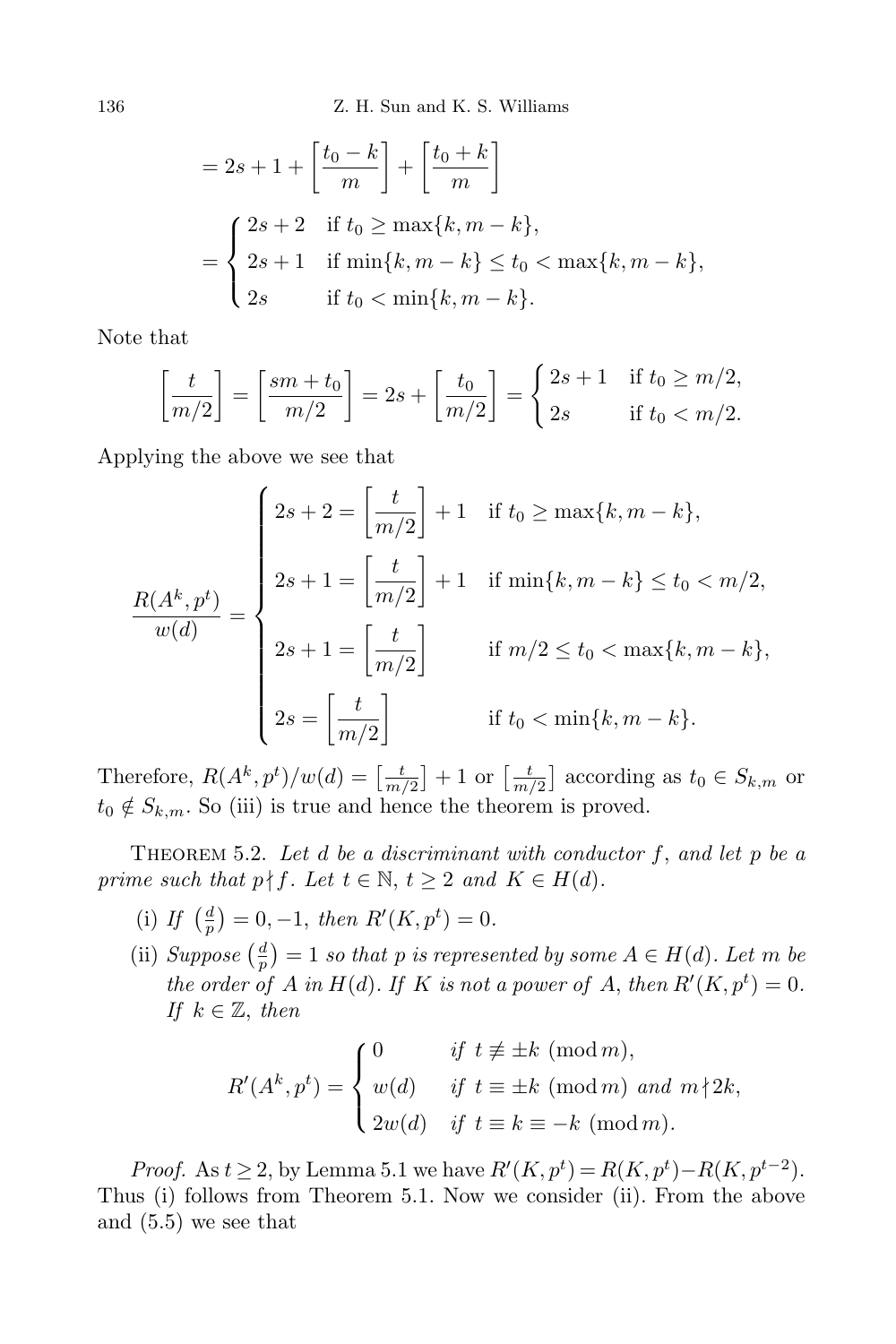*Number of representations of n by*  $ax^2 + bxy + cy^2$ 

$$
\frac{R'(A^k, p^t)}{w(d)} = \frac{R(A^k, p^t)}{w(d)} - \frac{R(A^k, p^{t-2})}{w(d)}
$$
\n
$$
= \sum_{\substack{0 \le r \le t/2 \\ t-2r \equiv k \pmod{m} \\ t-2r \equiv -k \pmod{m}}} 1 + \sum_{\substack{0 \le r < t/2 \\ t-2r \equiv -k \pmod{m} \\ t-2-2s \equiv k \pmod{m}}} 1 - \sum_{\substack{0 \le s < (t-2)/2 \\ t-2-2s \equiv -k \pmod{m} \\ t-2r \equiv k \pmod{m}}} 1 + \sum_{\substack{0 \le r < t/2 \\ t-2r \equiv -k \pmod{m} \\ t-2r \equiv -k \pmod{m}}} 1 - \sum_{\substack{1 \le r < t/2 \\ t-2r \equiv -k \pmod{m} \\ t-2r \equiv -k \pmod{m}}} 1 - \sum_{\substack{1 \le r < t/2 \\ t-2r \equiv -k \pmod{m} \\ t-2r \equiv -k \pmod{m}}} 1
$$
\n
$$
= \chi(m|t-k) + \chi(m|t+k),
$$

where  $\chi(a | b) = 1$  or 0 according as  $a | b$  or not. This yields (ii) and hence the theorem is proved.

THEOREM 5.3. Let *d* be a discriminant with conductor f and  $d_0 = d/f^2$ . *Let p be a prime dividing f and*  $p^{\alpha} \parallel f$ . Let  $K \in H(d)$ ,  $t \in \mathbb{N}$  *and*  $K_p =$  $\varphi_{1,p^{\alpha}}(K) \in H(d/p^{2\alpha})$ *. In view of Lemma* 3.5, *for*  $s \in \{1, \ldots, \alpha\}$  *set* 

$$
W_{p^s} = p^{s-1} \left( p - \left( \frac{d/p^{2s}}{p} \right) \right) \frac{h(d/p^{2s})w(d)}{h(d)} = \begin{cases} w(d/p^{2s}) & \text{if } d < 0, \\ \frac{\log \varepsilon(d)}{\log \varepsilon(d/p^{2s})} & \text{if } d > 0. \end{cases}
$$
  
\n(i) If  $t \le 2\alpha$ , then  
\n
$$
R(K, p^t)
$$
\n
$$
= \begin{cases} W_{p^{t/2}} & \text{if } 2 \mid t \text{ and } \varphi_{1, p^{t/2}}(K) \text{ is the principal class in } H(d/p^t), \\ 0 & \text{otherwise.} \end{cases}
$$
  
\n(ii) If  $t \ge 2\alpha$ , then  
\n
$$
R(K, p^t) = \begin{cases} R(K_p, p^{t-2\alpha}) & \text{if } d < 0, \\ W_{p^{\alpha}} R(K_p, p^{t-2\alpha}) & \text{if } d > 0. \end{cases}
$$
  
\n(iii) If  $t > 2\alpha$  and  $\left( \frac{d_0}{p} \right) = -1$ , then  
\n
$$
R(K, p^t)
$$
\n
$$
= \begin{cases} W_{p^{\alpha}} & \text{if } 2 \mid t \text{ and } K_p \text{ is the principal class in } H(d/p^{2\alpha}), \\ 0 & \text{otherwise.} \end{cases}
$$
  
\n(iv) If  $t > 2\alpha$  and  $p \mid d_0$ , then  
\n
$$
R(K, p^t) = \begin{cases} W_{p^{\alpha}} & \text{if } 2 \nmid t \text{ and } p \text{ is represented by } K_p, \text{ or if } 2 \mid t \\ 0 & \text{otherwise.} \end{cases}
$$
  
\n
$$
R(K, p^t) = \begin{cases} W_{p^{\alpha}} & \text{if } 2 \nmid t \text{ and } p \text{ is represented by } K_p, \text{ or if } 2 \mid t \\ 0 & \text{otherwise.} \end{cases}
$$

$$
0\qquad\text{otherwise.}
$$

137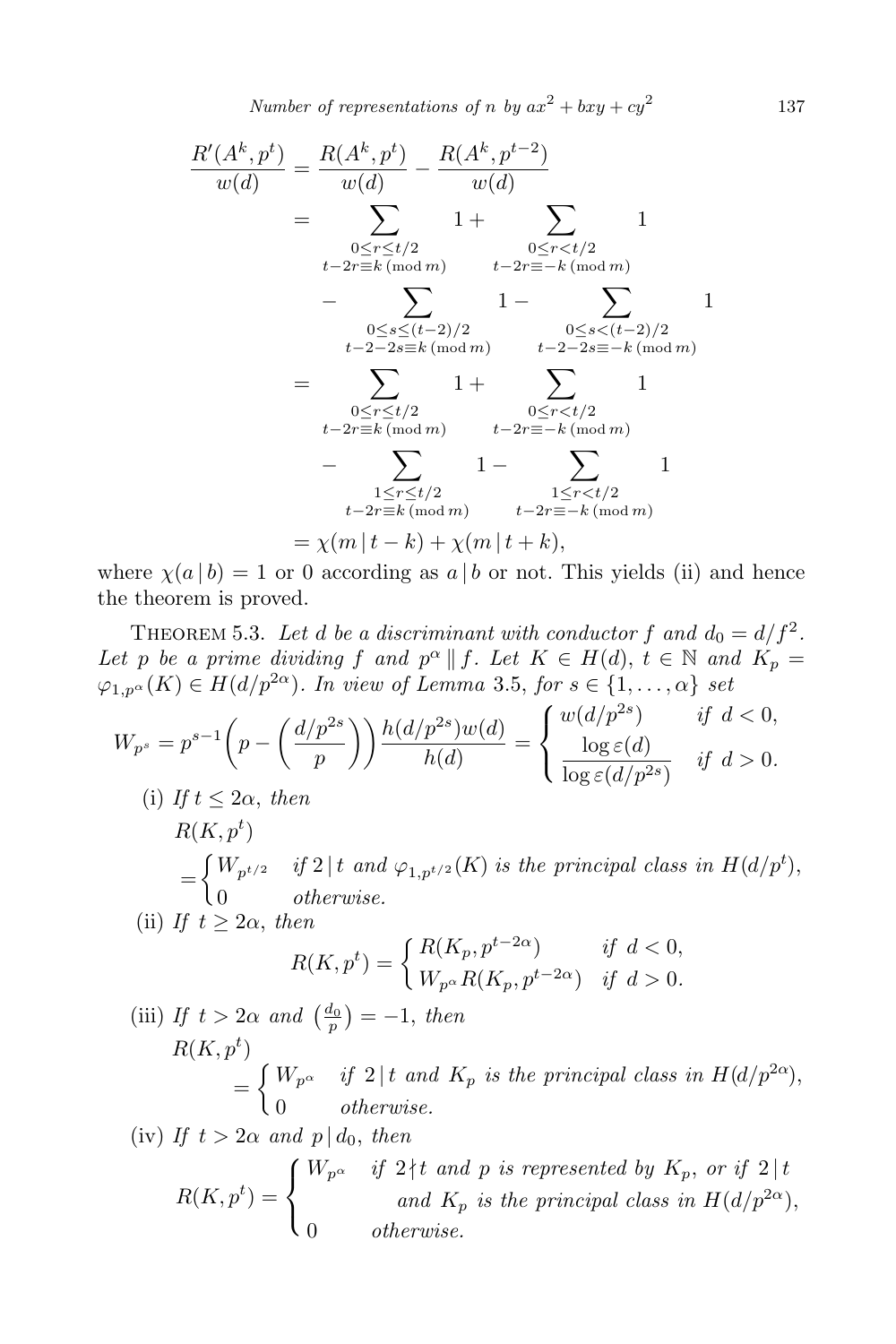(v) *Suppose*  $t > 2\alpha$ ,  $\left(\frac{d_0}{p}\right) = 1$  *and p is represented by the class*  $A \in$ *H*(*d*/ $p^{2\alpha}$ ) *of order m. If*  $K_p$  *is not a power of A*, *then*  $R(K, p^t) = 0$ *. If*  $k, t_0 \in \{0, 1, \ldots, m-1\}$  *with*  $K_p = A^k$  *and*  $t_0 \equiv t - 2\alpha \pmod{m}$ , *then*

$$
R(K, p^{t}) = \begin{cases} 0 & \text{if } 2 \mid m \text{ and } 2 \nmid k - t, \\ W_{p^{\alpha}}\left(\left[\frac{t - 2\alpha}{m/(2, m)}\right] + 1\right) & \text{if } t_{0} \in S_{k,m}, \\ W_{p^{\alpha}}\left[\frac{t - 2\alpha}{m/(2, m)}\right] & \text{otherwise,} \end{cases}
$$

*where the set*  $S_{k,m}$  *is defined as in Theorem* 5.1*.* 

*Proof.* Clearly  $(p^t, f^2) = (p^t, p^{2\alpha}) = p^{\min\{t, 2\alpha\}}$ . If  $t \leq 2\alpha$ , then  $(p^t, f^2)$  $=p<sup>t</sup>$ . Thus using Theorem 3.2 we see that

$$
R(K, p^{t}) = \begin{cases} 0 & \text{if } 2 \nmid t, \\ R(\varphi_{1, p^{t/2}}(K), 1) & \text{if } 2 \mid t \text{ and } d < 0, \\ \frac{\log \varepsilon(d)}{\log \varepsilon(d/p^{t})} R(\varphi_{1, p^{t/2}}(K), 1) & \text{if } 2 \mid t \text{ and } d > 0. \end{cases}
$$

Now applying (5.1) we obtain (i).

If  $t \geq 2\alpha$ , then  $(p^t, f^2) = p^{2\alpha}$ . Applying Theorem 3.2 we see that (ii) is true.

Since  $K_p \in H(d/p^{2\alpha})$ ,  $d/p^{2\alpha} = d_0(f/p^{\alpha})^2$  and  $(p^{t-2\alpha}, f/p^{\alpha}) = 1$ , by (ii) and Theorem 5.1 we obtain (iii), (iv) and (v).

Theorem 5.4. *Suppose all the assumptions in Theorem* 5*.*3 *hold.*

(i) *For*  $t \leq 2\alpha$  *we have* 

$$
R'(K, pt)
$$
  
= 
$$
\begin{cases} W_{p^{t/2}} & \text{if } 2 \mid t \text{ and } K \in \text{Ker } \varphi_{1, p^{t/2}} - \text{Ker } \varphi_{1, p^{t/2-1}}, \\ W_{p^{t/2}} - W_{p^{t/2-1}} & \text{if } 2 \mid t \text{ and } K \in \text{Ker } \varphi_{1, p^{t/2-1}}, \\ 0 & \text{otherwise.} \end{cases}
$$

(ii) *For*  $t = 2\alpha + 1$  *we have* 

$$
R'(K, p^{2\alpha+1})
$$
\n
$$
= \begin{cases}\nW_{p^{\alpha}} & \text{if } \left(\frac{d_0}{p}\right) = 1, \ p \text{ is represented by } K_p \text{ and } K_p \neq K_p^{-1}, \\
\text{or if } p | d_0 \text{ and } p \text{ is represented by } K_p, \\
2W_{p^{\alpha}} & \text{if } \left(\frac{d_0}{p}\right) = 1, \ p \text{ is represented by } K_p \text{ and } K_p = K_p^{-1}, \\
0 & \text{if } p \text{ is not represented by } K_p.\n\end{cases}
$$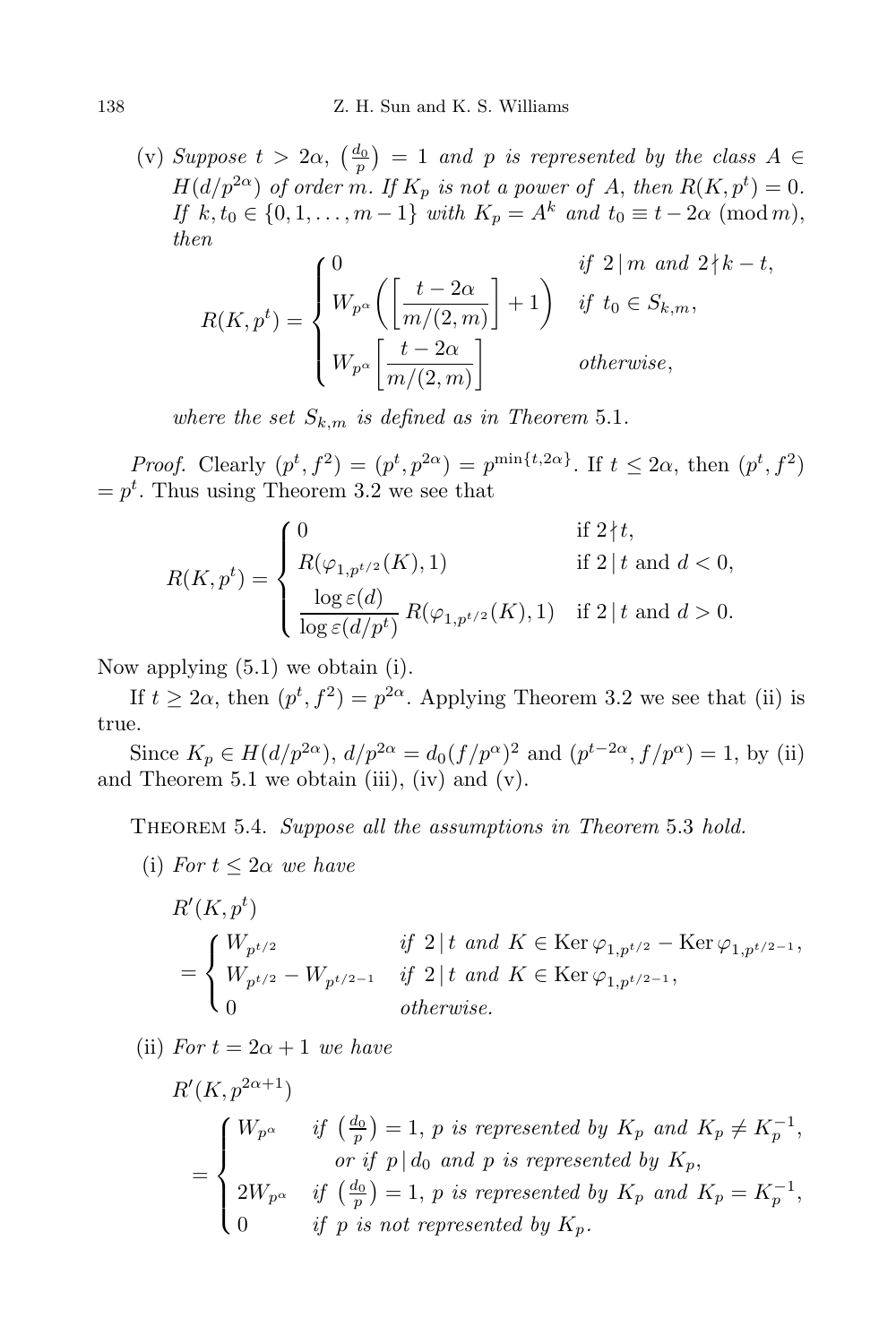(iii) *For*  $t \geq 2\alpha + 2$  *we have* 

$$
R'(K, p^t) = \begin{cases} \varepsilon_k(t, m)W_{p^{\alpha}} & \text{if } \left(\frac{d_0}{p}\right) = 1, \ p \text{ is represented by} \\ a \in H(d/p^{2\alpha}) \text{ and } K_p = A^k, \\ 0 & \text{otherwise,} \end{cases}
$$

*where m is the order of A in*  $H(d/p^{2\alpha})$  *and*  $\varepsilon_k(t,m)$  *is the number of elements in*  $\{k, -k\}$  *which are congruent to*  $t - 2\alpha$  (mod *m*).

*Proof.* For  $t = 1$ , by Lemma 5.2(i) we know that  $R'(K, p) = 0$  since  $p | f$ . Thus (i) holds for  $t = 1$ . Now assume  $t \geq 2$ . From Lemma 5.1 we have

$$
R'(K, p^t) = R(K, p^t) - R(K, p^{t-2}).
$$

If  $t \leq 2\alpha$  and  $2 \nmid t$ , then  $R(K, p^t) = R(K, p^{t-2}) = 0$  by Theorem 5.3(i). Thus  $R'(K, p^t) = 0$ . If  $t \leq 2\alpha$  and  $2 \mid t$ , observing that  $R'(K, p^t) \geq 0$  and then applying Theorem  $5.3(i)$  and  $(5.1)$  we obtain  $(i)$ .

For  $t = 2\alpha + 1$ , by the above and Theorem 5.3 we obtain

$$
R'(K, p^{2\alpha+1}) = R(K, p^{2\alpha+1}) - R(K, p^{2\alpha-1}) = R(K, p^{2\alpha+1})
$$
  
= 
$$
\begin{cases} R(K_p, p) & \text{if } d < 0, \\ W_{p^{\alpha}} R(K_p, p) & \text{if } d > 0. \end{cases}
$$

Since  $K_p \in H(d/p^{2\alpha})$  and  $f(d/p^{2\alpha}) = f/p^{\alpha} \not\equiv 0 \pmod{p}$ , applying the above and Lemma 5.2 we see that (ii) holds.

As for  $t \geq 2\alpha + 2$ , from Lemma 5.1 and Theorem 5.3(ii) we have

$$
R'(K, p^t) = R(K, p^t) - R(K, p^{t-2})
$$
  
= 
$$
\begin{cases} R(K_p, p^{t-2\alpha}) - R(K_p, p^{t-2-\alpha}) = R'(K_p, p^{t-2\alpha}) & \text{if } d < 0, \\ W_{p^{\alpha}}(R(K_p, p^{t-2\alpha}) - R(K_p, p^{t-2-\alpha})) = W_{p^{\alpha}} R'(K_p, p^{t-2\alpha}) & \text{if } d > 0. \end{cases}
$$

Now recalling that  $p \nmid \frac{f}{p^{\alpha}}$  and applying Theorem 5.2 we obtain (iii).

Summarizing the above we prove the theorem.

Theorem 5.5. *Let d be a discriminant with conductor f. Let p be a prime such that*  $\left(\frac{d}{n}\right)$  $\frac{d}{p}$  = 0,1 *and p † f. Then p is represented by some class*  $A \in H(d)$ *. For*  $t \in \mathbb{N}$  *and*  $K \in H(d)$  *we have* 

$$
R(K, p^{t+1}) + R(K, p^{t-1}) = R(AK, p^t) + R(A^{-1}K, p^t).
$$

*Proof.* We first assume  $p \mid d$ . By Lemma 5.2,  $p$  is represented by exactly one class *A* in  $H(d)$  and  $A = A^{-1}$ . If  $A = I$ , by Theorem 5.1(ii) we have  $R(I, p^t) = w(d)$  and  $R(K, p^t) = 0$  for  $K \neq I$ , thus the result is true. If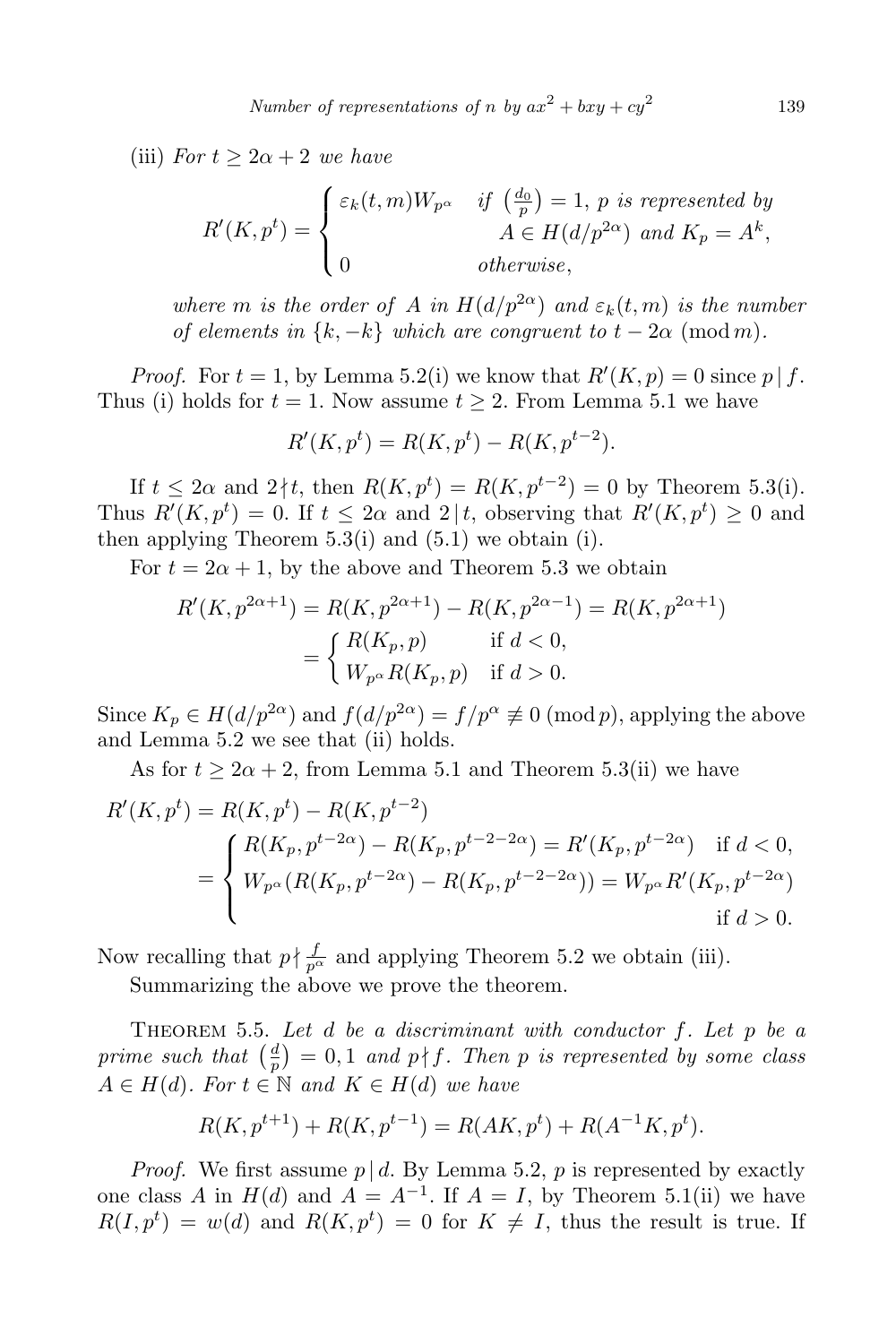$A \neq I$ , by Theorem 5.1(ii) we have

$$
R(I, p^t) = \begin{cases} w(d) & \text{if } 2 \mid t, \\ 0 & \text{if } 2 \nmid t, \end{cases} \quad R(A, p^t) = \begin{cases} 0 & \text{if } 2 \mid t, \\ w(d) & \text{if } 2 \nmid t, \end{cases}
$$

and  $R(K, p^t) = 0$  for  $K \neq I, A$ . Using this we can easily check the result.

Now suppose  $\left(\frac{d}{n}\right)$  $\frac{d}{p}$ ) = 1. Let *m* be the order of *A* in *H*(*d*). If *K* is not a power of *A*, then clearly *AK* and *A<sup>−</sup>*<sup>1</sup>*K* are not powers of *A*. From Theorem 5.1(iii) we see that  $R(K, p^{t+1}) = R(K, p^{t-1}) = 0$  and  $R(AK, p^t) = 0$  $R(A^{-1}K, p^t) = 0$ . So the result is true in this case.

Now suppose  $K = A^k$  for some  $k \in \mathbb{Z}$ . From (5.5) we see that

$$
\frac{1}{w(d)}(R(K, p^{t+1}) + R(K, p^{t-1})) = \frac{1}{w(d)}(R(A^k, p^{t+1}) + R(A^k, p^{t-1}))
$$
\n
$$
= \sum_{\substack{0 \le r \le (t+1)/2 \\ t-2r \equiv k-1 \pmod{m} \\ t-2r \equiv k-1 \pmod{m} \\ t-2r \equiv k-1 \pmod{m} \\ t-2r \equiv k+1 \pmod{m} \\ t-2r \equiv k+1 \pmod{m} \\ t-2r \equiv k-1 \pmod{m} \\ t-2r \equiv k-1 \pmod{m} \\ t-2r \equiv k-1 \pmod{m} \\ t-2r \equiv k-1 \pmod{m} \\ t-2r \equiv k-1 \pmod{m} \\ t-2r \equiv k-1 \pmod{m} \\ t-2r \equiv k-1 \pmod{m} \\ t-2r \equiv k+1 \pmod{m} \\ t-2r \equiv k-1 \pmod{m} \\ t-2r \equiv k-1 \pmod{m} \\ t-2r \equiv k-1 \pmod{m} \\ t-2r \equiv k-1 \pmod{m} \\ t-2r \equiv k-1 \pmod{m} \\ t-2r \equiv k-1 \pmod{m} \\ t-2r \equiv k-1 \pmod{m} \\ t-2r \equiv k-1 \pmod{m} \\ t-2r \equiv k-1 \pmod{m} \\ t-2r \equiv k-1 \pmod{m} \\ t-2r \equiv k-1 \pmod{m} \\ t-2r \equiv l-k \pmod{m} \\ t-2r \equiv l-k \pmod{m} \\ t-2r \equiv l-k \pmod{m} \\ t-2r \equiv l-k \pmod{m} \\ t-2r \equiv l-k \pmod{m} \\ t-2r \equiv l-k \pmod{m} \\ t-2r \equiv l-k \pmod{m} \\ t-2r \equiv l-k \pmod{m} \\ t-2r \equiv l-k \pmod{m} \\ t-2r \equiv l-k \pmod{m} \\ t-2r \equiv l-k \pmod{m} \\ t-2r \equiv l-k \pmod{m} \\ t-2r \equiv l-k \pmod{m} \\ t-2r \equiv l-k \pmod{m} \\ t-2r \equiv l-k \pmod{m} \\ t-2r \equiv l-k \pmod{m} \\ t-2r \equiv l-k \pmod{m} \\ t-2r \equiv l-k \pmod{m} \\ t-2r \equiv l-k \pmod{m}
$$

This completes the proof.

Corollary 5.1. *Suppose all the assumptions in Theorem* 5*.*5 *hold. Let H be a subgroup of*  $H(d)$ *. Then* 

$$
R(KH, p^{t+1}) + R(KH, p^{t-1}) = R(AKH, p^t) + R(A^{-1}KH, p^t).
$$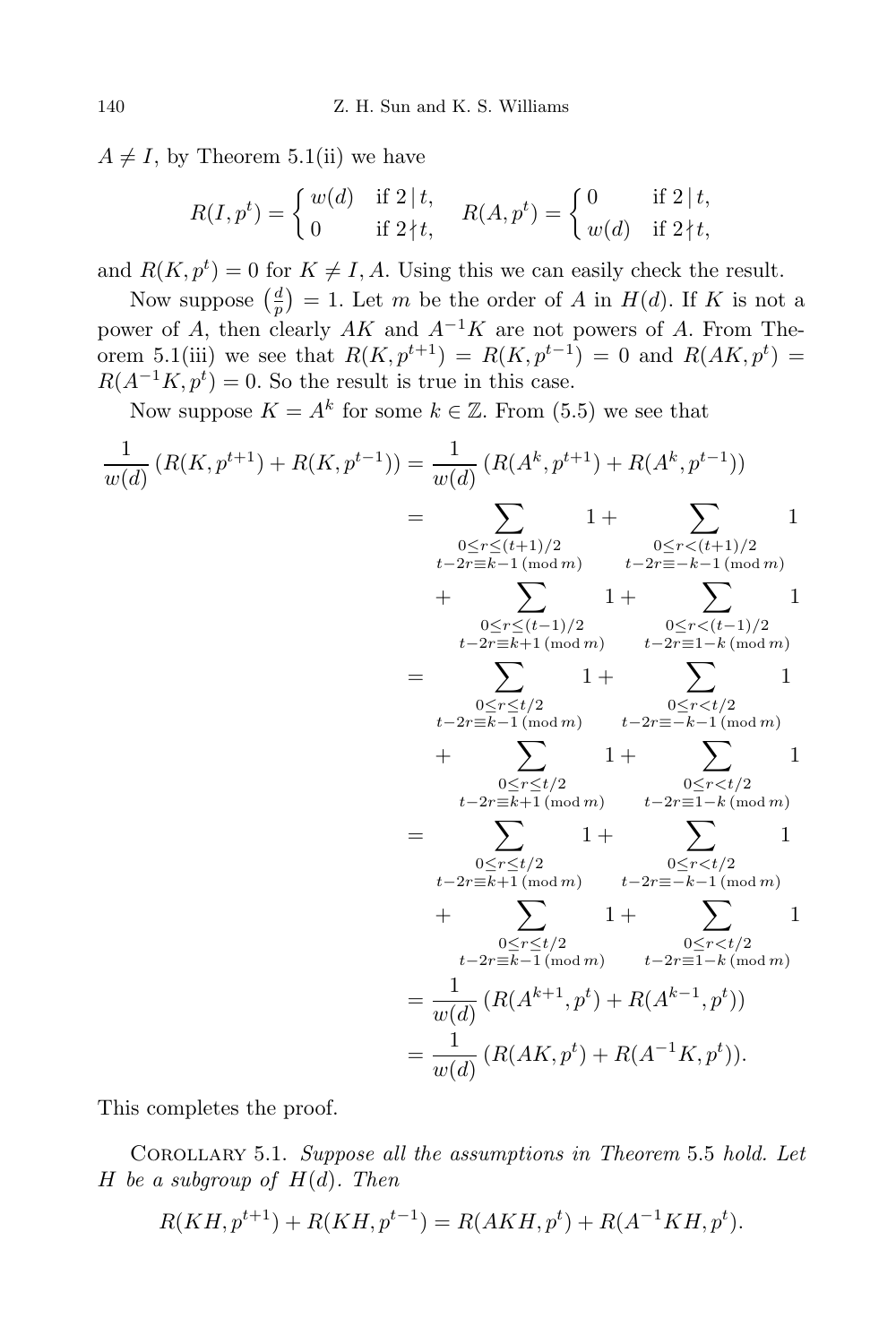**6. The formula for**  $R(G, n)$   $(G \in G(d))$ . Let *d* be a discriminant. The purpose of this section is to determine  $R(G, n)$  when  $G \in G(d)$  and  $n \in \mathbb{N}$ .

THEOREM 6.1. Let *d* be a discriminant with conductor  $f$ ,  $d_0 = d/f^2$ *and*  $n \in \mathbb{N}$ . If  $(n, f^2)$  *is not a square, or there exists a prime p such that*  $2 \nmid \text{ord}_p n$  and  $\left(\frac{d_0}{p}\right) = -1$ , then  $R(G, n) = 0$  for any  $G \in G(d)$ *. Suppose*  $(n, f^2) = m^2$  for  $m \in \mathbb{N}$  and  $\left(\frac{d_0}{p}\right) = 0, 1$  for every prime p with  $2 \nmid \text{ord}_p n$ . *Then there are exactly*  $2^{t(d)-t(d/m^2)}$  *genera G representing n, and for such a* genus *G* we have  $R(G, n) = N(n, d)/2^{t(d)-t(d/m^2)}$ . Moreover, if *k* and *n' are given by*

$$
k = \prod_{p|d_0, 2 \nmid \text{ord}_p} p \quad \text{and} \quad n' = \prod_{p\nmid d_0} p^{\text{ord}_p(n/m^2)},
$$

where p runs over all distinct prime divisors of  $n/m^2$ , then  $n'$  is represented *by some class*  $[a,k, c] \in H(d/m^2)$  *with*  $a, b, c \in \mathbb{Z}$  *and*  $(a, km) = (c, k) = 1$ .  $Set H_0 = H^2(d) \cap \text{Ker } \varphi_{1,m}$  *and*  $\text{Ker } \varphi_{1,m}/H_0 = \{A_1 H_0, \ldots, A_s H_0\}$ *. Then all the distinct genera of*  $H(d)$  *representing n are*  $A_1KH^2(d), \ldots, A_sKH^2(d)$ , *where*  $K = [a, bkm, ckm^2]$ .

*Proof.* If  $(n, f^2)$  is not a square, or there exists a prime such that  $2 \nmid \text{ord}_p n$  and  $\left(\frac{d_0}{p}\right) = -1$ , by Theorem 4.1 we have  $N(n, d) = 0$  and so  $R(G, n) = 0$  for any  $G \in G(d)$ . Now suppose  $(n, f^2) = m^2$  for  $m \in \mathbb{N}$  and  $\left(\frac{d_0}{p}\right) = 0, 1$  for every prime *p* with 2 | ord<sub>*p*</sub> *n*. It follows from Theorem 4.1 that  $N(n,d) > 0$ . Applying Corollary 3.4 we see that  $N(n',d/m^2) > 0$ . Thus using the fact that  $(k, f/m) = 1$  and Theorem 2.4(ii) we see that *n ′* is represented by some class  $[a k, bk, c] \in H(d/m^2)$  with  $a, b, c \in \mathbb{Z}$  and  $(a, km) = (c, k) = 1$ . Suppose  $[ak, bk, c] \in G'$  for  $G' \in G(d/m^2)$ . Then  $R(G', n') > 0$ . Since  $(n', d/m^2) = 1$ , from genus theory we know that *G'* is the unique genus of  $H(d/m^2)$  representing  $n'$  (see e.g. [KW2, Lemma 1]). For  $K = [a, bkm, ckm<sup>2</sup>]$  we have  $\varphi_{k,m}(K) = [ak, bk, c]$ . By Corollary 3.5, Lemma 2.6 and the above we see that for  $G \in G(d)$ ,  $R(G, n) > 0$  if and only if  $\varphi_{k,m}(G) = G'$ . Now the result follows from Corollaries 2.3 and 3.5.

Remark 6.1. This theorem extends a result of Kaplan and Williams [KW2], who showed that there are exactly  $2^{t(d)-t(d/M^2)}$  genera *G* representing *n* provided  $(n/M^2, f/M) = 1$  and  $N(n,d) > 0$ , where *M* is the largest integer such that  $M^2 | n$  and  $M | f$ .

If  $|G(d)| = 2$  and  $G \in G(d)$ , it follows from Theorem 6.1 that  $R(G, n)$  $= 0, N(n, d)$  or  $N(n, d)/2$ . Thus we have

COROLLARY 6.1. Let *d be a discriminant such that*  $|G(d)| = 2$ , *say*  $G(d) = \{G, G'\}$ *. Then for*  $n \in \mathbb{N}$  *we have* 

$$
R(G, n)R(G', n)(R(G, n) - R(G', n)) = 0.
$$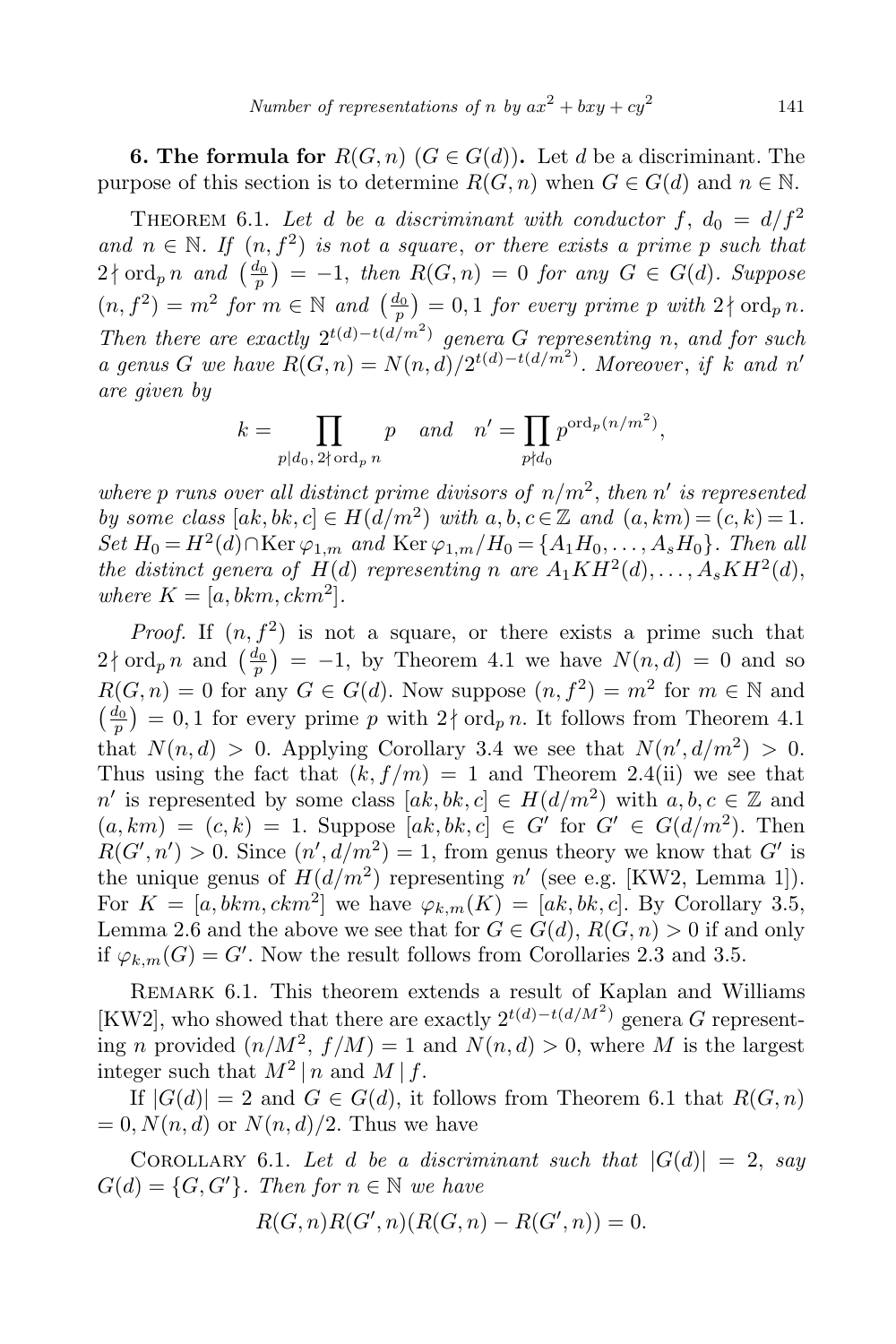**7.** Multiplicative functions involving  $R(K, n)$ . For a discriminant *d* let  $K \in H(d)$ . For  $n \in \mathbb{N}$  let  $R(K, n)$  and  $R'(K, n)$  be defined by Definition 3.2. The purpose of this section is to give multiplicative functions involving *R*(*K, n*).

THEOREM 7.1. Let *d* be a discriminant. If  $n_1, \ldots, n_r$  ( $r \geq 2$ ) are pair*wise prime positive integers and*  $K \in H(d)$ , *then* 

$$
R(K, n_1 \cdots n_r) = \frac{1}{w(d)^{r-1}} \sum_{K_1 \cdots K_r = K} R(K_1, n_1) \cdots R(K_r, n_r),
$$
  

$$
R'(K, n_1 \cdots n_r) = \frac{1}{w(d)^{r-1}} \sum_{K_1 \cdots K_r = K} R'(K_1, n_1) \cdots R'(K_r, n_r),
$$

*where the summations are taken over all*  $K_1, \ldots, K_r \in H(d)$  *such that*  $K_1 \cdots K_r = K$ .

*Proof.* For  $K \in H(d)$  and  $n \in \mathbb{N}$  let  $H_K(n)$  be defined by Definition 3.1. Recently Muzaffar and Williams ([MW2, Lemma 5.5]) showed that for *d <* 0, if *n*<sub>1</sub>, *n*<sub>2</sub> ∈  $\mathbb N$  and  $(n_1, n_2) = 1$ , then

(7.1) 
$$
H_K(n_1 n_2) = \sum_{K_1 K_2 = K} H_{K_1}(n_1) H_{K_2}(n_2),
$$

where the summation is taken over all  $K_1, K_2 \in H(d)$  such that  $K_1K_2 = K$ . For  $B \in \mathbb{Z}$  with  $0 \leq B < 2n_1n_2$  and  $B^2 \equiv d \pmod{4n_1n_2}$ , in the proof of (7*.*1) Muzaffar and Williams used the fact that

$$
[n_1n_2, B, (B^2 - d)/(4n_1n_2)] = [n_1, B, (B^2 - d)/(4n_1)][n_2, B, (B^2 - d)/(4n_2)].
$$

This fact is easily deduced from Lemma 2.4. Checking their proof of (7.1) we find  $(7.1)$  is also valid when  $d > 0$ . Using Theorem 3.1 and  $(7.1)$  we see that

$$
\frac{R(K, n_1 n_2)}{w(d)} = \sum_{m^2 | n_1 n_2} H_K \left(\frac{n_1 n_2}{m^2}\right) = \sum_{m_1^2 | n_1} \sum_{m_2^2 | n_2} H_K \left(\frac{n_1}{m_1^2} \cdot \frac{n_2}{m_2^2}\right)
$$

$$
= \sum_{m_1^2 | n_1} \sum_{m_2^2 | n_2} \sum_{\substack{K_1, K_2 \in H(d) \\ K_1 K_2 = K}} H_{K_1} \left(\frac{n_1}{m_1^2}\right) H_{K_2} \left(\frac{n_2}{m_2^2}\right)
$$

$$
= \sum_{\substack{K_1, K_2 \in H(d) \\ K_1 K_2 = K}} \sum_{m_1^2 | n_1} H_{K_1} \left(\frac{n_1}{m_1^2}\right) \sum_{m_2^2 | n_2} H_{K_2} \left(\frac{n_2}{m_2^2}\right)
$$

$$
= \sum_{\substack{K_1, K_2 \in H(d) \\ K_1 K_2 = K}} \frac{R(K_1, n_1)}{w(d)} \cdot \frac{R(K_2, n_2)}{w(d)}.
$$

Thus the first result is true for  $r = 2$ .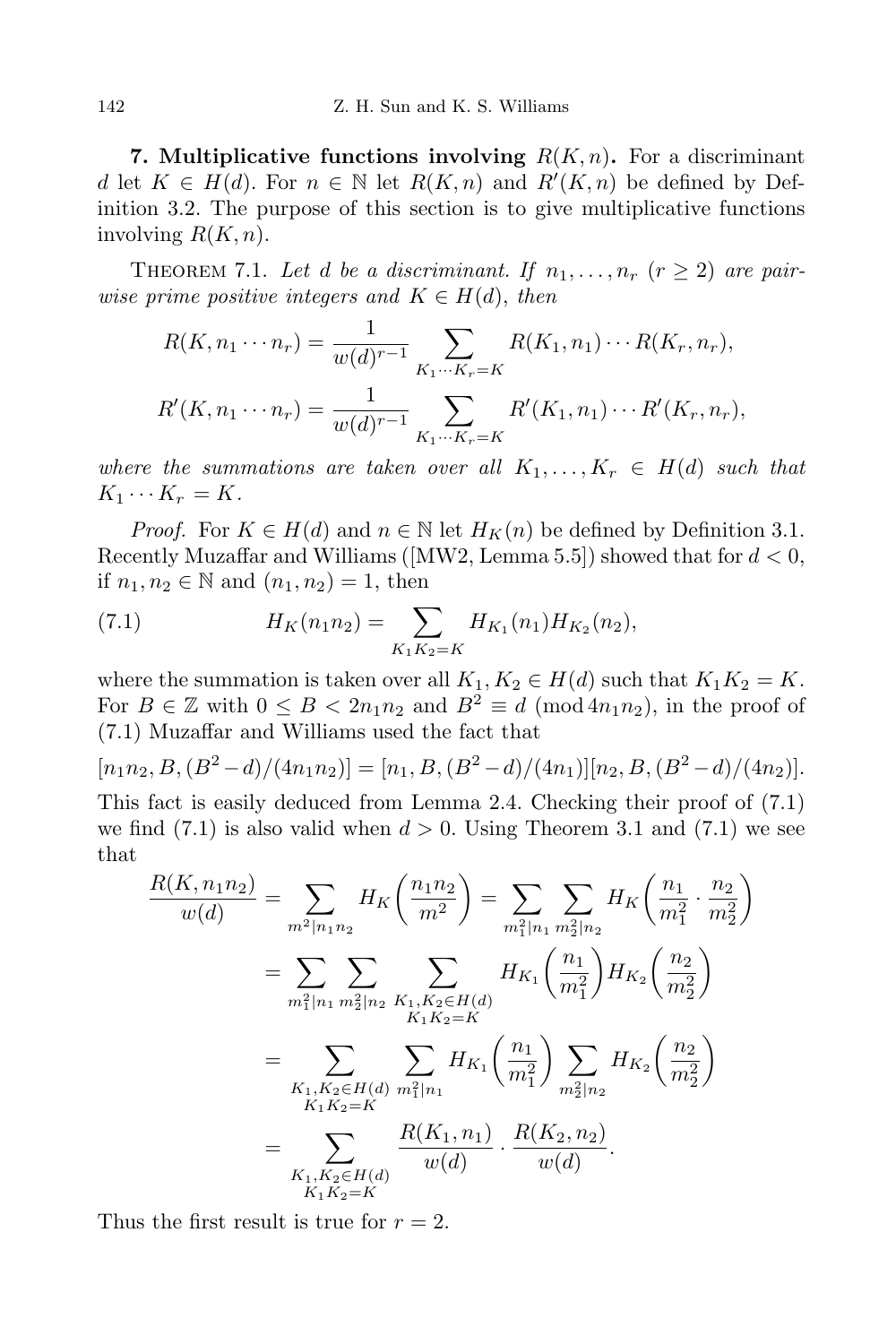Now we prove the first result by induction. Suppose *r >* 2 and that the result holds for *r −* 1 pairwise prime positive integers. From the above and the inductive hypothesis we see that

$$
R(K, n_1 \cdots n_r) = \frac{1}{w(d)} \sum_{\substack{A, K_r \in H(d) \\ AK_r = K}} R(A, n_1 \cdots n_{r-1}) R(K_r, n_r)
$$
  
= 
$$
\frac{1}{w(d)} \sum_{\substack{A, K_r \in H(d) \\ AK_r = K}} \frac{R(K_r, n_r)}{w(d)^{r-2}} \sum_{\substack{K_1, \dots, K_{r-1} \in H(d) \\ K_1 \cdots K_{r-1} = A}} R(K_1, n_1) \cdots R(K_{r-1}, n_{r-1})
$$
  
= 
$$
\frac{1}{w(d)^{r-1}} \sum_{\substack{K_1, \dots, K_r \in H(d) \\ K_1 \cdots K_r = K}} R(K_1, n_1) \cdots R(K_r, n_r).
$$

The result for  $R(K, n_1 \cdots n_r)$  now follows by induction.

Observe that  $R'(K, n) = w(d)H_K(n)$  by Theorem 3.1. Using (7.1) and induction one can similarly prove the remaining result for  $R'(K, n_1 \cdots n_r)$ .

DEFINITION 7.1. Let *d* be a discriminant and  $n \in \mathbb{N}$ . Let  $H(d)$  =  ${A_1^{k_1} \cdots A_r^{k_r} \mid 0 \leq k_1 < h_1, \ldots, 0 \leq k_r < h_r}$  with  $h_1 \cdots h_r = h(d)$ . For  $K = A_1^{k_1} \cdots A_r^{k_r} \in H(d)$  and  $M = A_1^{m_1} \cdots A_r^{m_r} \in H(d)$  with  $k_i, m_i \in$ *{*0*,* 1*, . . . , h<sup>i</sup> −* 1*}* (*i* = 1*, . . . , r*) we define

$$
[K,M] = \frac{k_1 m_1}{h_1} + \dots + \frac{k_r m_r}{h_r}
$$

and

$$
F(M, n) = \frac{1}{w(d)} \sum_{K \in H(d)} \cos 2\pi [K, M] \cdot R(K, n)
$$
  
= 
$$
\frac{1}{w(d)} \sum_{\substack{0 \le k_1 < h_1 \\ \dots \\ 0 \le k_r < h_r}} \cos 2\pi \left( \frac{k_1 m_1}{h_1} + \dots + \frac{k_r m_r}{h_r} \right) \cdot R(A_1^{k_1} \cdots A_r^{k_r}, n).
$$

REMARK 7.1. Let *d* be a discriminant and  $K, M \in H(d)$ . By (5.1) we have  $R(K, 1) = w(d)$  or 0 according as  $K = I$  or  $K \neq I$ . Thus  $F(M, 1) = 1$  by Definition 7.1. From Definition 7.1 we also know that  $F(M, n) = F(M^{-1}, n)$ for  $n \in \mathbb{N}$  and

$$
F(I, n) = \frac{1}{w(d)} \sum_{K \in H(d)} R(K, n) = \frac{1}{w(d)} N(n, d).
$$

By Theorem 4.1, if  $(n, f^2)$  is not a square or there is a prime p such that  $\left(\frac{d_0}{p}\right) = -1$  and  $2 \nmid \text{ord}_p n$ , then we have  $N(n, d) = 0$ ,  $R(K, n) = 0$  and hence  $F(M, n) = 0.$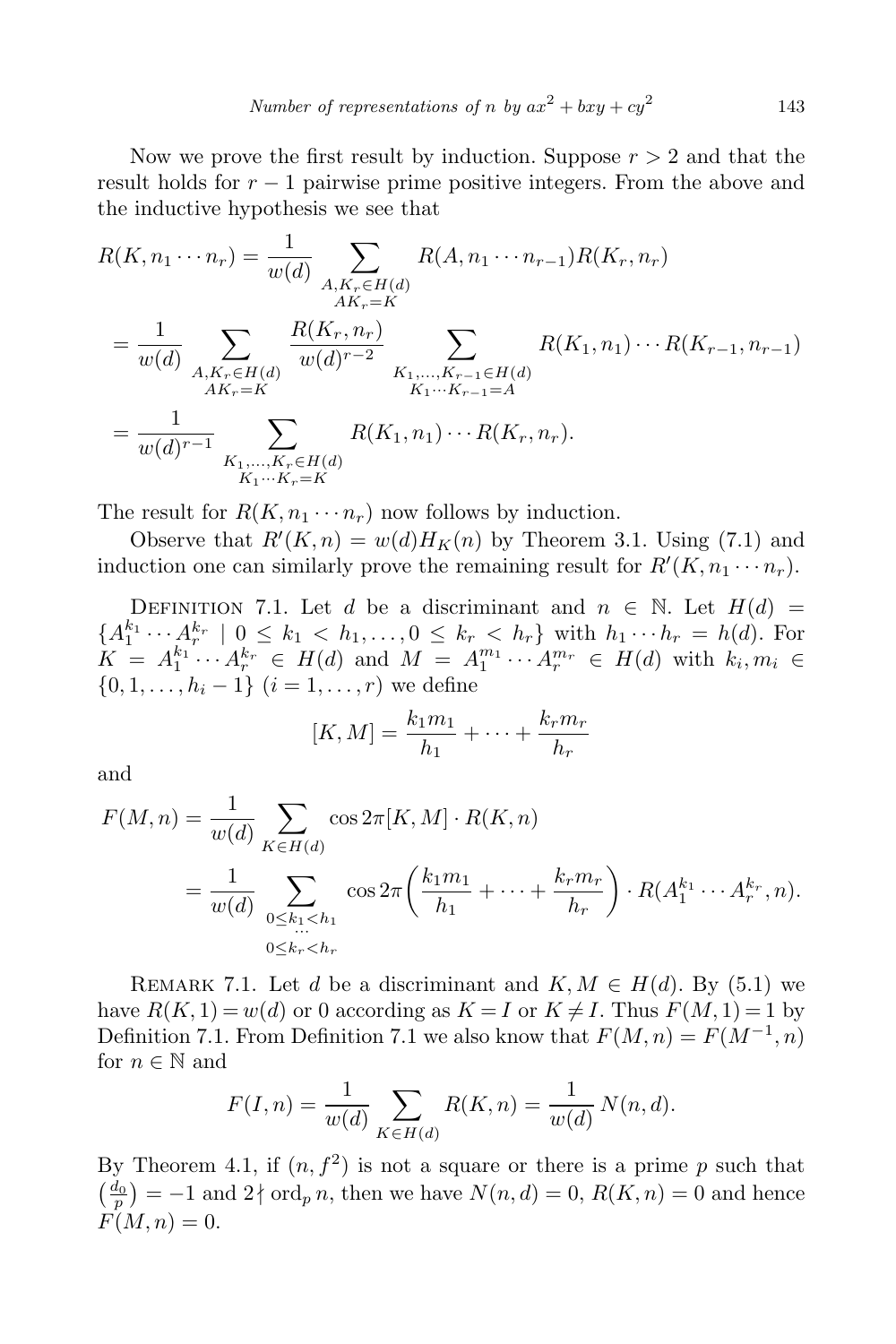THEOREM 7.2. Let *d* be a discriminant and  $n \in \mathbb{N}$ .

(i) If  $M \in H(d)$ , then  $F(M, n)$  is a multiplicative function of *n*. (ii) *If*  $K \in H(d)$ , *then* 

$$
R(K,n) = \frac{w(d)}{h(d)} \sum_{M \in H(d)} \cos 2\pi [K,M] \cdot F(M,n).
$$

*Proof.* Since  $R(K, n) = R(K^{-1}, n)$  we see that

$$
F(M, n) = \frac{1}{w(d)} \sum_{K \in H(d)} \cos 2\pi [K, M] \cdot R(K, n)
$$
  
= 
$$
\frac{1}{2w(d)} \sum_{K \in H(d)} (e^{2\pi i [K, M]} + e^{-2\pi i [K, M]}) R(K, n)
$$
  
= 
$$
\frac{1}{2w(d)} \sum_{K \in H(d)} (e^{2\pi i [K, M]} R(K, n) + e^{2\pi i [K^{-1}, M]} R(K^{-1}, n))
$$
  
= 
$$
\frac{1}{w(d)} \sum_{K \in H(d)} e^{2\pi i [K, M]} R(K, n).
$$

Similarly, as  $F(M, n) = F(M^{-1}, n)$  we have

$$
\sum_{M \in H(d)} \cos 2\pi [K, M] \cdot F(M, n) = \sum_{M \in H(d)} e^{2\pi i [K, M]} F(M, n).
$$

Let  $n_1, n_2 \in \mathbb{N}$  and  $(n_1, n_2) = 1$ . For  $K, L, M \in H(d)$  it is easily seen that  $e^{2\pi i [KL,M]} = e^{2\pi i [K,M]} \cdot e^{2\pi i [L,M]}$  and

$$
\sum_{M \in H(d)} e^{2\pi i [KL,M]} = \begin{cases} h(d) & \text{if } L = K^{-1}, \\ 0 & \text{if } L \neq K^{-1}. \end{cases}
$$

From Theorem 7.1 and the above we have

$$
F(M, n_1 n_2)
$$
  
=  $\frac{1}{w(d)} \sum_{K \in H(d)} e^{2\pi i [K, M]} R(K, n_1 n_2)$   
=  $\frac{1}{w(d)^2} \sum_{K \in H(d)} e^{2\pi i [K, M]} \sum_{\substack{K_1, K_2 \in H(d) \\ K_1 K_2 = K}} R(K_1, n_1) R(K_2, n_2)$   
=  $\frac{1}{w(d)^2} \sum_{K \in H(d)} \sum_{\substack{K_1, K_2 \in H(d) \\ K_1 K_2 = K}} e^{2\pi i [K_1, M]} \cdot e^{2\pi i [K_2, M]} R(K_1, n_1) R(K_2, n_2)$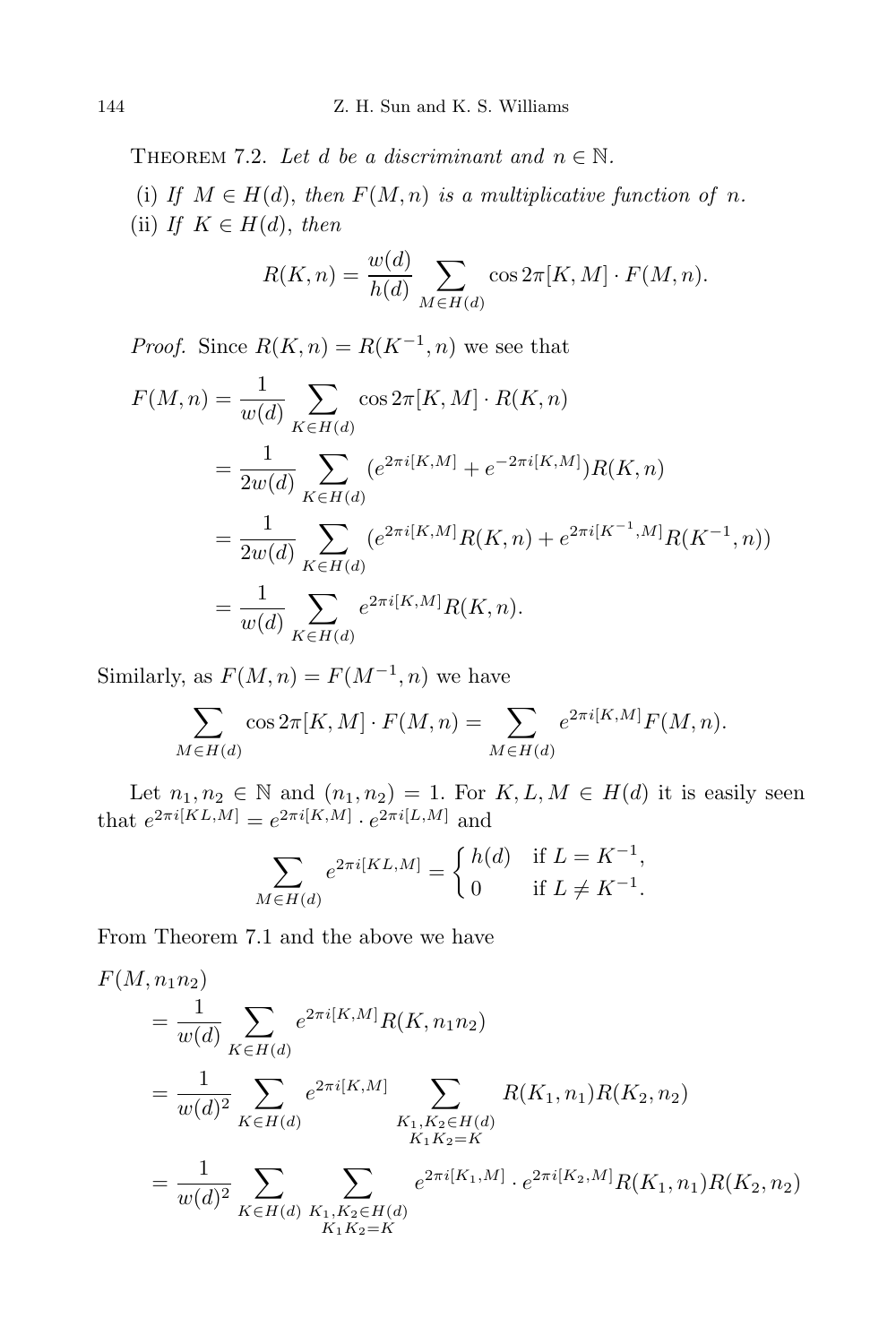*Number of representations of n by*  $ax^2 + bxy + cy^2$ 

$$
= \frac{1}{w(d)^2} \sum_{K_1 \in H(d)} \sum_{K_2 \in H(d)} e^{2\pi i [K_1, M]} R(K_1, n_1) \cdot e^{2\pi i [K_2, M]} R(K_2, n_2)
$$
  
= 
$$
\frac{1}{w(d)^2} \Big( \sum_{K_1 \in H(d)} e^{2\pi i [K_1, M]} R(K_1, n_1) \Big) \Big( \sum_{K_2 \in H(d)} e^{2\pi i [K_2, M]} R(K_2, n_2) \Big)
$$
  
= 
$$
F(M, n_1) F(M, n_2).
$$

Thus (i) is true.

Now we consider (ii). By the above, it is clear that

$$
\frac{w(d)}{h(d)} \sum_{M \in H(d)} \cos 2\pi [K, M] \cdot F(M, n)
$$
  
=  $\frac{w(d)}{h(d)} \sum_{M \in H(d)} e^{2\pi i [K, M]} F(M, n)$   
=  $\frac{w(d)}{h(d)} \sum_{M \in H(d)} e^{2\pi i [K, M]} \cdot \frac{1}{w(d)} \sum_{L \in H(d)} e^{2\pi i [L, M]} R(L, n)$   
=  $\frac{1}{h(d)} \sum_{L \in H(d)} \left( \sum_{M \in H(d)} e^{2\pi i [KL, M]} \right) R(L, n)$   
=  $R(K^{-1}, n) = R(K, n).$ 

So the theorem is proved.

REMARK 7.2. Let *d* be a discriminant and  $n \in \mathbb{N}$ . If we define

$$
F'(M, n) = \frac{1}{w(d)} \sum_{K \in H(d)} \cos 2\pi [K, M] \cdot R'(K, n) \quad \text{for } M \in H(d),
$$

in a similar way we can show that  $F'(M, n)$  is a multiplicative function of *n* and

$$
R'(K,n) = \frac{w(d)}{h(d)} \sum_{M \in H(d)} \cos 2\pi [K,M] \cdot F'(M,n) \quad \text{for } K \in H(d).
$$

From Theorem 7.2 we have

THEOREM 7.3. Let  $d$  be a discriminant such that  $H(d)$  is cyclic and  $h(d) = h$ *. Let I be the principal class in*  $H(d)$ *, and let A be a generator of H*(*d*)*. Set*  $\Delta_h = 1$  *or* 0 *according as*  $2 | h$  *or*  $2 \nmid h$ *. Then for any*  $m \in \mathbb{Z}$ ,  $F(A^m, n)$ 

$$
= \frac{1}{w(d)} \bigg( \sum_{1 \le k < h/2} 2 \cos \frac{2 \pi k m}{h} R(A^k, n) + R(I, n) + (-1)^m \Delta_h R(A^{h/2}, n) \bigg)
$$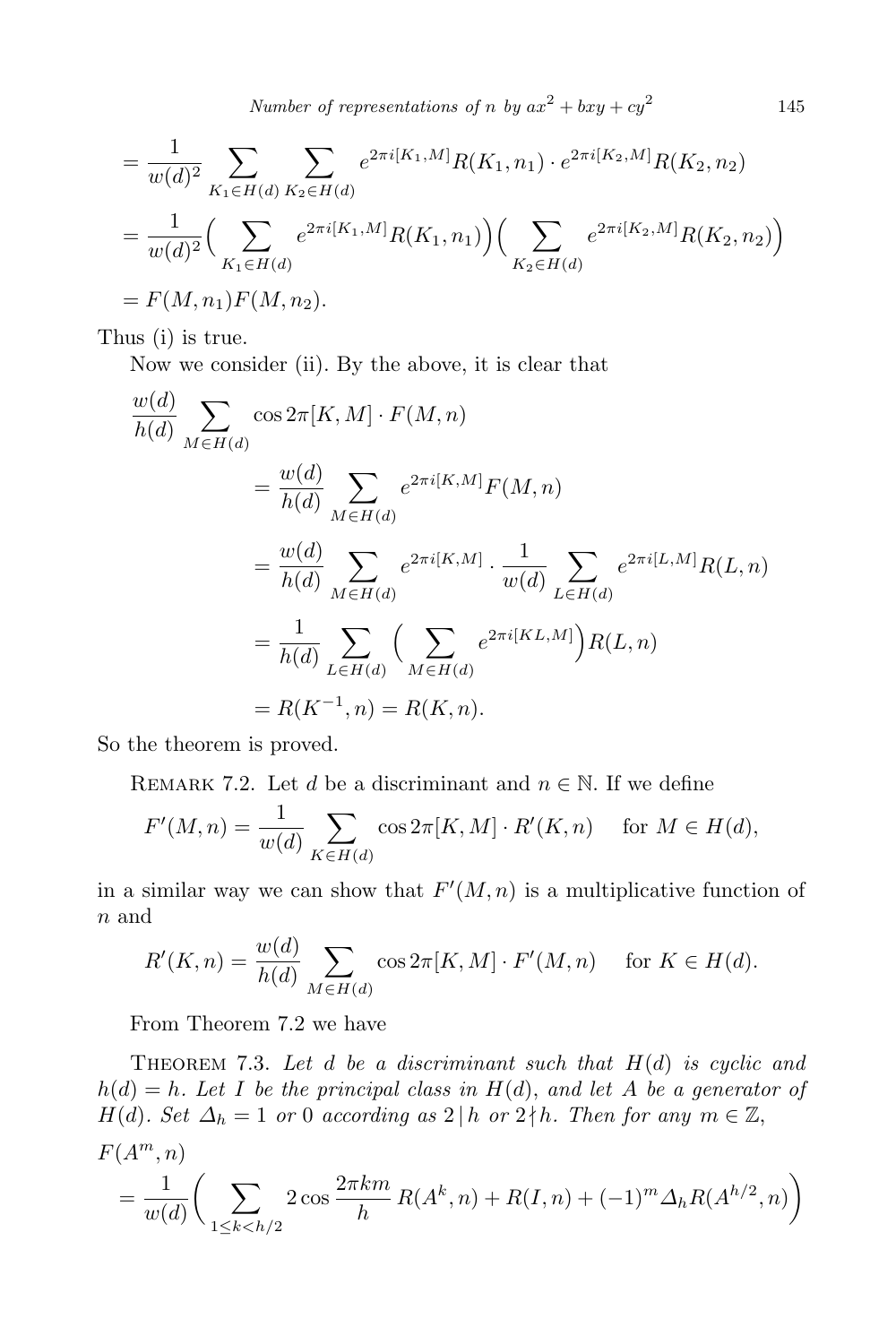*is a multiplicative function of n. Moreover, for*  $k \in \mathbb{Z}$  *we have* 

$$
R(A^k, n)
$$
  
=  $\frac{w(d)}{h} \left( \sum_{1 \le m < h/2} 2 \cos \frac{2\pi km}{h} F(A^m, n) + F(I, n) + (-1)^k \Delta_h F(A^{h/2}, n) \right).$ 

*Proof.* For  $K \in H(d)$ , by Remark 3.1 we have  $R(K,n) = R(K^{-1}, n)$ . Thus  $R(A^k, n) = R(A^{h-k}, n)$  for  $1 \leq k < h/2$ . Hence, from Definition 7.1 and Theorem 7.2(i) we see that

$$
F(A^m, n) = \frac{1}{w(d)} \sum_{0 \le k < h} \cos \frac{2\pi k m}{h} R(A^k, n)
$$
  
= 
$$
\frac{1}{w(d)} \left( \sum_{1 \le k < h/2} 2 \cos \frac{2\pi k m}{h} R(A^k, n) + R(I, n) + (-1)^m \Delta_h R(A^{h/2}, n) \right)
$$

is a multiplicative function of *n*. Similarly, from the fact that  $F(A^m, n) =$  $F(A^{h-m}, n)$  and Theorem 7.2(ii) we obtain the remaining result.

THEOREM 7.4. Let *d* be a discriminant such that  $H(d)$  is cyclic and  $2 \leq h(d) \leq 6$  (*h*(*d*)  $\in \{2, 3, 5, 6\}$  *implies*  $H(d)$  *is cyclic*)*. Let I be the principal class in*  $H(d)$ *. Let A be a generator of*  $H(d)$  *and*  $n \in \mathbb{N}$ *. Recall that*  $w(d) = 1$  *or* 2 *according as*  $d > 0$  *or*  $d < 0$ *.* 

(i) *If*  $h(d) = 2, 3$ , then  $F(A, n) = (R(I, n) - R(A, n))/w(d)$  is a multi*plicative function of n.*

(ii) If  $h(d) = 4$ , *then* 

$$
F(A, n) = (R(I, n) - R(A^2, n))/w(d),
$$
  
 
$$
F(A^2, n) = (R(I, n) + R(A^2, n) - 2R(A, n))/w(d)
$$

*are multiplicative functions of n.*

(iii) *If*  $h(d) = 5$ , *then* 

$$
F(A, n) = \left( R(I, n) + \frac{\sqrt{5}-1}{2} R(A, n) - \frac{\sqrt{5}+1}{2} R(A^2, n) \right) / w(d),
$$
  

$$
F(A^2, n) = \left( R(I, n) - \frac{\sqrt{5}+1}{2} R(A, n) + \frac{\sqrt{5}-1}{2} R(A^2, n) \right) / w(d)
$$

*are multiplicative functions of n.*

 $(iv)$  *If*  $h(d) = 6$ , *then* 

$$
F(A, n) = (R(I, n) + R(A, n) - R(A^2, n) - R(A^3, n))/w(d),
$$
  
\n
$$
F(A^2, n) = (R(I, n) - R(A, n) - R(A^2, n) + R(A^3, n))/w(d),
$$
  
\n
$$
F(A^3, n) = (R(I, n) - 2R(A, n) + 2R(A^2, n) - R(A^3, n))/w(d)
$$
  
\nare multiplicative functions of n.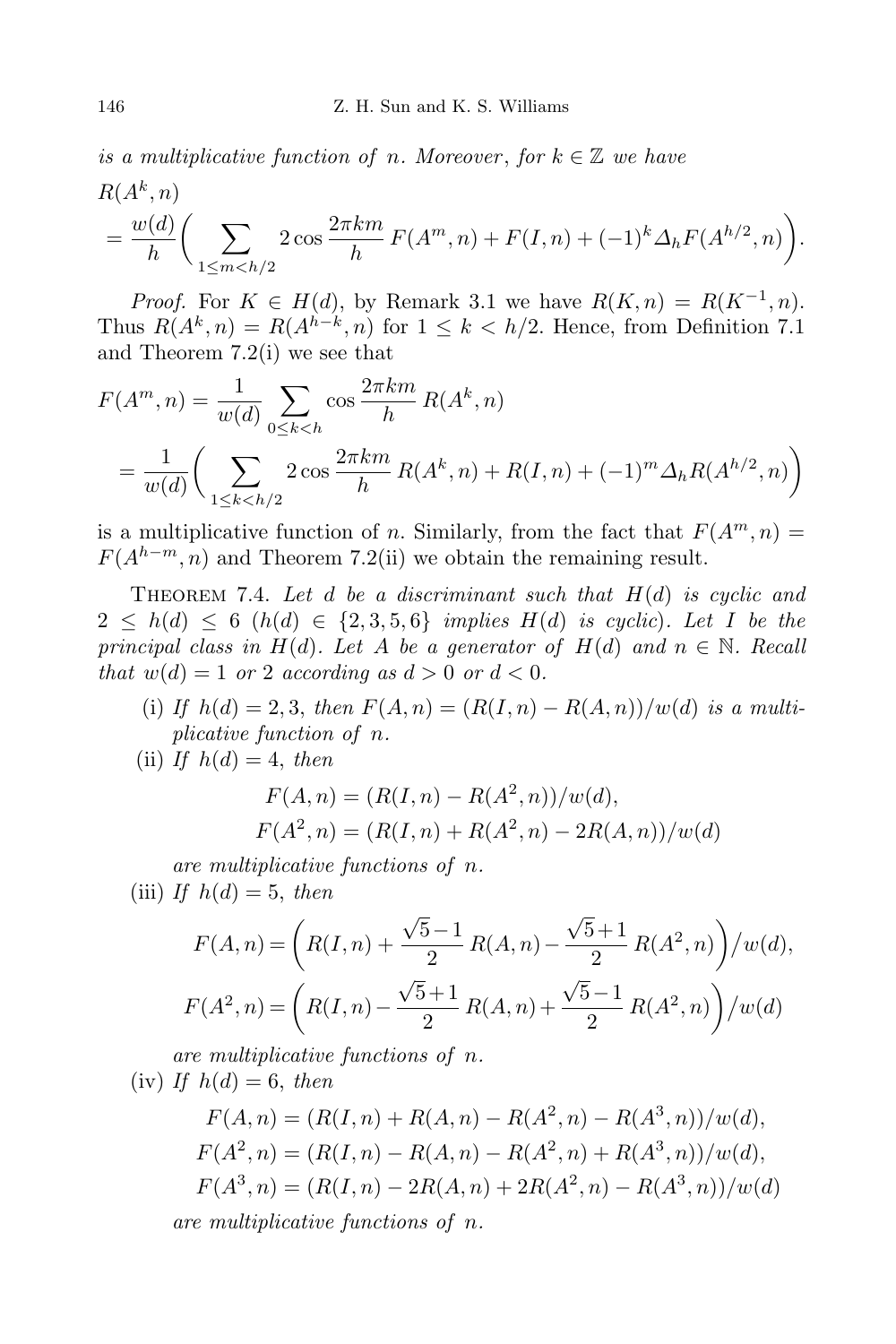*Proof.* Observe that

$$
\cos\frac{2\pi}{3} = -\frac{1}{2}, \quad \cos\frac{2\pi}{4} = 0, \quad \cos\frac{2\pi}{6} = \frac{1}{2}, \quad \cos\frac{4\pi}{6} = -\frac{1}{2},
$$

$$
\cos\frac{2\pi}{5} = \sin\frac{\pi}{10} = \frac{\sqrt{5} - 1}{4}, \quad \cos\frac{4\pi}{5} = -\cos\frac{\pi}{5} = -\frac{\sqrt{5} + 1}{4}.
$$

Putting  $h = 2, 3, 4, 5, 6$  in Theorem 7.3 we obtain the result.

REMARK 7.3. Putting  $h = 8, 10, 12$  in Theorem 7.3 one can obtain the results similar to Theorem 7.4. For example, if  $H(d) = \{I, A, \ldots, A^7\}$  with  $A^{8} = I$ , then  $F(A^{2}, n) = (R(I, n) - 2R(A^{2}, n) + R(A^{4}, n))/w(d)$  is a multiplicative function of  $n \in \mathbb{N}$ .

**8. Formulas for**  $F(M, p^t)$ . Let *d* be a discriminant and  $M \in H(d)$ . The purpose of this section is to determine  $F(M, p^t)$ , where p is a prime and  $t \in \mathbb{N}$ . From now on we let  $R(M)$  denote the set of integers represented by  $M \in H(d)$ .

Let  ${U_n(x)}$  be the Chebyshev polynomials of the second kind given by

$$
(8.1) \tU_0(x) = 1, \tU_1(x) = 2x, \tU_{n+1}(x) = 2xU_n(x) - U_{n-1}(x) \t(n \ge 1).
$$

It is well known that (see [MOS])

(8.2) 
$$
U_n(1) = n + 1, \quad U_n(-1) = (-1)^n (n + 1),
$$

(8.3) 
$$
U_n(\cos \theta) = \frac{\sin(n+1)\theta}{\sin \theta} \quad (\theta \neq 0, \pm \pi, \pm 2\pi, \ldots)
$$

and

(8.4) 
$$
U_n(x) = \sum_{r=0}^{\lfloor n/2 \rfloor} (-1)^r {n-r \choose r} (2x)^{n-2r}
$$

$$
= \sum_{s=0}^{\lfloor n/2 \rfloor} {n+1 \choose 2s+1} x^{n-2s} (x^2 - 1)^s.
$$

THEOREM 8.1. Let *d* be a discriminant with conductor  $f$ . Let  $H(d)$  =  ${A_1^{k_1} \cdots A_r^{k_r} \mid 0 \leq k_1 < h_1, \ldots, 0 \leq k_r < h_r}$  with  $h_1 \cdots h_r = h(d)$ . Let  $M = A_1^{m_1} \cdots A_r^{m_r} \in H(d)$ . Let *p be a prime not dividing f and let t be a nonnegative integer.*

 $(i)$  *If*  $\left(\frac{d}{n}\right)$  $\frac{d}{p}$ ) = -1, *then* 

$$
F(M, p^t) = \begin{cases} 1 & \text{if } 2 \mid t, \\ 0 & \text{if } 2 \nmid t. \end{cases}
$$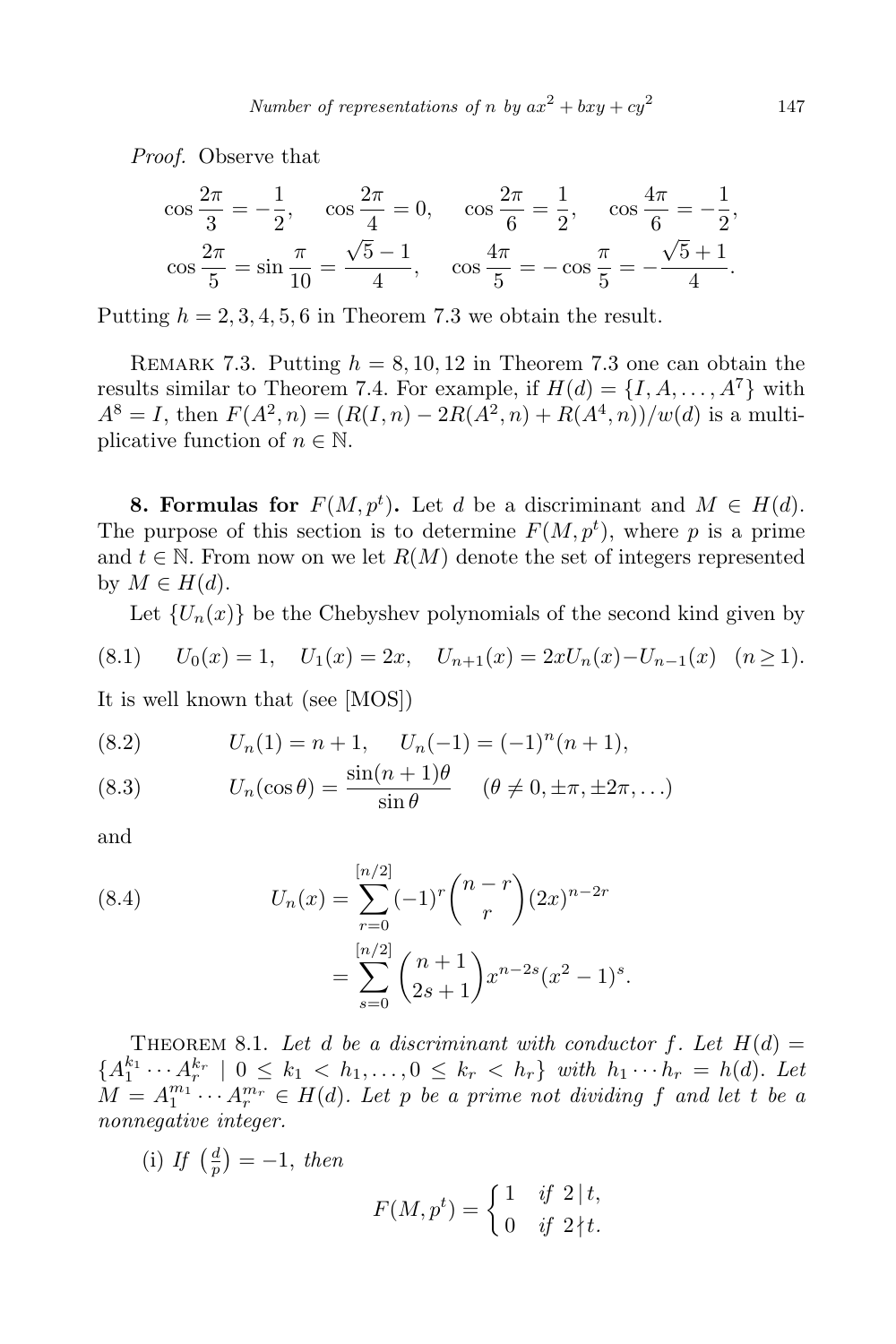(ii) If 
$$
p | d
$$
, then  $p$  is represented by exactly one class  $A \in H(d)$  and  
\n
$$
A = A_1^{\varepsilon_1 h_1/2} \cdots A_r^{\varepsilon_r h_r/2} \text{ with } \varepsilon_1, \ldots, \varepsilon_r \in \{0, 1\}, \text{ and}
$$
\n
$$
F(M, p^t) = (-1)^{(\varepsilon_1 m_1 + \cdots + \varepsilon_r m_r)t}.
$$

 $(iii)$  *If*  $\left(\frac{d}{p}\right)$  $\left(\frac{d}{p}\right) = 1$  *so that p is represented by some class*  $A = A_1^{a_1} \cdots A_r^{a_r}$ *∈ H*(*d*), *then*

$$
F(M, p^{t}) = U_{t}(\cos 2\pi (a_{1}m_{1}/h_{1} + \cdots + a_{r}m_{r}/h_{r}))
$$
  
= 
$$
\begin{cases} (-1)^{2t(a_{1}m_{1}/h_{1} + \cdots + a_{r}m_{r}/h_{r})}(t+1) \\ \sin 2\pi (a_{1}m_{1}/h_{1} + \cdots + a_{r}m_{r}/h_{r})(t+1) \\ \sin 2\pi (a_{1}m_{1}/h_{1} + \cdots + a_{r}m_{r}/h_{r}) \\ \sin 2\pi (a_{1}m_{1}/h_{1} + \cdots + a_{r}m_{r}/h_{r}) \\ \text{if } 2(a_{1}m_{1}/h_{1} + \cdots + a_{r}m_{r}/h_{r}) \notin \mathbb{Z}. \end{cases}
$$

*Proof.* If  $\left(\frac{d}{n}\right)$  $\frac{d}{p}$ ) = *−*1, by Theorem 5.1(i) we have for  $K \in H(d)$ ,

$$
R(K, pt) = \begin{cases} w(d) & \text{if } K = I \text{ and } 2 \mid t, \\ 0 & \text{otherwise.} \end{cases}
$$

Thus, by Definition 7.1 we have

$$
F(M, pt) = \frac{1}{w(d)} R(I, pt) = \frac{1 + (-1)t}{2}.
$$

This proves (i).

Now suppose  $p \mid d$ . From [MW2, Lemma 5.3] we know that  $p$  is represented by exactly one class  $A \in H(d)$  and  $A = A^{-1}$ . Thus

$$
A = A_1^{\varepsilon_1 h_1/2} \cdots A_r^{\varepsilon_r h_r/2} \quad \text{ with } \varepsilon_1, \ldots, \varepsilon_r \in \{0, 1\}.
$$

Suppose  $K \in H(d)$ . If  $A = I$ , by Theorem 5.1(ii) we have  $R(I, p^t) = w(d)$ and  $R(K, p^t) = 0$  for  $K \neq I$ , thus  $F(M, p^t) = 1$  by Definition 7.1. If  $A \neq I$ , by Theorem  $5.1(i)$  we have

$$
R(I, pt) = \frac{1 + (-1)t}{2} w(d), \qquad R(A, pt) = \frac{1 - (-1)t}{2} w(d)
$$

and  $R(K, p^t) = 0$  for  $K \neq I, A$ . Thus

$$
F(M, p^t)
$$
  
=  $\frac{1 + (-1)^t}{2} + \frac{1 - (-1)^t}{2} \cos 2\pi \left( \frac{m_1 \varepsilon_1 h_1/2}{h_1} + \dots + \frac{m_r \varepsilon_r h_r/2}{h_r} \right)$   
=  $\frac{1 + (-1)^t}{2} + \frac{1 - (-1)^t}{2} (-1)^{\varepsilon_1 m_1 + \dots + \varepsilon_r m_r} = (-1)^{(\varepsilon_1 m_1 + \dots + \varepsilon_r m_r)t}.$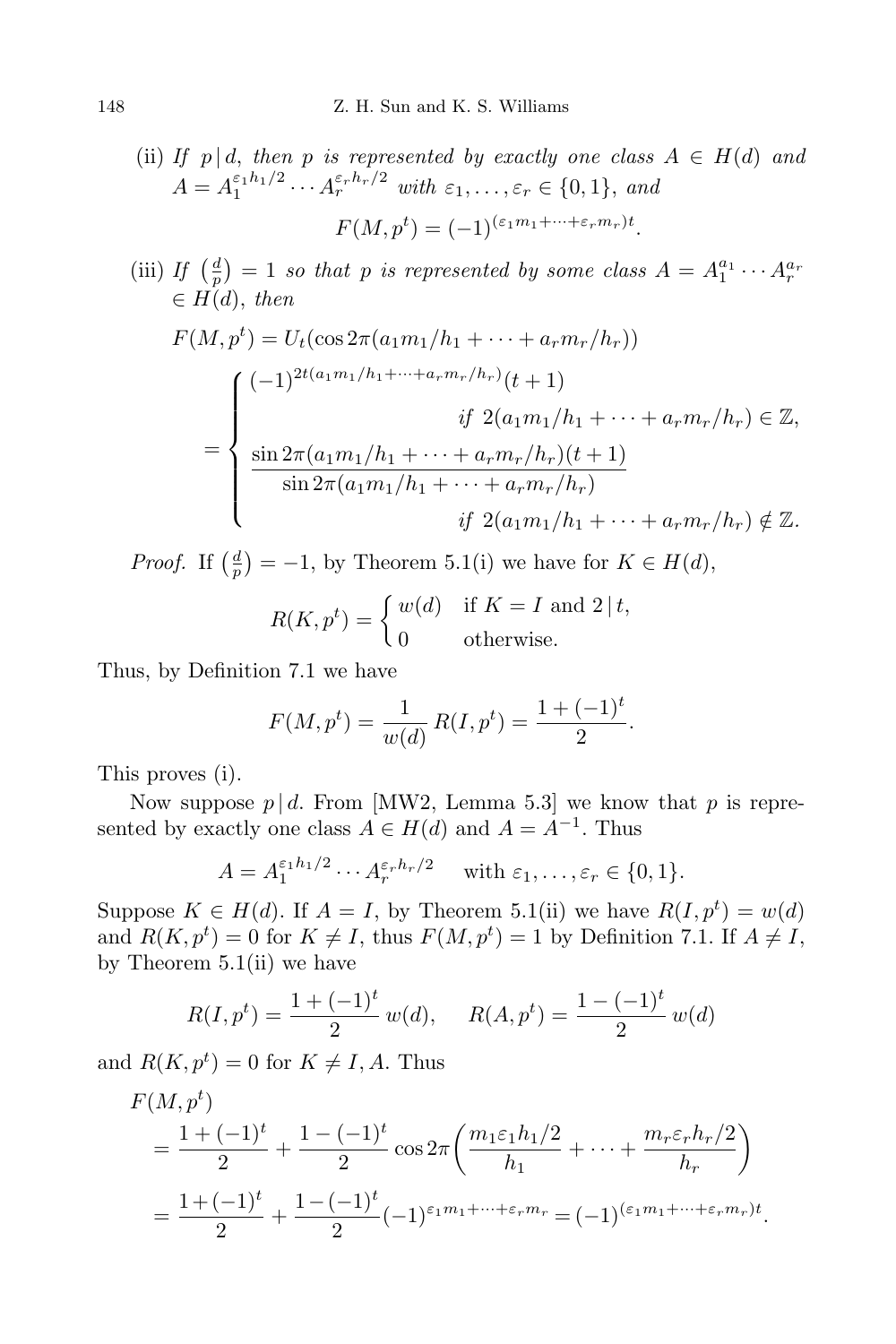Finally, consider (iii). By Definition 7.1 and Theorem 5.5 we have for *t ∈* N,

$$
F(M, p^{t+1}) + F(M, p^{t-1})
$$
  
=  $\frac{1}{w(d)} \sum_{K \in H(d)} \cos 2\pi [K, M] \cdot (R(K, p^{t+1}) + R(K, p^{t-1}))$   
=  $\frac{1}{w(d)} \sum_{K \in H(d)} \cos 2\pi [K, M] \cdot (R(AK, p^t) + R(A^{-1}K, p^t))$   
=  $\frac{1}{w(d)} \sum_{L \in H(d)} (\cos 2\pi [A^{-1}L, M] \cdot R(L, p^t) + \cos 2\pi [AL, M] \cdot R(L, p^t))$   
=  $\frac{1}{w(d)} \sum_{L \in H(d)} 2 \cos 2\pi [A, M] \cos 2\pi [L, M] \cdot R(L, p^t)$   
=  $2 \cos 2\pi [A, M] \cdot F(M, p^t).$   
Set  $x = \cos 2\pi [A, M]$ . Then  
(8.5)  $F(M, p^{t+1}) = 2xF(M, p^t) - F(M, p^{t-1}).$ 

From Remark 7.1 we have  $F(M, 1) = 1$ . Using Definition 7.1 and Lemma 5.2(iii) we see that  $F(M, p) = 2x$ . Therefore

$$
F(M, p^t) = U_t(x)
$$
 for  $t = 0, 1, 2, ...$ 

Now applying (8.2) and (8.3) yields the result. So the theorem is proved.

From Theorem 8.1 we have

Corollary 8.1. *Let d be a discriminant with conductor f. Suppose that*  $H(d)$  *is cyclic with order h and generator A. Let p be a prime such that*  $p \nmid f$ *.* Let *t* be a nonnegative integer and  $s \in \mathbb{Z}$ .

 $(i)$  *If*  $\left(\frac{d}{n}\right)$  $\frac{d}{p}$ ) = -1, *then* 

$$
F(A^s, p^t) = \begin{cases} 1 & \text{if } 2 \mid t, \\ 0 & \text{if } 2 \nmid t. \end{cases}
$$

(ii) *If*  $p | d$ , *then*  $p$  *is represented by*  $A^{\varepsilon h/2}$  *for unique*  $\varepsilon \in \{0, 1\}$  *and*  $F(A^s, p^t) = (-1)^{\varepsilon st}$ .

 $(iii)$  *If*  $\left(\frac{d}{n}\right)$  $\frac{d}{p}$  = 1 *so that p is represented by some class*  $A^a \in H(d)$ , *then*  $F(A^s, p^t) = U_t(\cos 2\pi a s/h) =$  $\sqrt{ }$  $\int$  $\overline{\mathcal{L}}$  $(-1)^{2ast/h}(t+1)$  *if*  $2as/h \in \mathbb{Z}$ ,  $\frac{\sin 2\pi as(t+1)/h}{\sin 2\pi as/h}$  *if*  $2as/h \notin \mathbb{Z}$ *.* 

From Corollary 8.1 we deduce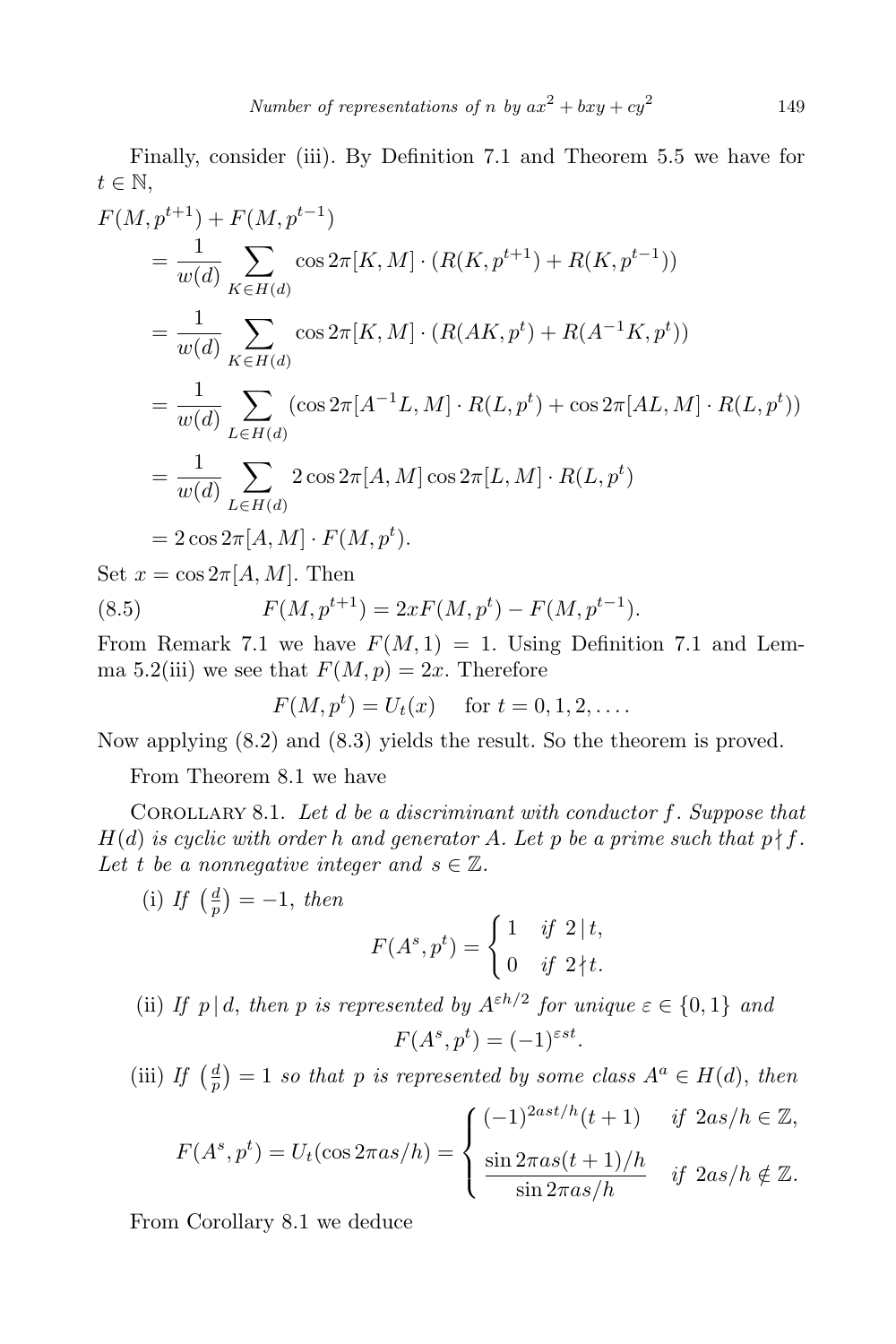COROLLARY 8.2. Let  $d$  be a discriminant such that  $H(d)$  is a cyclic *group of order h. Let p be a prime such that*  $\left(\frac{d}{n}\right)$  $\left(\frac{d}{p}\right) = 1$  *and p is represented by*  $A \in H(d)$ *. Let m be the order of*  $A$  *in*  $H(d)$ *. Let*  $t_1$  *and*  $t_2$  *be nonnegative integers such that*  $t_1 \equiv t_2 \pmod{m}$ *. Then*  $F(M, p^{t_1}) = F(M, p^{t_2})$  for any  $M \in H(d)$  *with*  $M^{\frac{h}{m/(2,m)}} \neq I$ .

THEOREM 8.2 (Reduction Theorem for  $F(M, n)$ ). Let *d* be a discrim*inant with conductor*  $f$ , and  $H(d) = \{A_1^{k_1} \cdots A_r^{k_r} \mid 0 \leq k_1 < k_1, \ldots, 0 \leq k_r \}$  $k_r < h_r$  with  $h_1 \cdots h_r = h(d)$ . Let  $M = A_1^{m_1} \cdots A_r^{m_r} \in H(d)$  and  $n \in \mathbb{N}$ .

(i) If  $(n, f^2)$  *is not a square, then*  $F(M, n) = 0$ . (ii) *If*  $(n, f^2) = m^2$  *for*  $m \in \mathbb{N}$  *and*  $\text{Ker } \varphi_{1,m} = \{A_1^{a_1 n_1} \cdots A_r^{a_r n_r} \mid$  $0 \le a_1 < h_1/n_1, \ldots, 0 \le a_r < h_r/n_r$  with  $n_1 | h_1, \ldots, n_r | h_r$ , then *F*(*M, n*) =  $\sqrt{ }$  $\int$  $\overline{\mathcal{L}}$  $m\prod$ *p|m*  $\left(1-\frac{1}{n}\right)$ *p d/m*<sup>2</sup>  $\binom{m^2}{p}$   $F\left(\varphi_{1,m}(A_1)^{\frac{m_1n_1}{h_1}} \cdots \varphi_{1,m}(A_r)^{\frac{m_rn_r}{h_r}}, \frac{m_r}{m_r} \right)$ *m*<sup>2</sup>  $\setminus$ *if*  $h_j | m_j n_j$  *for all*  $j = 1, \ldots, r$ , 0 *otherwise,*

*where in the product p runs over all distinct prime divisors of m.*

*Proof.* If  $(n, f^2)$  is not a square, from Theorem 3.2 we have  $R(K, n) = 0$ for any *K* in  $H(d)$ . Thus  $F(M, n) = 0$  by Definition 7.1. This proves (i).

Now consider (ii). Suppose  $(n, f^2) = m^2$  for  $m \in \mathbb{N}$  and Ker  $\varphi_{1,m} =$  ${A_1^{a_1n_1} \cdots A_r^{a_rn_r} \mid 0 \le a_1 < h_1/n_1, \ldots, 0 \le a_r < h_r/n_r}$  with  $n_1 | h_1, \ldots,$  $n_r | h_r$ . Let  $c(d, m)$  be given by (3.4). Applying Theorems 3.2 and 2.1 we see that if  $l_1, \ldots, l_r, a_1, \ldots, a_r$  are integers, then

$$
R(A_1^{l_1+a_1n_1}\cdots A_r^{l_r+a_rn_r}, n) = c(d, m)R(\varphi_{1,m}(A_1^{l_1+a_1n_1}\cdots A_r^{l_r+a_rn_r}), n/m^2)
$$
  
=  $c(d, m)R(\varphi_{1,m}(A_1^{l_1}\cdots A_r^{l_r}), n/m^2)$   
=  $c(d, m)R(\varphi_{1,m}(A_1)^{l_1}\cdots\varphi_{1,m}(A_r)^{l_r}, n/m^2).$ 

Hence

*F*(*M, n*)

 $\times$  *R*( $A_1^{l_1+a_1n_1}$   $\cdots$   $A_r^{l_r+a_rn_r}$ , *n*)

$$
= \frac{1}{w(d)} \sum_{\substack{0 \le k_1 < h_1 \\ 0 \le k_r < h_r}} \cos 2\pi (k_1 m_1 / h_1 + \dots + k_r m_r / h_r) \cdot R(A_1^{k_1} \cdots A_r^{k_r}, n)
$$
\n
$$
= \frac{1}{w(d)} \sum_{\substack{0 \le l_1 < n_1 \\ 0 \le l_1 < n_1}} \sum_{\substack{0 \le a_1 < h_1 / n_1 \\ \dots \\ 0 \le l_r < n_r}} \cos 2\pi ((l_1 + a_1 n_1) m_1 / h_1 + \dots + (l_r + a_r n_r) m_r / h_r)
$$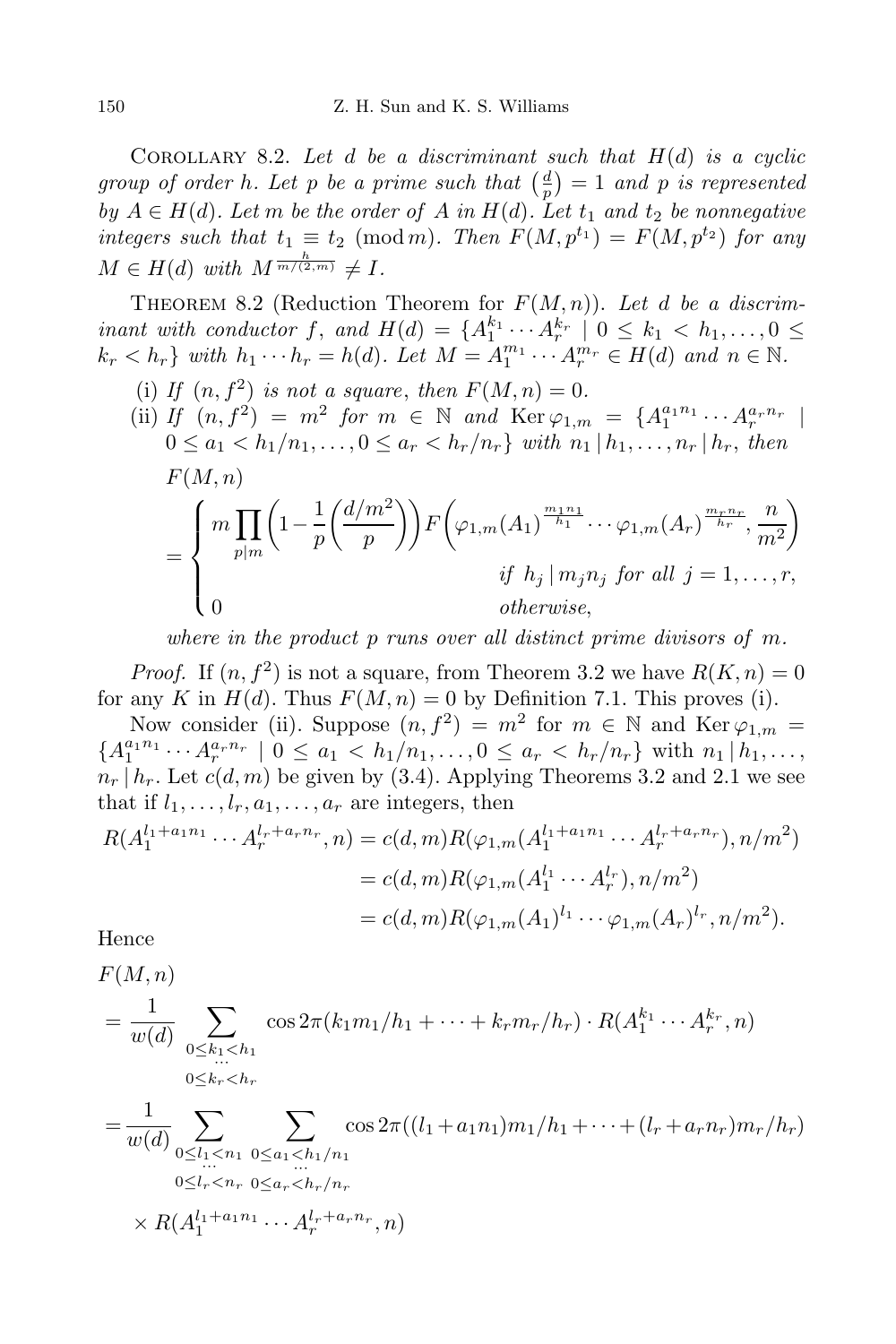*Number of representations of <i>n by*  $ax^2 + bxy + cy^2$ 

151

$$
= \frac{c(d,m)}{w(d)} \sum_{\substack{0 \le l_1 < n_1 \\ 0 \le l_r < n_r}} R(\varphi_{1,m}(A_1)^{l_1} \cdots \varphi_{1,m}(A_r)^{l_r}, n/m^2)
$$
\n
$$
\times \sum_{\substack{0 \le a_1 < h_1/n_1 \\ \dots \\ 0 \le a_r < h_r/n_r}} \cos 2\pi ((l_1 + a_1 n_1) m_1 / h_1 + \dots + (l_r + a_r n_r) m_r / h_r).
$$

Since

$$
2 \sum_{\substack{n \text{odd } n}} \cos 2\pi ((l_1 + a_1 n_1) m_1/h_1 + \cdots + (l_r + a_r n_r) m_r/h_r)
$$
  
\n
$$
0 \le a_r < h_r/n_r
$$
  
\n
$$
= \sum_{0 \le a_1 < h_1/n_1} (e^{2\pi i \sum_{j=1}^r (l_j + a_j n_j) m_j/h_j} + e^{-2\pi i \sum_{j=1}^r (l_j + a_j n_j) m_j/h_j})
$$
  
\n
$$
0 \le a_r < h_r/n_r
$$
  
\n
$$
= e^{2\pi i \sum_{j=1}^r l_j m_j/h_j} \sum_{0 \le a_1 < h_1/n_1} e^{2\pi i \sum_{j=1}^r a_j n_j m_j/h_j}
$$
  
\n
$$
+ e^{-2\pi i \sum_{j=1}^r l_j m_j/h_j} \sum_{0 \le a_r < h_r/n_r} e^{-2\pi i \sum_{j=1}^r a_j n_j m_j/h_j}
$$
  
\n
$$
+ e^{-2\pi i \sum_{j=1}^r l_j m_j/h_j} \prod_{j=1}^r {h_j/n_j - 1 \choose a_j = 0} e^{2\pi i a_j n_j m_j/h_j}
$$
  
\n
$$
+ e^{-2\pi i \sum_{j=1}^r l_j m_j/h_j} \prod_{j=1}^r {h_j/n_j - 1 \choose a_j = 0} e^{2\pi i a_j n_j m_j/h_j}
$$
  
\n
$$
+ e^{-2\pi i \sum_{j=1}^r l_j m_j/h_j} \prod_{j=1}^r {h_j/n_j - 1 \choose a_j = 0} e^{-2\pi i a_j n_j m_j/h_j}
$$
  
\nIf  $h_1 | m_1 n_1, \ldots, h_r | m_r n_r$ ,  
\n
$$
0
$$
 otherwise  
\n
$$
= \begin{cases} \frac{h_1 \cdots h_r}{n_1 \cdots n_r} \cdot 2 \cos 2\pi (l_1 m_1/h_1 + \cdots + l_r m_r/h_r) & \text{if } h_1 | m_1 n_1, \ldots, h_r | m_r n_r, \\ 0 & \text{otherwise,} \end{cases}
$$

we see that if  $h_j \nmid m_j n_j$  for some  $j \in \{1, \ldots, r\}$ , then  $F(M, n) = 0$ ; if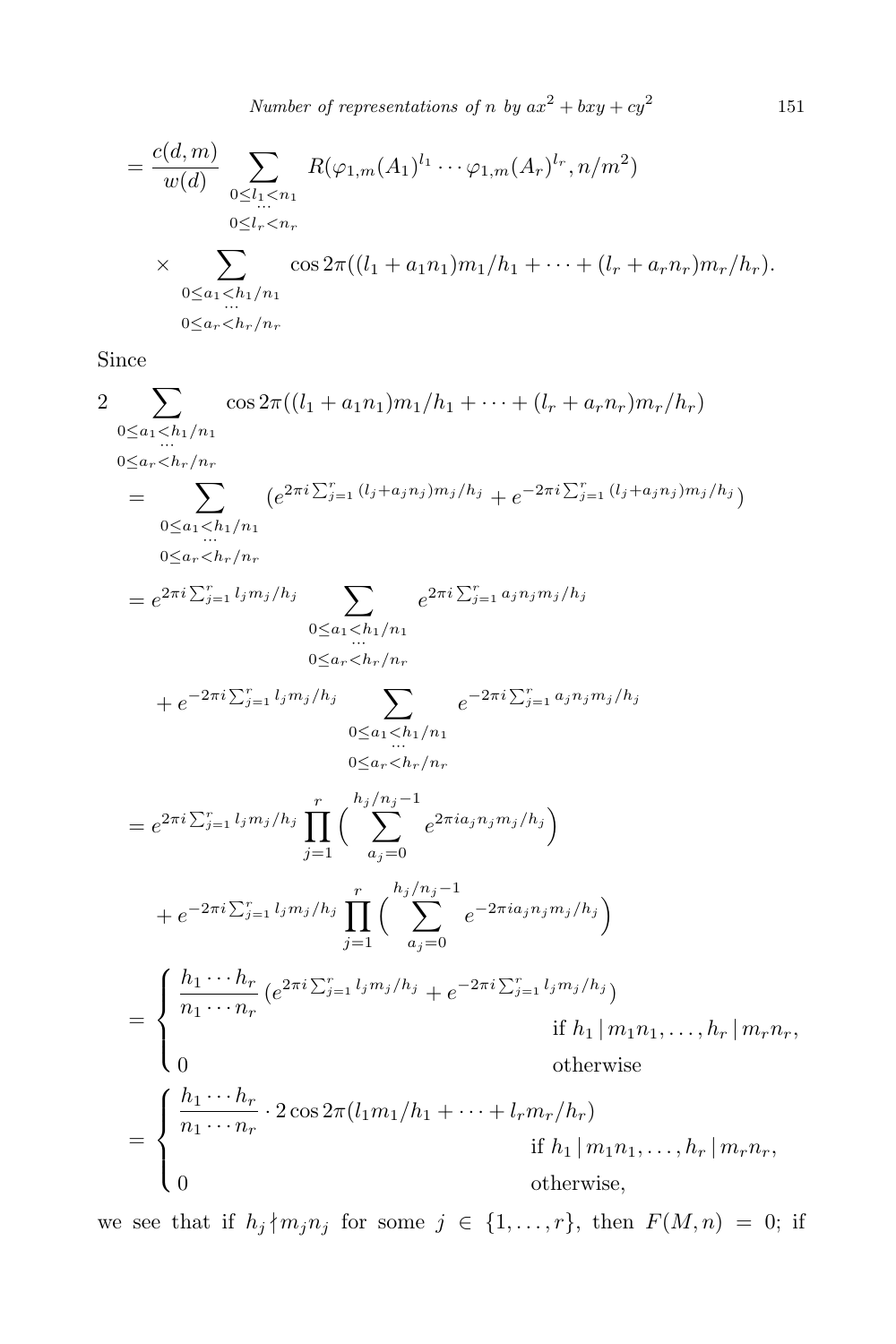$h_j | m_j n_j$  for all  $j = 1, \ldots, r$ , then

$$
F(M, n) = \frac{c(d, m)}{w(d)} \sum_{\substack{0 \le l_1 < n_1 \\ 0 \le l_r < n_r}} R(\varphi_{1,m}(A_1)^{l_1} \cdots \varphi_{1,m}(A_r)^{l_r}, n/m^2)
$$
\n
$$
\times \frac{h_1 \cdots h_r}{n_1 \cdots n_r} \cos 2\pi (l_1 m_1 / h_1 + \cdots + l_r m_r / h_r).
$$

As  $\varphi_{1,m}$  is surjective from  $H(d)$  to  $H(d/m^2)$  and by the assumption Ker  $\varphi_{1,m}$  $= \{A_1^{a_1 n_1} \cdots A_r^{a_r n_r} \mid 0 \le a_1 < h_1/n_1, \ldots, 0 \le a_r < h_r/n_r\}$ , we see that *H*(*d/m*<sup>2</sup> *l*<sub>1</sub>  $\sqrt{l_1}$ 

$$
H(d/m^{2}) = {\varphi_{1,m}(A_{1})^{l_{1}} \cdots \varphi_{1,m}(A_{r})^{l_{r}} \mid 0 \leq l_{1} < n_{1}, \ldots, 0 \leq l_{r} < n_{r}}.
$$

Therefore, if  $m_j n_j / h_j \in \mathbb{Z}$  for all  $j = 1, \ldots, r$ , by the above and Definition 7.1 we have

$$
F(M,n)
$$

$$
=\frac{c(d,m)h_1\cdots h_rw(d/m^2)}{n_1\cdots n_rw(d)}\cdot\frac{1}{w(d/m^2)}\sum_{\substack{0\le l_1
$$

$$
\times R(\varphi_{1,m}(A_1)^{l_1} \cdots \varphi_{1,m}(A_r)^{l_r}, n/m^2)
$$
  
= 
$$
\frac{c(d,m)h_1 \cdots h_rw(d/m^2)}{n_1 \cdots n_rw(d)} F(\varphi_{1,m}(A_1)^{m_1n_1/h_1} \cdots \varphi_{1,m}(A_r)^{m_rn_r/h_r}, n/m^2).
$$

Since  $H(d/m^2) \cong H(d)/\text{Ker }\varphi_{1,m}$  by Theorem 2.1, we see that

$$
\frac{h_1 \cdots h_r}{n_1 \cdots n_r} = |\text{Ker } \varphi_{1,m}| = \frac{|H(d)|}{|H(d/m^2)|} = \frac{h(d)}{h(d/m^2)}.
$$

Thus applying Lemma 3.5 we obtain

$$
\frac{c(d,m)h_1 \cdots h_rw(d/m^2)}{n_1 \cdots n_rw(d)} = \frac{c(d,m)h(d)w(d/m^2)}{h(d/m^2)w(d)} = m \prod_{p|m} \left(1 - \frac{1}{p} \left(\frac{d/m^2}{p}\right)\right),
$$

where *p* runs over all distinct prime divisors of *m*. Hence *F*(*M, n*)

$$
= m \prod_{p|m} \left(1 - \frac{1}{p} \left(\frac{d/m^2}{p}\right)\right) F(\varphi_{1,m}(A_1)^{m_1 n_1/h_1} \cdots \varphi_{1,m}(A_r)^{m_r n_r/h_r}, n/m^2).
$$

This proves (ii) and hence the proof is complete.

From Theorem 8.2 we have

THEOREM 8.3. Let  $d$  be a discriminant with conductor  $f$ . Suppose  $H(d)$ *is cyclic with generator A and order h.* Let  $s \in \mathbb{Z}$  *and*  $n \in \mathbb{N}$ *.* 

(i) If  $(n, f^2)$  *is not a square, then*  $F(A^s, n) = 0$ .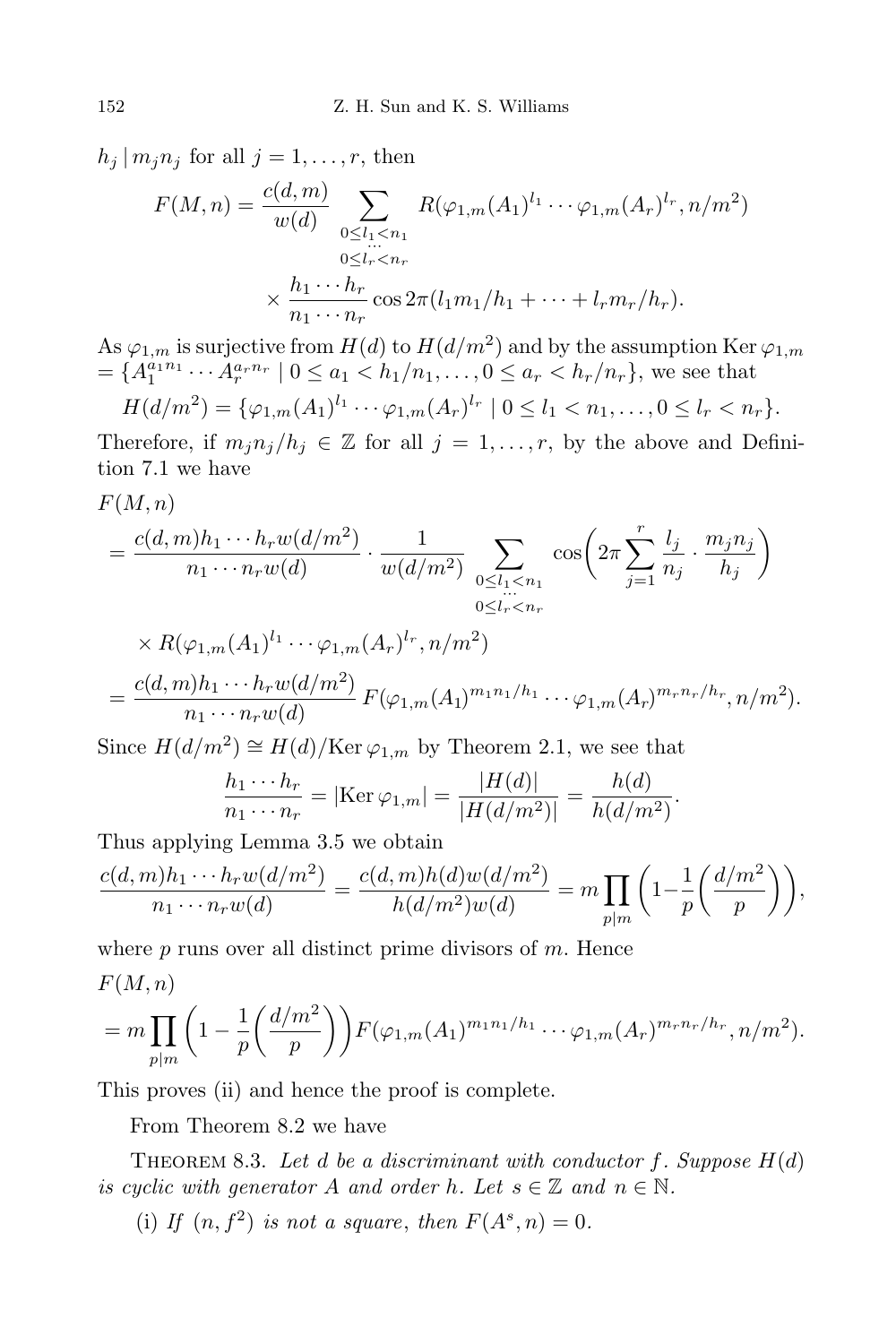(ii) If 
$$
(n, f^2) = m^2
$$
 for  $m \in \mathbb{N}$  and  $h' = h(d/m^2)$ , then  $h' | h$  and  
\n
$$
F(A^s, n)
$$
\n
$$
= \begin{cases} m \prod_{p|m} \left(1 - \frac{1}{p} \left(\frac{d/m^2}{p}\right)\right) F(\varphi_{1,m}(A)^{sh'/h}, n/m^2) & \text{if } \frac{h}{h'} | s, \\ 0 & \text{if } \frac{h}{h'} \nmid s, \end{cases}
$$

*where p runs over all distinct prime divisors of m.*

*Proof.* If  $(n, f^2)$  is not a square, by Theorem 8.2 we have  $F(A^s, n) = 0$ . If  $(n, f^2) = m^2$  for  $m \in \mathbb{N}$  and  $h' = h(d/m^2)$ , from Theorem 2.1 we know that Ker  $\varphi_{1,m}$  is a subgroup of  $H(d)$  and  $|\text{Ker }\varphi_{1,m}| = h/h'$ . Since  $H(d)$  is cyclic with generator *A*, Ker  $\varphi_{1,m}$  must be generated by  $A^j$  for some  $j \in \mathbb{N}$ . Let  $(A^i)$  be the subgroup generated by  $A^i$ ; clearly  $|(A^i)| = h/(i, h)$ . Thus

$$
h/(j,h) = |(Aj)| = |\text{Ker }\varphi_{1,m}| = h/h' = |(A^{h'})|.
$$

Hence  $(j, h) = h'$  and so  $h' \mid j$ . Therefore  $(A^j) \subseteq (A^{h'})$  and so  $(A^j) = (A^{h'})$ . Thus  $\text{Ker }\varphi_{1,m} = (A^j) = (A^{h'})$ . Now the result follows from Theorem 8.2.

THEOREM 8.4. Let *d* be a discriminant with conductor  $f$  and  $d_0 = d/f^2$ . *Suppose H*(*d*) *is cyclic with order h and generator A. Let p be a prime such that*  $p | f$  *and*  $p^{\alpha} | f$ *. Let*  $s \in \mathbb{Z}$  *and*  $t \in \mathbb{N}$ *.* 

(i) If  $t < 2\alpha$  and  $2 \nmid t$ , then  $F(A^s, p^t) = 0$ . (ii) *If*  $t < 2\alpha$  *and*  $2 | t$ , *then* 

$$
F(A^s, p^t) = \begin{cases} p^{t/2} & \text{if } h \mid sh(d/p^t), \\ 0 & \text{if } h \nmid sh(d/p^t). \end{cases}
$$

(iii) *Suppose*  $t \geq 2\alpha$  *and*  $h \nmid sh(d/p^{2\alpha})$ *. Then*  $F(A^s, p^t) = 0$ *.* 

- (iv) *Suppose*  $t \geq 2\alpha$ ,  $h | sh(d/p^{2\alpha})$  *and*  $\left(\frac{d_0}{p}\right) = -1$ *. Then*  $F(A^s, p^t) = \begin{cases} p^{\alpha - 1}(p + 1) & \text{if } 2 \mid t, \\ 0 & \text{if } 2 \mid t. \end{cases}$ 0 *if*  $2 \nmid t$ *.*
- (v) *Suppose*  $t \geq 2\alpha$ ,  $h | sh(d/p^{2\alpha})$  *and*  $p | d_0$ *. Let*  $I_p$  *be the principal class*  $in H(d/p^{2\alpha})$ *. Then*

$$
F(A^s, p^t) = \begin{cases} p^{\alpha} & \text{if } p \text{ is represented by } I_p, \\ (-1)^{(st/h)h(d/p^{2\alpha})} p^{\alpha} & \text{if } p \text{ is not represented by } I_p. \end{cases}
$$

(vi) *Suppose*  $t \geq 2\alpha$ ,  $h | sh(d/p^{2\alpha})$  and  $\left(\frac{d_0}{p}\right) = 1$ . Then *p* is represented *by*  $\varphi_{1,p} \circ (A)^r$  *for some*  $r \in \mathbb{Z}$ *, and* 

$$
F(A^s, p^t) = \begin{cases} (-1)^{2rst/h}(t - 2\alpha + 1)p^{\alpha - 1}(p - 1) & \text{if } 2rs/h \in \mathbb{Z}, \\ \frac{\sin 2\pi rs(t - 2\alpha + 1)/h}{\sin 2\pi rs/h} \, p^{\alpha - 1}(p - 1) & \text{if } 2rs/h \notin \mathbb{Z}. \end{cases}
$$

153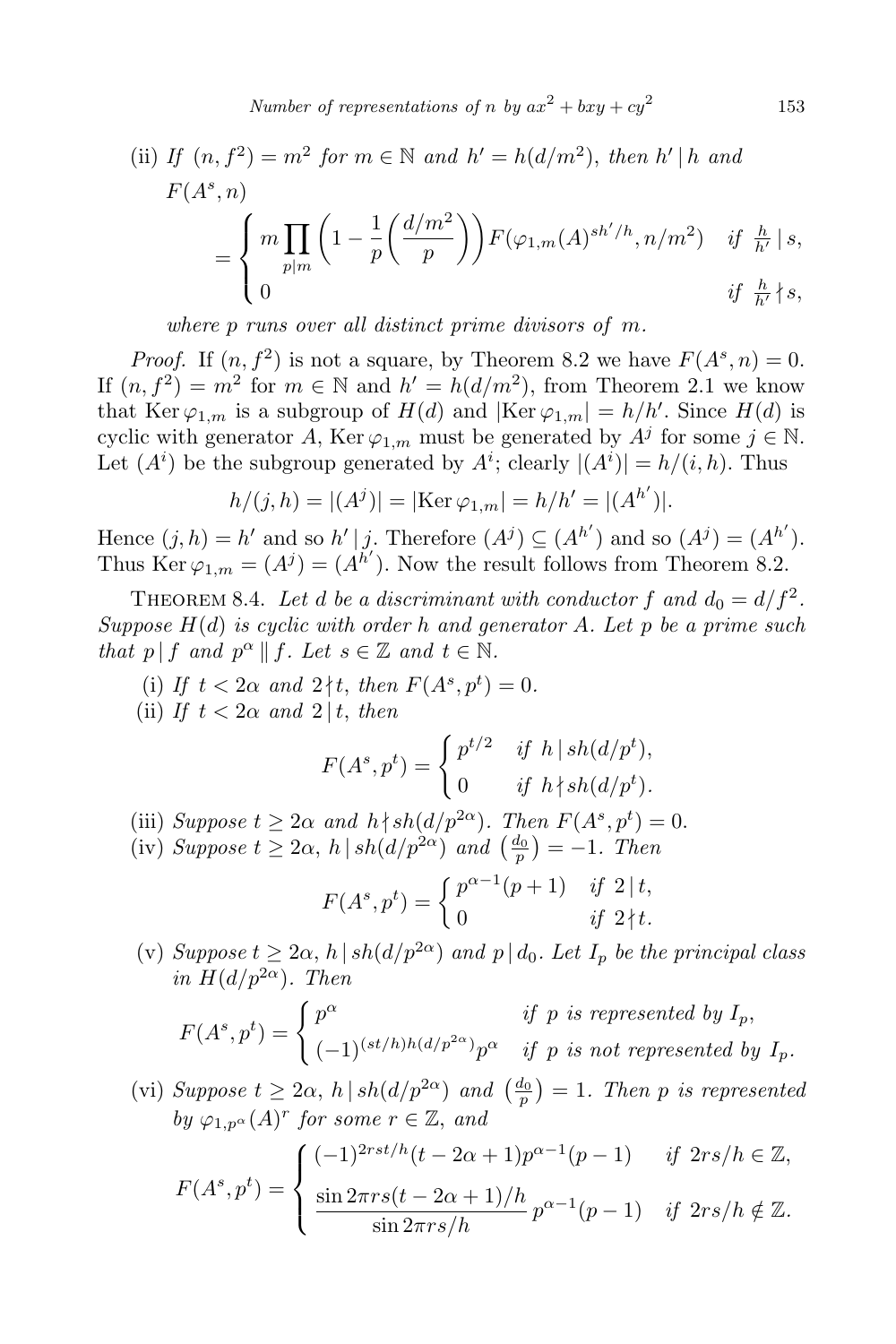*Proof.* If  $t < 2\alpha$  and  $2 \nmid t$ , then  $(p^t, f^2) = p^t$  is not a square and so  $F(A^k, p^t) = 0$  by Theorem 8.3(i). This proves (i).

Now consider (ii). If  $t < 2\alpha$  and  $2 \mid t$ , then  $(p^t, f^2) = (p^{t/2})^2$ . Thus applying Theorem 8.3(ii) and Remark 7.1 we see that

$$
F(A^s, p^t) = \begin{cases} p^{t/2} F(\varphi_{1, p^{t/2}}(A)^{sh(d/p^t)/h}, 1) = p^{t/2} & \text{if } h \mid sh(d/p^t), \\ 0 & \text{if } h \nmid sh(d/p^t). \end{cases}
$$

Thus (ii) holds.

Now suppose  $t \geq 2\alpha$  and  $h_p = h(d/p^{2\alpha})$ . Then  $(p^t, f^2) = p^{2\alpha}$ . If  $h \nmid sh_p$ , by Theorem 8.3(ii) we have  $F(A^s, p^t) = 0$ . Thus (iii) is true. From now on we assume *h* | *sh<sub>p</sub>*. Set  $A_p = \varphi_{1,p}(\mathcal{A})$ . Then  $A_p$  is a generator of  $H(d/p^{2\alpha})$ by Theorem 2.1. From the above and Theorem 8.3(ii) we have

(8.6) 
$$
F(A^s, p^t) = p^{\alpha} \left( 1 - \frac{1}{p} \left( \frac{d_0}{p} \right) \right) F(A_p^{sh_p/h}, p^{t-2\alpha}).
$$

If  $\left(\frac{d_0}{p}\right) = -1$ , applying Corollary 8.1(i) we obtain

$$
F(A^s, p^t) = p^{\alpha - 1}(p + 1)F(A_p^{sh_p/h}, p^{t - 2\alpha}) = \begin{cases} p^{\alpha - 1}(p + 1) & \text{if } 2 \mid t, \\ 0 & \text{if } 2 \nmid t. \end{cases}
$$

This proves (iv). If  $p \mid d_0$ , by the above and Corollary 8.1(ii) we have

$$
F(A^s, p^t) = p^{\alpha} F(A_p^{sh_p/h}, p^{t-2\alpha})
$$
  
= 
$$
\begin{cases} p^{\alpha} & \text{if } p \text{ is represented by } I_p, \\ (-1)^{(sh_p/h)(t-2\alpha)} p^{\alpha} & \text{if } p \text{ is not represented by } I_p. \end{cases}
$$

So (v) holds.

Finally consider the case  $t \geq 2\alpha$ ,  $h | sh_p$  and  $\left(\frac{d_0}{p}\right) = 1$ . Since  $A_p$  is a generator of  $H(d/p^{2a})$  and  $\left(\frac{d/p^{2a}}{p}\right) = \left(\frac{d_0}{p}\right) = 1$ , *p* must be represented by  $A_p^r$  for some integer *r*. By Corollary 8.1(iii) we get

$$
F(A_p^{sh_p/h}, p^{t-2\alpha}) = \begin{cases} (-1)^{2(t-2\alpha)rs/h}(t-2\alpha+1) & \text{if } 2rs/h \in \mathbb{Z},\\ \frac{\sin 2\pi rs(t-2\alpha+1)/h}{\sin 2\pi rs/h} & \text{if } 2rs/h \notin \mathbb{Z}. \end{cases}
$$

This together with (8.6) proves (vi). So the theorem is proved.

Putting  $h(d) = 2$  and  $s = 1$  in Corollary 8.1 and Theorem 8.4 we deduce

THEOREM 8.5. Let *d* be a discriminant with conductor f and  $d_0 =$  $d/f^2$ *. Suppose*  $h(d) = 2$  *and*  $H(d) = \{I, A\}$  *with*  $A^2 = I$ *. For*  $n \in \mathbb{N}$ *let*  $F(A, n) = (R(I, n) - R(A, n))/w(d)$ . Let p be a prime and let t be a *nonnegative integer.*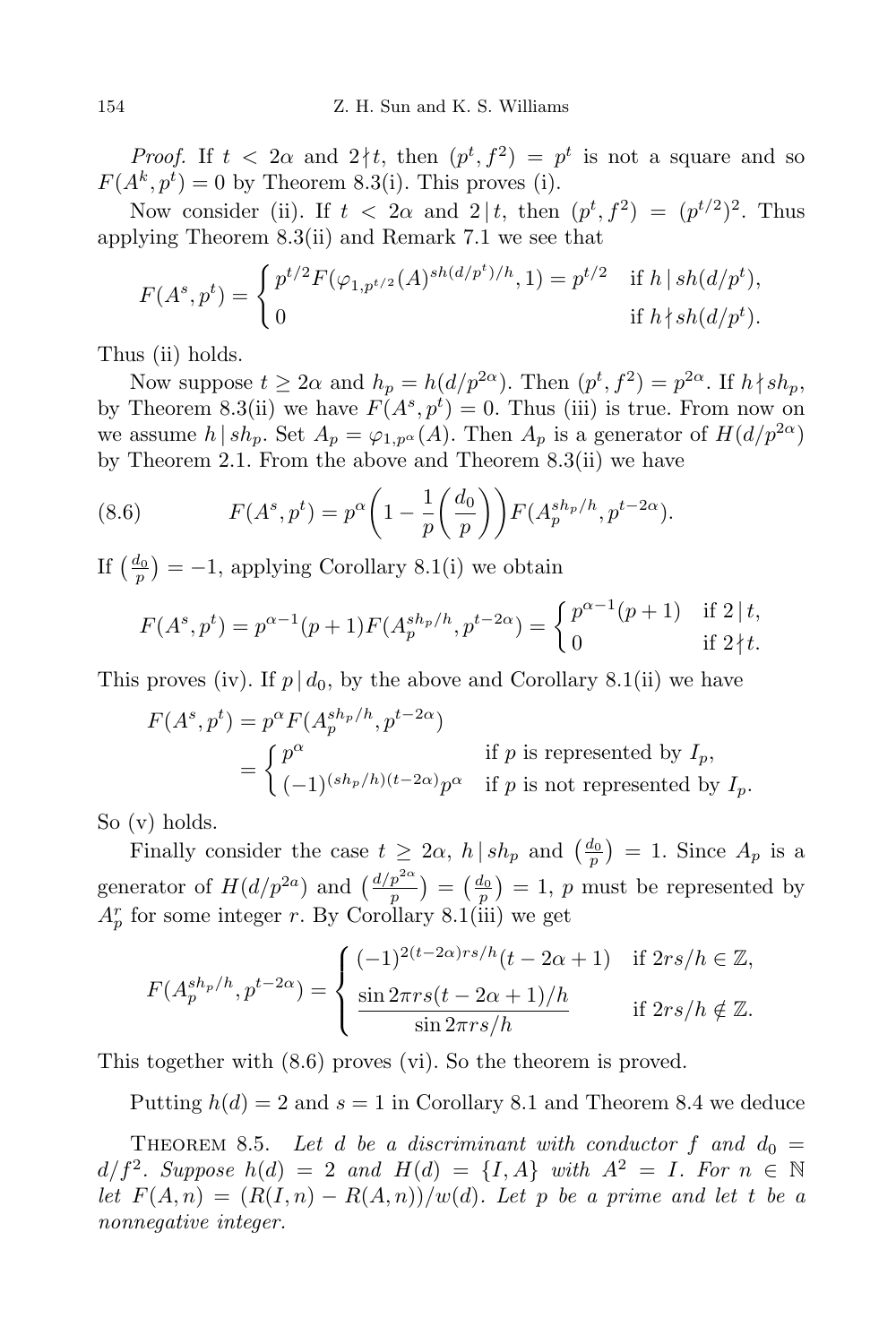(i) If  $p \nmid f$ , then

$$
F(A, p^t) = \begin{cases} \frac{1}{2}(1 + (-1)^t) & \text{if } \left(\frac{d_0}{p}\right) = -1, \\ 1 & \text{if } p \mid d_0 \text{ and } p \in R(I), \\ (-1)^t & \text{if } p \mid d_0 \text{ and } p \in R(A), \\ t + 1 & \text{if } p \nmid d_0 \text{ and } p \in R(I), \\ (-1)^t(t + 1) & \text{if } p \nmid d_0 \text{ and } p \in R(A). \end{cases}
$$

(ii) *If*  $p | f$ , *say*  $p^{\alpha} || f$ , *setting*  $h_p = h(d/p^{2\alpha})$  *we then have* 

$$
F(A, p^{t}) = \begin{cases} p^{t/2} & \text{if } t < 2\alpha, 2 \mid t \text{ and } h(d/p^{t}) = 2, \\ p^{\alpha-1}(p+1) & \text{if } t \ge 2\alpha, 2 \mid t, h_{p} = 2 \text{ and } \left(\frac{d_{0}}{p}\right) = -1, \\ p^{\alpha} & \text{if } t \ge 2\alpha, h_{p} = 2, p \mid d_{0} \text{ and } p \in R(I_{p}), \\ (-1)^{t} p^{\alpha} & \text{if } t \ge 2\alpha, h_{p} = 2, p \mid d_{0} \text{ and } p \notin R(I_{p}), \\ (t - 2\alpha + 1)(p^{\alpha} - p^{\alpha - 1}) & \text{if } t \ge 2\alpha, h_{p} = 2, p \nmid d_{0} \text{ and } p \in R(I_{p}), \\ (-1)^{t}(t - 2\alpha + 1)(p^{\alpha} - p^{\alpha - 1}) & \text{if } t \ge 2\alpha, h_{p} = 2, p \nmid d_{0} \text{ and } p \in R(A_{p}), \\ 0 & \text{otherwise,} \end{cases}
$$

*where*  $I_p$  *is the principal class in*  $H(d/p^{2\alpha})$  *and*  $A_p$  *is a generator of*  $H(d/p^{2\alpha})$ .

Suppose  $h(d) = 3$ . If *p* is a prime such that  $p | d$  and  $p \nmid f(d)$ , from Corollary 8.1(ii) we know that  $p$  is represented by the principal class  $I$  in  $H(d)$ . Thus applying Corollary 8.1 and Theorem 8.4 we have

THEOREM 8.6. Let *d* be a discriminant with conductor  $f$  and  $d_0 = d/f^2$ . *Suppose*  $h(d) = 3$  *and*  $H(d) = \{I, A, A^2\}$  *with*  $A^3 = I$ *. For*  $n \in \mathbb{N}$  *let*  $F(A, n) = (R(I, n) - R(A, n))/w(d)$ . Let p be a prime and let t be a non*negative integer.*

(i) If  $p \nmid f$ , *then* 

$$
F(A, p^{t}) = \begin{cases} 1 & \text{if } p | d_{0}, \\ \frac{1}{2}(1 + (-1)^{t}) & \text{if } \left(\frac{d_{0}}{p}\right) = -1, \\ t + 1 & \text{if } p \nmid d_{0} \text{ and } p \in R(I), \\ -1 & \text{if } p \in R(A) \text{ and } t \equiv 1 \pmod{3}, \\ 0 & \text{if } p \in R(A) \text{ and } t \equiv 2 \pmod{3}, \\ 1 & \text{if } p \in R(A) \text{ and } t \equiv 0 \pmod{3}. \end{cases}
$$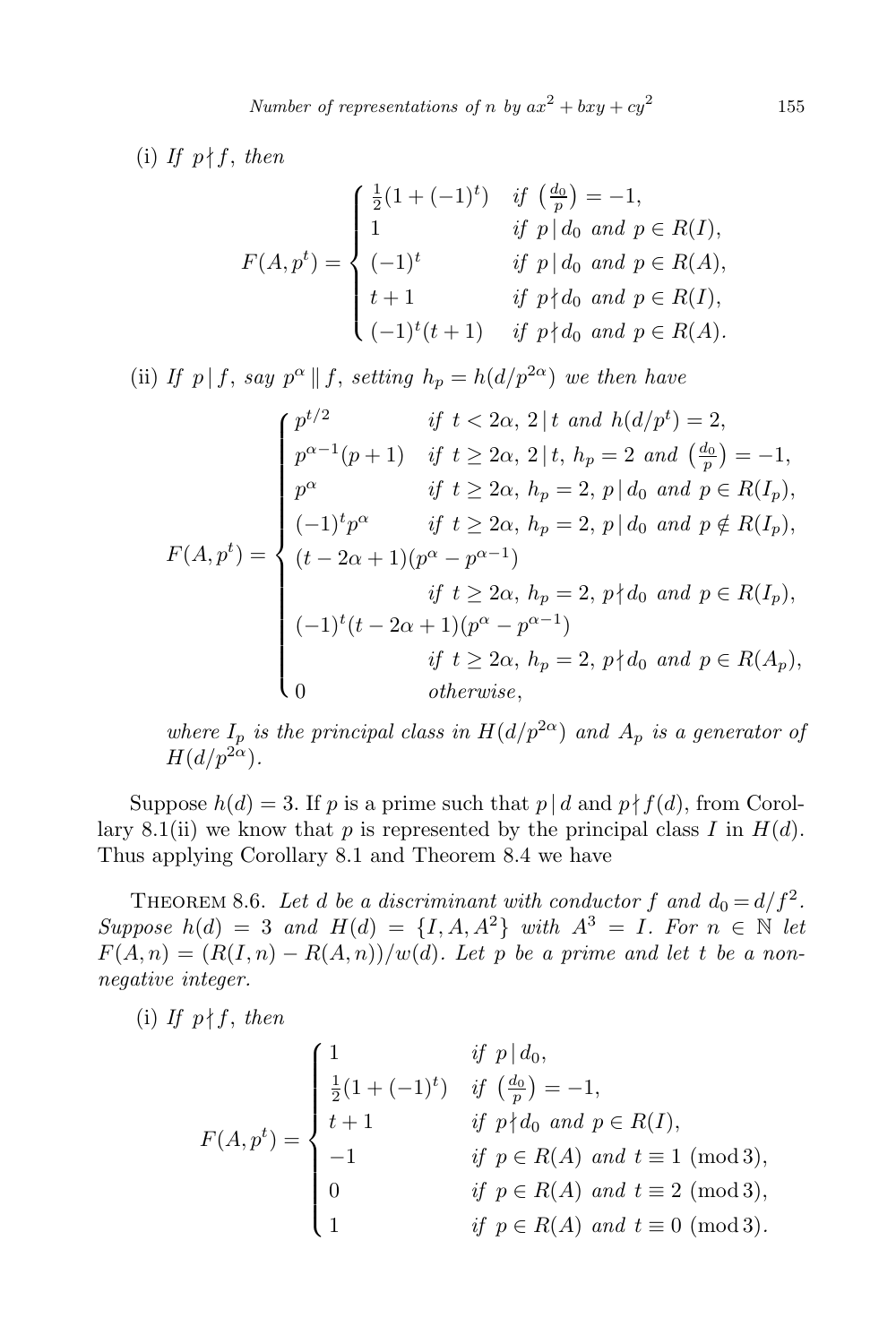(ii) If 
$$
p | f
$$
, say  $p^{\alpha} || f$ , setting  $h_p = h(d/p^{2\alpha})$  we then have  
\n
$$
\begin{cases}\n p^{t/2} & \text{if } t < 2\alpha, 2 | t \text{ and } h(d/p^t) = 3, \\
 p^{\alpha-1}(p+1) & \text{if } t \ge 2\alpha, 2 | t, h_p = 3 \text{ and } \left(\frac{d_0}{p}\right) = -1, \\
 p^{\alpha} & \text{if } t \ge 2\alpha, h_p = 3 \text{ and } p | d_0, \\
 (t - 2\alpha + 1)p^{\alpha-1}(p-1) & \text{if } t \ge 2\alpha, h_p = 3, p \nmid d_0 \text{ and } p \in R(I_p), \\
 p^{\alpha-1}(p-1) & \text{if } t \ge 2\alpha, h_p = 3, p \in R(A_p) \\
 & \text{and } t - 2\alpha \equiv 0 \pmod{3}, \\
 -p^{\alpha-1}(p-1) & \text{if } t \ge 2\alpha, h_p = 3, p \in R(A_p) \\
 & \text{and } t - 2\alpha \equiv 1 \pmod{3}, \\
 0 & \text{otherwise,}\n\end{cases}
$$

*where*  $I_p$  *is the principal class in*  $H(d/p^{2\alpha})$  *and*  $A_p$  *is a generator of*  $H(d/p^{2\alpha})$ .

Suppose  $h(d) = 4$ . From Corollary 8.1 we have

THEOREM 8.7. Let *d* be a discriminant with conductor f and  $d_0 = d/f^2$ . *Suppose*  $h(d) = 4$  *and*  $H(d) = \{I, A, A^2, A^3\}$  *with*  $A^4 = I$ *. Let* 

$$
F(A, n) = \frac{1}{w(d)} (R(I, n) - R(A^2, n)),
$$
  

$$
F(A^2, n) = \frac{1}{w(d)} (R(I, n) + R(A^2, n) - 2R(A, n))
$$

*for*  $n \in \mathbb{N}$ . Let *p be a prime such that*  $p \nmid f$  *and let t be a nonnegative integer. Then*  $\overline{1}$ *d*<sup>0</sup>

$$
F(A, p^{t}) = \begin{cases} (1 + (-1)^{t})/2 & \text{if } \left(\frac{d_{0}}{p}\right) = -1, \\ 1 & \text{if } p | d_{0} \text{ and } p \in R(I), \\ t + 1 & \text{if } p \nmid d_{0} \text{ and } p \in R(I), \\ (-1)^{t} & \text{if } p | d_{0} \text{ and } p \in R(A^{2}), \\ (-1)^{t}(t + 1) & \text{if } p \nmid d_{0} \text{ and } p \in R(A^{2}), \\ (1 + 1)^{t/2} & \text{if } p \in R(A) \text{ and } 2 | t, \\ 0 & \text{if } p \in R(A) \text{ and } 2 | t \end{cases}
$$

*and*

$$
F(A^2, p^t) = \begin{cases} (1 + (-1)^t)/2 & \text{if } \left(\frac{d_0}{p}\right) = -1, \\ 1 & \text{if } p \mid d_0, \\ t + 1 & \text{if } p \nmid d_0 \text{ and } p \in R(I) \cup R(A^2), \\ (-1)^t(t+1) & \text{if } p \in R(A). \end{cases}
$$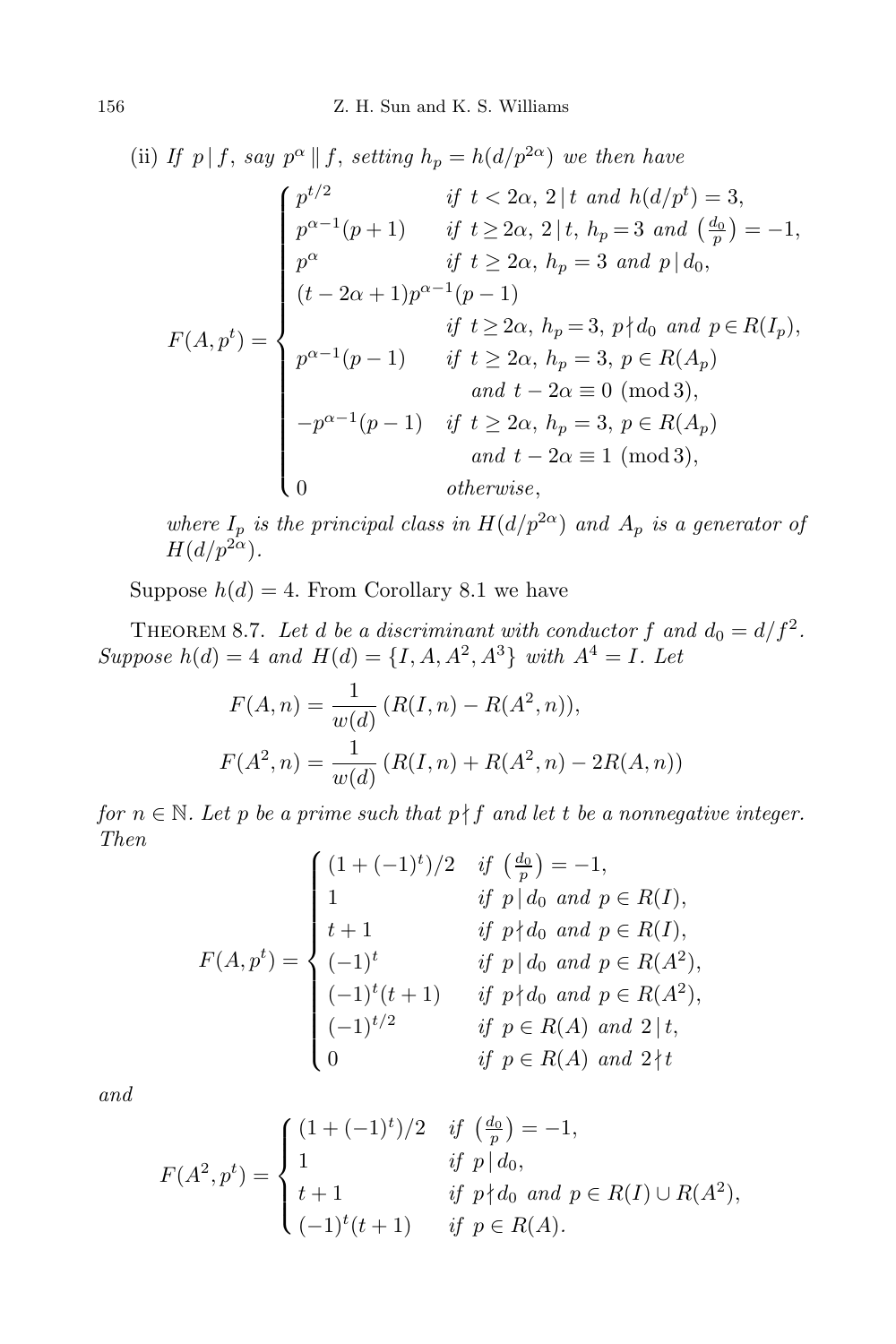**9. Formulas for**  $R(K, n)$  ( $K \in H(d)$ ) when  $h(d) = 2$ . Throughout this section *p* denotes a prime and products (sums) over *p* run through all distinct primes *p* satisfying any restrictions given under the product (summation) symbol.

Lemma 9.1. *Let d be a discriminant such that H*(*d*) *is cyclic and*  $h(d) = 2, 4$ *. If*  $m \in \mathbb{N}$  and  $m | f(d)$ , then  $h(d/m^2) = 1$  *if and only if*  $t(d/m^2) = 0$ , and  $h(d/m^2) > 1$  *if and only if*  $t(d/m^2) = 1$ .

*Proof.* Since  $h(d/m^2)$  |  $h(d)$  by Remark 2.2, we see that

$$
h\left(\frac{d}{m^2}\right) = 1 \iff \left|G\left(\frac{d}{m^2}\right)\right| = 2^{t(d/m^2)} = 1 \iff t\left(\frac{d}{m^2}\right) = 0
$$

and

$$
h\left(\frac{d}{m^2}\right) > 1 \Leftrightarrow \left|G\left(\frac{d}{m^2}\right)\right| = 2^{t(d/m^2)} = 2 \Leftrightarrow t\left(\frac{d}{m^2}\right) = 1.
$$

This proves the lemma.

THEOREM 9.1. Let *d* be a discriminant with conductor  $f$  and  $d_0 = d/f^2$ . *Suppose*  $h(d) = 2$  *and*  $H(d) = \{I, A\}$  *with*  $A^2 = I$ *. Let*  $n \in \mathbb{N}$  *and*  $F(A, n) =$  $(R(I, n) - R(A, n))/w(d)$ . Let  $N(n, d)$  be as in Theorem 4.1.

- (i) If  $(n, f^2)$  is not a square, then  $R(I, n) = R(A, n) = 0$  and  $F(A, n) = 0$ .
- (ii) *If*  $(n, f^2) = m^2$  *for*  $m \in \mathbb{N}$  *and*  $h(d/m^2) = 1$  (*i.e.*  $t(d/m^2) = 0$ ), *then*  $R(I, n) = R(A, n) = N(n, d)/2$  *and*  $F(A, n) = 0$ .
- (iii) *If*  $(n, f^2) = m^2$  *for*  $m \in \mathbb{N}$  *and*  $h(d/m^2) = 2$  (*i.e.*  $t(d/m^2) = 1$ ), *then*

$$
R(I, n) = N(n, d) - R(A, n) = \frac{1 + (-1)^s}{2} N(n, d)
$$

*and*

$$
F(A, n) = (-1)^s N(n, d)/w(d),
$$

where  $s = \sum_{p \in R(A_0)} \text{ord}_p n$ ,  $A_0$  *is the generator of*  $H(d/m^2)$  *and*  $p$ *runs over all distinct primes satisfying*  $p \in R(A_0)$ *.* 

*Proof.* From Theorems 8.3, 3.4 and Lemma 9.1 we know that (i) and (ii) hold. Now consider (iii). Suppose  $(n, f^2) = m^2$  for  $m \in \mathbb{N}$  and  $h(d/m^2) = 2$ . Set  $n_0 = n/m^2$  and  $H(d/m^2) = \{I_0, A_0\}$  with  $A_0^2 = I_0$ . By Theorem 2.1 we have  $\varphi_{1,m}(A) = A_0$ . Thus using Theorem 8.3 we have

$$
F(A,n) = m \prod_{p|m} \left( 1 - \frac{1}{p} \left( \frac{d/m^2}{p} \right) \right) F(A_0, n_0).
$$

Clearly  $d/m^2 = d_0(f/m)^2$ ,  $(n_0, (f/m)^2) = 1$  and  $f(d/m^2) = f/m$ . Thus, if *p* is a prime dividing  $n_0$ , then  $p \nmid f/m$  and so  $p \nmid f(d/m^2)$ . Now applying Theorems  $7.4(i)$  and  $8.5(i)$  we obtain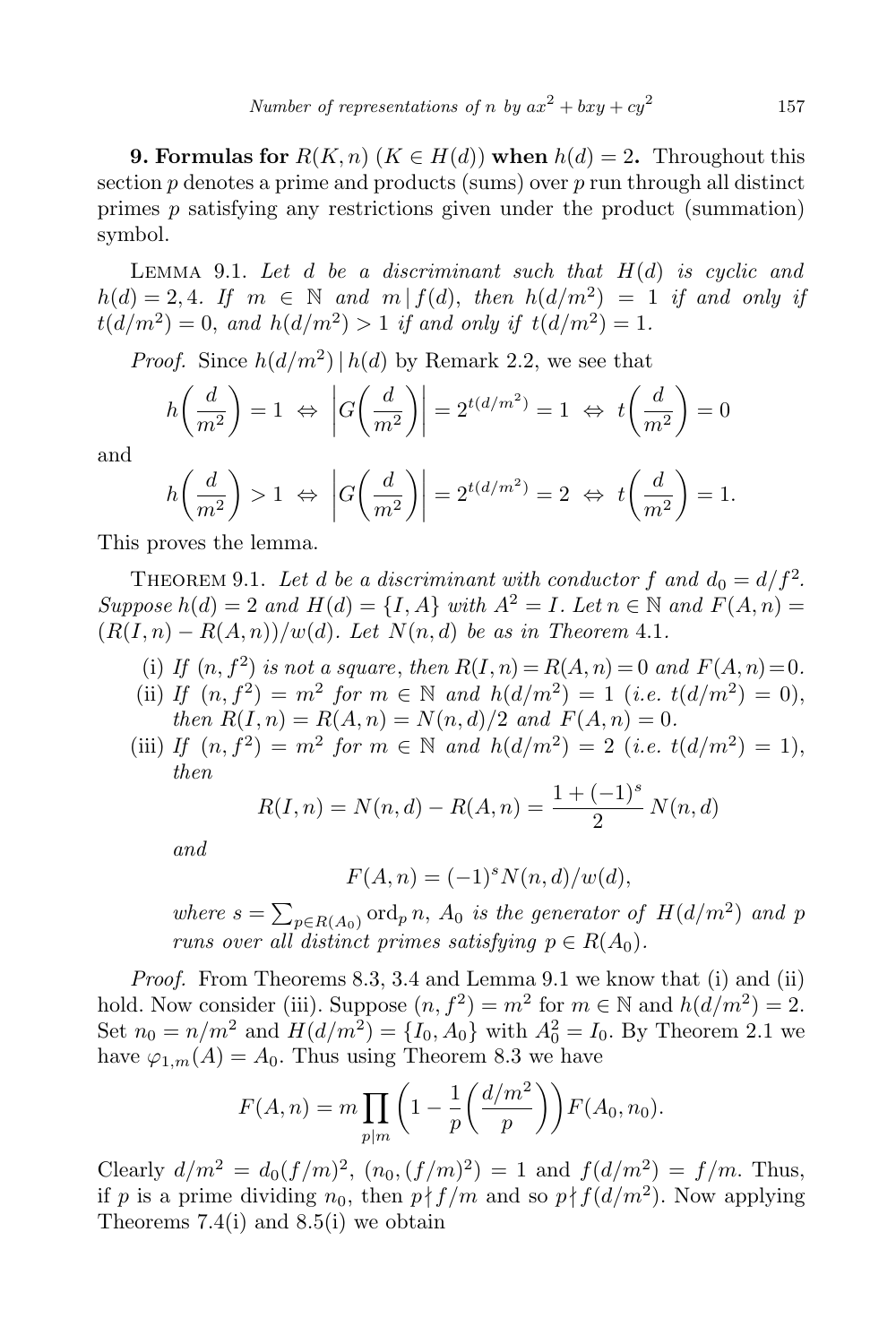$$
F(A_0, n_0) = \prod_p F(A_0, p^{\text{ord}_p n_0})
$$
  
= 
$$
\prod_{p|d_0, p \in R(A_0)} (-1)^{\text{ord}_p n_0} \prod_{\substack{(\frac{d_0}{p})= -1}} \frac{1 + (-1)^{\text{ord}_p n_0}}{2}
$$
  

$$
\times \prod_{p\nmid d_0, p \in R(I_0)} (1 + \text{ord}_p n_0) \prod_{\substack{p\nmid d_0, p \in R(A_0)}} (-1)^{\text{ord}_p n_0} (1 + \text{ord}_p n_0)
$$
  
= 
$$
(-1)^s \prod_{\substack{(\frac{d_0}{p})= -1}} \frac{1 + (-1)^{\text{ord}_p n}}{2} \prod_{\substack{(\frac{d_0}{p})= 1}} (1 + \text{ord}_p n_0),
$$

where  $p$  runs over all distinct prime divisors of  $n_0$ . Now combining the above with Lemma 9.1 and Theorem 4.1 yields  $F(A, n) = (-1)^s N(n, d)/w(d)$ . Note that  $R(I, n) = (N(n, d) + w(d)F(A, n))/2$  and  $R(A, n) = (N(n, d)$  $w(d)F(A,n)/2$ . We then obtain the remaining result for  $R(I,n)$  and *R*(*A, n*). The proof is now complete.

Let *d* be a discriminant such that  $h(d) = 2$ . For  $d > 0$ , from [B, p. 31] we know that  $h(d) = 2$  for  $d = 12, 21, 24, 28, 32, 33, 40, 44, 45, 48, \ldots$  It seems that there are infinitely many positive discriminants *d* such that  $h(d) = 2$ .

Now we illustrate that there are exactly 29 negative discriminants *d* with  $h(d) = 2$ . We first recall that if  $D < 0$  is a fundamental discriminant, then  $h(D) = 1 \Leftrightarrow D = -3, -4, -7, -8, -11, -19, -43, -67, -163$ 

and

(9.2) 
$$
h(D) = 2 \Leftrightarrow D = -15, -20, -24, -35, -40, -51, -52, -88, -91, -115, -123, -148, -187, -232, -235, -267, -403, -427,
$$

see for example [C, p. 234]. From [Cox, p. 149] we also know that if  $d < 0$ is a discriminant, then

(9.3) 
$$
h(d) = 1 \Leftrightarrow d = -3, -4, -7, -8, -11, -12, -16, -19, -27, -28, -43, -67, -163.
$$

We now determine those discriminants  $d < 0$  such that  $h(d) = 2$ . Suppose  $d < 0$  is a discriminant with conductor  $f$  and  $d_0 = d/f^2$ . By (9.2), it suffices to determine those discriminants  $d < 0$  with  $h(d) = 2$  and  $f > 1$ . Since  $h(d) = 2$  we have  $d < -4$  and so  $w(d) = 2$ . By Lemma 3.5 we obtain

(9.4) 
$$
f \prod_{p \mid f} \left( 1 - \frac{1}{p} \left( \frac{d_0}{p} \right) \right) = \frac{w(d_0)}{h(d_0)} = \begin{cases} 6 & \text{if } d_0 = -3, \\ 4 & \text{if } d_0 = -4, \\ 2 & \text{if } d_0 < -4 \text{ and } h(d_0) = 1, \\ 1 & \text{if } h(d_0) = 2. \end{cases}
$$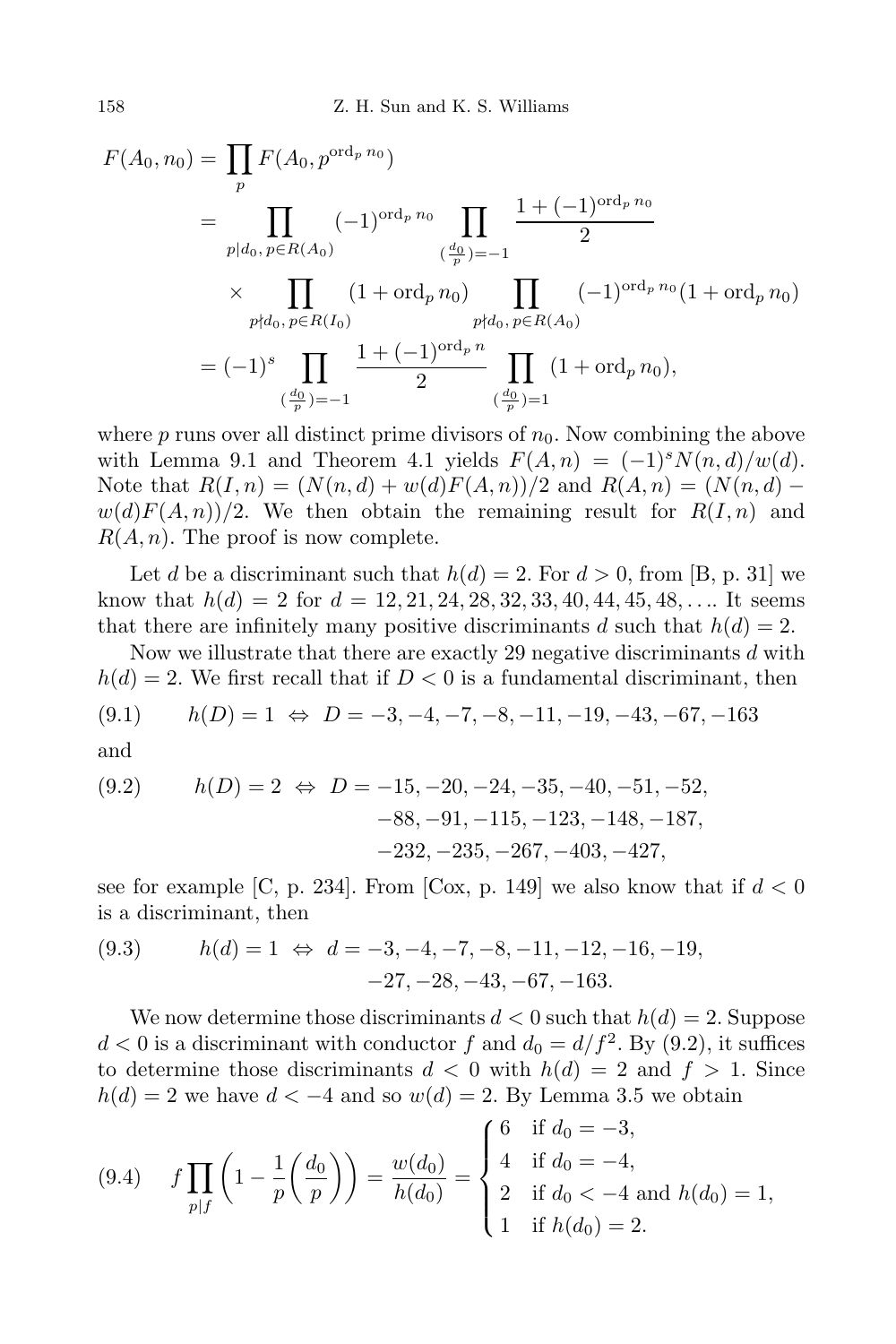From this we see that  $d_0 = -3$  implies  $f = 4, 5, 7$  and so  $d = -48, -75, -147$ , and  $d_0 = -4$  implies  $f = 3, 4, 5$  and so  $d = -36, -64, -100$ . If  $d_0 < -4$  and *h*(*d*<sub>0</sub>) = 1, then *f* = 2, 3, 4 and *d*<sub>0</sub> satisfies 2  $| d_0, d_0 \equiv 1 \pmod{3}$ ,  $d_0 \equiv 1 \pmod{8}$ according as  $f = 2, 3, 4$ . Since  $d_0 < -4$  and  $h(d_0) = 1$  if and only if  $d_0 =$ *−*7*, −*8*, −*11*, −*19*, −*43*, −*67*, −*163 we must have *d* = *−*32*, −*72*, −*99*, −*112. Now suppose  $h(d_0) = 2$ . Then  $d_0$  is given by (9.2). If  $h(d_0) = 2$  and  $f > 1$ , we must have  $f = 2$  and  $d_0 \equiv 1 \pmod{8}$ . This yields  $d_0 = -15$  and so  $d = -60$ . Thus there are exactly 29 values of  $d < 0$  such that  $h(d) = 2$ .

| d       | $\overline{I}$ | Conditions for $p \in R(I)$                                 | $\boldsymbol{A}$ | Conditions for $p \in R(A)$                                               |
|---------|----------------|-------------------------------------------------------------|------------------|---------------------------------------------------------------------------|
| $-15$   | [1, 1, 4]      | $p\equiv 1,4\mbox{ (mod }15)$                               | [2, 1, 2]        | $p = 3, 5, p \equiv 2, 8 \pmod{15}$                                       |
| $-20$   | [1, 0, 5]      | $p = 5, p \equiv 1,9 \pmod{20}$                             | [2, 2, 3]        | $p = 2, p \equiv 3, 7 \pmod{20}$                                          |
| $-24$   | [1, 0, 6]      | $p \equiv 1, 7 \pmod{24}$                                   | [2,0,3]          | $p = 2, 3, p \equiv 5, 11 \pmod{24}$                                      |
| $-32$   | [1, 0, 8]      | $p \equiv 1 \pmod{8}$                                       | [3, 2, 3]        | $p \equiv 3 \pmod{8}$                                                     |
| $-35$   | [1, 1, 9]      | $(\frac{p}{5}) = (\frac{p}{7}) = 1$                         | [3, 1, 3]        | $p = 5, 7, (\frac{p}{5}) = (\frac{p}{7}) = -1$                            |
| $-36\,$ | [1, 0, 9]      | $p \equiv 1 \pmod{12}$                                      | [2, 2, 5]        | $p = 2, p \equiv 5 \pmod{12}$                                             |
| $-40$   | [1, 0, 10]     | $\left(\frac{-2}{p}\right) = \left(\frac{p}{5}\right) = 1$  | [2, 0, 5]        | $p=2,5, \ \left(\frac{-2}{p}\right)=\left(\frac{p}{5}\right)=-1$          |
| $-48$   | [1, 0, 12]     | $p \equiv 1 \pmod{12}$                                      | [3, 0, 4]        | $p = 3, p \equiv 7 \pmod{12}$                                             |
| $-51\,$ | [1, 1, 13]     | $(\frac{p}{3})=(\frac{p}{17})=1$                            | [3, 3, 5]        | $p = 3, 17, \left(\frac{p}{3}\right) = \left(\frac{p}{17}\right) = -1$    |
| $-52$   | [1, 0, 13]     | $p=13, \; \left(\frac{-1}{p}\right)=(\frac{p}{13})=1$       | [2, 2, 7]        | $p=2, \ \left(\frac{-1}{p}\right)=\left(\frac{p}{13}\right)=-1$           |
| $-60$   | [1, 0, 15]     | $p \equiv 1, 19 \pmod{30}$                                  | [3, 0, 5]        | $p = 3, 5, p \equiv 17, 23 \pmod{30}$                                     |
| $-64$   | [1, 0, 16]     | $p \equiv 1 \pmod{8}$                                       | [4, 4, 5]        | $p \equiv 5 \pmod{8}$                                                     |
| $-72$   | [1, 0, 18]     | $p \equiv 1, 19 \pmod{24}$                                  | [2, 0, 9]        | $p = 2, p \equiv 11, 17 \pmod{24}$                                        |
| $-75$   | [1, 1, 19]     | $p \equiv 1,4 \pmod{15}$                                    | [3, 3, 7]        | $p = 3, p \equiv 7, 13 \pmod{15}$                                         |
| $-88$   | [1, 0, 22]     | $\left(\frac{2}{p}\right) = \left(\frac{p}{11}\right) = 1$  | [2, 0, 11]       | $p = 2, 11, \left(\frac{2}{p}\right) = \left(\frac{p}{11}\right) = -1$    |
| $-91$   | [1, 1, 23]     | $(\frac{p}{7})=(\frac{p}{13})=1$                            | [5, 3, 5]        | $p = 7,13, \left(\frac{p}{7}\right) = \left(\frac{p}{13}\right) = -1$     |
| $-99\,$ | [1, 1, 25]     | $\left(\frac{p}{3}\right) = \left(\frac{p}{11}\right) = 1$  | [5, 1, 5]        | $p = 11, \left(\frac{p}{3}\right) = -\left(\frac{p}{11}\right) = -1$      |
| $-100$  | [1, 0, 25]     | $p \equiv 1,9 \pmod{20}$                                    | [2, 2, 13]       | $p = 2, p \equiv 13, 17 \pmod{20}$                                        |
| $-112$  | [1, 0, 28]     | $\left(\frac{-1}{p}\right) = \left(\frac{p}{7}\right) = 1$  | [4, 0, 7]        | $p=7, \; \left(\frac{-1}{p}\right)=-(\frac{p}{7})=-1$                     |
| $-115$  | [1, 1, 29]     | $(\frac{p}{5}) = (\frac{p}{23}) = 1$                        | [5, 5, 7]        | $p = 5,23, \left(\frac{p}{5}\right) = \left(\frac{p}{23}\right) = -1$     |
| $-123$  | [1, 1, 31]     | $(\frac{p}{3})=(\frac{p}{41})=1$                            | [3, 3, 11]       | $p=3,41, \left(\frac{p}{3}\right)=(\frac{p}{41})=-1$                      |
| $-147$  | [1, 1, 37]     | $(\frac{p}{3})=(\frac{p}{7})=1$                             | [3, 3, 13]       | $p=3, \left(\frac{p}{3}\right) = -\left(\frac{p}{7}\right) = 1$           |
| $-148$  | [1, 0, 37]     | $p=37, \; \left(\frac{-1}{p}\right)=(\frac{p}{37})=1$       | [2, 2, 19]       | $p=2, \ \left(\frac{-1}{p}\right)=\left(\frac{p}{37}\right)=-1$           |
| $-187$  | [1, 1, 47]     | $\left(\frac{p}{11}\right) = \left(\frac{p}{17}\right) = 1$ | [7, 3, 7]        | $p = 11, 17, \left(\frac{p}{11}\right) = \left(\frac{p}{17}\right) = -1$  |
| $-232$  | [1, 0, 58]     | $\left(\frac{-2}{p}\right) = \left(\frac{p}{29}\right) = 1$ | [2, 0, 29]       | $p = 2, 29, \ \left(\frac{-2}{p}\right) = \left(\frac{p}{29}\right) = -1$ |
| $-235$  | [1, 1, 59]     | $\left(\frac{p}{5}\right) = \left(\frac{p}{47}\right) = 1$  | [5, 5, 13]       | $p=5,47, \left(\frac{p}{5}\right)=(\frac{p}{47})=-1$                      |
| $-267$  | [1, 1, 67]     | $(\frac{p}{3})=(\frac{p}{89})=1$                            | [3, 3, 23]       | $p = 3,89, \left(\frac{p}{3}\right) = \left(\frac{p}{89}\right) = -1$     |
| $-403$  | [1, 1, 101]    | $\left(\frac{p}{13}\right) = \left(\frac{p}{31}\right) = 1$ | [11, 9, 11]      | $p = 13,31, \left(\frac{p}{13}\right) = \left(\frac{p}{31}\right) = -1$   |
| $-427$  | [1, 1, 107]    | $\left(\frac{p}{7}\right) = \left(\frac{p}{61}\right) = 1$  | [7, 7, 17]       | $p = 7,61, \left(\frac{p}{7}\right) = \left(\frac{p}{61}\right) = -1$     |

**Table 9.1**

LEMMA 9.2. Let  $d < 0$  be a discriminant. Then  $h(d) = 2$  if and only *if d is one of the* 29 *numbers listed in Table* 9.1*. If*  $h(d) = 2$  *and*  $H(d) =$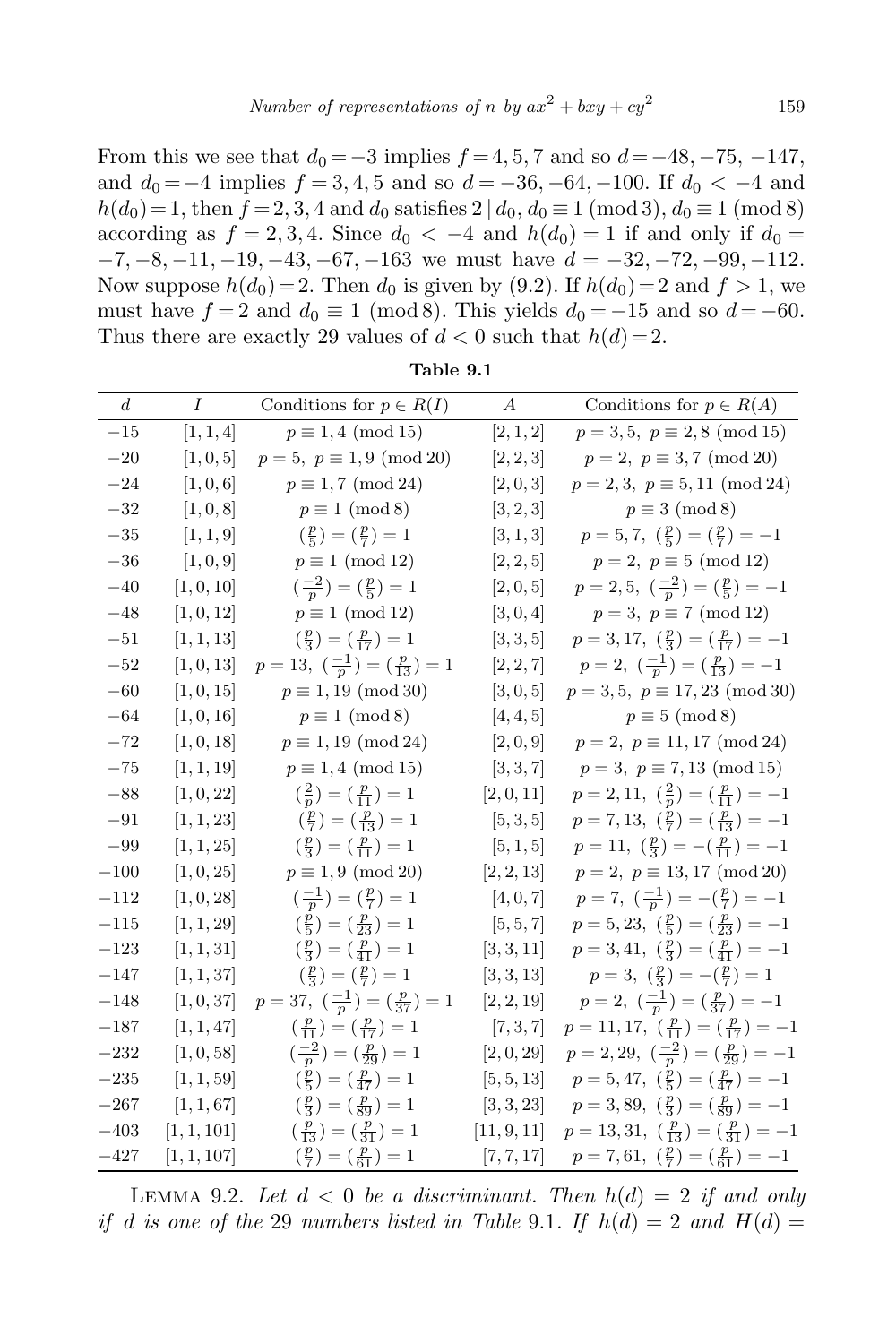${I, A}$  *with*  $A^2 = I$ *, then I and A are given by Table* 9*.*1*, and a prime p is represented by I or A depending on the corresponding congruence conditions in Table* 9*.*1*.*

THEOREM 9.2. Let  $d < 0$  be a discriminant with conductor f and  $d_0 =$  $d/f^2$ *. Suppose*  $h(d) = 2$ ,  $H(d) = \{I, A\}$ ,  $n \in \mathbb{N}$  and  $F(A, n) = (R(I, n) - R(I))$ *R*(*A, n*))*/*2*.*

- (i) If there is a prime p with  $2 \nmid \text{ord}_p n$  and  $\left(\frac{d_0}{p}\right) = -1$ , then  $F(A, n) = 0$ .
- (ii) *Suppose*  $d = -60$  *and*  $\left(\frac{-15}{p}\right) = 0, 1$  *for every prime p with*  $2 \nmid \text{ord}_p n$ *. Assume*  $n = 3^{\alpha} n_0 (3 \nmid n_0)$ *. Then*

$$
F(A, n) = F([3, 0, 5], n)
$$
  
= 
$$
\begin{cases} (-1)^{\alpha} \left(\frac{n_0}{3}\right) \prod_{\left(-\frac{15}{p}\right)=1} (1 + \text{ord}_p n) & \text{if } 2 \nmid n, \\ (-1)^{\alpha} \left(\frac{n_0}{3}\right) \prod_{\left(-\frac{15}{p}\right)=1} \left(1 + \text{ord}_p \frac{n}{4}\right) & \text{if } 4 \mid n, \\ 0 & \text{if } 2 \mid n. \end{cases}
$$

(iii) Suppose  $d \neq -60$  and  $\left(\frac{d_0}{p}\right) = 0, 1$  for every prime p with  $2 \nmid \text{ord}_p n$ . *Then*

$$
F(A, n) = \begin{cases} \chi(n, d) \prod_{(\frac{d_0}{p})=1} (1 + \text{ord}_p n) & \text{if } (n, f) = 1, \\ 0 & \text{if } (n, f) > 1, \end{cases}
$$

*where*  $\chi(n, d)$  *is given by Table* 9.2*.* 

| Table 9.2 |  |
|-----------|--|
|           |  |

| d     |                | f $\chi(n,d)$ $((n,f)=1)$                                           | d      | f            | $\chi(n,d)$ $((n,f)=1)$                                              |
|-------|----------------|---------------------------------------------------------------------|--------|--------------|----------------------------------------------------------------------|
| $-15$ |                | 1 $(-1)^{\alpha}(\frac{n_0}{3})$ $(n = 3^{\alpha}n_0, 3 \nmid n_0)$ | $-91$  | 1            | $(-1)^{\alpha}(\frac{n_0}{7})$ $(n = 7^{\alpha}n_0, 7 \nmid n_0)$    |
| $-20$ | 1              | $\left(\frac{n_0}{5}\right)$ $(n = 5^{\alpha}n_0, 5 \nmid n_0)$     | $-99$  | 3            | $\left(\frac{n}{3}\right)$                                           |
| $-24$ | 1              | $(-1)^{\alpha}(\frac{n_0}{3})$ $(n = 3^{\alpha}n_0, 3 \nmid n_0)$   | $-100$ | 5            | $\left(\frac{n}{5}\right)$                                           |
| $-32$ | $\overline{2}$ | $\left(\frac{-1}{n}\right)$                                         | $-112$ | 4            | $\left(\frac{-1}{n}\right)$                                          |
| $-35$ |                | 1 $(-1)^{\alpha}(\frac{n_0}{5})$ $(n = 5^{\alpha}n_0, 5 \nmid n_0)$ | $-115$ | -1           | $(-1)^{\alpha}(\frac{n_0}{5})$ $(n = 5^{\alpha}n_0, 5 \nmid n_0)$    |
| $-36$ | 3              | $\left(\frac{n}{3}\right)$                                          | $-123$ | 1            | $(-1)^{\alpha}(\frac{n_0}{3})$ $(n = 3^{\alpha}n_0, 3 \nmid n_0)$    |
| $-40$ | $\mathbf{1}$   | $(-1)^{\alpha}(\frac{n_0}{5})$ $(n = 5^{\alpha}n_0, 5 \nmid n_0)$   | $-147$ | -7           | $\left(\frac{n}{7}\right)$                                           |
| $-48$ | $\overline{4}$ | $\left(\frac{-1}{n}\right)$                                         | $-148$ | $\mathbf{1}$ | $(-1)^{\alpha + \frac{n_0-1}{2}}$ $(n = 2^{\alpha}n_0, 2 \nmid n_0)$ |
| $-51$ | 1              | $(-1)^{\alpha}(\frac{n_0}{3})$ $(n=3^{\alpha}n_0,3 \nmid n_0)$      | $-187$ | 1            | $(-1)^{\alpha}(\frac{n_0}{11})$ $(n = 11^{\alpha}n_0, 11 \nmid n_0)$ |
| $-52$ | 1              | $\left(\frac{n_0}{13}\right)$ $(n = 13^{\alpha}n_0, 13 \nmid n_0)$  | $-232$ | 1            | $(-1)^{\alpha}(\frac{-2}{n_0})$ $(n=2^{\alpha}n_0,2 \nmid n_0)$      |
| $-64$ | 4              | $\left(\frac{n}{2}\right)$                                          | $-235$ | <sup>1</sup> | $(-1)^{\alpha}(\frac{n_0}{5})$ $(n = 5^{\alpha}n_0, 5 \nmid n_0)$    |
| $-72$ | 3              | $\left(\frac{n}{3}\right)$                                          | $-267$ |              | 1 $(-1)^{\alpha}(\frac{n_0}{3})$ $(n = 3^{\alpha}n_0, 3 \nmid n_0)$  |
| $-75$ | 5              | $\left(\frac{n}{5}\right)$                                          | $-403$ | 1            | $(-1)^{\alpha}(\frac{n_0}{13})$ $(n = 13^{\alpha}n_0, 13 \nmid n_0)$ |
| $-88$ | 1              | $(-1)^{\alpha}(\frac{2}{n_0})$ $(n = 2^{\alpha}n_0, 2 \nmid n_0)$   | $-427$ | 1            | $(-1)^{\alpha}(\frac{n_0}{7})$ $(n = 7^{\alpha}n_0, 7 \nmid n_0)$    |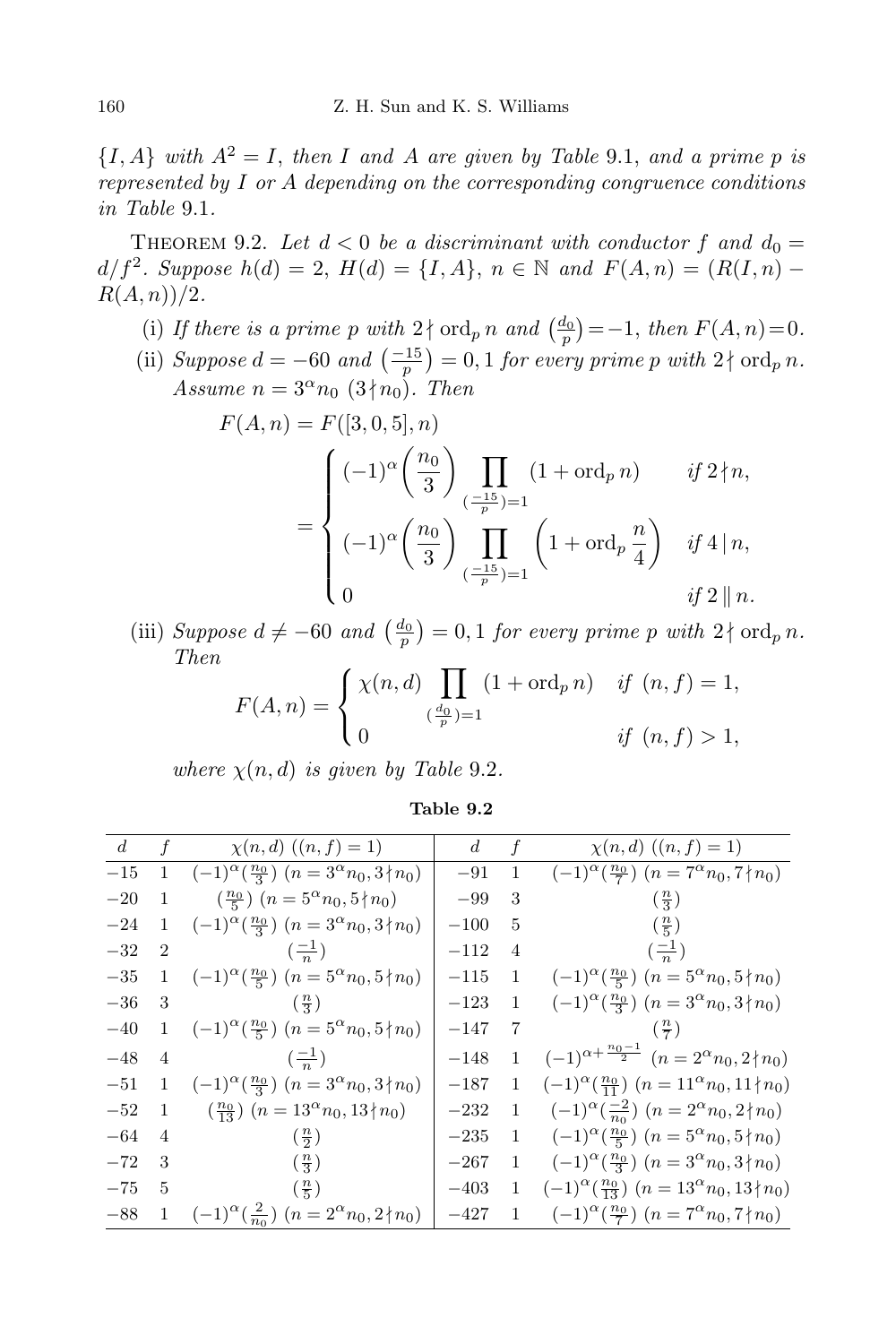Number of representations of n by 
$$
ax^2 + bxy + cy^2
$$
 161

*Proof.* From Remark 7.1 we see that (i) holds. From now on suppose  $(\frac{d_0}{p}) = 0, 1$  for every prime *p* with  $2 \nmid \text{ord}_p n$ . Let us consider (ii). Assume  $d = -60$  and  $n = 3^{\alpha}n_0$  (3 ∤ *n*<sub>0</sub>). Clearly  $d_0 = -15$ ,  $f = 2$ ,  $I = [1, 0, 15]$ ,  $A = \begin{bmatrix} 3, 0, 5 \end{bmatrix}$  and  $(n, f^2) = (n, 4) = 1, 2, 4$ . If  $2 \parallel n$ , then  $(n, f^2) = 2$  and so  $F(A, n) = 0$  by Theorem 9.1. If  $2 \nmid n$ , then  $(n, f^2) = 1$ . Putting  $m = 1$ ,  $d_0 = -15$  and  $A = \begin{bmatrix} 3, 0, 5 \end{bmatrix}$  in Theorem 9.1(iii) we obtain

$$
F(A, n) = (-1)^{\sum_{p \in R([3,0,5])} \text{ord}_p n} \prod_{\substack{(-1.5) \\ (-\frac{1}{p}) = 1}} (1 + \text{ord}_p n).
$$

For any odd prime *p*, clearly  $p \in R([3, 0, 5])$  if and only if  $p = 3, 5$  or  $p \equiv 2,8 \pmod{15}$  (see Table 9.1). Since  $\left(\frac{-15}{p}\right) = -1$  implies 2 | ord<sub>*p*</sub> *n* and  $\left(\frac{-15}{p}\right) = 0, 1$  if and only if  $p = 3, 5$  or  $p \equiv 1, 2, 4, 8 \pmod{15}$ , we see that

$$
n_0 = N^2 \prod_{p \equiv 1,4 \pmod{15}} p^{\text{ord}_p n} \prod_{p \equiv 2,5,8 \pmod{15}} p^{\text{ord}_p n},
$$

where *N* is an integer coprime to 15. So

$$
n_0 \equiv 1 \pmod{3} \Leftrightarrow \sum_{p \equiv 2,5,8 \pmod{15}} \text{ord}_p \, n \equiv 0 \pmod{2}.
$$

Hence

$$
(-1)^{\alpha} \left(\frac{n_0}{3}\right) = (-1)^{\sum_{p \equiv 2,3,5,8 \pmod{15}} \text{ord}_p n} = (-1)^{\sum_{p \in R([3,0,5])} \text{ord}_p n}.
$$

Therefore,

$$
F(A, n) = (-1)^{\alpha} \left(\frac{n_0}{3}\right) \prod_{\left(\frac{-15}{p}\right) = 1} (1 + \operatorname{ord}_p n).
$$

If  $4 | n$ , then  $(n, f^2) = 4$ . Since  $H(-15) = \{ [1, 1, 4], [2, 1, 2] \}$  and  $p ∈$ *R*([2, 1, 2]) if and only if  $p = 3, 5$  or  $p \equiv 2, 8 \pmod{15}$  by Table 9.1, putting  $m = 2$  in Theorem 9.1(iii) and applying the above we find

$$
F(A, n) = (-1)^{\sum_{p \in R([2,1,2])} \text{ord}_p n} \cdot 2\left(1 - \frac{1}{2}\left(\frac{-15}{2}\right)\right) \prod_{\substack{(-\frac{15}{p})=1}} \left(1 + \text{ord}_p \frac{n}{4}\right)
$$
  
=  $(-1)^{\sum_{p \equiv 2,3,5,8 \pmod{15}} \text{ord}_p n} \prod_{\substack{(-\frac{15}{p})=1}} \left(1 + \text{ord}_p \frac{n}{4}\right)$   
=  $(-1)^{\alpha} \left(\frac{n_0}{3}\right) \prod_{\substack{(-\frac{15}{p})=1}} \left(1 + \text{ord}_p \frac{n}{4}\right).$ 

This proves (ii).

Now we consider (iii). Assume  $d \neq -60$ . If  $(n, f^2)$  is not a square, then  $F(A, n) = 0$  by Theorem 9.1(i). If  $(n, f^2) = m^2$  for  $m \in \{2, 3, 4, ...\}$ , from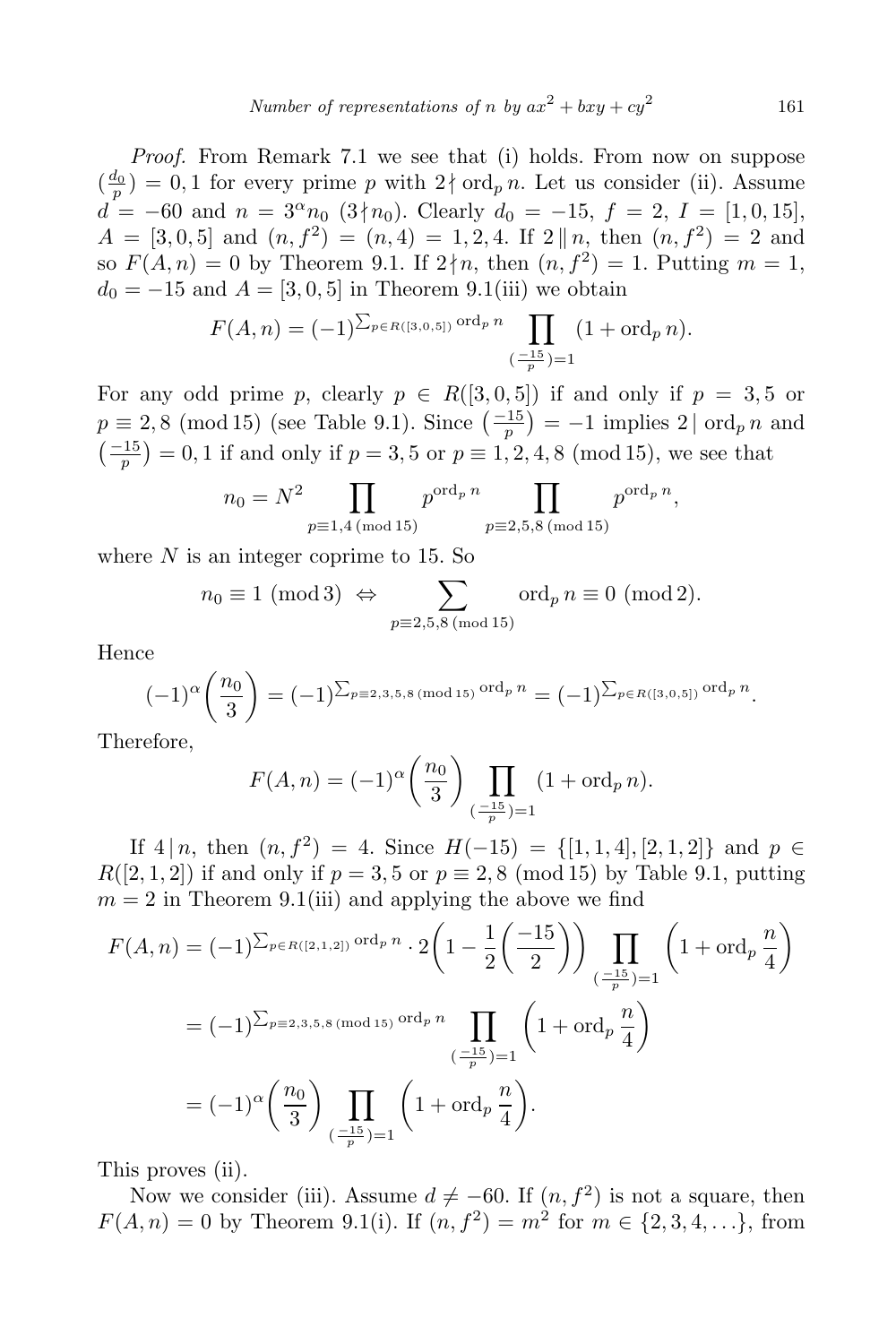Table 9.2 and (9.3) we see that  $h(d/m^2) = 1$  and thus  $F(A, n) = 0$  by Theorem 9.1(ii). Hence, if  $(n, f) > 1$  (i.e.  $(n, f^2) > 1$ ), then  $F(A, n) = 0$ . Now suppose  $(n, f) = 1$ . By Theorem 9.1(iii) we have

$$
F(A, n) = (-1)^{\sum_{p \in R(A)} \text{ord}_p n} \prod_{\left(\frac{d_0}{p}\right) = 1} (1 + \text{ord}_p n).
$$

Thus it suffices to show that

(9.5) 
$$
\chi(n, d) = (-1)^{\sum_{p \in R(A)} \text{ord}_p n}.
$$

For a prime *p*,  $p | (d, n)$  implies  $p \nmid f$  since  $(n, f) = 1$ . So  $p \in R(I)$  or  $p \in R(A)$  by Corollary 4.2. As  $(n, f) = 1$  and  $2 | \text{ord}_p n$  when  $\left(\frac{d}{p}\right)$  $\left(\frac{a}{p}\right) = -1$  we see that

(9.6) 
$$
n = N^2 \prod_{p \in R(I)} p^{\text{ord}_p n} \prod_{p \in R(A)} p^{\text{ord}_p n},
$$

where  $N = \prod_{(\frac{d}{p})=-1} p^{(\text{ord}_p n)/2}$  is an integer coprime to *d*.

For  $d \in \{-15, -20, -24, -35, -36, -40, -51, -52, -64, -72, -75, -91,$ *−*99*, −*100*, −*115*, −*123*, −*147*, −*187*, −*235*, −*267*, −*403*, −*427*}*, by Table 9.1 we can select a prime divisor *q* of *d* such that for any prime  $p \neq q$ ,

$$
p \in R(A) \Rightarrow \left(\frac{p}{q}\right) = -1
$$
 and  $p \in R(I) \Rightarrow \left(\frac{p}{q}\right) = 1.$ 

Assume  $n = q^{\alpha} n_0 (q \nmid n_0)$ . Since

$$
n_0 = N^2 \prod_{\substack{p \in R(I) \\ p \neq q}} p^{\text{ord}_p n} \prod_{\substack{p \in R(A) \\ p \neq q}} p^{\text{ord}_p n},
$$

we see that

$$
\left(\frac{n_0}{q}\right) = \left(\frac{N^2}{q}\right) \prod_{\substack{p \in R(I) \\ p \neq q}} \left(\frac{p}{q}\right)^{\text{ord}_p n} \prod_{\substack{p \in R(A) \\ p \neq q}} \left(\frac{p}{q}\right)^{\text{ord}_p n}
$$

$$
= \prod_{\substack{p \in R(A) \\ p \neq q}} (-1)^{\text{ord}_p n} = (-1)^{\sum_{p \in R(A), p \neq q} \text{ord}_p n}.
$$

Thus

$$
(-1)^{\sum_{p \in R(A)} \text{ord}_p n} = \begin{cases} (-1)^{\alpha} \left(\frac{n_0}{q}\right) & \text{if } q \in R(A), \\ \left(\frac{n_0}{q}\right) & \text{if } q \notin R(A). \end{cases}
$$

This together with Tables 9.1 and 9.2 shows that (9.5) holds.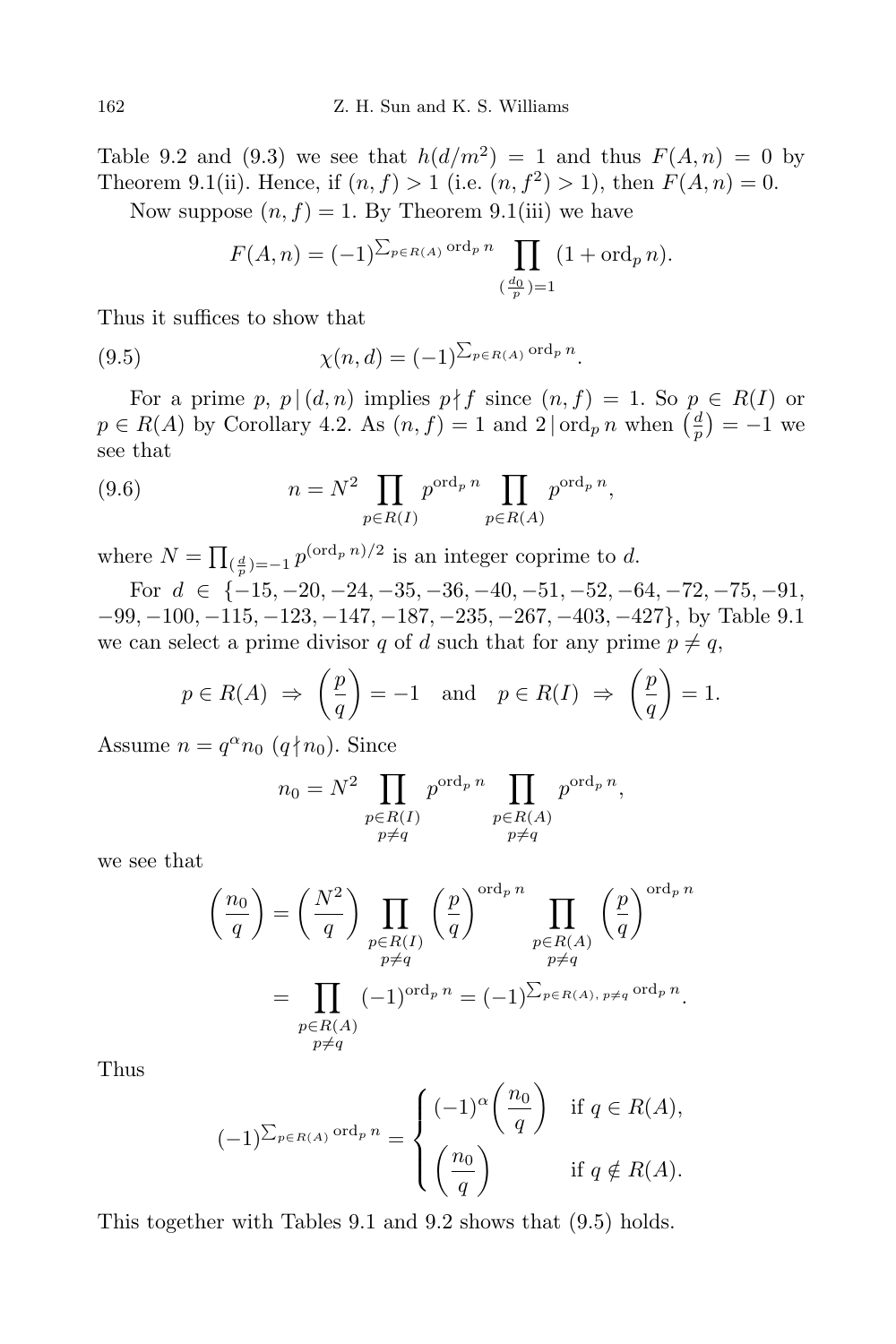If *d* ∈ { $-32, -48, -112$ }, then *f* = 2 or 4 and so 2∤*n*. From Table 9.1 and (9.6) we see that

$$
n = N2 \prod_{\substack{p \in R(I) \\ p \equiv 1 \pmod{4}}} p^{\text{ord}_p n} \prod_{\substack{p \in R(A) \\ p \equiv 3 \pmod{4}}} p^{\text{ord}_p n}.
$$

Therefore,  $(n-1)/2 \equiv \sum_{p \in R(A)} \text{ord}_p n \pmod{2}$ . This yields (9.5).

If *d* ∈ {−88*,* −148*,* −232} and *n* =  $2^{\alpha}n_0$  (2∤*n*<sub>0</sub>), by Table 9.1 and (9.6) we have  $2 \in R(A)$  and

$$
(-1)^{\sum_{p \in R(A)} \text{ord}_p n} = (-1)^{\alpha + \sum_{p \in R(A)} \text{ord}_p n_0} = \begin{cases} (-1)^{\alpha} \left(\frac{2}{n_0}\right) & \text{if } d = -88, \\ (-1)^{\alpha} \left(\frac{-1}{n_0}\right) & \text{if } d = -148, \\ (-1)^{\alpha} \left(\frac{-2}{n_0}\right) & \text{if } d = -232. \end{cases}
$$

By the above, (9.5) holds and so (iii) is proved. Hence the proof is now complete.

THEOREM 9.3. Let  $d < 0$  be a discriminant with conductor f and  $d_0 =$ *d*/*f*<sup>2</sup>*. Suppose h*(*d*) = 2, *H*(*d*) = {*I, A*} *and*  $n \in \mathbb{N}$ *.* 

- (i) If there is a prime p such that  $2 \nmid \text{ord}_p n$  and  $\left(\frac{d_0}{p}\right) = -1$ , then  $R(I, n) = R(A, n) = 0.$
- (ii) *Suppose*  $d = -60$  *and*  $\left(\frac{-15}{p}\right) = 0, 1$  *for every prime p with*  $2 \nmid \text{ord}_p n$ *. Assume*  $n = 3^{\alpha}n_0$  (3  $\nmid n_0$ )*. Then*

$$
\int \left(1+(-1)^{\alpha}\left(\frac{n_0}{3}\right)\right) \prod_{\left(\frac{-15}{p}\right)=1} (1+\text{ord}_p n) \quad \text{if } 2 \nmid n,
$$

$$
R([1, 0, 15], n) = \begin{cases} \left(1 + (-1)^{\alpha} \left(\frac{n_0}{3}\right)\right) \prod_{\left(\frac{-15}{p}\right) = 1} \left(1 + \text{ord}_p \frac{n}{4}\right) & \text{if } 4 \mid n, \\ 0 & \text{if } 2 \parallel n \end{cases}
$$

*and*

$$
\left\{\left(1-(-1)^{\alpha}\left(\frac{n_0}{3}\right)\right)\prod_{\left(\frac{-15}{p}\right)=1}(1+\text{ord}_p\,n)\right\}\quad\text{if }2\nmid n,
$$

$$
R([3,0,5],n) = \left\{ \left(1 - (-1)^{\alpha} \left(\frac{n_0}{3}\right)\right) \prod_{\left(\frac{-15}{p}\right)=1} \left(1 + \text{ord}_p \frac{n}{4}\right) \text{ if } 4 \mid n, \right\}
$$
  
0  
if  $2 \parallel n$ .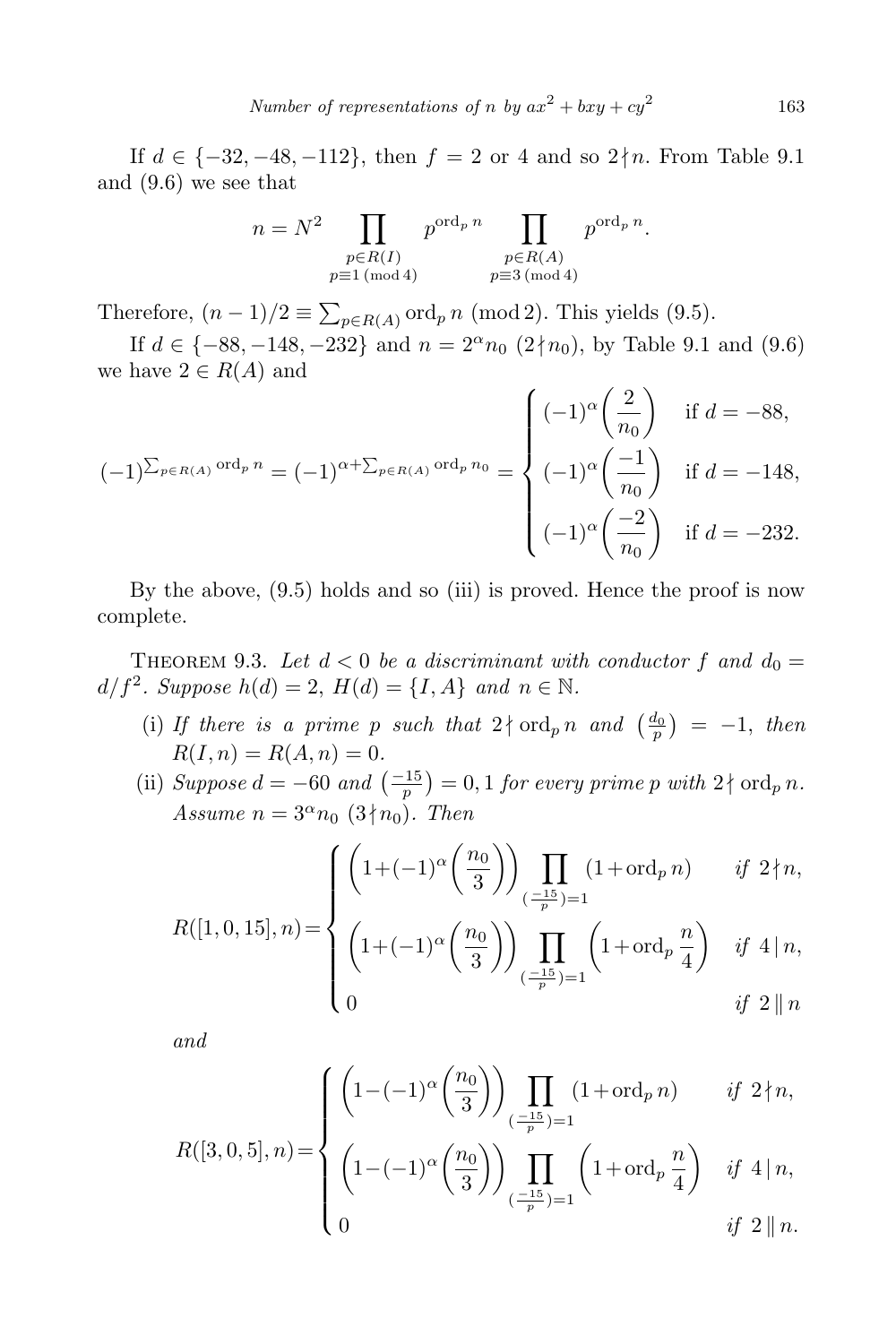(iii) Suppose  $d \neq -60$  and  $\left(\frac{d_0}{p}\right) = 0, 1$  for every prime p with  $2 \nmid \text{ord}_p n$ . *Then*

$$
R(I,n) = \begin{cases} (1 + \chi(n,d)) \prod_{(\frac{d_0}{p})=1} (1 + \text{ord}_p n) & \text{if } (n, f) = 1, \\ w \left(\frac{d}{m^2}\right) \prod_{(\frac{d_0}{p})=1} \left(1 + \text{ord}_p \frac{n}{m^2}\right) & \text{if } (n, f^2) = m^2 \text{ for } m \in \{2, 3, 4, \ldots\}, \\ 0 & \text{if } (n, f^2) \text{ is not a square} \end{cases}
$$

*and*

$$
R(A, n) = \begin{cases} (1 - \chi(n, d)) \prod_{\substack{(\frac{d_0}{p}) = 1}} (1 + \text{ord}_p n) & \text{if } (n, f) = 1, \\ w \left(\frac{d}{m^2}\right) \prod_{\substack{(\frac{d_0}{p}) = 1}} \left(1 + \text{ord}_p \frac{n}{m^2}\right) & \text{if } (n, f^2) = m^2 \text{ for } m \in \{2, 3, 4, \ldots\}, \\ 0 & \text{if } (n, f^2) \text{ is not a square,} \end{cases}
$$

*where*  $\chi(n, d)$  *is given by Table* 9.2*.* 

*Proof.* As  $N(n, d) = R(I, n) + R(A, n)$  and  $F(A, n) = \frac{1}{2}(R(I, n) - R(A, n))$ we have  $R(I, n) = \frac{1}{2}N(n, d) + F(A, n)$  and  $R(A, n) = \frac{1}{2}N(n, d) - F(A, n)$ . By Lemma 3.5, Table 9.2 and (9.3) we see that if  $m \in \mathbb{N}$  and  $m \mid f$ , then

$$
w(d) \cdot m \prod_{p|m} \left( 1 - \frac{1}{p} \left( \frac{d/m^2}{p} \right) \right)
$$
  
=  $\frac{h(d)w(d/m^2)}{h(d/m^2)} = \begin{cases} 2w(d/m^2) & \text{if } d \neq -60 \text{ and } m > 1, \\ w(d/m^2) = 2 & \text{if } d = -60 \text{ or } m = 1. \end{cases}$ 

Now combining the above with Theorems 4.1 and 9.2 yields the result.

## **10. Formulas for**  $R(K, n)$  ( $K \in H(d)$ ) when  $h(d) = 3$

THEOREM 10.1. Let *d* be a discriminant with conductor f and  $d_0 =$  $d/f^2$ *. Suppose*  $h(d) = 3$  *and*  $H(d) = \{I, A, A^2\}$  *with*  $A^3 = I$ *. Let*  $n \in \mathbb{N}$  *and*  $F(A, n) = (R(I, n) - R(A, n))/w(d)$ *. Let*  $N(n, d)$  *be as in Theorem* 4.1*.* 

- (i) If  $(n, f^2)$  is not a square, then  $R(I, n) = R(A, n) = R(A^2, n) =$  $F(A, n) = 0.$
- (ii) *If*  $(n, f^2) = m^2$  *for*  $m \in \mathbb{N}$  *and*  $h(d/m^2) = 1$ *, then*  $R(I, n) =$  $R(A, n) = R(A^2, n) = N(n, d)/3$  *and*  $F(A, n) = 0$ .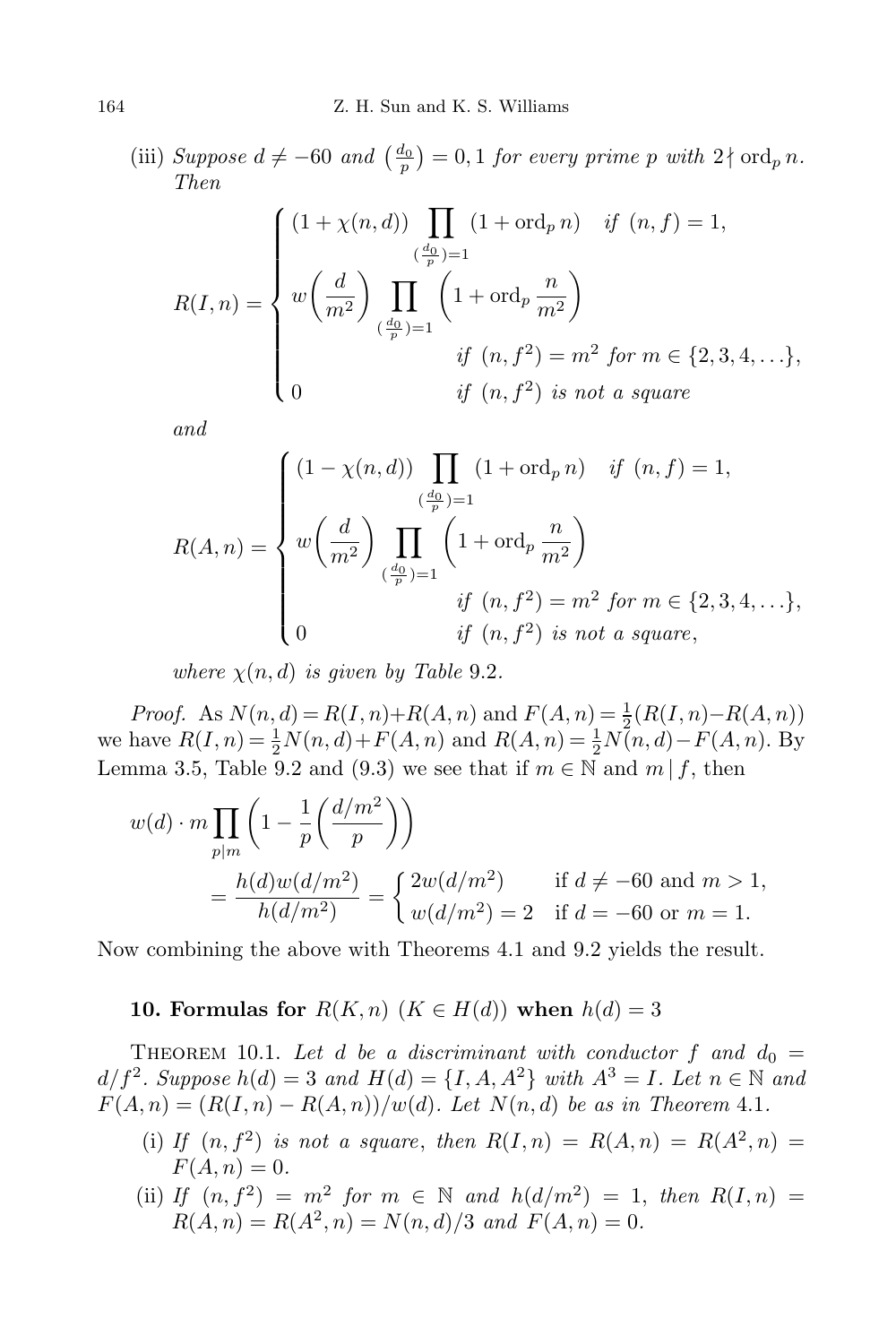(iii) *Suppose*  $(n, f^2) = m^2$  *for*  $m \in \mathbb{N}$  *and*  $h(d/m^2) = 3$ *. If there is a*  $\text{prime } p \text{ such that } \left( \frac{d_0}{p} \right) = -1 \text{ and } 2 \nmid \text{ord}_p n, \text{ then }$ 

$$
R(I, n) = R(A, n) = R(A^2, n) = F(A, n) = 0.
$$

 $df\left(\frac{d_0}{p}\right) = 0, 1$  *for every prime p with*  $2 \nmid \text{ord}_p n$ *, setting*  $n_0 = n/m^2$ *and*  $H(d/m^2) = \{I_0, A_0, A_0^2\}$  *with*  $A_0^3 = I_0$  *we then have* 

$$
F(A,n) = \begin{cases} (-1)^{\mu} \cdot m \prod_{p|m} \left( 1 - \frac{1}{p} \left( \frac{d/m^2}{p} \right) \right) \prod_{\substack{p \in R(I_0) \\ p \nmid d_0}} (1 + \text{ord}_p n_0) \\ \text{if } q \notin R(A_0) \text{ for every prime } q \text{ with } 3 \mid (\text{ord}_q n_0 + 1), \\ 0 \quad \text{otherwise}, \end{cases}
$$

*where p runs over all distinct primes and*

$$
\mu = \sum_{\substack{p \in R(A_0) \\ \text{ord}_p \ n_0 \equiv 1 \ (\text{mod } 3)}} 1.
$$

*Moreover* , *we have*

 $R(I, n) = (N(n, d) + 2w(d)F(A, n))/3$ 

*and*

$$
R(A, n) = (N(n, d) - w(d)F(A, n))/3.
$$

*Proof.* From Remark 3.1 we know that  $R(A^2, n) = R(A^{-1}, n) = R(A, n)$ and so  $N(n, d) = R(I, n) + 2R(A, n)$ . As  $F(A, n) = (R(I, n) - R(A, n))/w(d)$ we then obtain  $R(I, n) = (N(n, d) + 2w(d)F(A, n))/3$  and  $R(A, n) = (N(n, d))$ *− w*(*d*)*F*(*A, n*))*/*3*.*

From Theorems 4.1, 8.3 and the above we know that (i) and (ii) hold. Now consider (iii). Suppose  $(n, f^2) = m^2$  for  $m \in \mathbb{N}$  and  $h(d/m^2) = 3$ . If there is a prime *p* such that  $\left(\frac{d_0}{p}\right) = -1$  and  $2 \nmid \text{ord}_p n$ , then  $N(n, d) = 0$  and so  $R(I, n) = R(A, n) = R(A^2, n) = F(A, n) = 0$ . Now suppose  $\left(\frac{d_0}{p}\right) = 0, 1$ for every prime *p* with  $2 \nmid \text{ord}_p n$ . Set  $n_0 = n/m^2$ . Note that  $\varphi_{1,m}(A) = A_0$ or  $A_0^{-1}$ . By Theorem 8.3 and Remark 7.1 we have

$$
F(A,n) = m \prod_{p|m} \left( 1 - \frac{1}{p} \left( \frac{d/m^2}{p} \right) \right) F(A_0, n_0),
$$

where *p* runs over all distinct prime divisors of *m*. Clearly

$$
\frac{d}{m^2} = d_0 \left(\frac{f}{m}\right)^2 \quad \text{and} \quad \left(n_0, \left(\frac{f}{m}\right)^2\right) = 1.
$$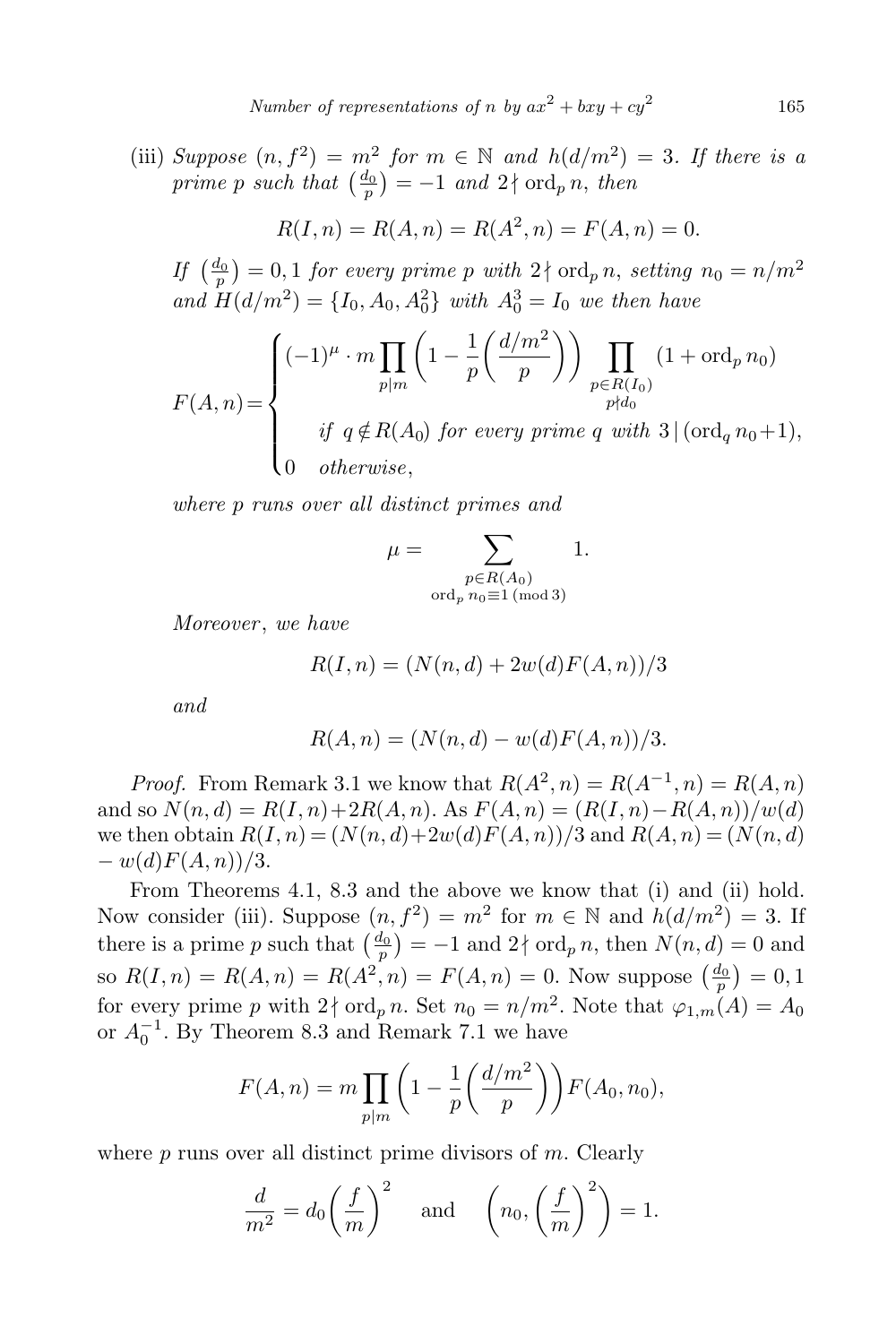If *p* is a prime such that  $p \mid n_0$ , then  $p \nmid \frac{f}{m}$  and so  $p \nmid f(d/m^2)$ . Now applying Theorems 7.4(i) and 8.6(i) we see that

$$
F(A_0, n_0) = \prod_{p|n_0} F(A_0, p^{\text{ord}_p n_0})
$$
  
= 
$$
\begin{cases} 0 & \text{if there is a prime } q \text{ such that } q \in R(A_0) \text{ and } 3 | (\text{ord}_q n_0 + 1), \\ (-1)^{\mu} \prod_{\substack{p \in R(I_0) \\ p \nmid d_0}} (1 + \text{ord}_p n_0) & \text{otherwise,} \end{cases}
$$

where  $p$  runs over all distinct prime divisors of  $n_0$ . Thus (iii) follows and the theorem is proved.

For negative discriminants *d* it is known (see for example [WH, Proposition, p. 132])

LEMMA 10.1. Let  $d < 0$  be a discriminant. Then  $h(d) = 3$  if and only if  $d = -23, -31, -44, -59, -76, -83, -92, -107, -108, -124, -139, -172,$  $-211, -243, -268, -283, -307, -331, -379, -499, -547, -643, -652, -883,$ *−*907*.*

For positive discriminants *d* we know that  $h(d) = 3$  for  $d = 148,229$ , 257*,* 404*, . . . .*

THEOREM 10.2. Let  $d < 0$  be a discriminant with conductor f. Suppose  $h(d) = 3$  *and*  $H(d) = \{I, A, A^2\}$  *with*  $A^3 = I$ *. Let*  $n \in \mathbb{N}$  *and*  $F(A, n) =$  $(R(I, n) - R(A, n))/2$ .

(i) If 
$$
(n, f) = 1
$$
, then

$$
F(A, n)
$$
  
= 
$$
\begin{cases} 0 & \text{if there is a prime } p \text{ such that } \left(\frac{d}{p}\right) = -1 \text{ and } 2 \nmid \text{ord}_p n, \\ 0 & \text{if there is a prime } p \text{ such that } p \in R(A) \text{ and } 3 \mid (1 + \text{ord}_p n), \\ (-1)^{\mu} \prod_{p \nmid d, p \in R(I)} (1 + \text{ord}_p n) & \text{otherwise,} \end{cases}
$$

*where in the product p runs over all distinct prime divisors of n and*

$$
\mu = \sum_{\substack{p \in R(A) \\ \text{ord}_p \ n \equiv 1 \text{ (mod 3)}}} 1.
$$

- (ii) *Suppose*  $(n, f) > 1$  *and*  $d \neq -92, -124$ *. Then*  $F(A, n) = 0$ *.*
- (iii) *Suppose*  $(n, f) > 1$  *and*  $d = -92, -124$ *. Then*  $I = [1, 0, -d/4]$  *and we may take*  $A = [3, 2, 8]$  *or*  $[5, 4, 7]$  *according as*  $d = -92$  *or*  $-124$ *.*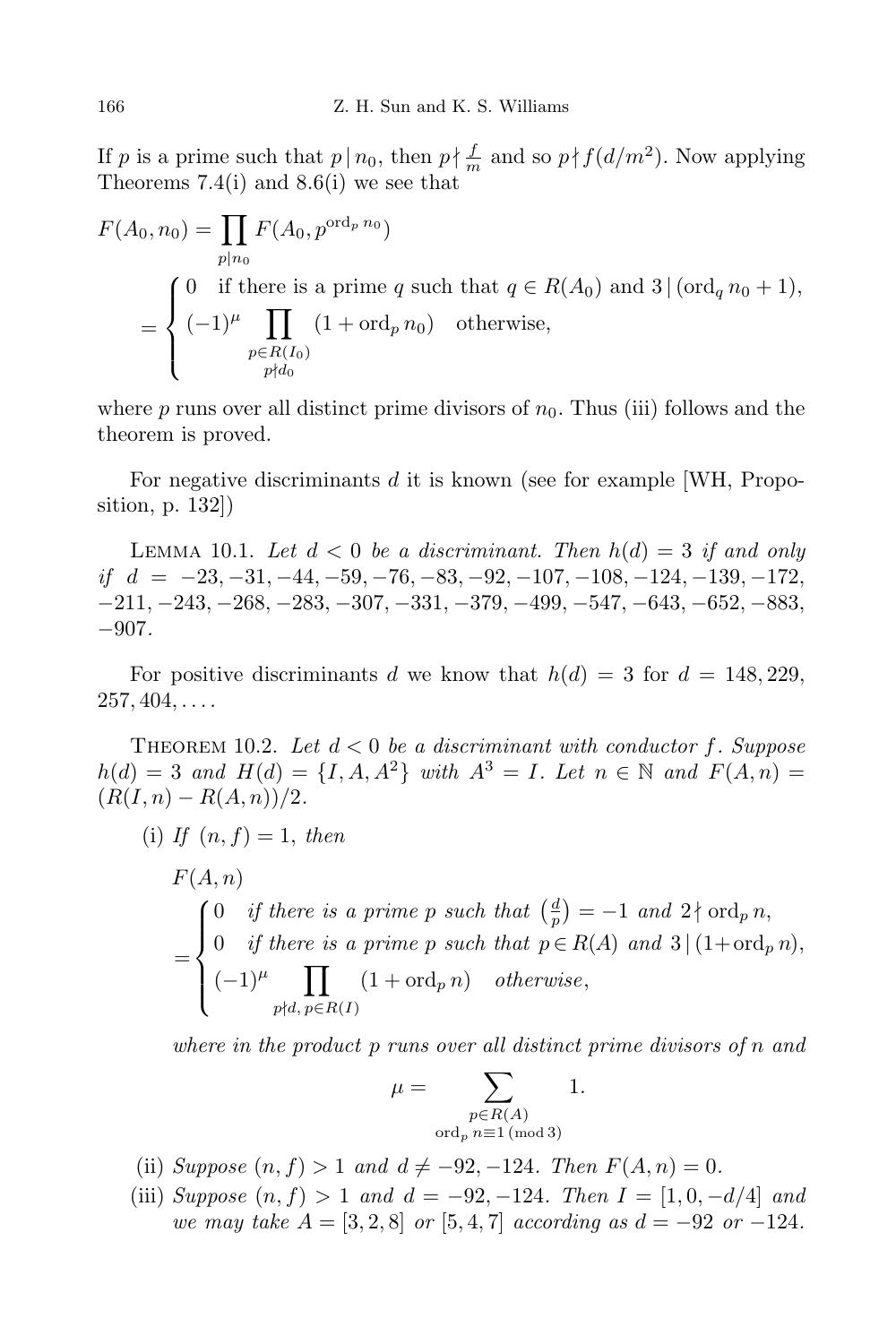*Number of representations of <i>n by*  $ax^2 + bxy + cy^2$ 

If 
$$
2 \parallel n
$$
, then  $F(A, n) = 0$ . If  $4 \mid n$ , then  
\n
$$
F(A, n) = \begin{cases}\n0 & \text{if there is a prime } p \text{ such that } \left(\frac{d/4}{p}\right) = -1 \\
& \text{and } 2 \nmid \text{ord}_p n, \\
0 & \text{if there is a prime } p \text{ such that } p \in R\left(\left[2, 1, \frac{4-d}{32}\right]\right) \\
& \text{and } 3 \mid \left(1 + \text{ord}_p \frac{n}{4}\right), \\
(-1)^{\mu} \prod_{\substack{p \in R\left(\left[1, 1, \frac{4-d}{16}\right]\right) \\ p \neq -d/4}} \left(1 + \text{ord}_p \frac{n}{4}\right) & \text{otherwise,} \n\end{cases}
$$

*where in the product p runs over all distinct prime divisors of n/*4 *and*

$$
\mu = \sum_{\substack{p \in R([2,1,\frac{4-d}{32}])\\ \text{ord}_p \frac{n}{4} \equiv 1 \text{ (mod 3)}}} 1.
$$

*Proof.* Putting  $m = 1$  in Theorem 10.1(iii) we obtain (i). Now suppose  $(n, f) > 1$ . If  $(n, f^2)$  is not a square, then  $F(A, n) = 0$  by Theorem 10.1. Assume  $(n, f^2) = m^2$  for  $m \in \mathbb{N} - \{1\}$ . If  $d \neq -92, -124$ , using Lemma 10.1 and (9.3) we see that  $h(d/m^2) = 1$  and so  $F(A, n) = 0$  by Theorem 10.1(ii).

If  $d = -92, -124$ , then  $f = 2$ ,  $m = 2$  and  $h(d/m^2) = h(d/4) = 3$  by Lemma 10.1. It is easy to see that

$$
H\left(\frac{d}{4}\right) = \left\{ \left[1, 1, \frac{4-d}{16}\right], \left[2, 1, \frac{4-d}{32}\right], \left[2, -1, \frac{4-d}{32}\right] \right\}.
$$

Thus applying Theorem 10.1 we obtain (iii). So the theorem is proved.

**11. Formulas for**  $R(K, n)$  ( $K \in H(d)$ ) when  $H(d) \cong \mathbb{Z}_4$ . For  $m \in \mathbb{N}$ , throughout this section we let  $\mathbb{Z}_m$  be the additive group consisting of residue classes modulo *m*.

Let  $d < 0$  be a discriminant. We know that  $h(d) = 4$  if and only if  $-d$  has one of the 84 values listed in [WL, Proposition 1.1]. If  $h(d) = 4$ , then clearly *H*(*d*)  $\cong$  Z<sub>4</sub> or *H*(*d*)  $\cong$  Z<sub>2</sub> × Z<sub>2</sub>. Checking the group structure of *H*(*d*), we find

PROPOSITION 11.1. Let  $d < 0$  be a discriminant such that  $h(d) = 4$ . *Then*

(i) 
$$
H(d) \cong \mathbb{Z}_4
$$
 if and only if d has one of the following 50 values:  
\n-39, -55, -56, -63, -68, -80, -128, -136, -144, -155, -156,  
\n-171, -184, -196, -203, -208, -219, -220, -252, -256, -259,  
\n-275, -291, -292, -323, -328, -355, -363, -387, -388, -400,

- *−*475*, −*507*, −*568*, −*592*, −*603*, −*667*, −*723*, −*763*, −*772*, −*955*,*
- *−*1003*, −*1027*, −*1227*, −*1243*, −*1387*, −*1411*, −*1467*, −*1507*, −*1555*.*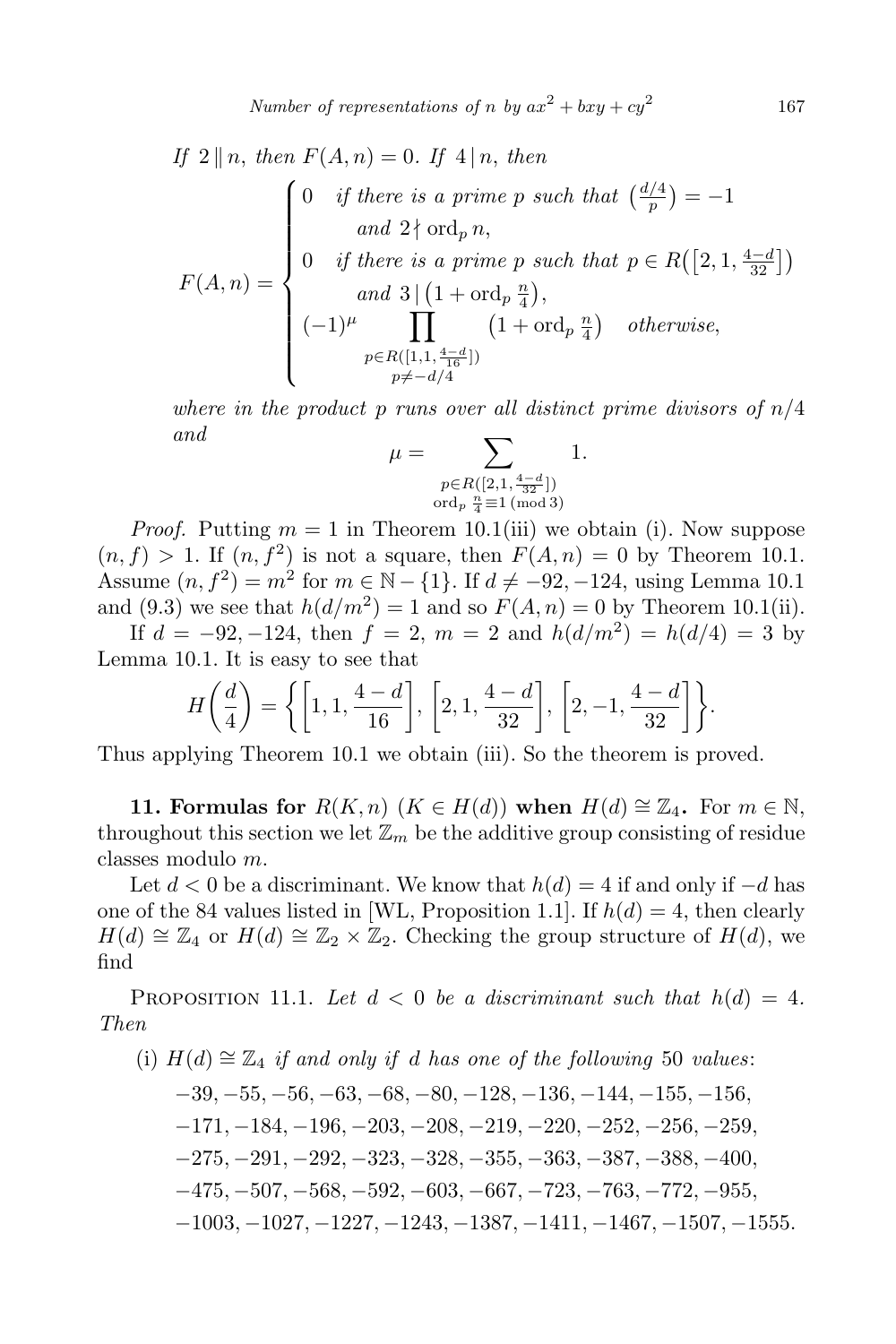(ii) 
$$
H(d) \cong \mathbb{Z}_2 \times \mathbb{Z}_2
$$
 if and only if d has one of the following 34 values:  
\n-84, -96, -120, -132, -160, -168, -180, -192, -195, -228, -240,  
\n-280, -288, -312, -315, -340, -352, -372, -408, -435, -448,  
\n-483, -520, -532, -555, -595, -627, -708, -715, -760, -795,  
\n-928, -1012, -1435.

For positive discriminants *d* we know that  $h(d) = 4$  for  $d = 60, 96, 105$ , 120*,* 136*,* 140*,* 145*,* 156*,* 160*,* 165*,* 168*,* 192*, . . . .*

THEOREM 11.1. Let *d* be a discriminant with conductor f and  $d_0 =$  $d/f^2$ *. Suppose*  $H(d) = \{I, A, A^2, A^3\} \cong \mathbb{Z}_4$ *. Let*  $n \in \mathbb{N}$  and  $F(A, n) =$  $(R(I, n) - R(A^2, n))/w(d)$ .

(i) If  $(n, f^2)$  *is not a square, then*  $F(A, n) = 0$ . (ii) *If*  $(n, f^2) = m^2$  *with*  $m \in \mathbb{N}$  *and*  $h(d/m^2) \neq 4$ , *then*  $F(A, n) = 0$ . (iii) *If*  $(n, f^2) = m^2$  *with*  $m \in \mathbb{N}$  *and*  $h(d/m^2) = 4$ , *setting*  $n_0 = n/m^2$ *and*  $H(d/m^2) = \{I_0, A_0, A_0^2, A_0^3\}$  *with*  $A_0^4 = I_0$  *we then have* 

$$
F(A, n) = \prod_{\substack{p \notin R(I_0) \cup R(A_0^2) \\ \times (-1)^{\mu} \\ p \in R(I_0) \cup R(A_0^2)}} \frac{1 + (-1)^{\text{ord}_p n_0}}{2} \cdot m \prod_{p \mid m} \left( 1 - \frac{1}{p} \left( \frac{d/m^2}{p} \right) \right)
$$

*where p runs over all distinct primes and*

$$
\mu = \sum_{\substack{p \in R(A_0) \\ \text{ord}_p \ n_0 \equiv 2 \pmod{4}}} 1 + \sum_{\substack{p \in R(A_0^2) \\ \text{ord}_p \ n_0 \equiv 1 \pmod{2}}} 1.
$$

*Proof.* (i) and (ii) follow from Theorem 8.3. Now suppose  $(n, f^2) = m^2$ with  $m \in \mathbb{N}$  and  $h(d/m^2) = 4$ . From Theorem 2.1 we know that  $\varphi_{1,m}$ is a surjective homomorphism from  $H(d)$  to  $H(d/m^2)$  and  $H(d/m^2) \cong$  $H(d)/\text{Ker }\varphi_{1,m}$ . Since  $h(d) = h(d/m^2) = 4$  we infer that  $\text{Ker }\varphi_{1,m} = I$ , *H*(*d/m*<sup>2</sup>) ≅  $\mathbb{Z}_4$  and so we may assume *H*(*d/m*<sup>2</sup>) = {*I*<sub>0</sub>*, A*<sub>0</sub>*, A*<sub>0</sub><sup>2</sup>, *A*<sub>0</sub><sup>3</sup>} with  $A_0^4 = I_0$ . Clearly  $\varphi_{1,m}(A) = A_0$  or  $A_0^3$  and so  $F(\varphi_{1,m}(A), n_0) = F(A_0, n_0)$ by Remark 7.1. Thus applying Theorems 8.3 and 7.4(ii) we have

$$
F(A, n) = m \prod_{p|m} \left( 1 - \frac{1}{p} \left( \frac{d/m^2}{p} \right) \right) F(A_0, n_0)
$$
  
= 
$$
m \prod_{p|m} \left( 1 - \frac{1}{p} \left( \frac{d/m^2}{p} \right) \right) \prod_{p|n_0} F(A_0, p^{\text{ord}_p n_0}),
$$

where *p* runs over all distinct primes. As  $d/m^2 = d_0(f/m)^2$ ,  $(n_0, (f/m)^2) = 1$ and  $f(d/m^2) = f/m$  we have  $(n_0, f(d/m^2)) = 1$ . Suppose that *p* is a prime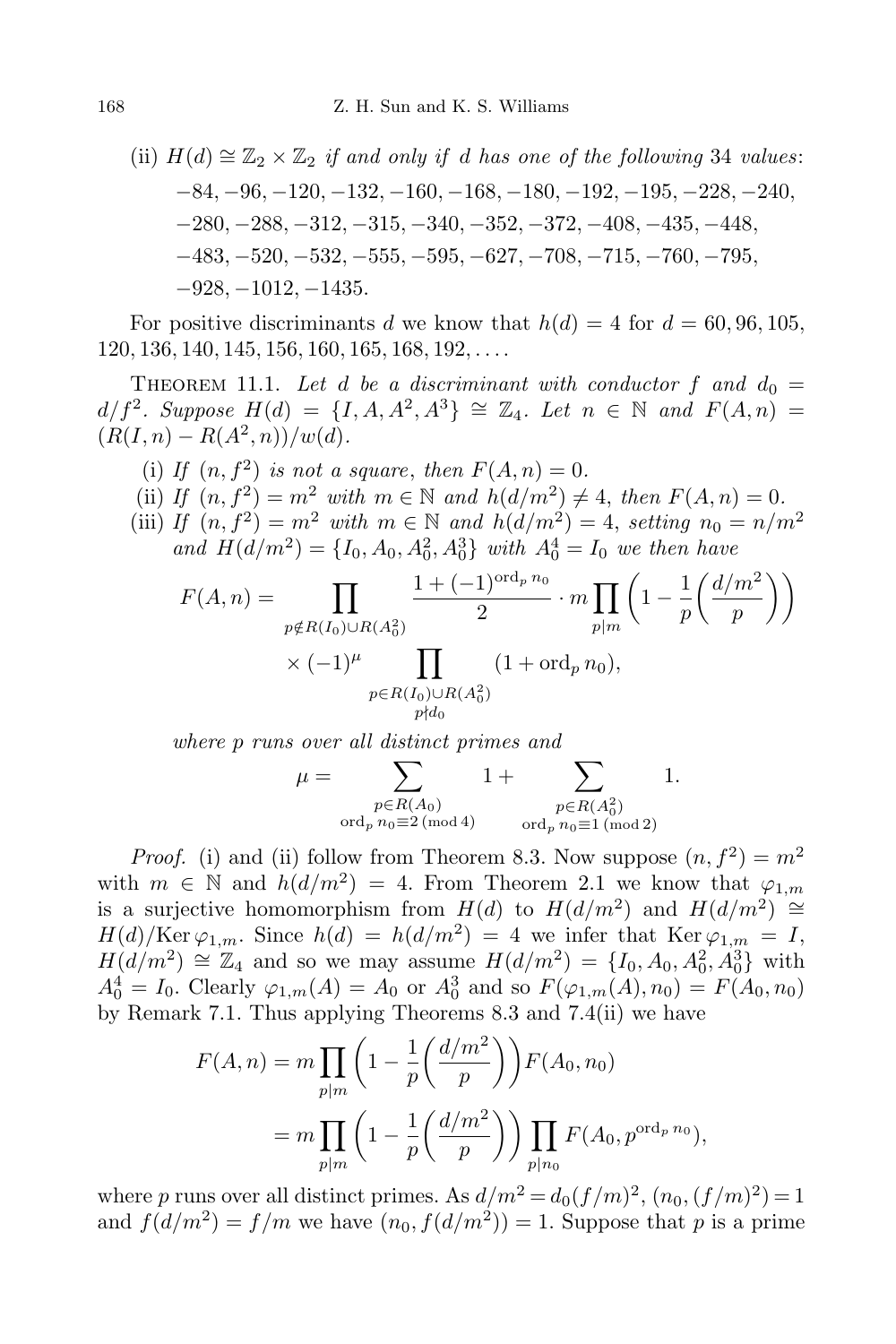such that  $p \mid n_0$ . Then  $p \nmid \frac{f}{m}$ . If  $p \mid d_0$ , then  $p \in R(I_0)$  by Corollary 8.1(ii). Hence  $\left(\frac{d_0}{p}\right) = -1$  or  $p \in R(A_0)$  if and only if  $p \notin R(I_0) \cup R(A_0^2)$ . Now from Theorem 8.7 we see that

$$
\prod_{p|n_0} F(A_0, p^{\text{ord}_p n_0})
$$
\n
$$
= (-1)^{\mu} \prod_{\left(\frac{d_0}{p}\right)=-1} \frac{1+(-1)^{\text{ord}_p n_0}}{2} \prod_{p \in R(A_0)} \frac{1+(-1)^{\text{ord}_p n_0}}{2}
$$
\n
$$
\times \prod_{\substack{p \in R(I_0) \cup R(A_0^2) \\ p \nmid d_0}} (1+\text{ord}_p n_0)
$$
\n
$$
= (-1)^{\mu} \prod_{\substack{p \notin R(I_0) \cup R(A_0^2) \\ p \nmid d_0}} \frac{1+(-1)^{\text{ord}_p n_0}}{2} \prod_{\substack{p \in R(I_0) \cup R(A_0^2) \\ p \nmid d_0}} (1+\text{ord}_p n_0),
$$

where  $p$  runs over all distinct prime divisors of  $n_0$ .

By the above, the theorem is proved.

Theorem 11.2. *Let d be a discriminant with conductor f. Suppose*  $H(d) = \{I, A, A^2, A^3\} \cong \mathbb{Z}_4$ *. Let*  $n \in \mathbb{N}$  and  $F(A^2, n) = (R(I, n) - 2R(A, n))$  $+ R(A^2, n))/w(d)$ *. Let*  $N(n, d)$  *be as in Theorem* 4.1*.* 

- (i) If  $(n, f^2)$  is not a square, then  $F(A^2, n) = 0$ .
- (ii) *If*  $(n, f^2) = m^2$  *with*  $m \in \mathbb{N}$  *and*  $h(d/m^2) = 1$  (*i.e. t*(*d/m*<sup>2</sup>) = 0), *then*  $F(A^2, n) = 0$ .
- (iii) *If*  $(n, f^2) = m^2$  *with*  $m \in \mathbb{N}$  *and*  $h(d/m^2) > 1$  (*i.e. t*(*d/m*<sup>2</sup>) = 1), *then*

$$
F(A^2, n) = (-1)^{\sum_{p \in R(A_0)} \text{ord}_p n} \cdot \frac{N(n, d)}{w(d)},
$$

*where*  $A_0$  *is a generator of*  $H(d/m^2)$  *and p runs over all distinct primes satisfying*  $p \mid n$  *and*  $p \in R(A_0)$ *.* 

*Proof.* Clearly (i) and (ii) follow from Theorem 8.3 and Lemma 9.1. Now suppose  $(n, f^2) = m^2$  with  $m \in \mathbb{N}$  and  $h(d/m^2) > 1$ . By Theorem 2.1 we have  $H(d/m^2) \cong H(d)/\text{Ker }\varphi_{1,m}$ . Thus  $H(d/m^2) \cong \mathbb{Z}_2$  or  $H(d/m^2) \cong \mathbb{Z}_4$ . Let  $I_0$  be the principal class in  $H(d/m^2)$  and let  $A_0$  be a generator of *H*(*d/m*<sup>2</sup>). By Theorem 2.1 we have  $\varphi_{1,m}(A) = A_0$  or  $A_0^{-1}$ . Set  $d_0 = d/f^2$ ,  $h_0 = h(d/m^2)$  and  $n_0 = n/m^2$ . Using Theorem 8.3 we see that

$$
F(A^2, n) = m \prod_{p|m} \left( 1 - \frac{1}{p} \left( \frac{d/m^2}{p} \right) \right) F(A_0^{h_0/2}, n_0),
$$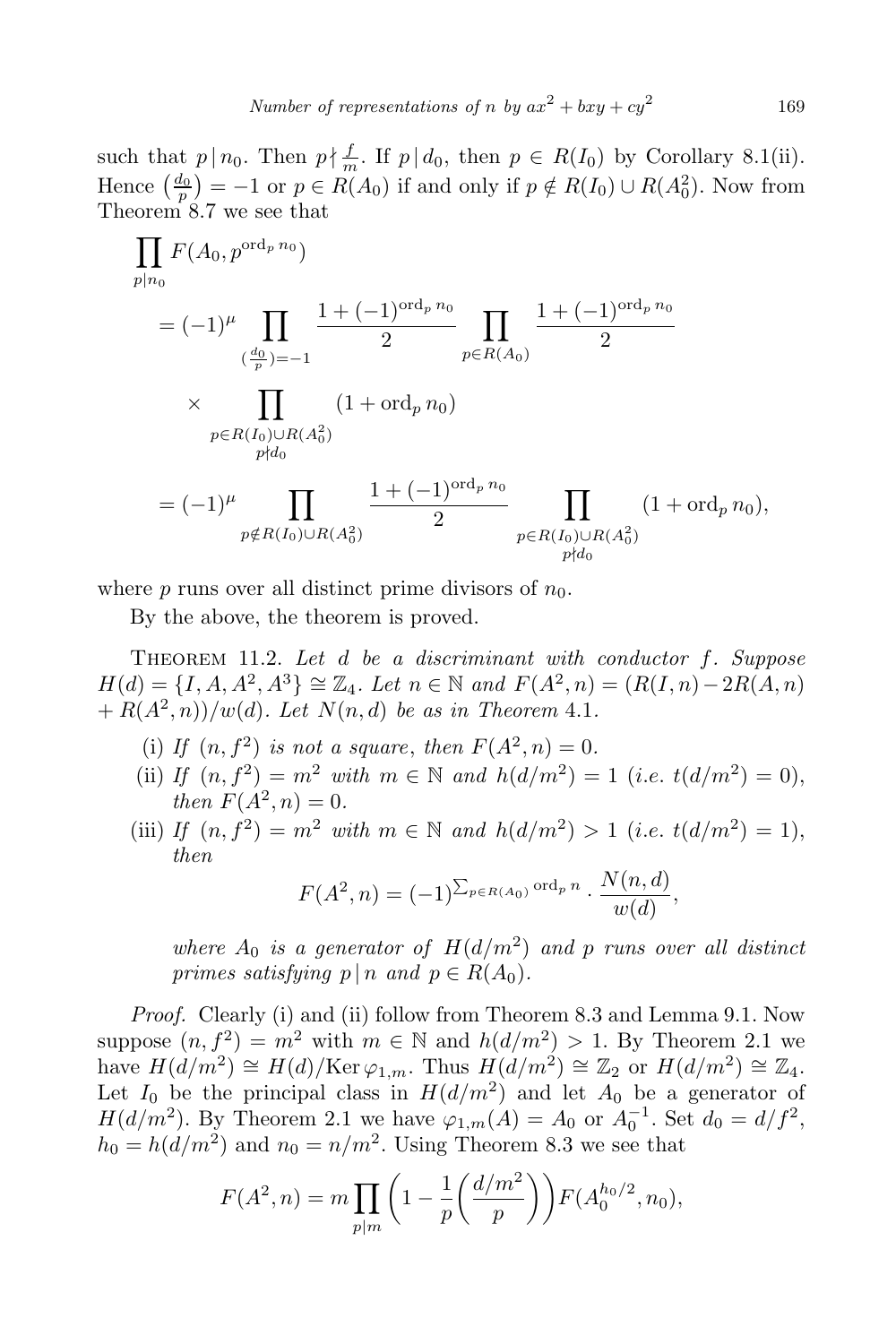where *p* runs over all distinct prime divisors of *m*. As  $d/m^2 = d_0(f/m)^2$  and so  $(n_0, f(d/m^2)) = 1$ , from Theorems 7.4, 8.5(i) and 8.7 we see that

$$
F(A_0^{h_0/2}, n_0)
$$
  
= 
$$
\prod_{p|n_0} F(A_0^{h_0/2}, p^{\text{ord}_p n_0})
$$
  
= 
$$
\prod_{(\frac{d_0}{p})=-1} \frac{1+(-1)^{\text{ord}_p n_0}}{2} \cdot (-1)^{\sum_{p \in R(A_0)} \text{ord}_p n_0} \prod_{(\frac{d_0}{p})=1} (1+\text{ord}_p n_0),
$$

where  $p$  runs over all distinct prime divisors of  $n_0$ . Now combining the above with Theorem 4.1 and Lemma 9.1 we obtain (iii). This completes the proof of the theorem.

THEOREM 11.3. Let *d* be a discriminant with conductor  $f$  and  $d_0 = d/f^2$ .  $Suppose H(d) = \{I, A, A^2, A^3\} \cong \mathbb{Z}_4$  *and*  $n \in \mathbb{N}$ *. Then* 

(11.1) 
$$
R(I, n) = (F(I, n) + 2F(A, n) + F(A^2, n))w(d)/4,
$$

$$
R(A, n) = R(A^3, n) = (F(I, n) - F(A^2, n))w(d)/4,
$$

$$
R(A^2, n) = (F(I, n) - 2F(A, n) + F(A^2, n))w(d)/4,
$$

*where*  $F(I, n)$ ,  $F(A, n)$  *and*  $F(A^2, n)$  *are given by Remark* 7.1, *Theorems* 11.1 *and* 11*.*2 *respectively.*

*Proof.* Let  $F(A, n)$  and  $F(A^2, n)$  be given as in Theorem 7.4. From Theorem 7.3 we have

$$
R(Ak, n) = \frac{w(d)}{4} \left( F(I, n) + 2 \cos \frac{2\pi k}{4} F(A, n) + (-1)^k F(A^2, n) \right)
$$

for  $k \in \mathbb{Z}$ . Thus (11.1) holds. Now applying Remark 7.1, Theorems 11.1 and 11.2 yields the result.

## **References**

- [B] D. A. Buell, *Binary Quadratic Forms*, Springer, New York, 1989.
- [C] H. Cohen, *A Course in Computational Algebraic Number Theory*, Grad. Texts in Math. 138, Springer, Berlin, 1993.
- [Coh] H. Cohn, *Advanced Number Theory*, Dover, New York, 1980.
- $[Cox]$  D. A.  $Cox$ , *Primes of the Form*  $x^2 + ny^2$ : *Fermat, Class Field Theory, and Complex Multiplication*, Wiley, New York, 1989.
- [D] P. G. L. Dirichlet, *Lectures on Number Theory* (Supplements by R. Dedekind), transl. by J. Stillwell, Amer. Math. Soc., 1999, pp. 217–221.
- [H] L. K. Hua, *Introduction to Number Theory*, Springer, Berlin, 1982, pp. 279–283, 307–308, 321–322.
- [HKW] J. G. Huard, P. Kaplan and K. S. Williams, *The Chowla–Selberg formula for genera*, Acta Arith. 73 (1995), 271–301.